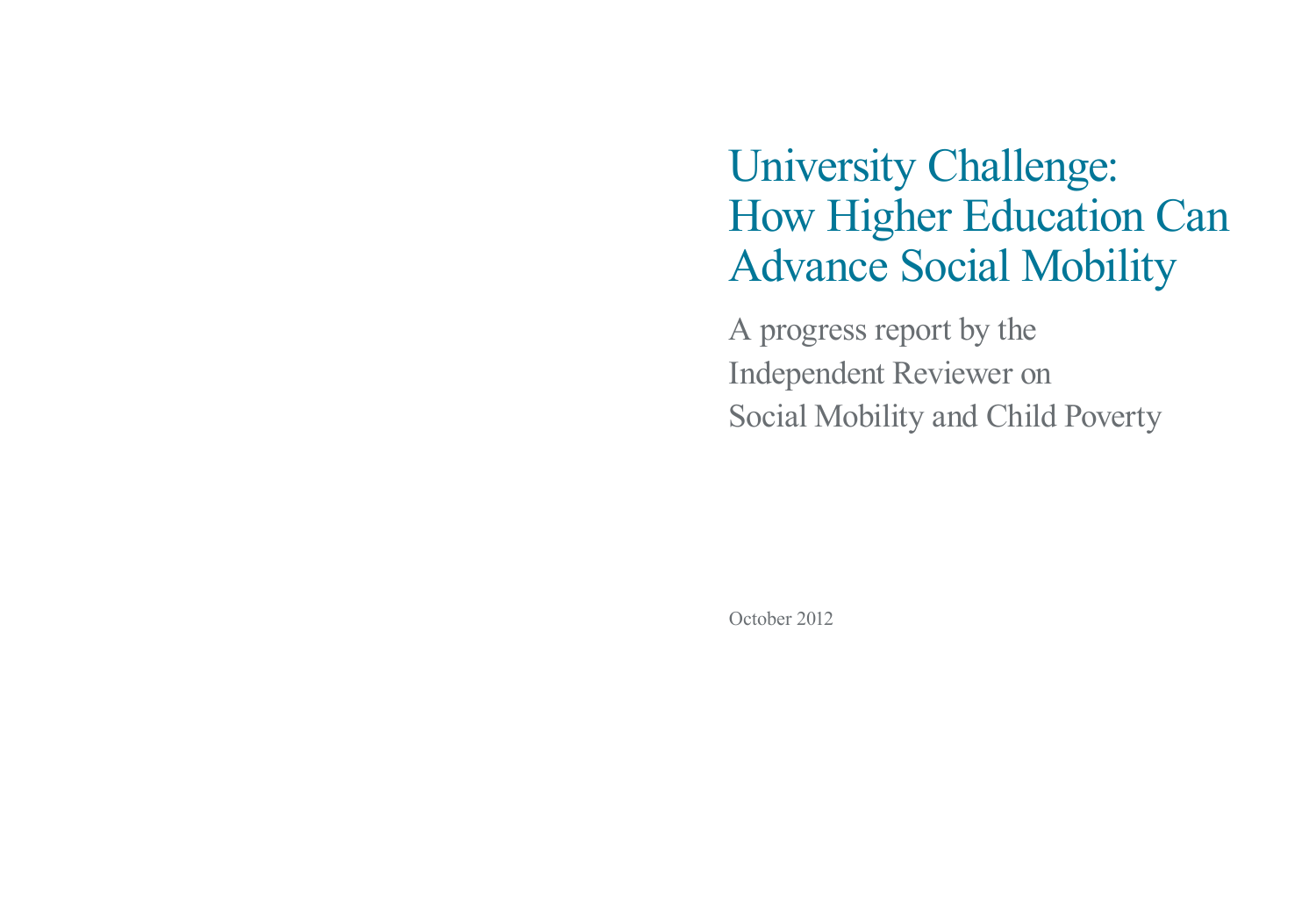## **Contents**

### [Foreword and summary](#page-3-0) 1

| Chapter I  | Introduction                                              |    |
|------------|-----------------------------------------------------------|----|
| Chapter 2  | Access all areas                                          | 9  |
| Chapter 3  | Making the grade                                          | 27 |
| Chapter 4  | Getting ready $-$ reaching out to<br>potential applicants | 33 |
| Chapter 5  | Getting in $-$ university admissions                      | 45 |
| Chapter 6  | Staying in $-$ student retention                          | 59 |
| Chapter 7  | Getting on – student outcomes                             | 67 |
| Chapter 8  | How government can help                                   | 75 |
| Annex      | Acknowledgements                                          | 87 |
| References |                                                           | 89 |

 $\pm 1$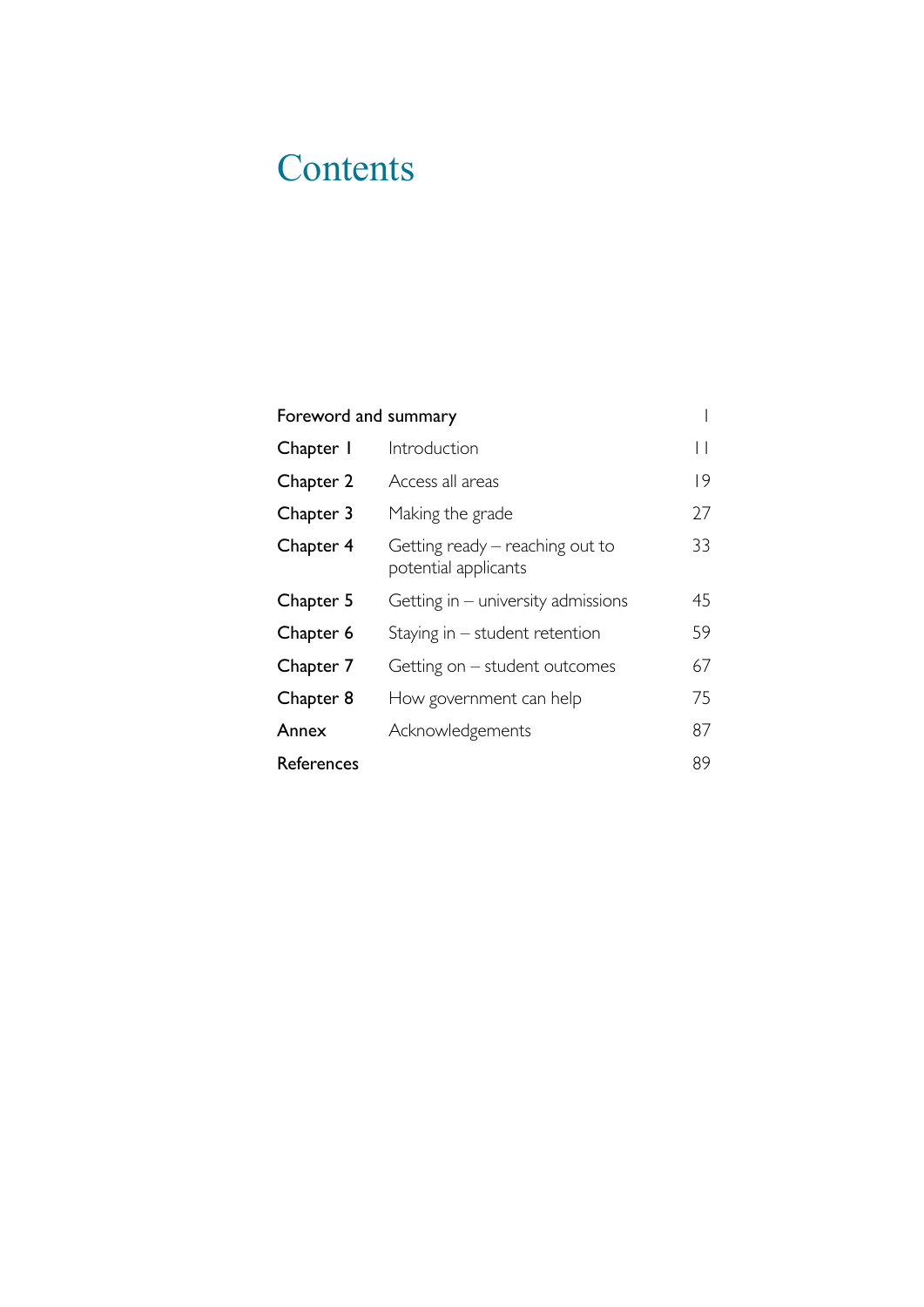© Crown copyright 2012

You may reuse this information (not including logos) free of charge in any format or medium, under the terms of the Open Government Licence.

To view this licence, go to: [www.nationalarchives.gov.uk/doc/open-government-licence](http://www.nationalarchives.gov.uk/doc/open-government-licence) 

or write to the Information Policy Team, The National Archives, Kew, London TW9 4DU

#### email: **[psi@nationalarchives.gsi.gov.uk](mailto:psi@nationalarchives.gsi.gov.uk)**

Where we have identified any third party copyright information you will need to obtain permission from the copyright holders concerned.

If you have an enquiry regarding this publication, please contact: 0845 000 4999 **[servicedesk@cabinet-office.gsi.gov.uk](mailto:servicedesk@cabinet-office.gsi.gov.uk)** 

This publication is available from **[www.official-documents.gov.uk](http://www.official-documents.gov.uk)** and **[www.cabinetoffice.gov.uk](http://www.cabinetoffice.gov.uk)**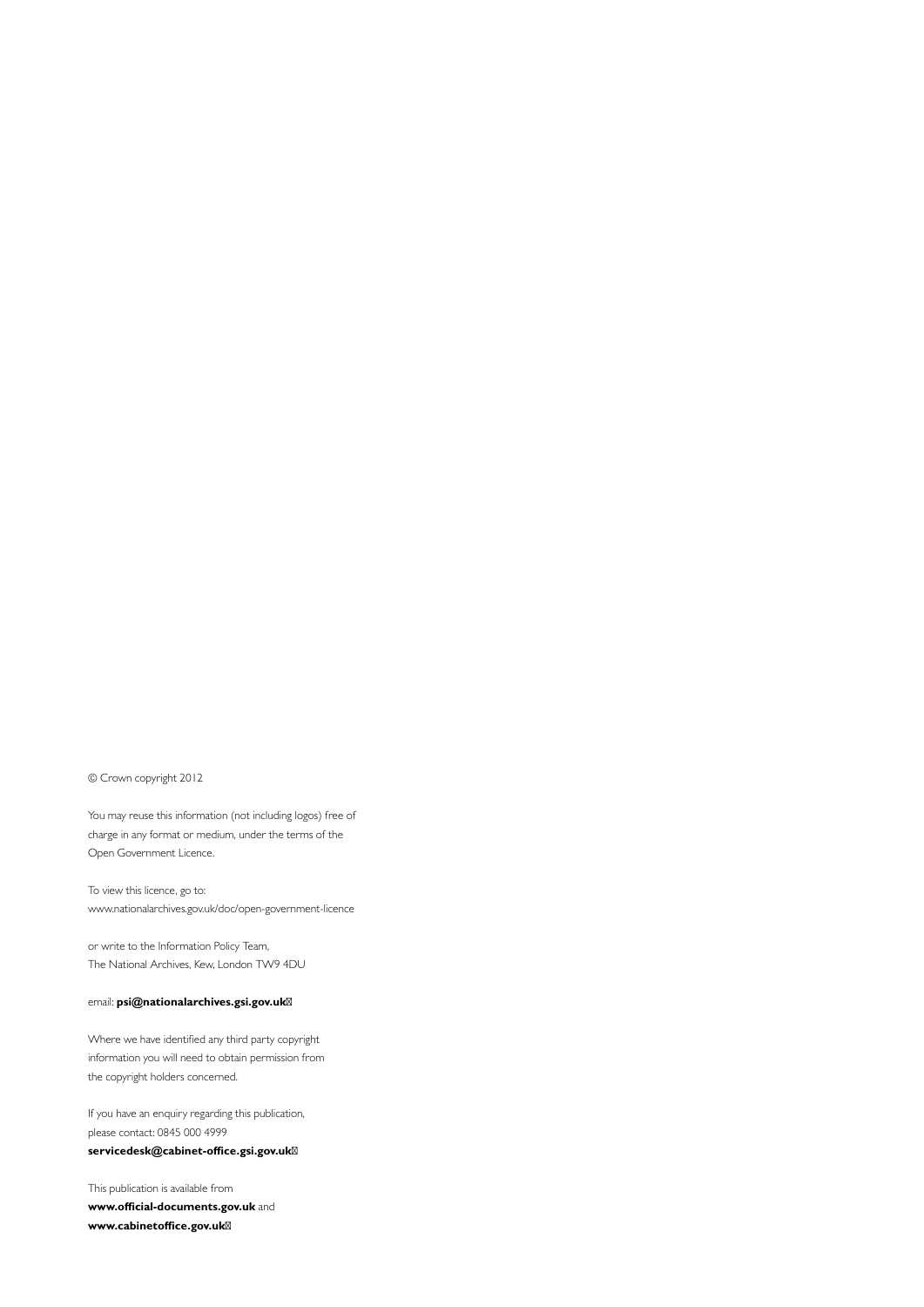### <span id="page-3-0"></span>Foreword and summary

### Rt. Hon. Alan Milburn, Independent Reviewer on Social Mobility and Child Poverty



Like so many others of my generation I was the first in my family to go to university. It was an experience that changed my life. As a child from a council estate I was lucky enough to end up in the Cabinet. I was born at the right time. In mid-20th-century Britain

social mobility was in full swing. By 1958, when I was born, the prospect of a more classless society seemed within reach. Half a century later such optimism looks hopelessly misplaced. Intractable levels of social inequality and a flatlining in social mobility have thwarted repeated attempts to realise the post-war vision of a fair society.

Every cloud, however, has a silver lining. In the aftermath of the global financial crisis a new public – maybe even political – consensus has begun to emerge that entrenched inequality and ossified social mobility are not viable propositions for Britain. Institutions, from banks to governments, are having to answer new questions about how they will change what they do in order to change how society works. Universities are no exception.

This report asks what universities are doing to help create a Britain that is more socially mobile, and what more they could do. The answer to the first question seems to be quite a lot. The answer to the second is that they could, and should, be doing a lot more – and in a far more focused way.

We are blessed in Britain to have a world-leading higher education sector. Our universities are a great source of strength for the country and their role – in an increasingly knowledge-based economy – is becoming more and more central to our future prosperity. Universities are also becoming increasingly central to our future social prospects. Education and employability are the keys that can unlock both individual citizens' and countries' progress. Who gets into university and how they get on once they have left will have a critical role in determining whether Britain's sluggish rates of social mobility can be improved. In recent years it has become commonplace to focus on the economic good that universities bring to Britain. Today, there needs to be an equal focus on the social good they can bring.

#### Recent progress and new risks

The last four decades have been a period of unprecedented growth in higher education in the UK. At the start of the 1970s there were a little over 600,000 university students. Today there are 2.5 million. That expansion provided a benign backdrop for efforts to widen the social make-up of those participating in higher education. From the mid- to the late 2000s the gap between the higher education participation rates of people living in the most advantaged and the most disadvantaged areas narrowed, both in proportional terms and percentage point terms. As the Office for Fair Access (OFFA) found, it is likely that this is the first time in our country's history this has ever happened. It is a remarkable achievement.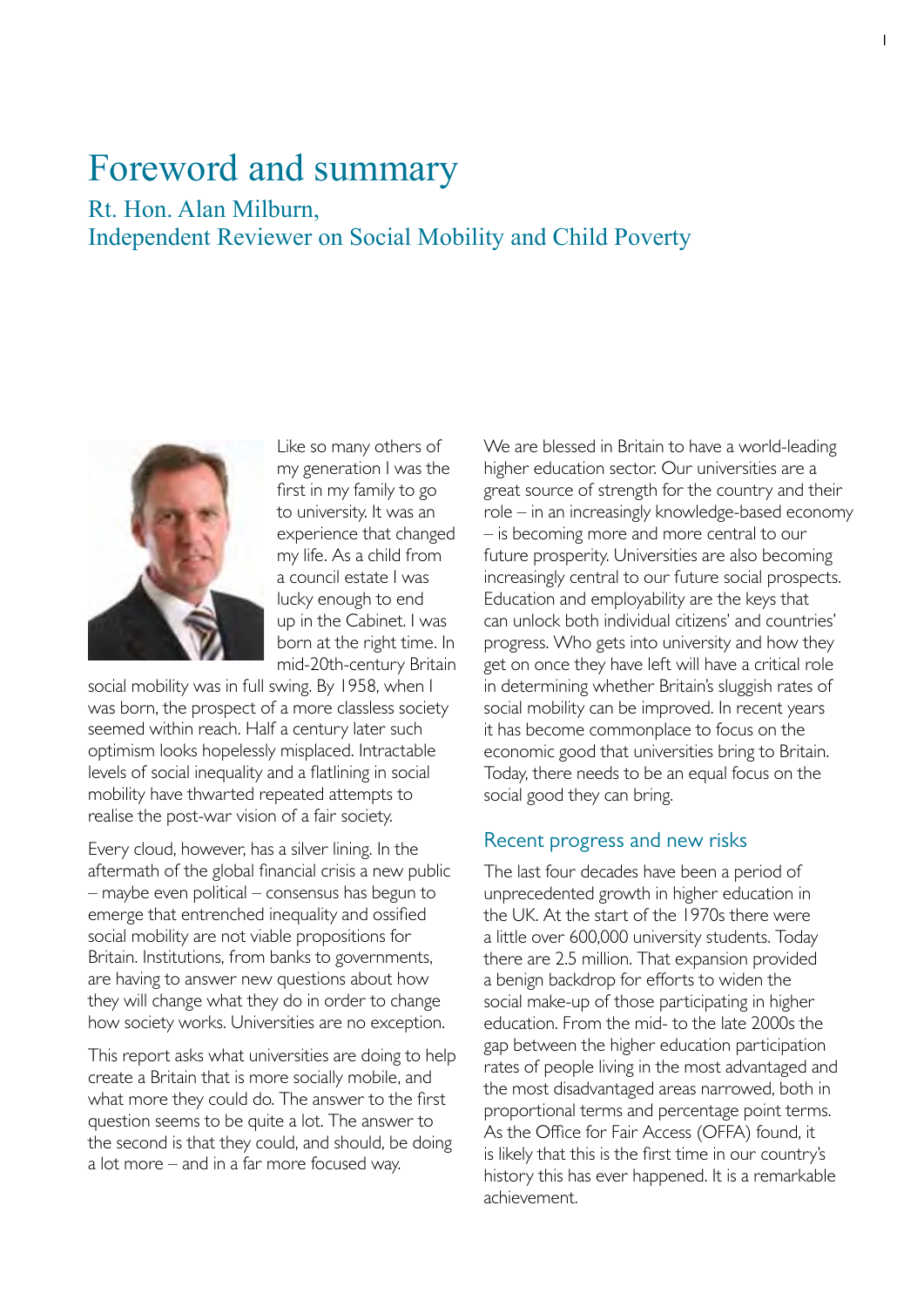Today, however, the most advantaged 20% of young people are still seven times more likely to attend the most selective universities than the 40% most disadvantaged. Access to university remains inequitable. There is a strong correlation between social class and the likelihood of going to university generally and to the top universities particularly. Four private schools and one college get more of their students into Oxbridge than the combined efforts of 2,000 state schools and colleges. So there is a long way to go. Worse still, the progress of recent years is now at risk.

A climate of fiscal constraint, a cap on student numbers and a big increase in tuition fees are significant new headwinds which universities now face in making further progress on widening participation and fair access. Clearly government policy is a major influence here – and I examine its role in the final chapter of this report – but universities themselves will need to redouble their efforts if a university place is to be genuinely open to all those with talent and potential. Indeed, my primary focus in this report is on what universities themselves can contribute to making Britain more socially mobile.

Of course, this is controversial terrain. The debate on universities and social mobility has become deeply polarised, between those who argue for greater equity in who gets into university and those who believe that standards will suffer unless excellence, not equity, is the guiding principle governing admissions processes.

Those who defend excellence tend to take a view that a university place should be determined by a simple principle: attainment at A-level. They recognise that universities should do more to help schools and colleges raise standards to widen the pool of students who can apply for a place at the most selective universities, but believe that altering admissions procedures to change the social mix at selective institutions would damage quality and threaten their, often global, reputations. In addition, some worry that lowering entry standards would punish schools that do exceptionally well, and reward schools that are prone to failure.

On the other side stand those who believe that universities, particularly highly selective universities, need to be doing much more to

widen access to ensure greater diversity in their student populations. Those on the equity side of the argument conclude that progress can only be made if universities take account of broader social factors, alongside academic attainment, in determining who gets into the top institutions. They argue that the most selective universities need to take more responsibility for the consequences of their admissions processes, instead of simply blaming the school system for failing to create a wider pool of talent from which they can recruit.

Both sides agree that access to university remains inequitable. They both share the goal of making access to university classless, so that those with potential, irrespective of background, get the places they deserve. The difference between them lies in how best to do so. Should the focus primarily be on schools, supported by university outreach activity? Or should university admissions also play a part? The answer in this report is that both approaches are needed if participation is to be wide and access is to be fair. It argues that every university should seek to do more to widen participation and make access fairer. Different universities, however, should be able to place different emphasis on the respective parts of this agenda.

Citing evidence from the US – where the top Ivy League universities explicitly plan their admissions each year to ensure diversity – this report argues that the distinction between equity and excellence is a false one. If we are to allow all individuals the potential to flourish, we must move beyond this type of thinking. Prosperity in an increasingly competitive global market relies on our country developing the potential of all of those with aptitude, ability and aspiration. All universities have a role to play in making sure that equity and excellence are friends, not enemies.

#### Stepping up to the plate

This report calls on all universities to step up to the plate. Many have already done so and there is a real appetite in the sector to do more. Given the headwinds they are facing, however, good intentions will not be enough. Universities will need a new level of dogged determination if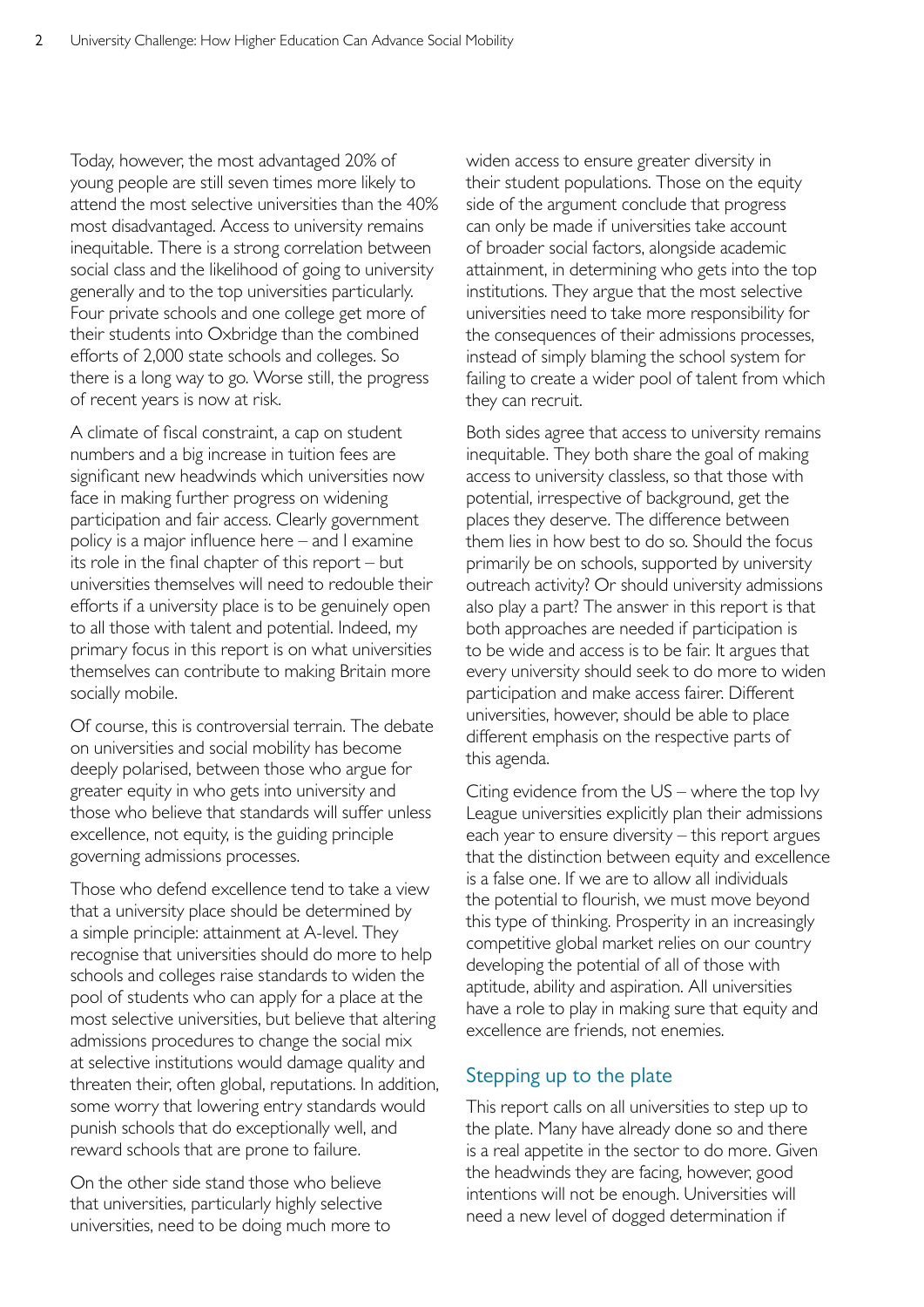progress is to be made. To that end I recommend that the sector, through its various representative bodies, should set out publicly a clear ambition  $-$  in the form of statistical targets – for the progress it will make over the next five years on both widening participation and fair access*.* 

In order to analyse the ways in which universities can take action to improve social mobility, the report breaks down the life-cycle of students into four stages:

- getting ready  $-$  the outreach activity which universities undertake to improve attainment and aspiration, and to help potential students make the right choices
- $\bullet$  getting in  $-$  the admissions processes and criteria which universities use
- $\bullet$  staying in the work of student services and bursaries in improving rates of retention at university
- getting on  $-$  the steps which universities take to help students succeed in their chosen career after graduation.

#### Getting ready

Universities depend on schools for bringing higher education within reach of their pupils. In an ideal world, all schools would be of a uniformly high standard and universities could simply select students on the basis of prior attainment. In the real world there is no such level playing field of opportunity. The priority is to expand the pool of school leavers from which universities can recruit. So this report recommends that the overall objective for schools should be two-fold: to raise standards overall and at the same time to close the education attainment gap. It calls on the Government to make these twin objectives the explicit driving intention behind all aspects of education policy and urges it to set a five-year ambition for all schools to make progress on closing the attainment gap between their less well-off and their better-off pupils.

The pool of talent from which universities can currently recruit is more limited than it should be because of the gap in attainment between private and state schools, between better-off pupils and

worse-off ones, and between those who study the core academic subjects identified by the most selective universities as 'facilitating' entry and those who do not. If access to university is to genuinely become classless, there will need to be progress in closing each of these attainment gaps. Government obviously has a key role to play but so do universities.

Universities undertake a variety of activities to take information about higher education to school pupils and local communities. In recent years they have focused in particular on pupils, schools and communities which are under-represented in higher education. Over the last ten years they have spent hundreds of millions of pounds on outreach activity aimed at widening participation. Spending across the sector is predicted to reach £613 million by 2015/16. It is crucial that this money is spent in a way that delivers as much social impact as possible. This report concludes that this is not the case at present and calls on the sector to undertake urgent research to assess which outreach approaches work best.

One thing is already clear – the majority of universities' access expenditure goes on financial support to students, primarily in the form of bursaries. When students are facing financial pressures and lower-income families fear that a place at university for their child will incur a mountain of debt, the priority which universities accord to providing financial support is understandable. The problem is that the evidence suggests that this approach is not particularly effective at widening participation or securing fair access. This report argues that the balance of expenditure needs to move more towards better focused outreach activity. It urges universities to act now to switch expenditure in this way and recommends that OFFA should report on whether they are doing so.

That could include universities switching spending from bursaries and fee waivers towards providing financial support to disadvantaged pupils to enable them to stay on at school and get good exam results, since it is these steps that have the biggest impact on getting more poorer kids into higher education. Given the abolition of the Education Maintenance Allowance (EMA)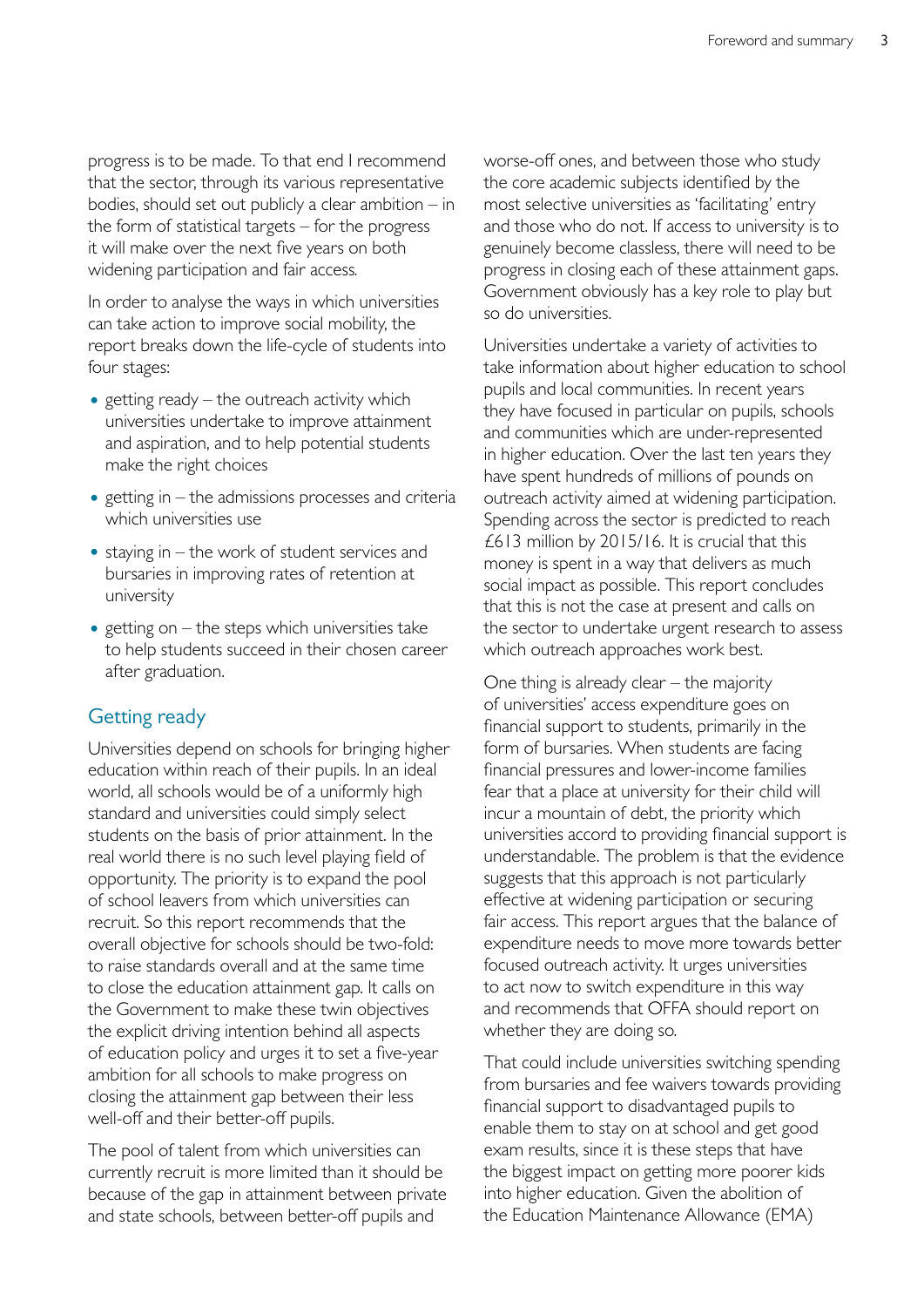and the inadequacies of its replacement (discussed in Chapter 8), there is a good case for universities helping to provide financial support to promising disadvantaged pupils to help them achieve the necessary exam results to be able to successfully apply to higher education. The report recommends that the Russell Group and other higher education representative bodies should devise a scheme for doing so*.* 

It also suggests a range of other approaches which universities should adopt to ensure that their outreach programmes have maximum social impact. Universities should offer guaranteed interviews and, where appropriate, lower offers to less-advantaged pupils in schools that they support. They should also offer guaranteed admissions interviews to those who successfully complete a university-preparation programme, such as a summer school.

Finally, the report calls for a strategic review of the total pool of public funding dedicated to widening participation – the National Scholarship Programme, the Higher Education Funding Council for England (HEFCE) grant and universities' own financial resources – so that it gives individual students from disadvantaged backgrounds greater certainty and consistency about what they could expect to receive in the way of financial support prior to applying to university, and gives universities an incentive to have more students from disadvantaged backgrounds by meeting the additional costs associated with recruiting and retaining them, perhaps by adopting a Pupil Premium-type funding arrangement whereby eligible applicants bring extra funding with them. The objective should be to put in place a new national funding programme by autumn 2013. If the resources currently deployed by both government and universities were directed in a more strategic and evidence-based way, there is reason for optimism that much more progress on widening participation and fair access can be made.

#### Getting in

What happens in schools holds the key to who can participate in higher education but universities need to ensure that their doors are open to a wider pool of talent and potential. Universities

cannot simply stand back and leave all the heavy lifting to schools. They have a dual contribution to make. First, there is a need to bring greater coherence and energy to universities' outreach work with schools, parents and pupils in order to grow the pool of pupils from which they can recruit. Second, there is a need to ensure that university admissions processes are structured in a way that allows the fairest judgements to be made on which students have the aptitude, ability and potential to benefit from higher education.

Universities, as autonomous institutions, should be able to determine their own admissions criteria. Traditionally universities in the UK have tended to rely on academic attainment at A-level as the primary criterion against which an applicant should be judged for a place, but it is not  $-$  nor has it ever been – the sole determinant for most universities. A growing evidence base suggests that over-reliance on A-level results engineers a distorted social intake to universities, and fails to meet the criteria of excellence. Research from HEFCE in 2003 and 2005, for example, suggests that children from state schools are more likely to do well at university than those from private schools with the same A-level results – provided, of course, they have been able to secure a place. The problem is that the way admissions processes work, particularly at the most selective institutions, often inadvertently excludes students who could do well at university from ever being admitted.

This report recommends a number of approaches to ensure that a broader range of students is able to get into university.

First, the sector as a whole should make the use of contextual data – such as the type of school attended by applicants, their parents' education level, and their family's income – as universal as possible in admissions processes. One survey suggests that over 40% of higher education institutions currently use contextual data and over 60% plan to in future. Ideally it should be used by all universities. To that end it would be helpful if the various bodies representing universities could agree a common statement of support for the appropriate use of contextual data. A collective effort across the sector to agree what contextual data should be used, gathered and pooled would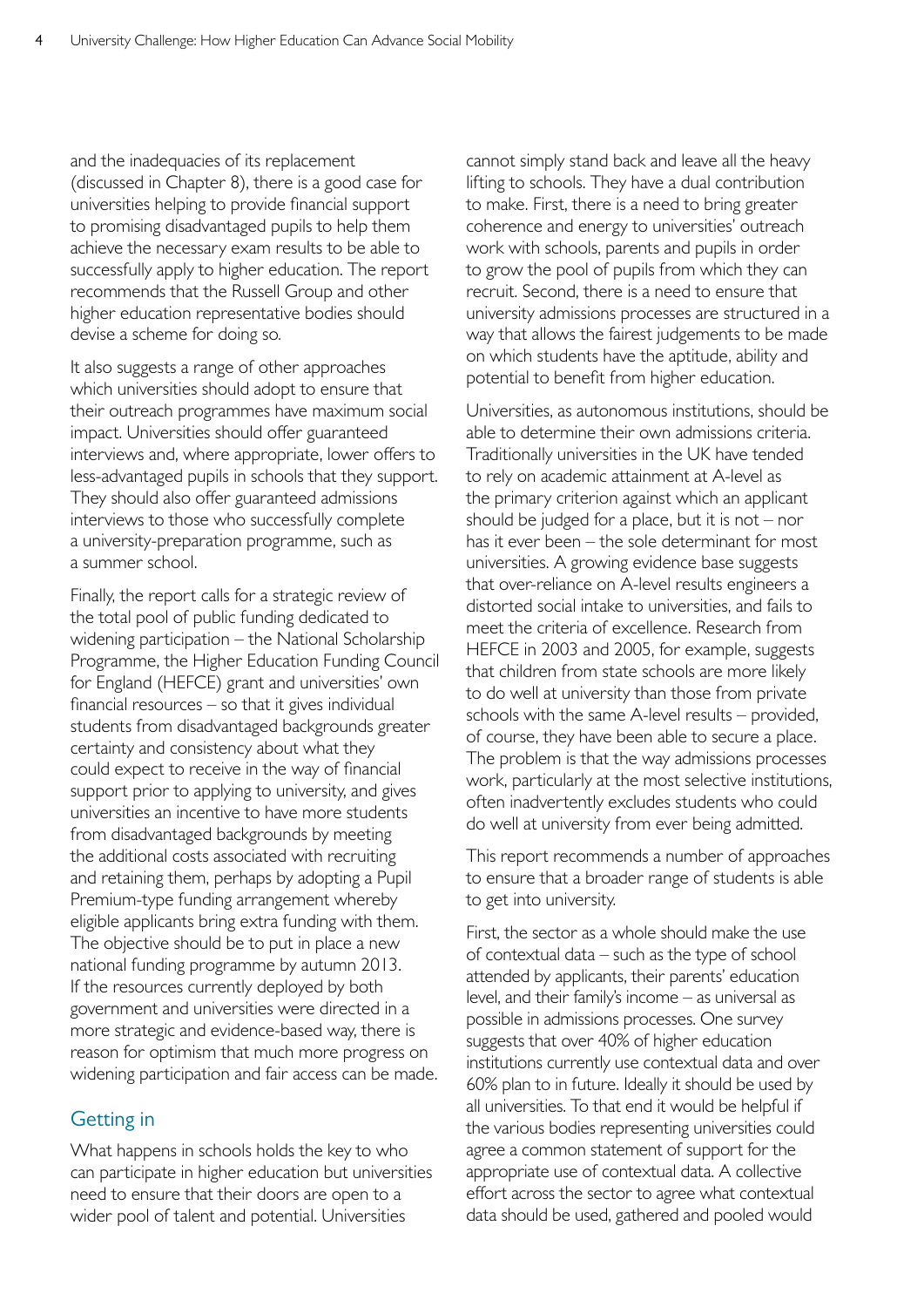have clear benefits. The aim should be to have an agreed dataset in place for the 2014/15 admissions cycle. With the right approach, contextual data can become the norm, not the exception, across the sector.

Second, steps should be taken to make the admissions system less complex and easier to navigate. In particular the report recommends that the sector and the Government should share as much (suitably anonymised) student data as possible with existing organisations such as Which? and bestCourse4me to encourage a market in comparable and accessible information about courses and universities.

Third, the sector should come together to agree how online learning can be developed to broaden the range of students who are able to benefit from higher education. Across the world, leading-edge universities and other providers are developing innovative online higher education opportunities. The explosion that we are likely to see in online learning over the next decade provides an opportunity to bring people into higher education – mature students especially – who would otherwise be excluded.

Fourth, universities should take action to embed foundation year programmes into the mainstream of higher education, not least by allowing a student who completes a foundation year programme in one university to have it recognised at another as a valid level of prior attainment.

No university can exempt itself from playing a part in expanding the pool of talent from which students are drawn. It is simply not good enough if some universities exempt themselves on the basis that their entry criteria are sacrosanct and that responsibility for raising attainment levels, so that less advantaged pupils can be admitted, rests purely with schools rather than universities. The blame game – where universities blame schools, schools blame parents and everyone blames the government – has to end. Every university needs to play its part. All universities should take steps to improve the transparency of their admissions processes and consider ways in which diversifying admissions criteria could broaden their pool of potential applicants without undermining their standards.

Highly selective institutions in particular should consider running more foundation programmes and embracing the use of contextual data. This report recognises, however, that the use of contextual data is a particular challenge for the most selective universities. For those universities, there is a trade-off. Less use of contextual data has to be accompanied by more effort to increase the supply of able students from a greater diversity of backgrounds. In other words, those institutions that maintain the highest entry criteria need to do more to improve the flow of potential applicants to their institutions. It calls on them to collectively commit to close the 'Sutton Trust gap' – the 3,000 or so state-educated pupils who have the grades but don't get the places – at their institutions within the next five years. It recommends that each highly selective university should agree to sponsor an Academy school in a disadvantaged area and that they should all provide foundation degree opportunities targeted at those pupils in less-advantaged areas who have the greatest potential but lower grades than their current admissions entry criteria allow. Finally, it asks them to take collective ownership of the goal of Teach First – the scheme whereby top graduates are recruited to teach in the country's most challenging schools – to increase its graduate intake from 997 in 2012 to 2,000 by 2015. The Russell Group of universities should then consider how they can contribute to the continued impact of Teach First beyond 2015, with an ever-higher proportion of Teach First graduates coming from the most selective universities in the country.

#### Staying in

International evidence suggests that the UK has one of the best records in the world on student retention. There are, however, some causes for concern. In particular, improvement in retention has been too slow, the discrepancy between universities remains too high and the drop-out rate for students from poorer backgrounds is higher than for those from relatively affluent backgrounds.

More progress needs to be made. It is time that universities became more intentional about tackling retention and providing the appropriate student support services.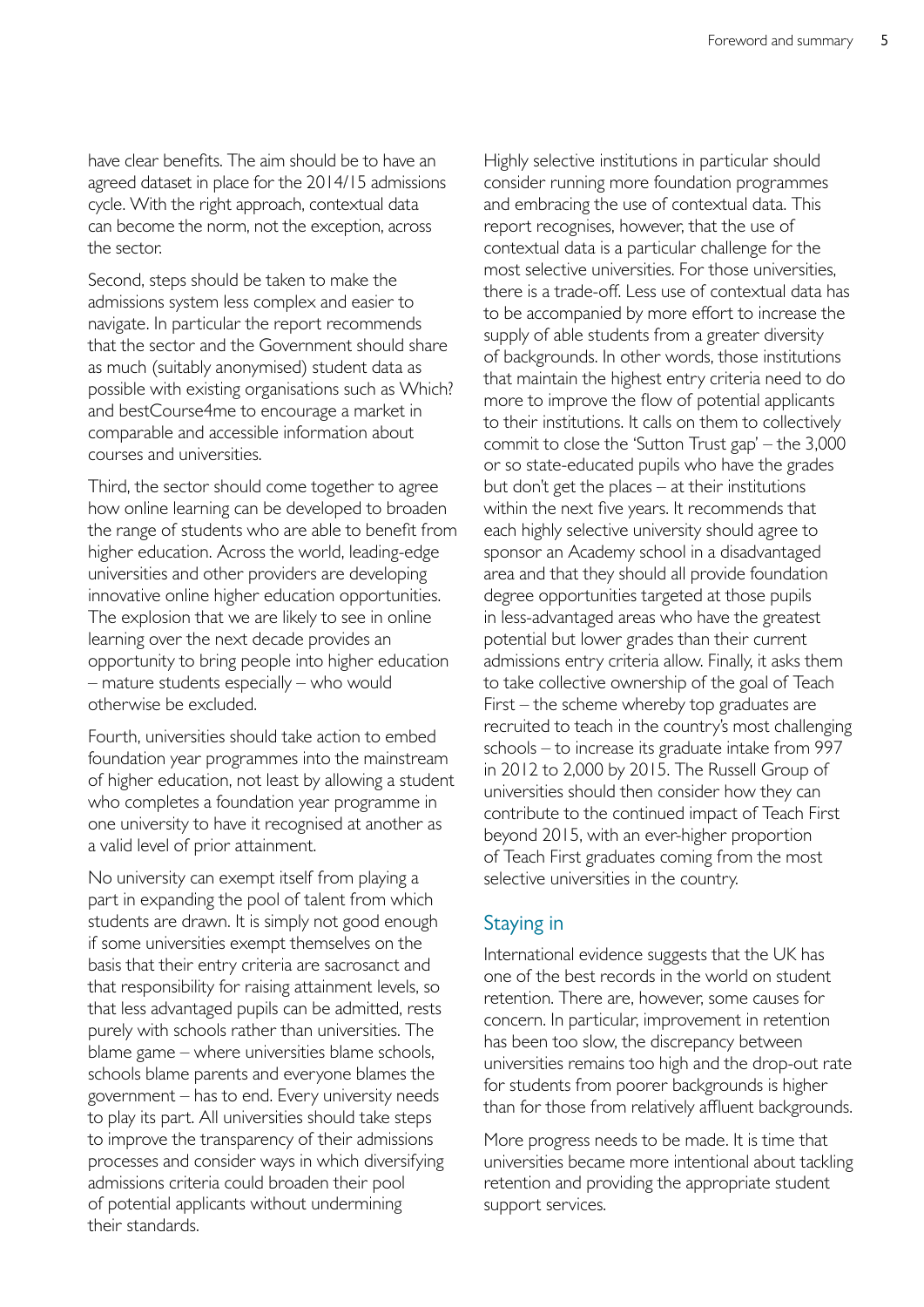It is also time to assess where spending on retention can have the biggest impact. Given that university financial support to students seems to have little or no impact on widening participation and fair access, and an unknown impact on retention, it is hard to account for it consuming £333 million of access agreement expenditure a year, two-thirds of the overall total. The report calls on universities to target resources at proven initiatives that can improve retention rates.

The report also recommends that all universities need to more actively consider what support they can provide to help particular groups of underrepresented students succeed in completing their studies. In some cases, this will require assessing what skills universities expect students to have in advance, and those which they can cultivate after admission.

#### Getting on

The question of what happens to students once they leave university and their ability to succeed in their chosen career is all too often ignored in considerations about what universities can do to enhance social mobility. Universities have a crucial role in ensuring that everyone who graduates is equipped with the tools to succeed in the workplace.

Across the higher education sector, there is a growing consensus that universities have to do more to prepare students for entering employment in addition to supporting them in achieving a good degree. Employers are looking for experiences that demonstrate communication, team work and organisational skills. The report recommends that every university should be clear about the workplace capabilities they aim to provide students with.

More than that, it would be in the interests of students and employers to have league tables that reflected how effective each particular course was in providing a range of skills, with the university ranking being an aggregation of all its courses. In other words, league tables need to better reflect educational gain. They also need to reflect outcomes in terms of the career paths that graduates achieve once they are in the labour market. Given the power of league tables in

shaping behaviour, the Government should take the lead in establishing new outcomes-focused national league tables for universities. They should be in place by autumn 2013.

Finally, the report recommends a new funding model for postgraduate degrees. Both universities and students have consistently raised this as an issue, and there are reasons to be concerned that people from relatively disadvantaged backgrounds may be struggling to take part in postgraduate study. There is a real risk that the ability to pay up front, rather than an individual's potential, will increasingly become a determining factor in who can access postgraduate education. This poses an unacceptable threat to the long-term health of the UK higher education sector. Moreover, as tuition fees rise, those from disadvantaged backgrounds may be less likely to want to take on additional debt after graduating. Lack of access to postgraduate study is in danger of becoming a social mobility time bomb. The report recommends that the Government should consider introducing a loan system for funding postgraduate students. To start this process, the Government should commission an independent report, building on the principles of the Browne Review, to come up with proposals for a loan system for all postgraduate study.

#### Government policy

The report examines the Government's policy on higher education and makes recommendations to ensure social mobility considerations are more central to its operation. The report welcomes the Government's extension of student loans to part-time students; the significant allocation of funding to the National Scholarship Programme; the strengthening of OFFA; and the establishment of HEFCE as a consumer champion. These are all positive developments. The decision to abolish Aimhigher rather than reform it, however, was regrettable, particularly at a time when tuition fee increases make universities' outreach work more important than ever. In addition, there are concerns about five policy areas which may have unintended consequences that damage the Government's objectives articulated in its social mobility strategy.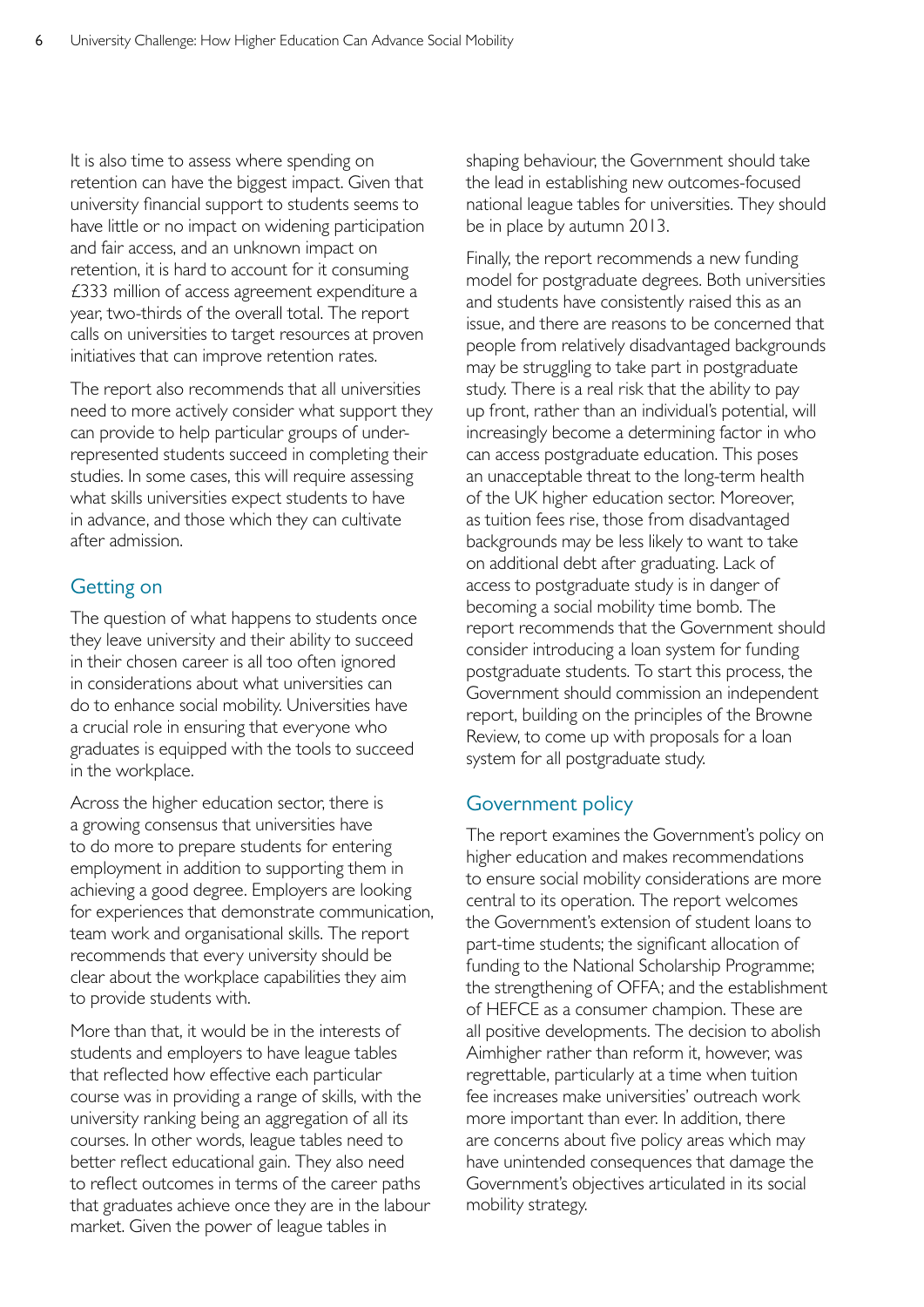First is the rise in tuition fees. The decision that graduates should only pay back their student loan when they reach a certain earning threshold is welcome. Upfront fees present a clear obstacle to entry, and the decision to link the rate of repayment to earnings with a minimum threshold of £21,000 is a step in the right direction. It is also a positive move from the perspective of retention, as students do not bear the burden of fee repayment while they study. There is also some cause to believe that the doomsayers who predicted that students would be put off from applying to university in their droves have not been proved right. The total number of school leavers applying to university this year is the second highest on record. The introduction of fees does not appear to have had an impact on the courses to which people applied. People have neither moved towards, nor away from, more expensive courses. Nor have they applied in greater numbers to courses with higher graduate salary expectations.

Nonetheless, the new fees regime has induced widespread concern. For the first time since 2006 the proportion of young people applying to university has fallen. Around one young applicant in 20 who would have been expected to apply in 2012 did not do so, equating to approximately 15,000 applicants 'missing' from the system. More worryingly still, there was a fall in application rates from young people living in the most disadvantaged areas. By contrast, between 2004 and 2012 application rates from that cohort increased by over 60%. The fall in applications for the least advantaged groups in 2012/13 is disappointing and may suggest a greater deterrent effect from the fees reforms than has been previously thought. Certainly there seems to be a major difference from the last time fees were increased, in 2006. Then, applications dropped amongst all groups, except the most disadvantaged. Crucially, at that time, the narrowing of the gap between the most advantaged and most disadvantaged proved resilient to the increase in fees. The evidence suggests that this time around that is not the case. This is a real cause for concern.

There are other concerns. When the data on all applicants (not just school leavers) is broken down according to region, some areas seem to be experiencing far sharper drops in applications to university. Both the South West and the North East saw steep falls, 12.1% and 11.7% respectively, compared with an England-wide average of 10.0%. This is particularly worrying, since both regions have participation rates below the national average, with the North East having the lowest of any region.

The drop in applications among mature students is of particular concern. There has been a proportional fall in applications amongst mature students of between 15% and 20%. The decline is consistent across all age ranges, and represents 30,000 fewer applicants than if applicant rates had remained at their 2011 levels. Seen in the context of over 50% growth in the number of mature students admitted to higher education between 2007 and 2010, this suggests that fees have had a deterrent effect on older cohorts.

One thing is already certain: the increase in student fees is a major change. It means that families who are above the breadline but by no means wealthy now fear they will incur considerable costs – and debts – if their children wish to go to university. Higher education is no longer a free good. There is a very real danger that the Government has under-estimated the extent to which fear of debt is part of the DNA of Britain's least well-off families.

The Government has struggled to successfully communicate exactly what these changes mean for students. The report recommends that the Government should now review how it is communicating with potential applicants and their families. A sustained communications campaign is needed, with messages that are delivered in a joined-up manner, using existing networks, by those in the most credible positions with the target audience.

The Government's communication effort also needs to be broadened, particularly to part-time and mature students. The Government should work with key stakeholders, including Universities UK, UCAS, the Student Loans Company, the National Careers Service and others, to come up with a new strategy for encouraging nontraditional students – especially mature and parttime students – into higher education. It should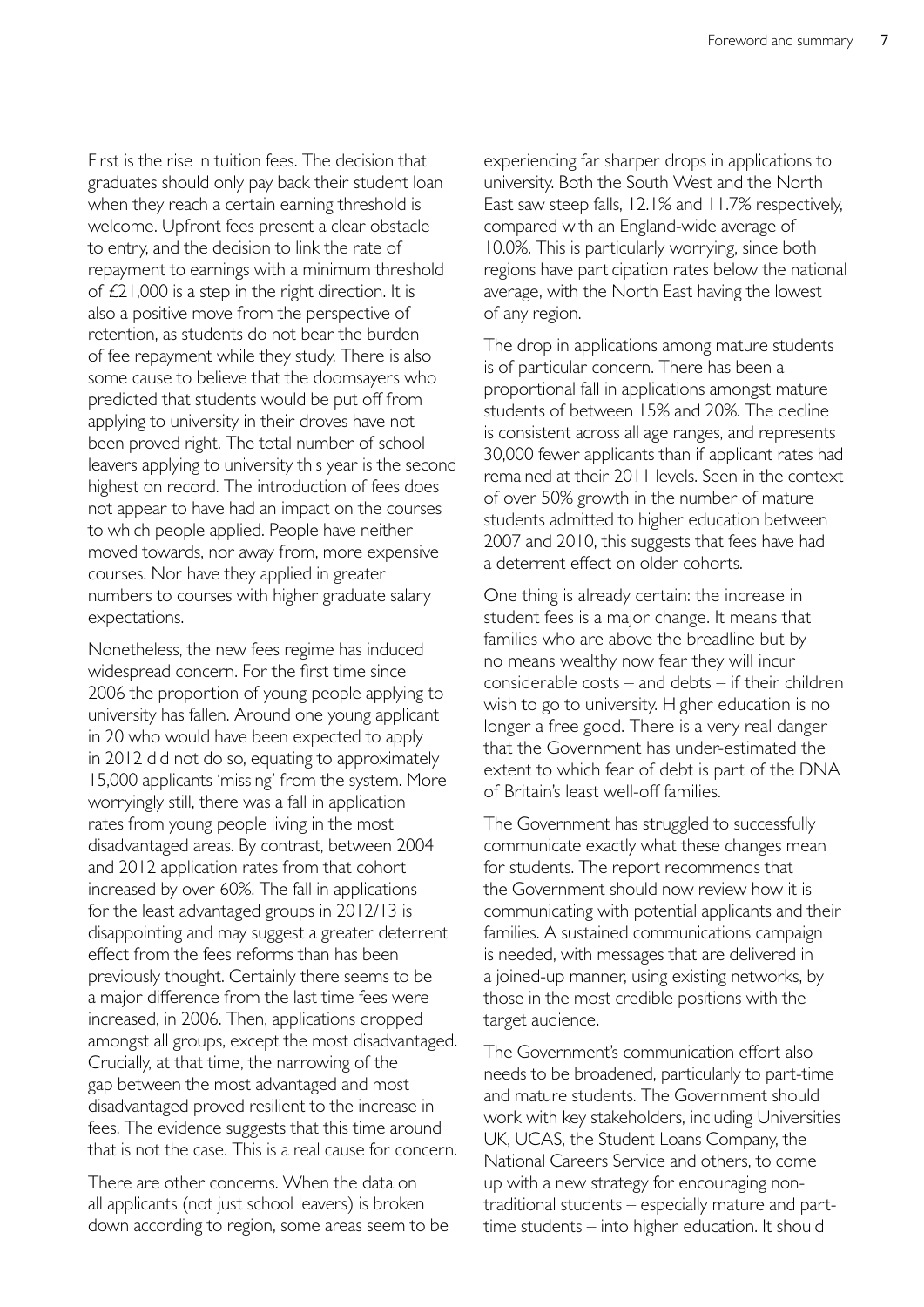start this work immediately, with the aim of having an effective strategy in place for the 2013/14 admissions cycle.

Second is the cap on total student numbers. The report argues that the social and economic necessity for an expanding higher education sector has never been greater. The UK's global competitors are continuing to invest heavily in expanding higher education despite their own budgetary pressures. In contrast, England has reduced the number of student places to control expenditure. That is not a sustainable position. Without a clear strategic plan to both increase the total number of graduates, and an alignment of higher education opportunities with the new employment landscape, the competitiveness and long-term prosperity of the UK will be at risk. There is a social as well as an economic reason for continuing to invest in higher education. When higher education is expanding it creates a far more conducive environment for continued progress in getting greater proportions of people from less well-off backgrounds into university. When expansion stalls, access to university becomes a zero-sum game – with a growing risk that the progress of the less well-off comes at the expense of the better-off. Such a displacement effect makes public endorsement of widening participation more challenging.

The report recommends that the Government reconsiders the total allocation of resources directed towards higher education. Whatever the short-term pressures for public spending constraints might be, the Government should make a long-term commitment to increase the proportion of national wealth being invested in education overall, with more public and private expenditure being directed into the higher education system.

Third is the proposed approach to student number controls. The report examines the Government's new core-margin or AAB policy and concludes that students from less advantaged backgrounds are much less likely to be in a position to benefit from the introduction of these new competitive incentives. Those for whom the new policy creates greatest choice are disproportionately from relatively well-off backgrounds. In order

to maintain student numbers, universities will effectively be incentivised to target this group and are more likely to keep their entry requirement at or above AAB+ if possible. This could make it less appealing for universities to give lower, contextual offers to those with potential from disadvantaged backgrounds. The proposal to focus growth on places for AAB+ students has the potential to cut across the requirements on higher education institutions to improve access for those from less advantaged backgrounds.

Such polarisation would be deeply damaging and could have undesirable consequences for social mobility if able candidates from lower socioeconomic backgrounds felt constrained to choose lower-cost provision. Indeed, it could create a vicious cycle in which those universities which charge less will have less scope to invest in facilities and to enhance the student experience, with the result that they may find it increasingly difficult to attract high-achieving students or those from wealthier backgrounds, regardless of the quality of teaching on offer.

While the policy has significant risks in terms of social mobility, its actual impact will be far from clear for some time. Much depends on how the policy influences admissions decisions and which institutions choose to grow. The report therefore recommends that at this stage the threshold should remain at AAB+ for at least two full admissions cycles to allow time for detailed, independent evaluation of the policy. If the evidence shows that the policy is having a regressive impact, it will need to be fundamentally rethought, to find alternative ways to free up student numbers. If, however, the concerns are not borne out by the evidence, then the threshold could be expanded to ABB+ or below*.* 

Fourth is the replacement of EMA, which had been introduced by the previous Labour Government as a financial incentive for poorer children to stay on at school after age 16. The report examines the Government's decision to abolish EMA and replace it with a new system of discretionary support. It finds that, overall, EMA represented good value for money and that, without improvements to the new scheme, there is a real risk to continuation rates amongst disadvantaged pupils.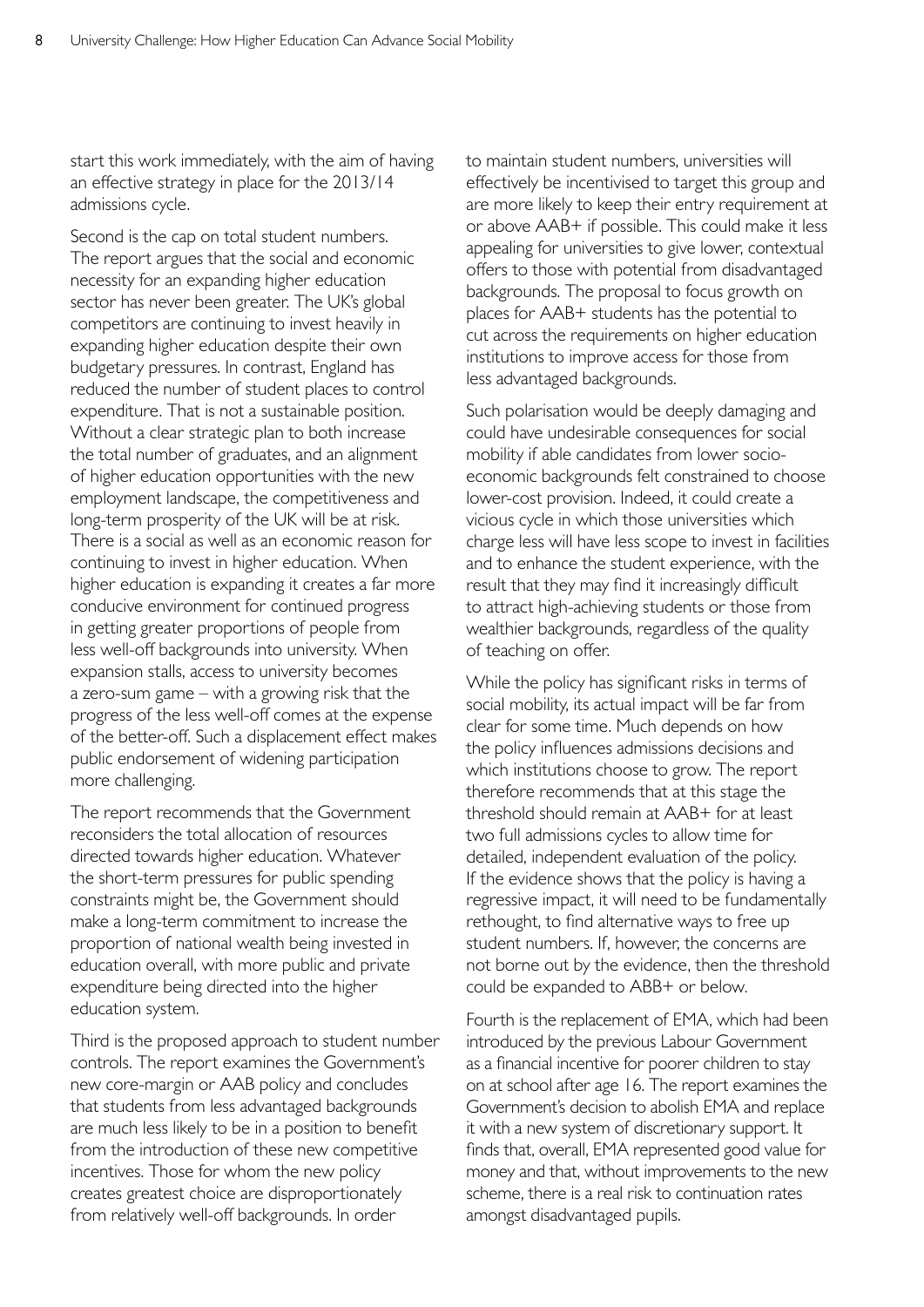The report finds that there is legitimate cause for concern that these changes may have a negative impact on widening participation. It recommends that the Commission on Social Mobility and Child Poverty should monitor the evidence on the EMA replacement closely as it becomes available. In the meantime the Government should increase the funding level and refine the targeting of the new scheme, and universities should consider providing EMA-style financial incentives for young people to stay on and succeed at school*.* 

Fifth is the future of careers advice. My 2009 report, *Unleashing Aspiration*, identified careers advice as a critical issue for social mobility and made recommendations on how to make improvements. In particular, it recommended that schools should be given direct responsibility for providing careers advice, and that the funding for Connexions should be transferred to schools to enable them to deliver on this duty. This report concludes that the Government has delivered on half of this: it has transferred the duty, but not the funding. Given the changes to higher education, particularly around fees, the timing could hardly have been worse.

The report recommends that the Government should make clear to schools as a matter of urgency the importance of face-to-face careers guidance delivered by impartial accredited professionals. It also stresses the need for an ongoing evaluation of the careers approaches taken by schools, and recommends that this should form a new part of the school inspections carried out by Ofsted, with the quality and effectiveness of careers advice forming part of each Ofsted school report.

#### **Conclusion**

If we want to see social progress, the principle we should surely be aiming for as a country is to ensure that all those who have the ability, aptitude and potential to benefit from a university education are able to do so. That requires a genuine national effort. It requires our schools to raise standards and aspirations amongst all their pupils. It requires our careers services to provide inspiration and encourage ambition. It requires our government to pursue policies that enable people from the widest range of backgrounds to be able to go to university. It requires our country to devote more of our national wealth to higher education. And it requires our universities to pursue approaches that broaden the range of people they recruit as students.

This report is my last as Independent Reviewer on Social Mobility and Child Poverty. My duties – and more besides – now pass to the new Commission on Social Mobility and Child Poverty which I will chair. Given the important role that higher education plays, I expect that the issues raised in this report are ones to which the Commission will wish to return.

Rt. Hon. Alan Milburn, Independent Reviewer on Social Mobility and Child Poverty

October 2012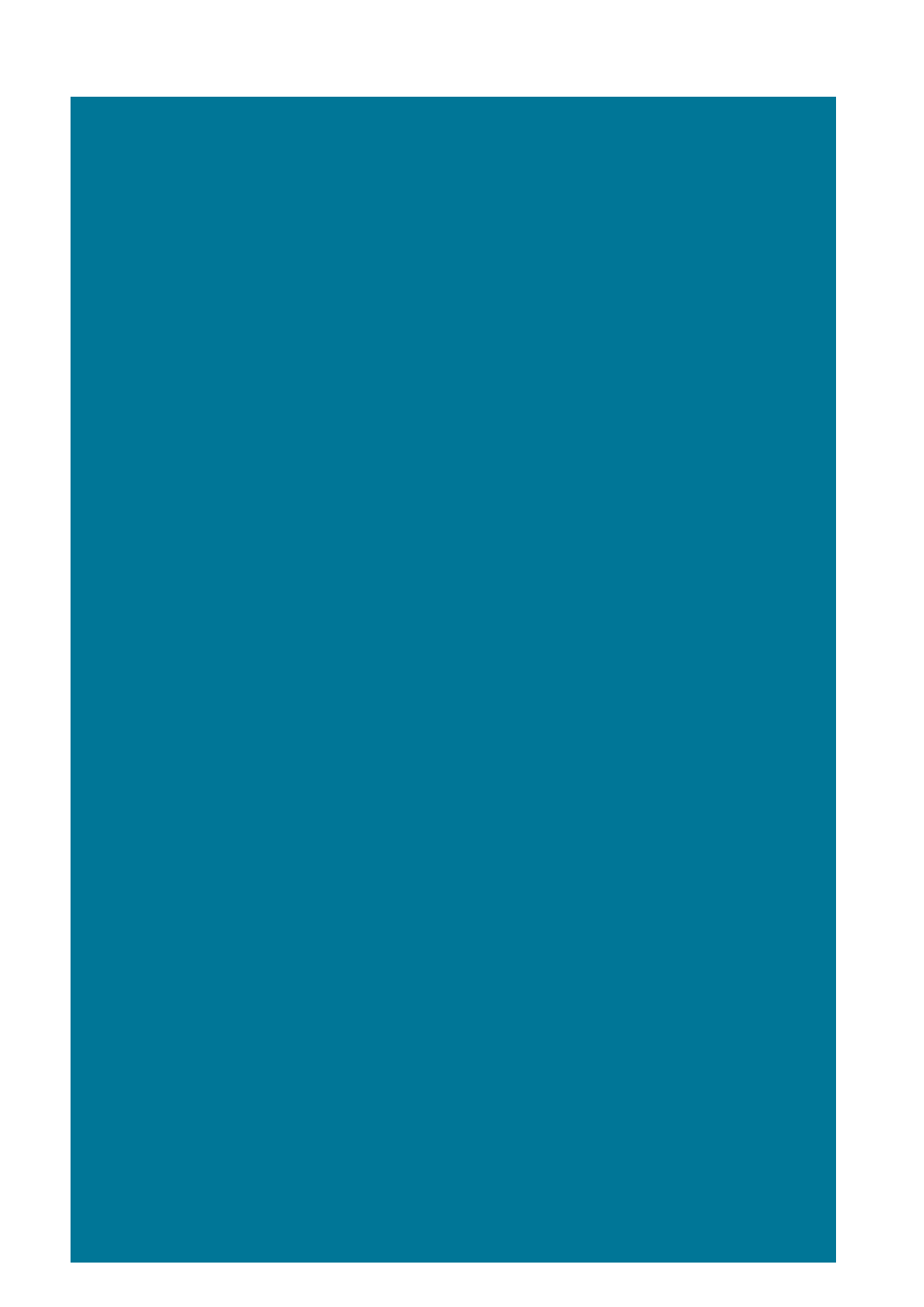## <span id="page-13-0"></span>Chapter 1 Introduction

#### This chapter sets out:

- The remit of this report
- The importance of universities in furthering social mobility
- Universities' value to individuals, the economy and wider society
- The methodology and contents of this report

#### World-leading universities

The UK is a world leader for the quality and diversity of its universities.<sup>1</sup> According to one prominent league table, we have four of the top six universities in the world, and 18 of the top 1002 – more than any country other than the US. We are the second most popular destination for international students.3

We have strength in depth. The reputation of the UK's higher education sector depends not just on a handful of selective institutions. In the UK today there are 165 higher education institutions, of which 115 are universities.<sup>4</sup> There are also a significant number of further education colleges at which higher education is taught.

All universities undertake research and teaching. All universities actively contribute towards their community. Yet the balance of these activities, as well as how they are achieved and articulated, varies enormously. This diversity is likely to increase as the sector grows, delivering higherlevel qualifications and vocational skills, with new providers operating domestically, internationally and online.

Universities are in the spotlight as never before. In part this new focus is the result of changes over the last decade in public policy towards higher education. The introduction of tuition fees under the last Labour Government and their extension under the Coalition Government have brought to a head public concern about whether access to university is genuinely meritocratic and fair. In particular, the steep rise in the cap on tuition fees, which took effect in 2012, has caused widespread anxiety about whether the cost of higher education will deter people from poorer family backgrounds from applying to university. More generally, in the wake of the global financial crisis, there has been a growing public concern about inequality in our society. Like many other institutions, universities are having to answer new and profound questions about the role they play and the contribution they can make to a future that is fairer.

This new, more acute, accountability is particularly sharp when the public services – including universities – have to prove, in a climate of fiscal austerity, that they are delivering the best outcomes for the resources they receive.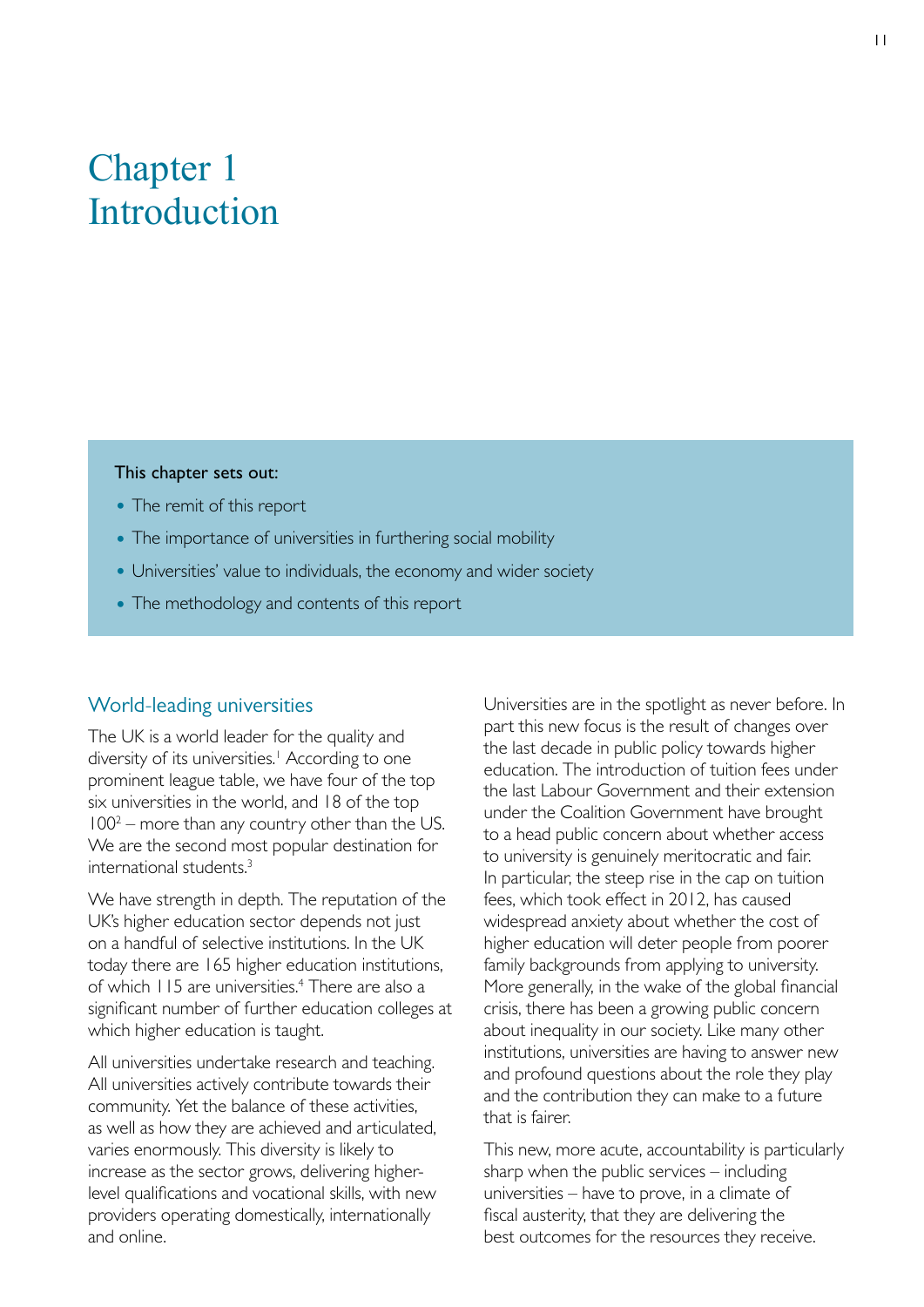Universities employ about 380,000 people, teach 2.5 million students and spend  $E21.4$  billion.<sup>5</sup> Now, more than ever, universities have to answer for what they do.

This report focuses on universities within England. It explores what universities are currently doing to ensure their doors are open to the widest possible pool of talent and it considers what more they could and should do.

The aim of this report is to suggest how universities can become part of a wider national effort to advance social mobility. Clearly, the wider public policy framework has a significant impact on universities – and the final chapter of this report looks at government policy – but the principal focus is on what universities themselves are currently doing and what more they could be doing.

The report's recommendations are highlighted in *bold italics*.

#### Education and social mobility

Universities exist to provide high-quality education. But they have a broader economic and social role. They are the gatekeepers of opportunity and the main pathway into careers in the professions. As the British economy becomes ever more

knowledge-based and professionalised, the role universities play will assume greater importance. Who gets into university, and how they get on once they have left, will have a critical role in determining whether Britain's sluggish rates of social mobility can be improved. At present, as Figure 1.1 below suggests, the UK's universities seem to be less open to people from lower and middle income groups in society than those in countries such as the US or Australia.

Social mobility is about ensuring that every person – and, in particular, every child – regardless of their background, their circumstances, or their social class, has an equal opportunity to get on in life. That entails breaking the transmission of disadvantage from one generation to the next.<sup>6</sup> Britain seems to have lower levels of social mobility than other comparable countries and our society has become more ossified, not less, over time. The evidence suggests that education and employability are at the core of making progress in creating a level playing field of opportunity.

For education to be a leveller of opportunity, all those with ability, aptitude and potential need to have equal access to what it can offer. For example, one recent report found that, because of inequalities in access to higher education and



Figure 1.1: Higher education participation rates by social class

Source: Jerrim, J. and Vignoles, A., *University Access for Socio-economically Disadvantaged Children: A Comparison Across Anglophone Countries*, forthcoming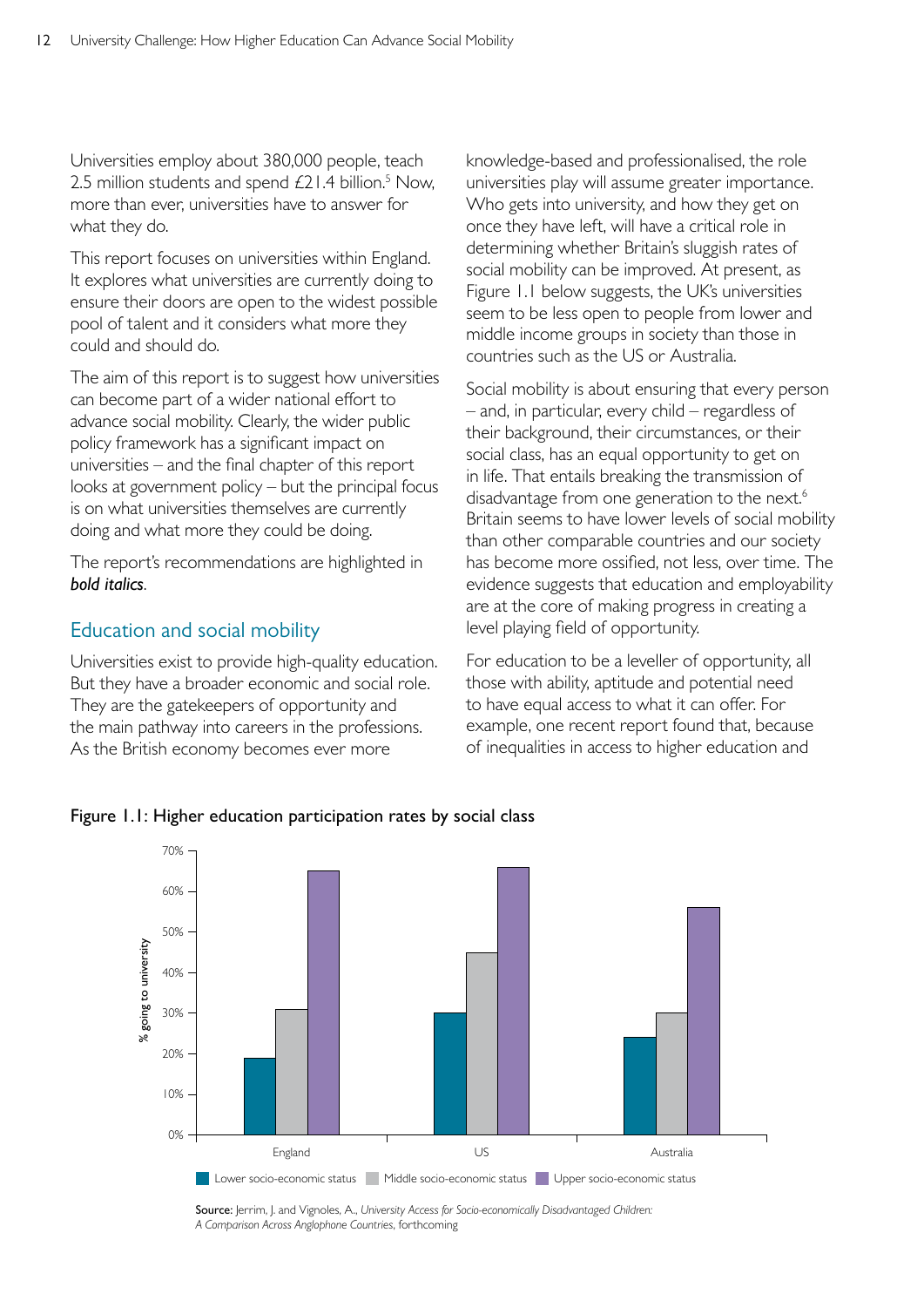the increasing importance of higher education in getting on in the modern labour market, universities have actually contributed towards making society less mobile over the last 40 years.<sup>7</sup> Equally, as we will see later in this report, there is good evidence that, over recent years, universities have made some progress in narrowing the social gap in higher education participation. The crucial questions are whether that progress is sufficient given changes in the structure of the British economy and labour market, and whether recent improvements can be accelerated.

Social mobility took off in the 1950s thanks to big changes in the structure of the labour market. The shift from a manufacturing to a service economy drove demand for new skills and opened up more opportunities for professional and white-collar employment. More 'room at the top' enabled millions of women and men to step up. Social mobility has slowed down in the decades since, primarily because of another big change in the labour market: the emergence of a knowledgebased economy. Over recent decades, people with higher skills have seen large increases in productivity and pay, while those with low skills have experienced reduced demand for their labour and lower average earnings.

Today we have a segregated labour market. Those with skills and qualifications enjoy greater job security, higher levels of prosperity and better prospects of social advance. Those without skills find it hard to escape a world of constant insecurity, endemic low pay and little prospect of social progress. Bridging this divide is at the heart of making our society fairer.

Of course there will be many people for whom university is not appealing. For those who do not aspire to higher education new solutions need to be found to provide better opportunities to progress. A higher priority on vocational education and easier routes into a professional career will be among the answers policy-makers need to consider. But overall it is likely that many more people will want, and need, to access higher education in the future. There are two principal reasons for that.

The first is economic. The British economy is becoming ever more service-based and the

labour market ever more professionalised. In the next decade alone, the total number of jobs in managerial, professional and associate professional occupations is projected to increase by 2 million while the total number of jobs in other occupations is projected to decrease by over 400,000.<sup>8</sup> Access to these professional jobs overwhelmingly depends on having a university degree.

The second reason is social. Learning is increasingly a lifetime journey. The traditional image of a student as an 18 year old who has just finished A-levels and has left the family home to live and study full-time at university is outdated. This is one pathway to university, but it is certainly not the only one. In England, approximately 34% of students are studying part time.<sup>9</sup> Nearly two-thirds of all UK-domiciled students, including almost half of first degree undergraduate students, are over the age of 21.<sup>10</sup> The middle-class baby-boomer generation, who are beginning to enter retirement, has a huge appetite for learning and will represent a significant new market for universities.

#### Value of higher education

While there is great diversity in today's student population, we can break the benefits into three categories:

- benefits to the individuals who attend
- benefits to the overall economy
- wider benefits to society.

#### Benefits to individuals

Those who go to university in the UK derive great benefits in their lives. The Browne Review into the future of university funding found that graduates are more likely to be employed, more likely to enjoy higher wages and better job satisfaction, and more likely to find it easier to move from one job to the next. Higher education enables individuals from low-income backgrounds to enter higher status jobs and increase their earnings. Graduates also enjoy substantial health benefits – a reduced likelihood of smoking, and lower incidence of obesity and depression. They are less likely to be involved in crime, more likely to be engaged with their children's education and more likely to be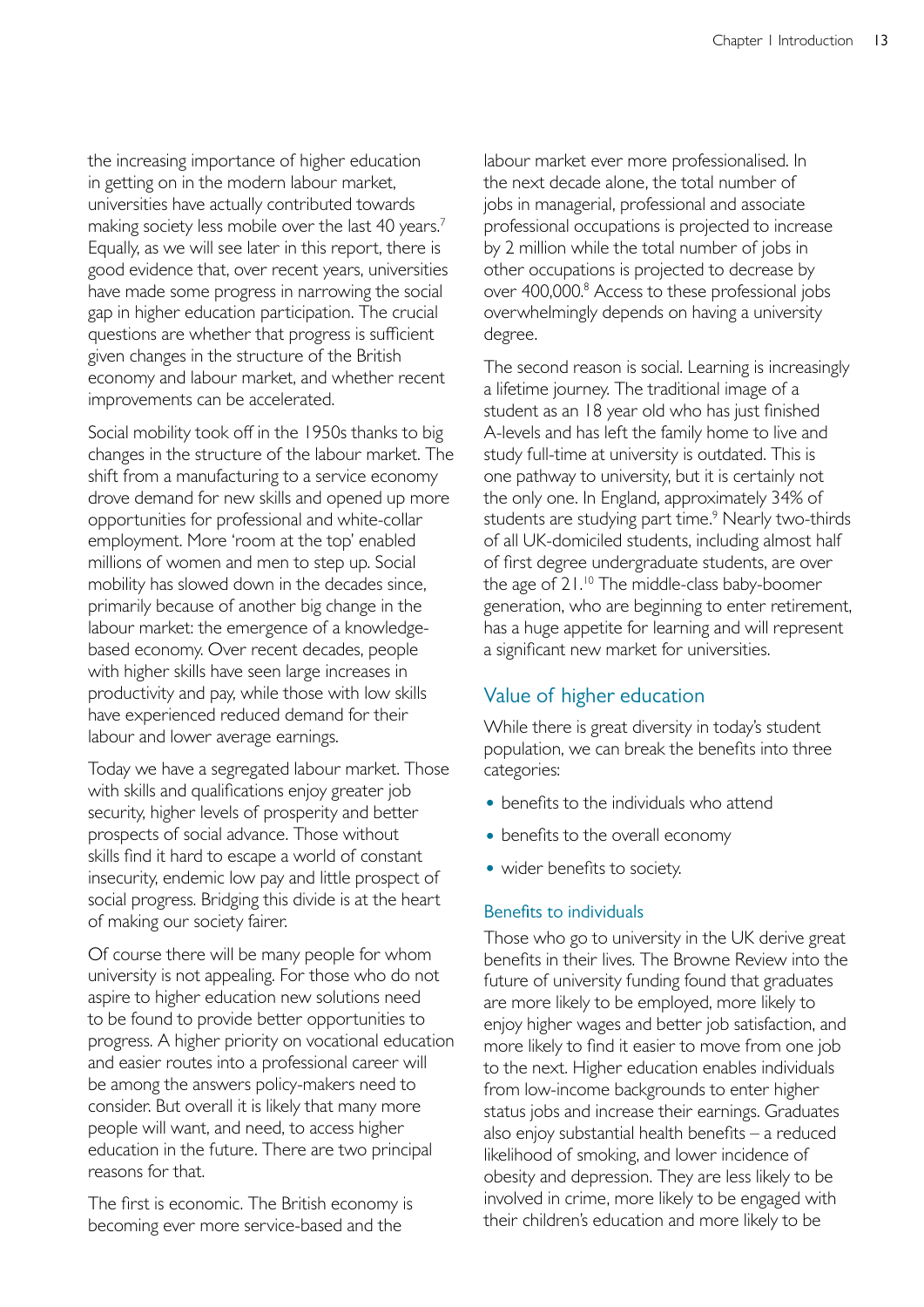active in their communities. In short, graduates are wealthier, healthier and happier.<sup>11</sup>

Prior to recent funding reforms, the lifetime benefits of a degree to the average graduate – even after taking into account earnings foregone while studying, the costs of a degree and additional tax payments – were over  $\angle 100,000$  in net present value terms.<sup>12</sup> There has recently been some debate as to exactly what this graduate premium is, but the evidence clearly suggests that graduates continue to earn more and are less likely to be out of work.13

The question from the social mobility perspective is whether these opportunities are evenly distributed throughout society. Are these opportunities going to a relatively narrow group of people, or are they being distributed to all those with potential across society? This can be broken down in various ways. Who is getting into university? Which university are they getting into? Once in, do undergraduates from all segments of society have an equal chance of completing their degree? If those from under-represented groups do complete their degree, are they as likely to do as well as others? And where they do match the attainment of others, are their labour market outcomes as good? If not, why not? These are issues that will be explored later on in this report.

#### Benefits to the economy

Universities are also critical to the vibrancy of our economy. In a competitive global market, the best way for the UK to make the most of emerging global opportunities – especially the growth of a huge global middle class – is to move towards high-value goods, services and industries. Our future lies in competing at the top of the value chain.14 The UK's world-leading higher education sector is one of the most important ways we can maintain our competitive edge in this race.

In the UK, between 2000 and 2007, the increase in employed university graduates accounted for 6% of growth in the private sector, or £4.2 billion of extra output. Employing graduates creates innovation, enabling firms to identify and make more effective use of knowledge, ideas and technologies.<sup>15</sup> Innovative countries tend to have higher proportions of graduates. According to

the Organisation for Economic Co-operation and Development (OECD), graduates account for 37% of the overall population in high-innovation countries, compared with 26% in low-innovation countries.16 This trend is likely to continue into the future, with innovation associated with increasing graduate numbers. The competition for jobs at the top end of the value chain is leading countries to invest in higher education (see figure 1.2). For example, by 2020 China is projected to produce more graduates than the US and Europe combined.17

From the social mobility perspective, the question to answer is who is participating in the knowledge economy? Are there routes available through universities to people from all backgrounds, bringing a diversity of experiences that foster greater creativity, or are there barriers that obstruct mobility? Will prosperity be shared, or will there be an excluded under-class? As the growth of higher education in emerging economies makes clear, ensuring we make the most of all potential in the country is not just in the interests of the excluded; it is essential for our continued prosperity as a nation.

#### Benefits to society

The economic dividend from universities, both to individual citizens and the British economy at large, has been at the heart of the debate on their role over recent years. There is a risk that as we move to a new funding model, where those who go to university foot more of the bill when they start to earn, we come to see higher education purely as a transactional good for individuals and narrow our evaluation criteria to an economic calculus. Universities offer far more than economic benefits. They are a public good. In recent years it has become commonplace to focus on the economic good that universities bring to Britain. Today, there needs to be an equal focus on the social good they can bring.

There are various types of social activity which universities perform. First, many universities contribute to society via local community outreach. For example, in 2009/10 almost 1 million members of the public attended free university lectures and just over 7 million attended free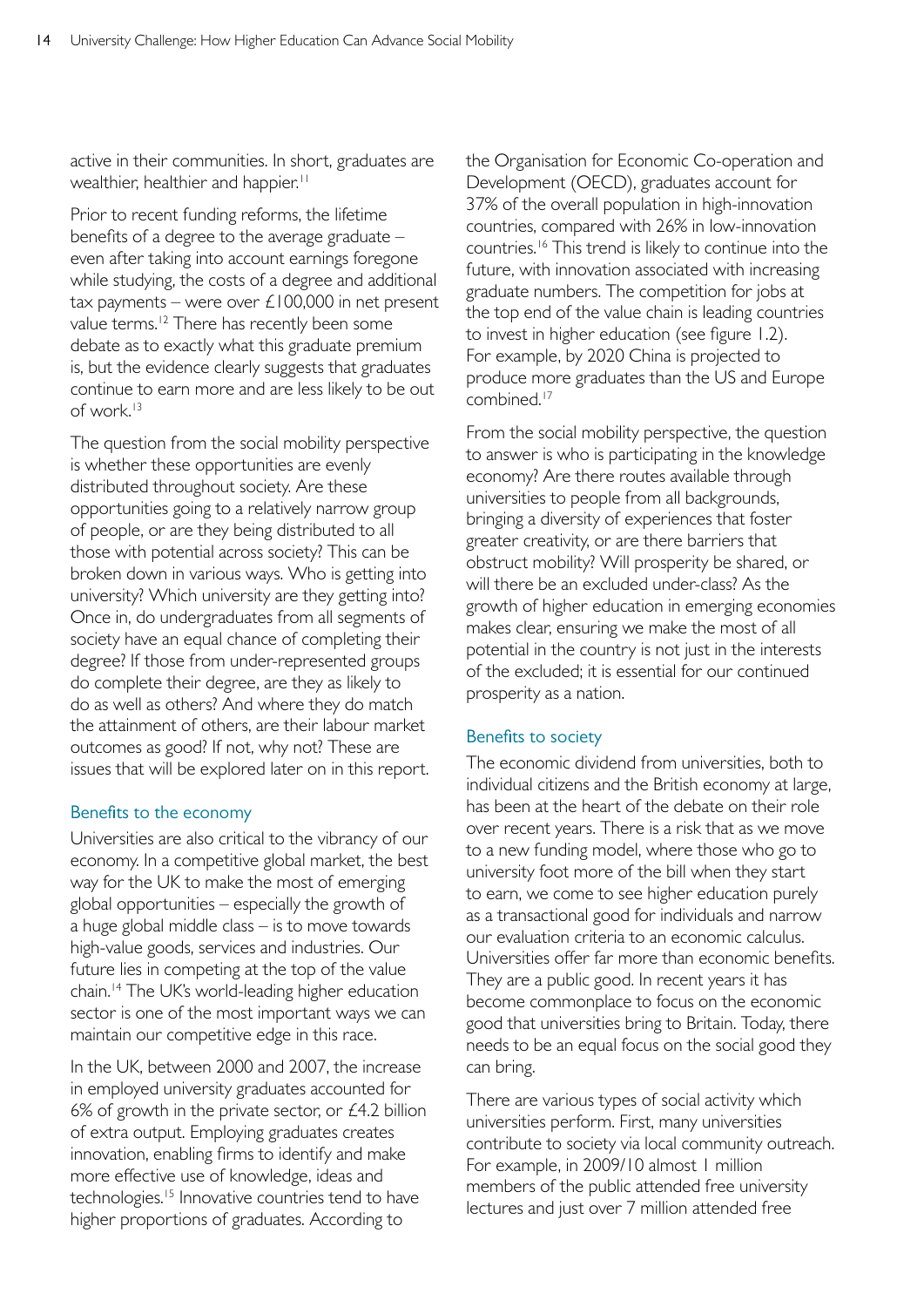

Figure 1.2: Room for growth in higher education

exhibitions in university galleries.<sup>18</sup> The Manifesto for Public Engagement, which has been signed by nearly 50 universities, states that universities have "a major responsibility to contribute to society through their public engagement".19

The second type of social value that universities create is in the outcomes for graduates which benefit wider society. The university experience helps cultivate a range of capabilities, such as confidence, independent thought, openmindedness and the ability to work with others. These capabilities provide collective benefits to the country, for example by increasing the level of democratic engagement in society.<sup>20</sup> Some attempts have been made to monetise the social benefits of universities. One analysis found that universities contribute £1.3 billion to the UK economy through improved outcomes in terms of health, political engagement and the building of trust.<sup>21</sup>

The question from a social mobility perspective is whether there is an equal distribution of these capabilities and outcomes. Social mobility is not just about moving people up the earnings ladder. It is also about ensuring that access to social and educational capital is open to all, so that people from all walks of life can contribute to the flourishing of the nation. That is not the case today. As Professor Martin Hall, vice-chancellor of Salford University, has pointed out: "There is nothing 'level' about opportunity in Britain today, where the length of time a person spends in education, and their measured attainment, correlates strongly with the occupations of their parents and the income level of the household into which they were born".<sup>22</sup> This report focuses on what steps universities can take – with others – in helping to create more of a level playing field of opportunity in our country.

#### Methodology

In compiling this report I took evidence from a range of sources. A list of the organisations consulted is in the Annex.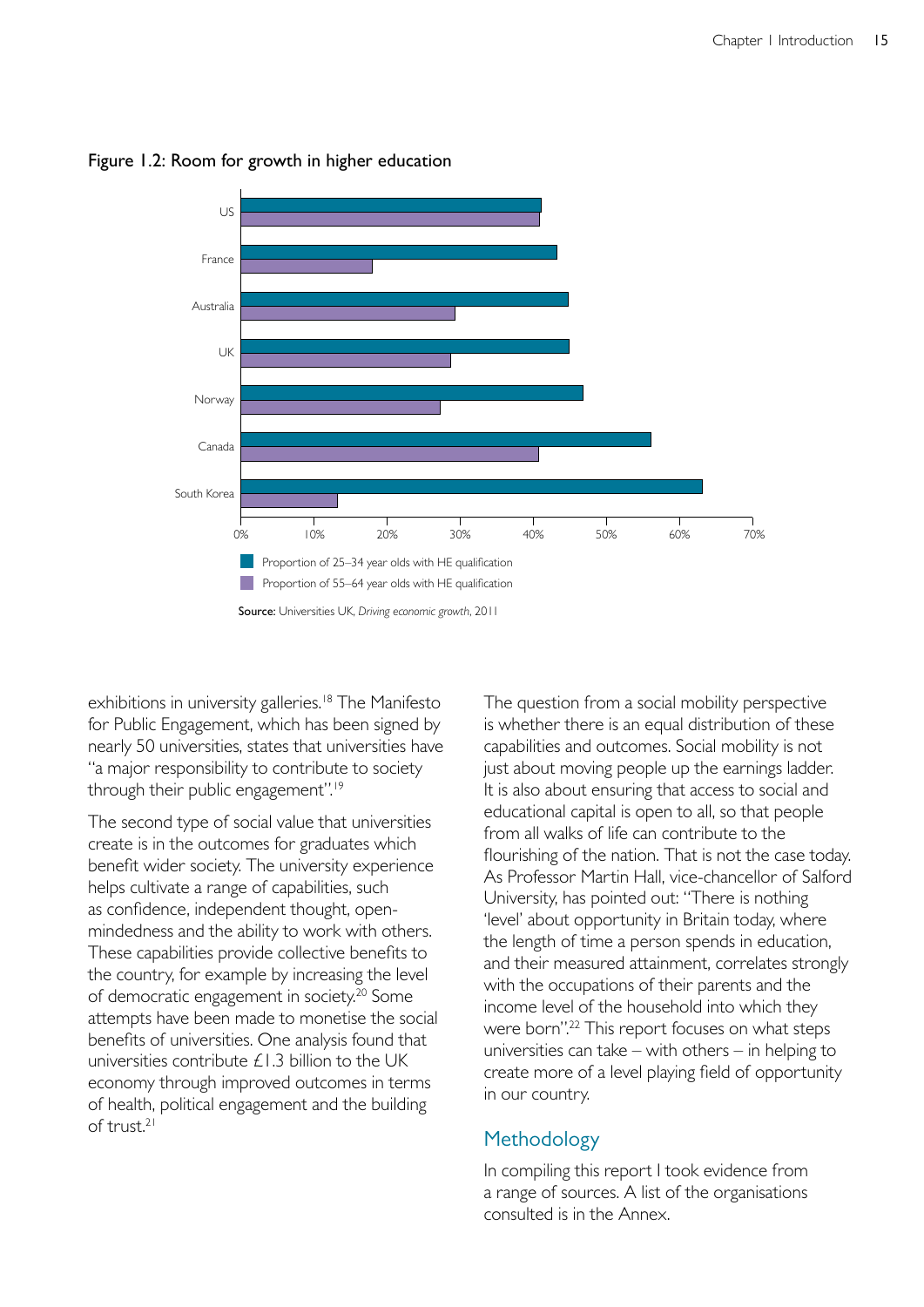#### Desk work

The Secretariat to the Independent Reviewer on Social Mobility and Child Poverty conducted a thorough and comprehensive desk-based review of available data and analysis on social mobility in higher education. The Secretariat reviewed government research and statistics, think-tank publications, university publications and academic journals in order to construct an informed picture of the current situation and the key issues.

#### National call for evidence

A national call for evidence was issued in August 2011. Universities, mission groups, think-tanks, civil society organisations and others were invited to send submissions to the Secretariat. The Secretariat received over 100 submissions to the call for evidence. The results were analysed and fed into the report.

#### University deep dives

The Secretariat conducted in-depth visits to 14 universities across England. At each visit, a range of staff was consulted, including the vice-chancellor and other members of the senior management team, the head of admissions, widening participation teams and student services teams, including the head of careers advice. In addition, the Secretariat held roundtable discussions with undergraduates at each university visited. The full list of universities visited is as follows: Aston University; Birkbeck, University of London; King's College London; Oxford Brookes University; the University of Bristol; the University of Cambridge; University College London; Durham University; the University of Exeter; the University of Middlesex; the University of Nottingham; the University of Oxford; the University of Salford; and the University of Winchester. I would like to thank all these institutions for their time and support.

#### Roundtable discussions

I chaired a series of roundtable discussions with university vice-chancellors, sector leaders and experts on widening participation. In addition, I chaired a discussion with undergraduates (arranged with the help of the National Union of Students) and a roundtable with young people

considering applying to university (arranged with the help of the British Youth Council).

#### Survey of young people

On behalf of the Independent Review, b-live conducted a survey exploring the aspirations of young people and what shapes those aspirations. The survey was completed by over 1,000 young people, and the analysis was conducted by the Education and Employers Taskforce and Dr Deirdre Hughes.

#### Bilateral evidence

The Secretariat held a series of bilateral meetings with important organisations and actors in the field of social mobility and higher education.

#### Outline of the report

Chapter 2 looks at the remarkable growth that has taken place in our higher education sector, and analyses who has benefited from this expansion. It does so through the lens of both widening participation and fair access, to see which groups of people are getting on, and which groups are being left behind, identifying where there has been progress and where more needs to be done. It also evaluates the indicators the Government has chosen to mark progress.

Having set the scene, Chapter 3 explores some of the key barriers and evaluates the scope of universities' responsibility in knocking them down. In particular, it looks at the impact of the attainment gap in primary and secondary school education, and the inequalities that are built in by the time people come to apply to university.

The following four chapters look in turn at stages of the student life-cycle and the steps that can be taken in each. These stages are:

- getting ready  $-$  reaching out to potential applicants
- $\bullet$  getting in university admissions
- $\bullet$  staying in student retention
- $\bullet$  getting on student outcomes.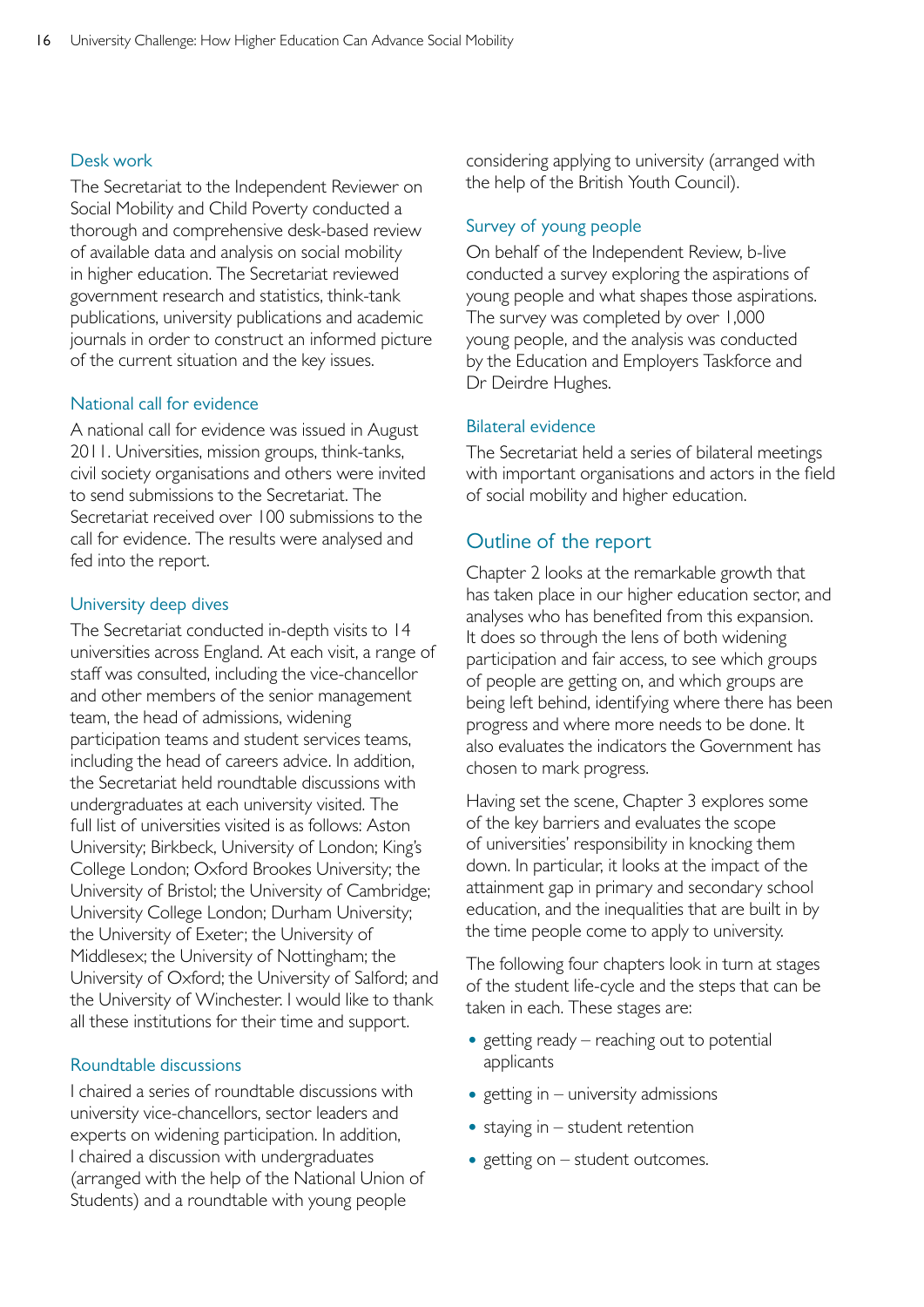All four steps are crucial from the perspective of social mobility. If they can be aligned, universities will be able to achieve more in giving people with ability and potential, from all backgrounds, a fairer shot at being admitted to university; a better, more equal chance of completing their degree; and a bigger opportunity to progress in their careers on the basis of their skills rather than their connections.

The final chapter examines whether the Government's higher education policy is helping or hindering the prospect of Britain becoming more socially mobile.

#### **Conclusion**

These issues are complex and interwoven, and it is important that progress in one area does not come at the cost of falling back in another. For example, it would be counter-productive if people from disadvantaged backgrounds were getting greater access to university but were dropping out in ever-higher numbers.

Equally, the higher education sector is not a monolithic entity. Different universities have different strengths and face different challenges in different areas. The report's recommendations are structured to reflect the particular issues confronting various parts of the sector. Special attention is paid to the challenges facing those universities which have the highest entry requirements. These highly selective universities enjoy global reputations for excellence and compete in a global market for students. In general, these universities have some of the best outcomes for students but the lowest rate of attendees from disadvantaged backgrounds. Legally, it is for these universities – not any outside body – to determine their own admissions criteria, since this is a central pillar of institutional autonomy. They do, however, have a particular responsibility in terms of social mobility as they, more than other institutions, provide pathways into many of the most powerful and lucrative roles in society. The report pays particular attention to what they are doing and what more they could do.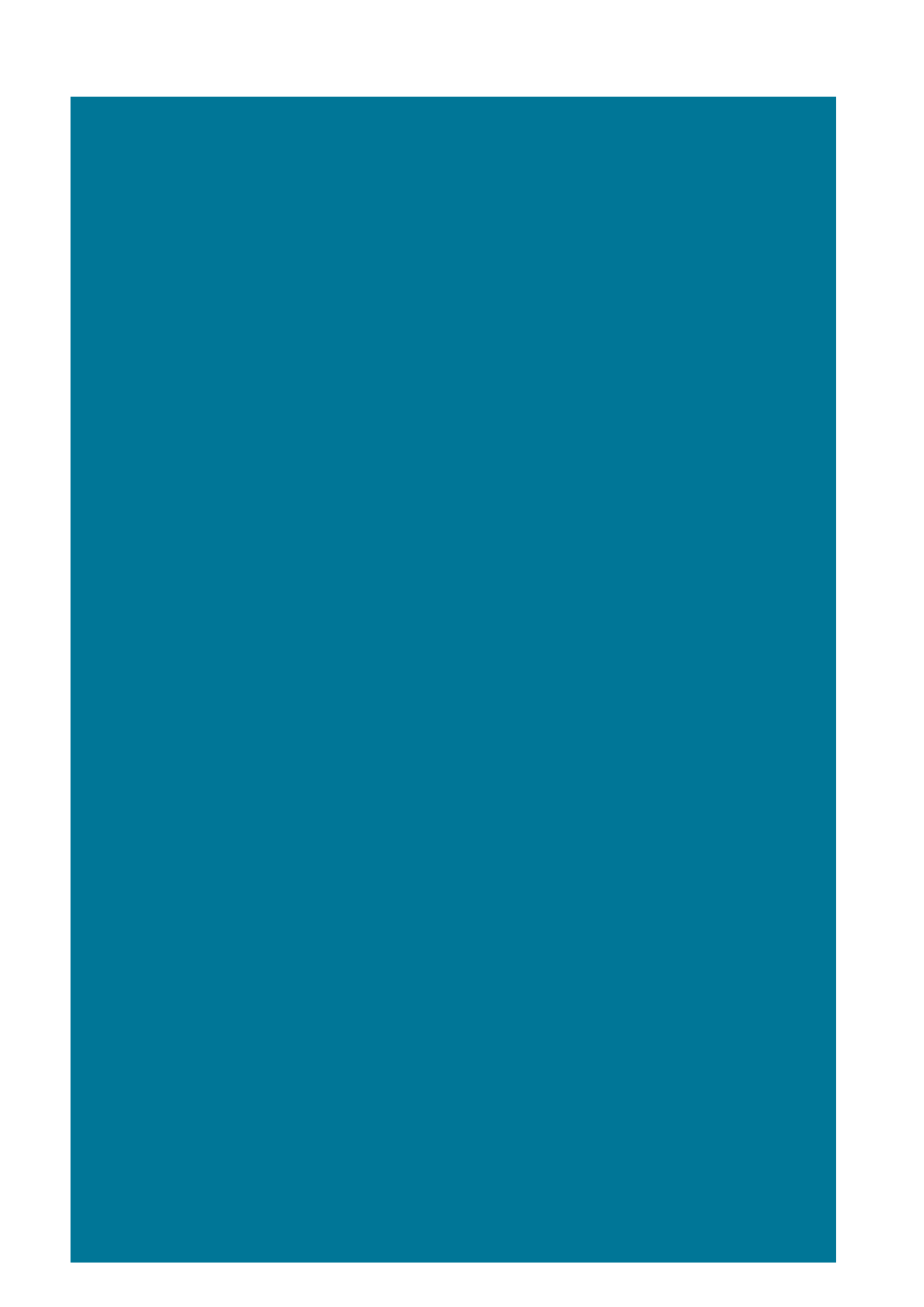### <span id="page-21-0"></span>Chapter 2 Access all areas

#### This chapter sets out:

- How access to university has increased over recent decades
- How progress both on fair access and widening participation to university are important to generating greater levels of social mobility
- The progress made over the last 15 years and the progress that still needs to be made
- The threats that exist to further progress
- How best progress can be evaluated

#### Growing universities

The last four decades have witnessed a remarkable growth in higher education in the UK. At the start of the 1970s there were a little over 600,000 university students. Today there are 2.5 million.<sup>1</sup> The UK is seventh in the Organisation for Economic Co-operation and Development (OECD) countries in terms of the number of 25–34 year olds who have a higher education degree.<sup>2</sup> Figure 2.1 charts the extent of the change.

The question is whether this growth in higher education participation has been accompanied by a more even social distribution of these opportunities. To answer that question, two concepts are key: widening participation and fair access. Widening participation means increasing the total number of people who progress to higher education, in particular those from underrepresented backgrounds. Fair access refers to who gets accepted on those courses – typically at the most selective universities – which have the best outcomes for students.3

#### Divisive debate

One of the consistent themes that emerged from the call for evidence was a frustration at what is seen as an excessive focus on the issue of fair access, which many believe to be a peripheral issue compared with widening participation. This argument was clearly articulated by the Open University:

"Our major concerns centre around what seems to us to be a significant narrowing of the whole concept of 'widening participation'. The Government's focus on getting some marginalised students into elite universities is not in our opinion the same as widening participation. Whether or not the 'life chances' of this relatively small number of students will be improved might be a moot point (for the most part, these are people who would almost certainly have become students anyway). However, such a narrow focus will do nothing to bring into higher education the significant numbers of people from disadvantaged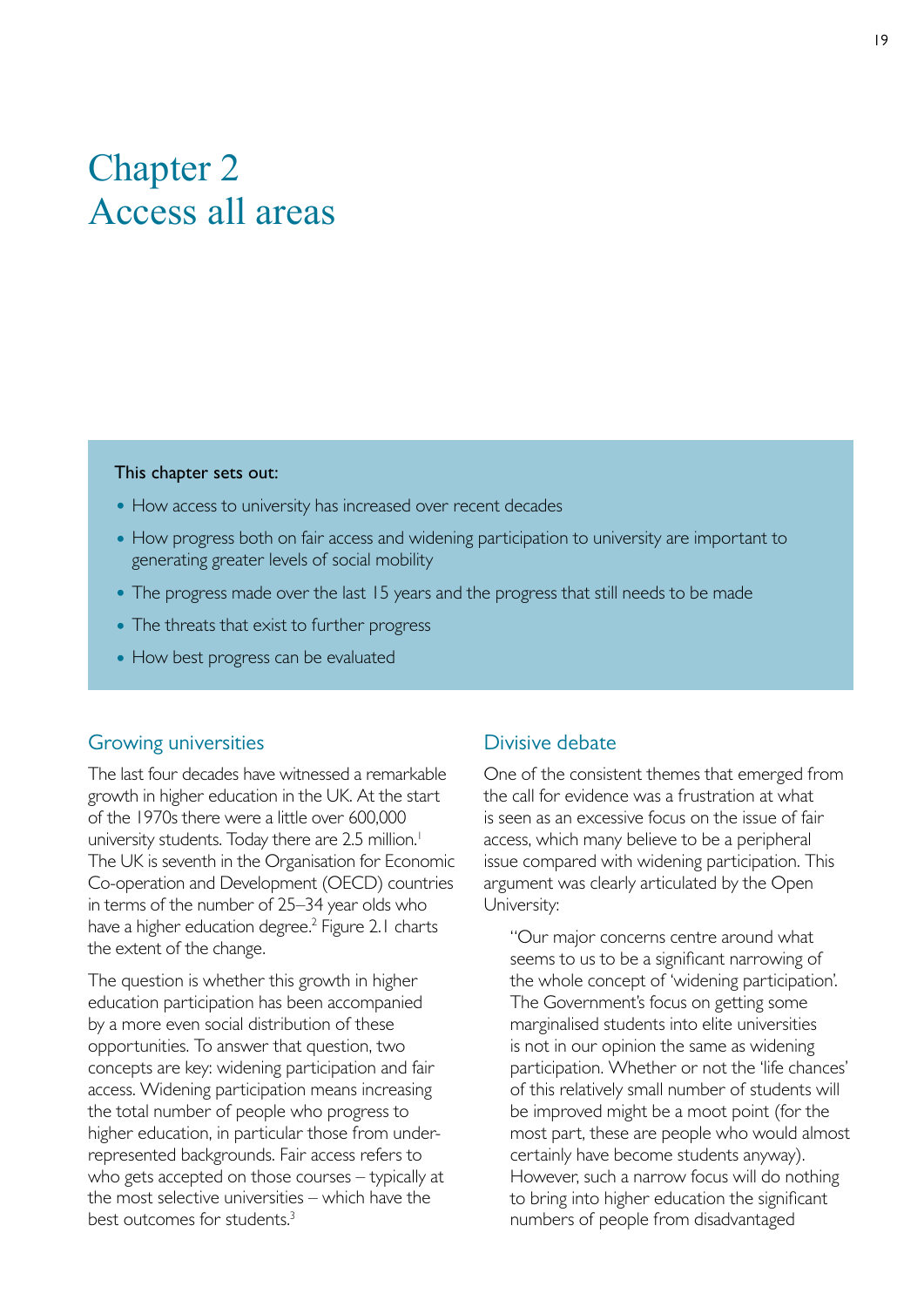

Figure 2.1: Growth in UK higher education

\* Higher Education Statistics Agency Student Record and Individualised Learner Record

† Further Education Statistical Record; Higher Education Statistical Record; Education Statistics for the United Kingdom; Northern Ireland Higher Education Statistics

communities whose engagement would carry the prospect of transformative change for whole families and communities."4

A number of arguments were made against focusing on fair access. First, a relatively low number of people are affected. One analysis, dating from 2004, estimated that the 'fair access gap' – the extent to which disadvantaged groups are under-represented at highly selective universities once subject and qualifications are taken into account – is about 3,000 people.5 While this number may well be higher today, it is dwarfed by the numbers affected by the widening participation agenda. The higher education participation rate for the most advantaged 40% in society is approximately 50%, while for the least advantaged 60% it is approximately 25%. This means that there is a 'widening participation gap' of about 100,000 amongst 18 year olds alone.<sup>6</sup> So purely on the grounds of the total number of people involved, widening participation is a bigger issue.

Second, talking about universities in terms of an 'elite' or 'most prestigious institutions' promotes the few universities at the expense of the majority of institutions. There is a diversity of excellence in the sector.

Third, some argue that any choice to go to university is a good choice. People apply to a university on the basis of a variety of criteria. A well-informed applicant may select a course on the grounds that it offers them the right opportunities in the job market for their chosen career. Equally, an individual may have personal ties to a particular region and this may influence their choice of where to study. Arguably, the greatest transformation in people's life chances often occurs outside the highly selective institutions. For example, somebody from a disadvantaged background, with no family history of going to university, who works hard to get a degree in nursing may radically transform their own life, and often that of their family.

On the other hand, the fair access agenda is important, not least because of its impact on aspiration. If certain groups are not represented at a university, this can create a self-perpetuating cycle where people feel that a particular institution is 'not for the likes of me'. In my conversations with undergraduates, it was clear that these beliefs are driven by a perceived student profile at particular universities, rather than fear of the content of the course. These perceptions obstruct the flow of talent into the most selective universities.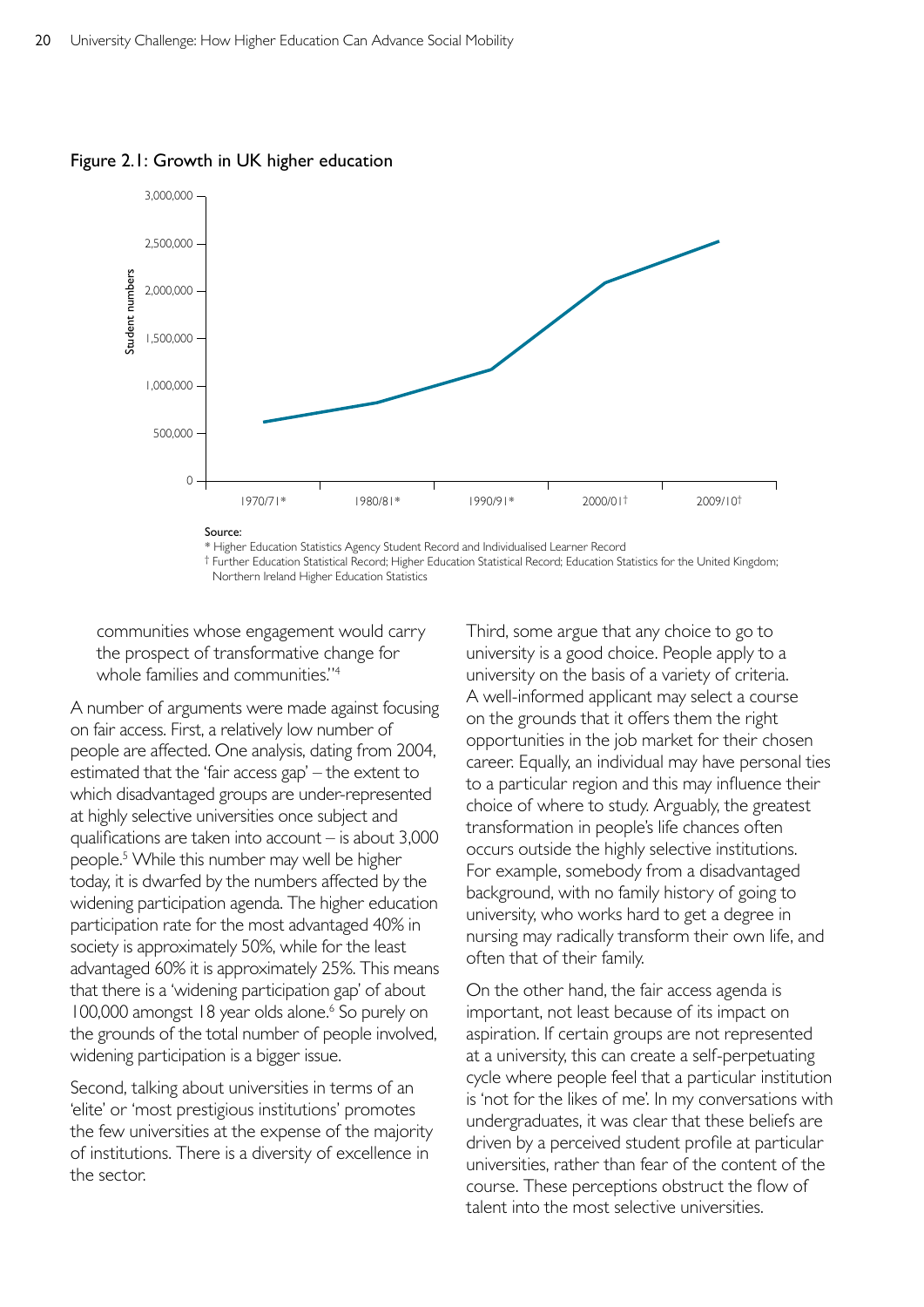In addition, the financial returns for those who attend the most selective institutions are higher. The perceived value of degrees at some institutions has a significant impact on the hiring practices of many employers. For example, the five most popular universities among professional graduate-recruiting employers are:

- the University of Oxford
- the University of Cambridge
- the University of Manchester
- University College London
- the University of Nottingham.<sup>7</sup>

On average the UK's top employers target their graduate recruitment efforts on only 19 of 115 universities.8 These narrow recruitment practices for Britain's top jobs are bad for social mobility, since they assume ability is lodged in only a few universities, which happen to be amongst the most socially exclusive in the country, and overlook the potential of graduates from many others. Unsurprisingly, access to a professional career  $-$  a key determinant of social mobility – remains unfair as a consequence.

So in this report I start from the assumption that bringing about improvements to both widening participation and fair access in higher education are important if social mobility is to improve. *I urge all universities to make it an explicit priority to deliver improvements in both fair access and widening participation.* 

#### Recent progress

Over the last 15 years or so, there has been remarkable progress in widening participation. Between 1994/95 and 2009/10, participation rates in higher education among young people increased from 30% to 36%. The likelihood of those from the lowest participation areas in the country (which tend to be the most disadvantaged communities) going to university increased by 30% between 2004/05 and 2009/10 and by 50% between 1994/95 and 2009/10.<sup>9</sup> From the mid- to the late 2000s the gap between the participation rates of the most advantaged and the most disadvantaged areas narrowed, both in proportional terms and percentage point terms.

As the Office for Fair Access (OFFA) found, it is likely that this is the first time in our country's history this has ever happened.<sup>10</sup> It is a remarkable achievement.

This impressive improvement was driven by changes in public policy and by universities' determination to grip the widening participation agenda. Fifteen years ago, some institutions were doing good work, but this was generally only where it was driven by the strong beliefs in widening participation of a vice-chancellor or a head of admissions, or a small committed team working on outreach. This work tended to go on quietly, behind closed doors. Today, that has changed. All institutions have to play their part. Every university charging over £6,000 a year in tuition fees has to prepare an access agreement, which is negotiated with OFFA and open to external scrutiny. In 2010/11, higher education institutions spent £402 million on access agreements. This is predicted to rise to £613 million by 2015/16.<sup>11</sup> In addition, all universities are required by the Higher Education Funding Council for England (HEFCE) to produce Widening Participation Strategic Assessments which outline the institution's overarching commitment to widening participation. In short, widening participation has moved from the margins to the mainstream within universities as a whole.<sup>12</sup>

#### A long way to go

There is, however, a very long way to go before access to university can be said to be truly classless. Today:

- the most advantaged 20% of young people are seven times more likely to attend the most selective universities than the  $40\%$  most disadvantaged<sup>13</sup>
- there are more young men from black backgrounds in prison in the UK than there are UK-domiciled undergraduate black male students attending Russell Group institutions<sup>14</sup>
- the odds of a child at a state secondary school who is eligible for free school meals (FSM) in Year 11 being admitted to Oxbridge by the age of 19 are almost 2,000 to 1 against. By contrast, the odds of a privately educated child being admitted to Oxbridge are 20 to 1.<sup>15</sup>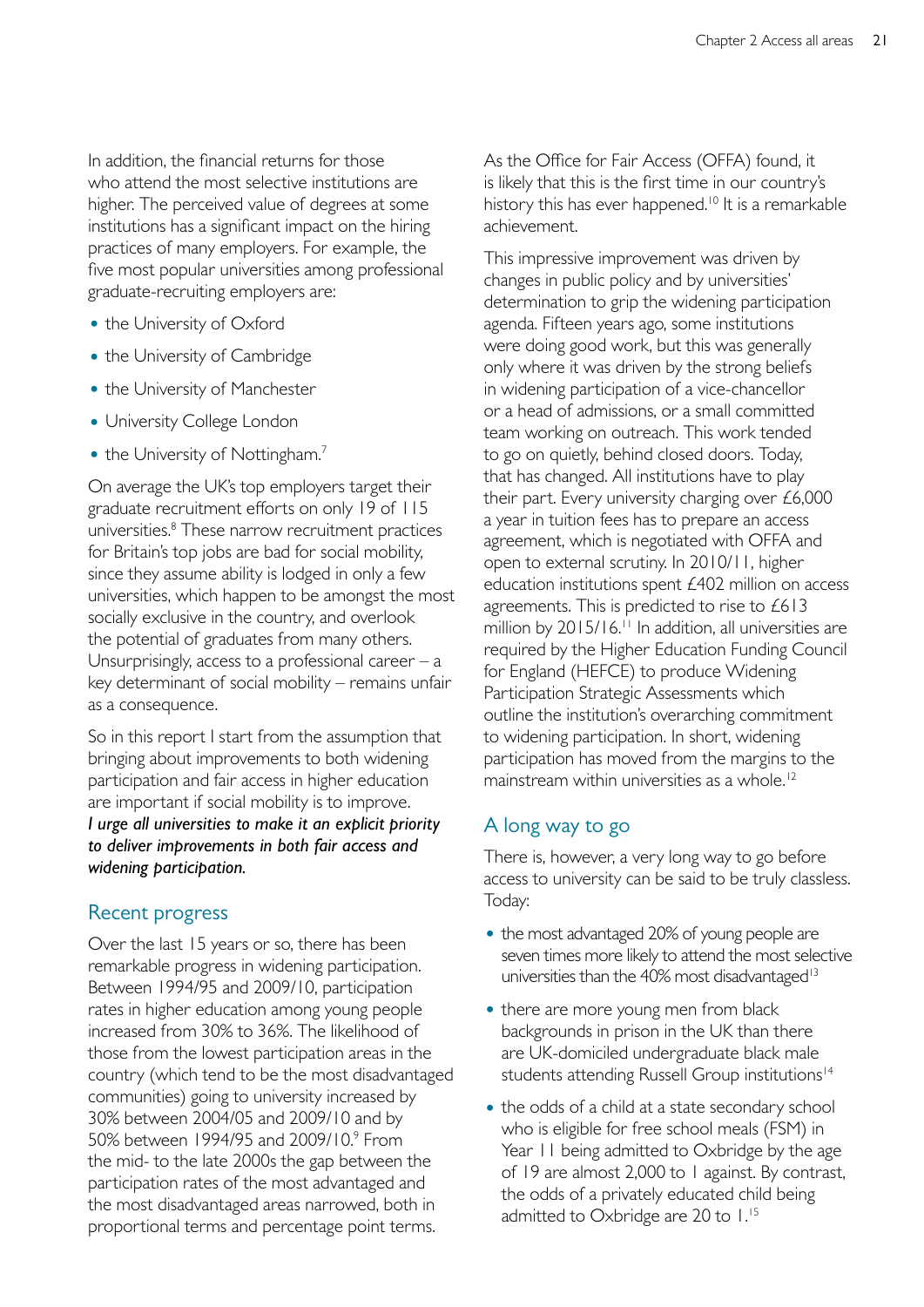Of course, much of the reason for these uneven higher education participation rates lies in what happens in schools rather than in universities. These issues will be explored in more detail in Chapter 3. Nonetheless, universities cannot be exempted from their responsibility to ensure that their doors are fully open to talent, regardless of social background. While universities have made progress in terms of widening participation, this has not been matched by progress on fair access. For example, the latest data shows that 87% of A-level students in private schools progress to university compared with 71% of those in state schools and colleges. But when it comes to fair access, students in private schools are two and a half times more likely to attend the most selective institutions  $-65\%$  compared with 26%.<sup>16</sup>

Participation at the most selective universities from the least advantaged 40% of young people has remained, at best, flat since the mid-1990s.<sup>17</sup> Emblematic of this, research has found that four schools and one college get more of their students into Oxbridge than the combined efforts of 2,000 state schools (see Figure 2.2).<sup>18</sup>

But this is not just an Oxbridge phenomenon. A Sutton Trust study looked at university enrolment of children on FSM in 2005/06, 2006/07 and 2008/09.19 It found that 5.5% of the students admitted to English universities were eligible for FSM at age 15, compared with 13% who were from private schools. At highly selective universities, students from private schools are over 22 times more likely to get a place than state school pupils eligible for FSM. In 28 of the 88 universities in the Sutton Trust report, those who had been eligible for FSM at age 15 formed less than 3% of their intake. By contrast, pupils eligible for FSM at age 15 made up more than 10% of the intake at only 15 of the 88 universities.

Access to university remains inequitable. There is a strong correlation between social class and the likelihood of going to university in general and to the top universities in particular. So there is a long way to go (see Figure 2.3). Worse still, the progress of recent years is now at risk.



Figure 2.2: Oxbridge entrants in 2009

Educational background of Oxbridge entrants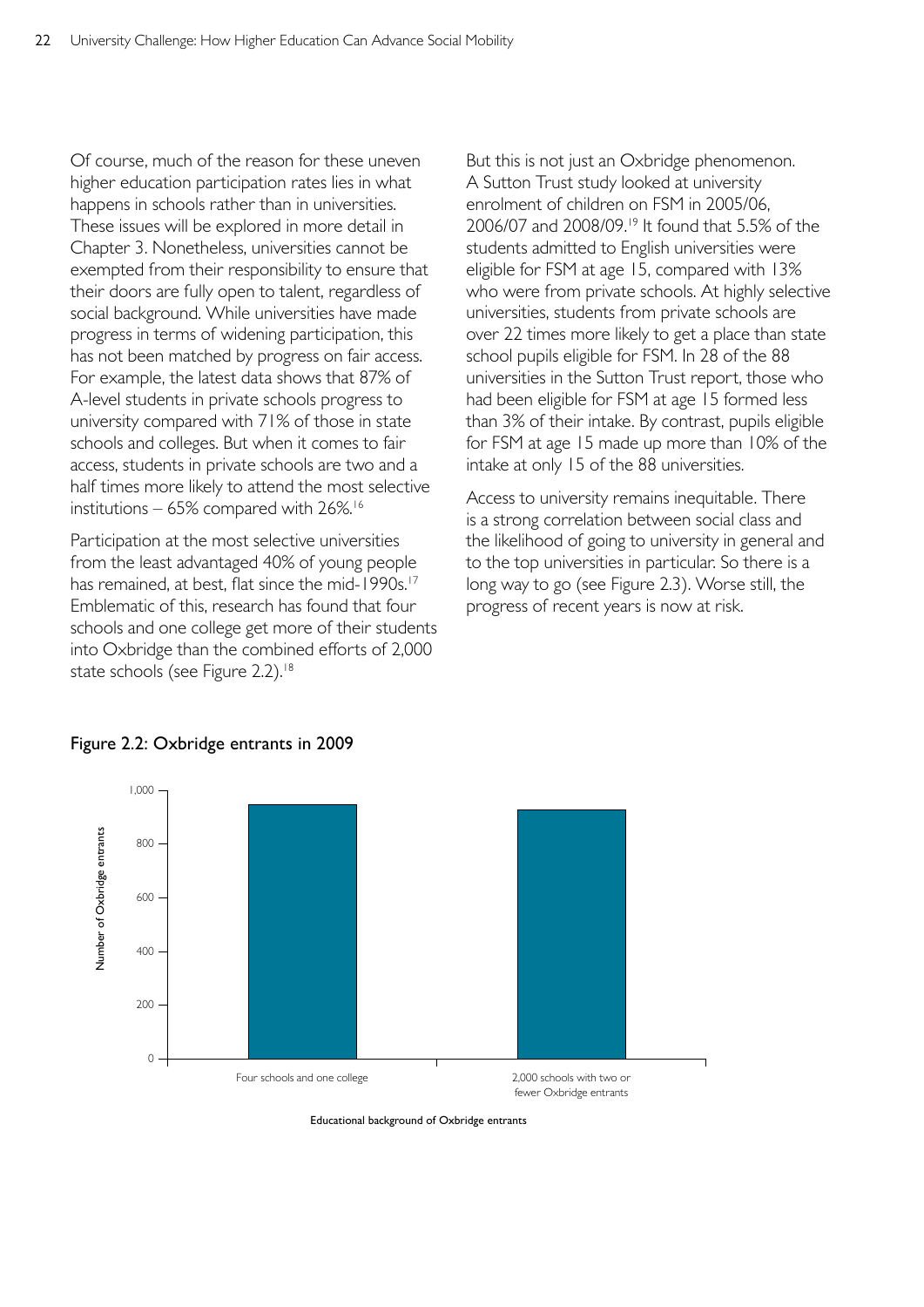

#### Figure 2.3: Young people's participation at Russell Group institutions by socio-economic status (SES)



#### Risks to progress

There are three structural risks that threaten progress:

- fiscal constraints
- slowing expansion
- policy framework.

At a time of public expenditure constraint, universities are facing profound changes in how they are funded, with a declining proportion

of their income coming from the public purse. Between 1997 and 2010, public funding for higher education doubled, from £6.1 billion to £13.1 billion.<sup>20</sup> Despite this substantial growth, the UK spends a significantly lower proportion of its national wealth on higher education than the OECD average (see Figure 2.4). Of the 31 OECD countries for which data is available, only six spend a lower proportion of their national wealth on higher education than the UK.<sup>21</sup>



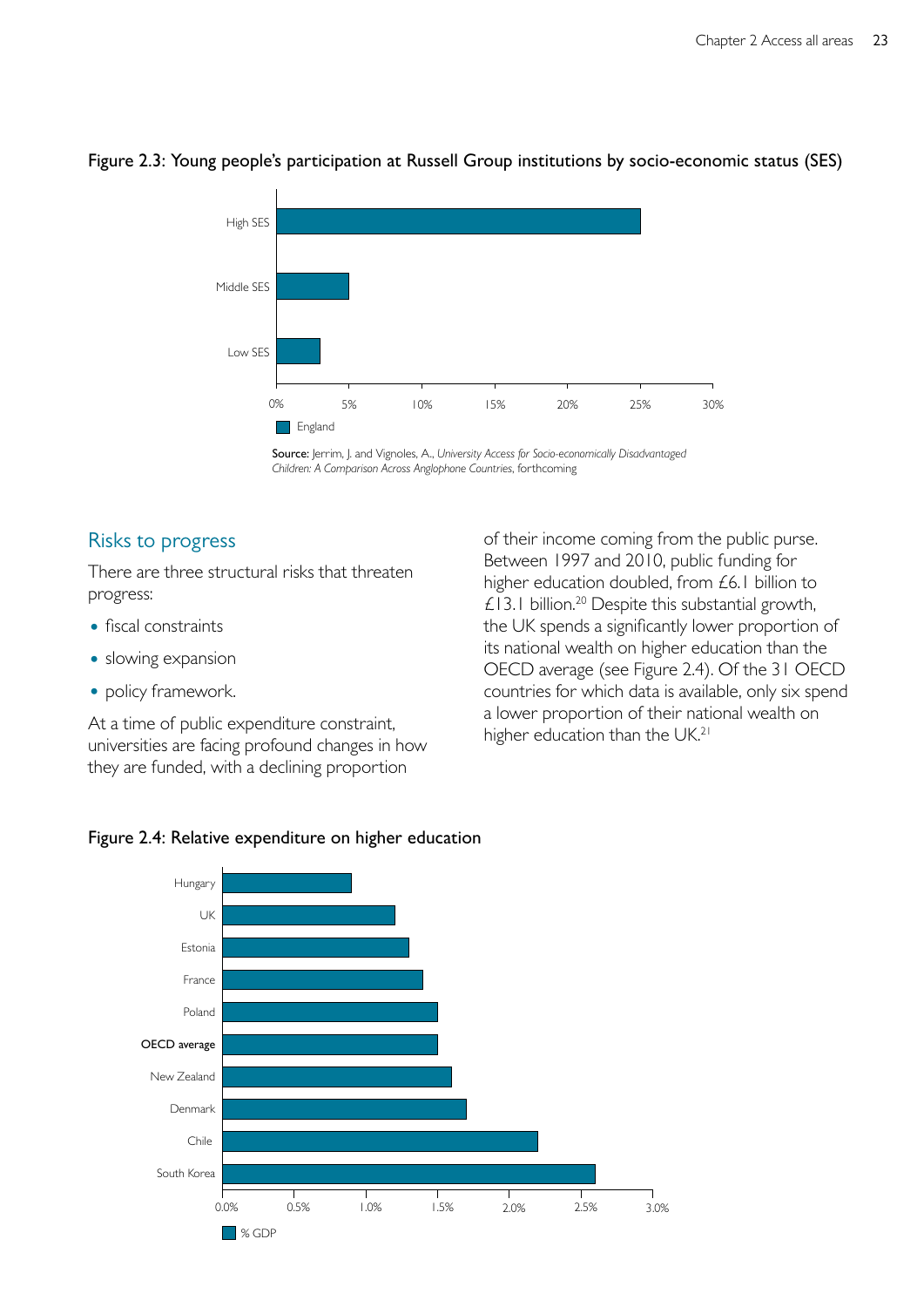The advent of higher tuition fees – and, prior to that, of student loans – was designed to change the mix of public and private funding for higher education. In future the public subsidy for teaching will fall, partially offset by increased public expenditure on student loans. Overall, total public expenditure on higher education, excluding research, is expected to decline by 23% in real terms between 2010/11 and 2014/15.22

The fall in public expenditure on universities and the increasing share of private funding, alongside other public policy changes, will impact some universities more than others. Those that are adversely affected will most likely be unable to expand their student numbers. Some may end up with fewer students than they have today. This is a major change. The expansion of student places over recent years provided a benign environment for universities to progress their widening participation agenda. Today, there are more than twice as many students enrolled at English higher education institutions than there were in the late 1980s.<sup>23</sup> This has meant that higher proportions of people from disadvantaged backgrounds have been able to access university courses, without adverse impacts on access for those from other backgrounds.

Today the climate is far less conducive to making progress. For 2011/12, student numbers were capped at 364,325. In 2012/13 that number will fall to 353,415. The increase in tuition fees, as discussed in Chapter 8, may also deter potential students from disadvantaged backgrounds from applying for a university place. These are both significant new challenges which universities now face in making further progress on widening participation and fair access. Clearly, government policy is a major influence here – and I return to its role in the final chapter – but universities themselves will need to redouble their efforts if a university place is to be genuinely open to all those with talent and potential. Given the headwinds universities are facing, good intentions will not be enough. They will need a new level of dogged determination if progress is to be made. To that end *I look to the sector, through its various representative bodies, to set out publicly a clear ambition – in the form of statistical targets – for the progress it will make over the next five years on both widening participation and fair access.* 

#### Monitoring progress

Ensuring that this is the case requires the right measurement of the right data. The Government's Social Mobility Strategy has introduced two indicators which aim to track progress at the national level on fair access and widening participation.<sup>24</sup> These are:

- progression of pupils aged 15 to higher education at age 19 (FSM at age 15, non-FSM at age 15 and gap)
- percentage of young people who go on to the 33% most selective higher education institutions (gap between students educated at state school and private school).

Both FSM and school type are fairly blunt measures of disadvantage. For example, there may be pupils who are eligible for FSM but do not claim for a number of reasons or who claimed FSM in earlier school years, but not at age 15. Nor do universities have access to FSM data, which makes this a challenging metric for them to use in driving forward progress. Similarly, the school type indicator does not take full account of the fact that some pupils who attend private schools come from poor backgrounds, while many wealthy people attend state schools. In my consultations with universities it became apparent that there may be unintended consequences if the Government and universities focus purely on these indicators.

Nonetheless, when FSM and school type data is analysed it is consistent with other research on widening participation and fair access, suggesting it may provide effective proxy measurements to provide a high-level estimate of the progress being made nationally. But it needs to continue to be supplemented by other metrics of the progress being made in widening participation and ensuring fair access.

At present, huge amounts of data are gathered by various organisations, but they are not always shared or linked. The Student Loans Company, for example, has family income data on all those applying for a student loan, linked to their institutions. Universities have data on the parental occupation of applicants. The Higher Education Statistics Agency (HESA) publishes performance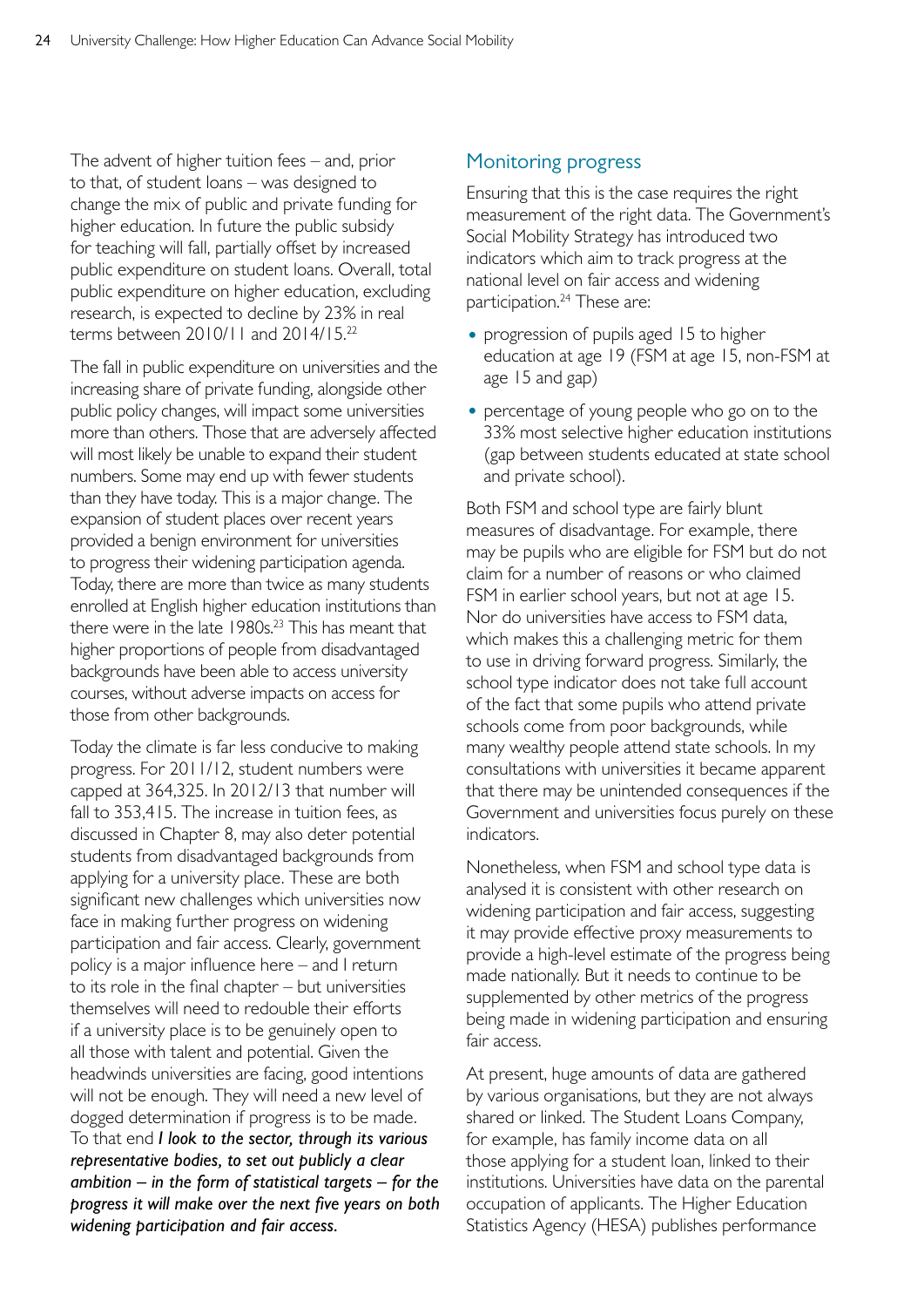indicators for the sector which include benchmarks, adjusted for individual universities, on factors such as the proportion of students from state schools, low socio-economic class, and low participation neighbourhoods. Other relevant data is also collected by several government departments – in particular Her Majesty's Revenue and Customs, the Department for Education, and the Department for Business, Innovation and Skills.

UCAS is currently working with government departments and OFFA to link the National Pupil Database with its own data to provide a unified series of higher education entry measures. HEFCE and HESA have been working together on the 'data landscape project', and the Government has established a Social Mobility Transparency Board to link up and make better use of official data.

*All of these efforts need to be pooled in order that a new dataset and new indicators can be in place for autumn 2013. The aim should be for data that is able to track the progress of people from particular backgrounds through school, into university and then on into the workplace.* 

*The suggestion of developing a Unique Learner Number, which would act as a universal lifetime learner identifier, analogous to the NHS number, is an idea that should be pursued. It would provide the means of tracking whether universities are being successful in widening participation and ensuring fair access. It would also allow schools and universities to be assessed against the outcomes they achieve.* 

#### **Conclusion**

Our country's universities have done much in recent years to open their doors to a wider pool of talent. It is commendable that these efforts have narrowed inequality in access. Nonetheless, the gap remains far too wide. There remains a strong correlation between social background and higher education participation: the more selective the university, the greater the inequalities in access. Within the sector there is broad agreement that more progress needs to be made. The climate for doing so is inauspicious. Constraints on public funding and student places mean that, if progress is to be made, universities will need to increase their efforts both to widen participation and improve fair access. The sector as a whole should set out a clear five-year plan – underpinned by better data and explicit targets – for doing so.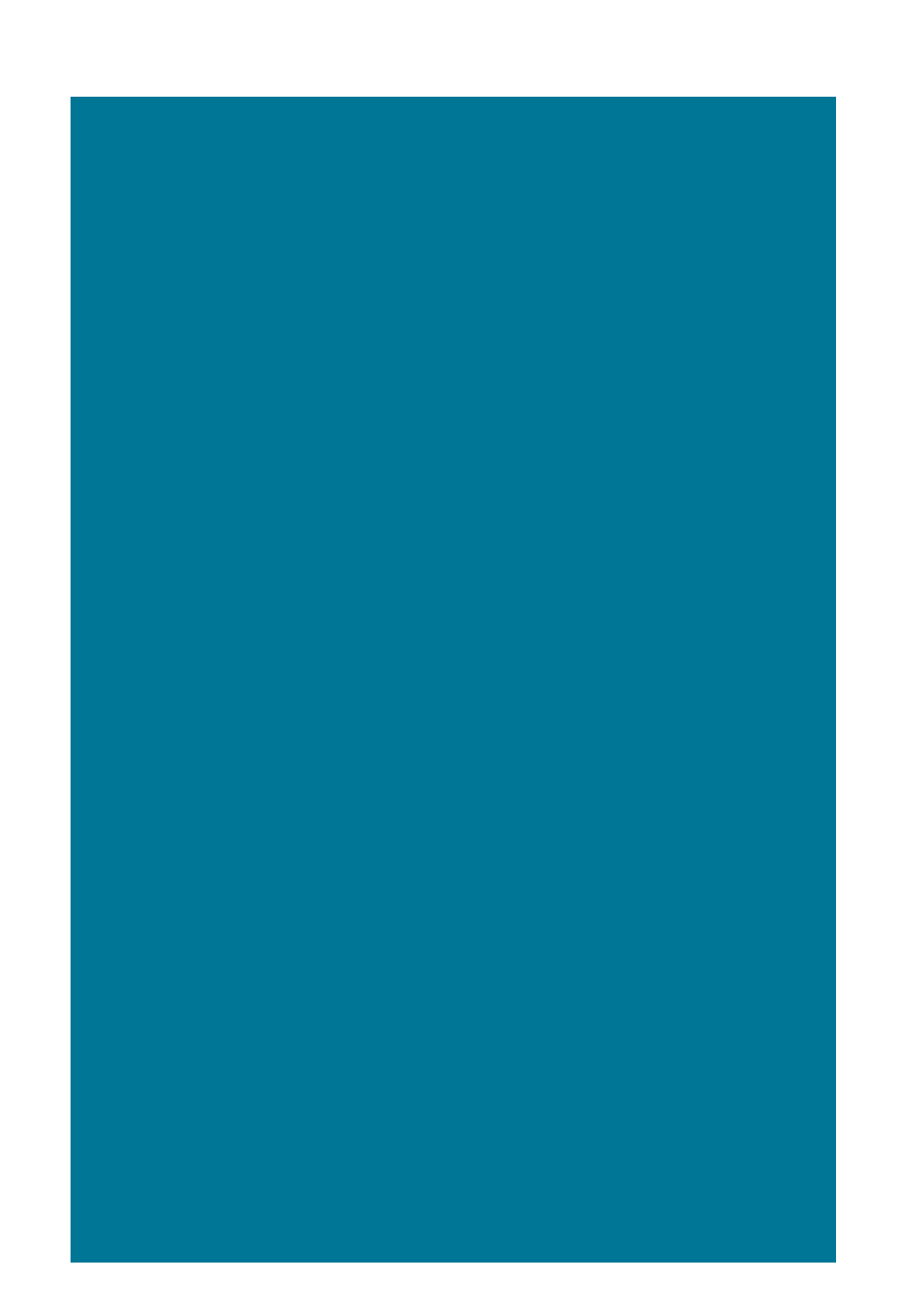## <span id="page-29-0"></span>Chapter 3 Making the grade

#### This chapter sets out:

- The critical role that the educational attainment gap between pupils with different social backgrounds plays in limiting efforts to widen participation and fair access to university
- What schools and government can do to help close this attainment gap and so increase the pool of potential university students
- The case for universities also having a responsibility to close the attainment gap

#### Mind the attainment gap

Universities depend on schools for bringing higher education within reach of their pupils. In an ideal world, all schools would be of a uniformly high standard and universities could simply select students on the basis of prior attainment. In the real world there is no such level playing field of opportunity. Educational, economic, and social capital are not evenly distributed. Highly selective universities in particular argue that the most important reason why too few students from disadvantaged backgrounds even apply to them is that they are not achieving the right grades at school in the right subjects. As organisations such as the Russell Group have pointed out, "many children from poorer backgrounds are significantly underperforming at school and this is the key reason why so few of them are gaining a place at a leading university".<sup>1</sup> They argue that the answer to the university access problem lies not in universities but in schools. There is much truth in this argument, although it is not sufficient in itself to explain why access remains

unfair and participation less wide than it should be. Universities cannot simply blame schools for inequities in access.

Nonetheless there are substantial attainment gaps at school level (see Figure 3.1).

Attainment at age 16 is key to children's future educational – and employment – chances. Approximately nine in ten of all students who get two or more A-levels go on to university. The problem is that currently about half of 16 year olds do not achieve the minimum standards at GCSE to be able to study for A-levels. The chances of a child who is eligible for free school meals (FSM) getting good qualifications at age 16 are just over half those for better-off classmates: only about one-third of children eligible for FSM get five good GCSEs compared with about two-thirds of other children. This is reflected in the post-16 attainment gap, where 32% of pupils who were eligible for FSM at age 15 attain Level 3 qualifications by age 19, compared with 57% of those who were not.<sup>2</sup>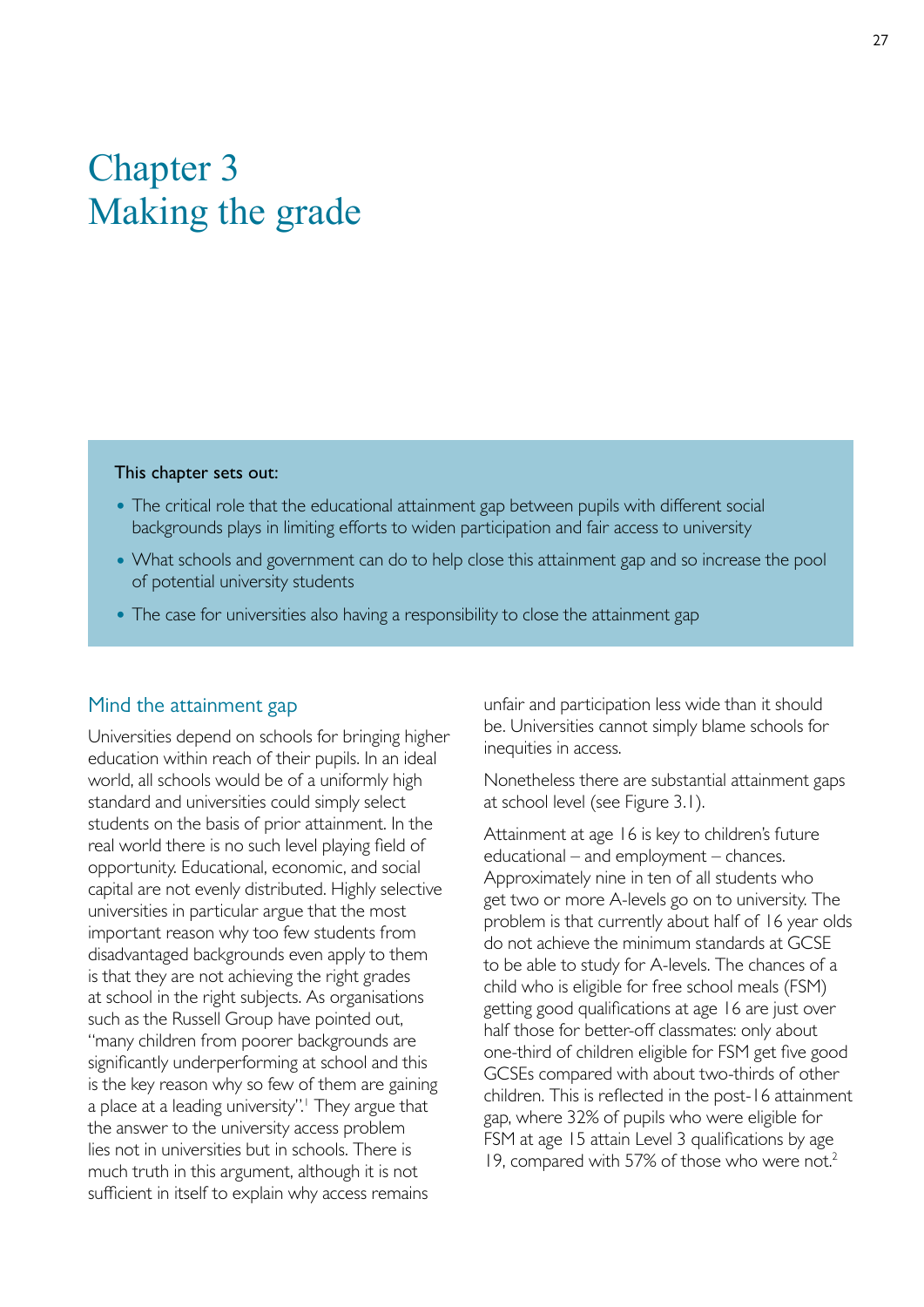

Figure 3.1: Educational attainment by background

Source: Sutton Trust, *Mobility Manifesto*, 2010

There are also wide gaps in attainment of the high grades at A-level necessary to enter the most selective institutions. Only 11% of A-level candidates are privately educated but they make up 32% of students achieving at least AAA at A-level and 39% of students achieving at least A\*A\*A\*.<sup>3</sup> And of 11,700 pupils eligible for FSM in year 11 who went on to take A-levels in 2011, just over 500 secured AAA or above – less than half the rate of state school students not eligible for FSM.4

In addition, there is uneven attainment in particular subjects. Highly selective universities often require grades in specific subjects, and people from poorer backgrounds are far less likely to study these. In particular, the Russell Group has emphasised the importance of 'facilitating' subjects, such as maths, English, history, sciences and languages.<sup>5</sup> These subjects are studied far more commonly by pupils educated in the private and selective sectors. For example, of the 124,846 pupils taking A-levels at comprehensive schools, only 40% sat examinations in one or more of biology, chemistry or physics, as opposed to 74% of the 22,006 pupils at selective state schools and 63% of the 35,245 at private

schools.<sup>6</sup> State-educated students we spoke to were often unaware that their subject choices were closing down options, and were provided with poor advice by their schools on the impact of their decisions.

In short, the pool of talent from which universities can recruit is more limited than it should be because of the gap in attainment between private and state schools, between better-off pupils and worse-off ones, and between those who study key subjects and those who do not. If access to university is genuinely to become classless, there will need to be progress in closing each of these attainment gaps. Government obviously has a key role to play, but so do universities.

#### Taking class out of the classroom

In the last decade or so good progress was made in narrowing the educational attainment gap. Children who received FSM had more rapidly improving GCSE results than those who did not. Similarly, some ethnic minority groups, such as Afro-Caribbean boys, began to close the attainment gap. Primary schools in the poorest areas improved almost twice as fast as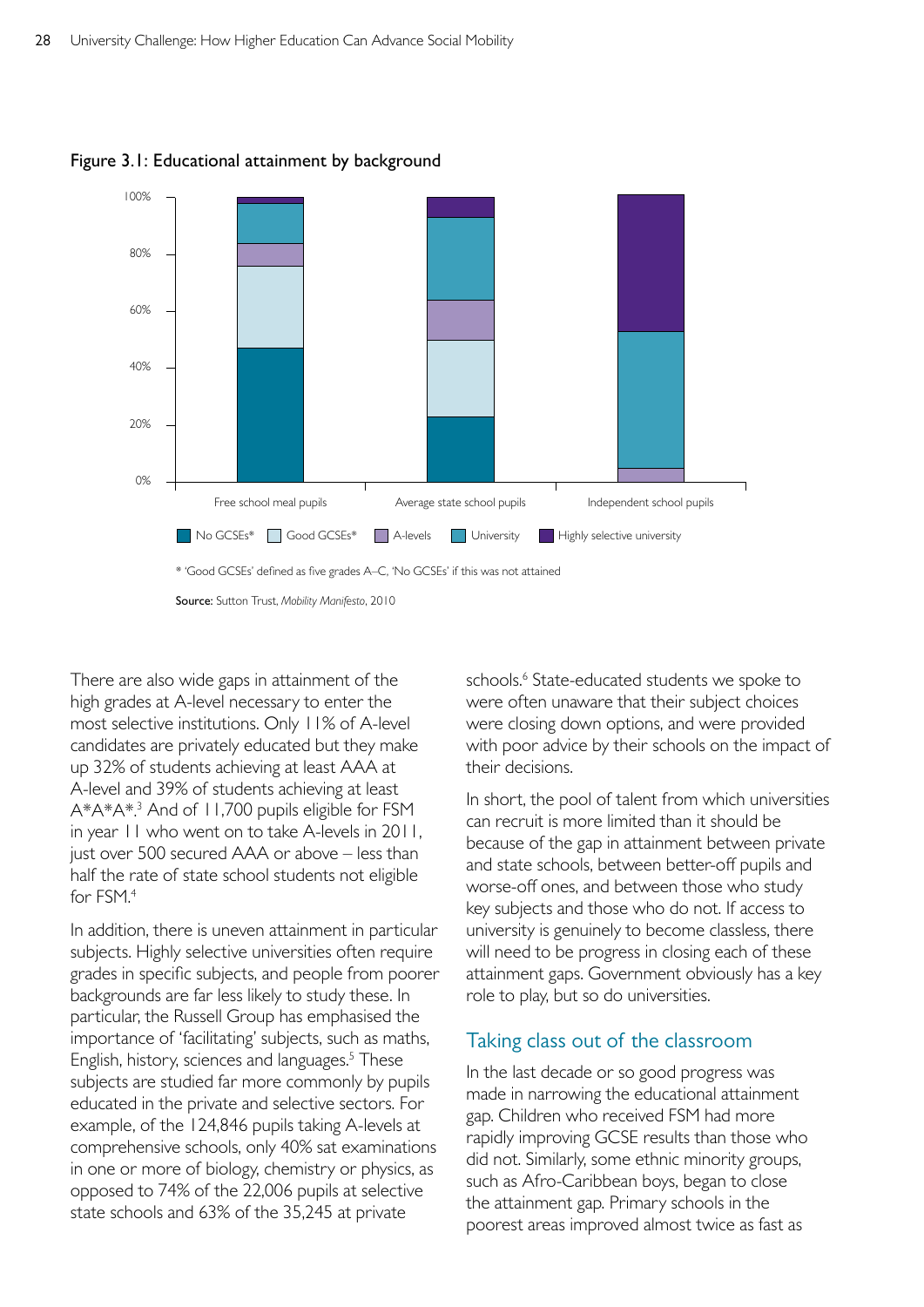those in the most affluent. In secondary schools, Academies improved results at four times the national rate, despite having twice the number of pupils on FSM. The Equality and Human Rights Commission argues that "educational attainment has been transformed in recent years" with huge improvements in GCSE and A-level results, rising university admission rates and a new focus through Surestart on improving life chances for a whole generation of children.7

While this is good progress, it is not nearly enough. The priority remains expanding the pool of school leavers from which universities can recruit. Increasing the pass rate for five GCSEs including English and maths for lower socio-economic groups is the most important factor when it comes to widening participation and ensuring fair access in higher education. Clearly there is no silver bullet that, on its own, can bring this about. Teaching quality, careers advice and school leadership all have a part to play. The key is to ensure that the overall objective for schools is two-fold: to raise standards overall and at the same time to close the education attainment gap.8 *These twin objectives should be the explicit driving intention behind all aspects of education policy. The Government should set a five-year ambition for each and every school to make progress on closing the attainment gap between its less well-off pupils and its better-off pupils. Similarly, it should make the creation of individual Free Schools conditional upon increasing the proportion of their pupils, especially those from less well-off backgrounds, who get a place at a leading university. The new Social Mobility and Child Poverty Commission should assess whether schools policy, across the waterfront, is both raising the bar and closing the gap.* 

The Pupil Premium and increased funding for Teach First are good examples of policies that are already aligned to these objectives, but all aspects of education policy need to follow.

#### Case Study: Teach First

Teach First is a charity whose vision is that no child's educational success is limited by their socio-economic background. It has set itself a specific goal to narrow the graduation gap between the most advantaged and disadvantaged groups in society.

At the centre of Teach First's approach is a drive to recruit bright graduates who are passionate about helping students fulfil their potential, and place them in schools that have a high proportion of young people from disadvantaged backgrounds. In 2013, it is set to become the largest graduate recruiter in the country. Ofsted has found the training that participants receive to be outstanding, leading to inspirational teachers who have a real impact on the lives of their pupils.

Those who have completed Teach First training become part of an ambassador community – a movement of leaders aiming to raise the achievement, aspiration and access to opportunity of children from low socio-economic backgrounds. A flagship ambassador initiative is the Higher Education Access Programme for Schools (HEAPS). HEAPS has had great success by using teachers to identify disadvantaged young people with potential, and providing a range of support such as mentoring and university visits to increase the number of university applications, particularly to highly selective institutions. In the last year, more than 80% of HEAPS pupils successfully progressed to university while, compared to a control group, HEAPS students were 20% more likely to receive offers from Russell Group institutions.

However, Teach First recognises that it cannot transform access to higher education alone. Teach First is aiming to work collaboratively with universities, businesses and civil society organisations to ensure that every child has the opportunity to realise their academic potential. This collaboration would provide an ideal opportunity for those who share the values of Teach First to work together on serious, longterm solutions to university access.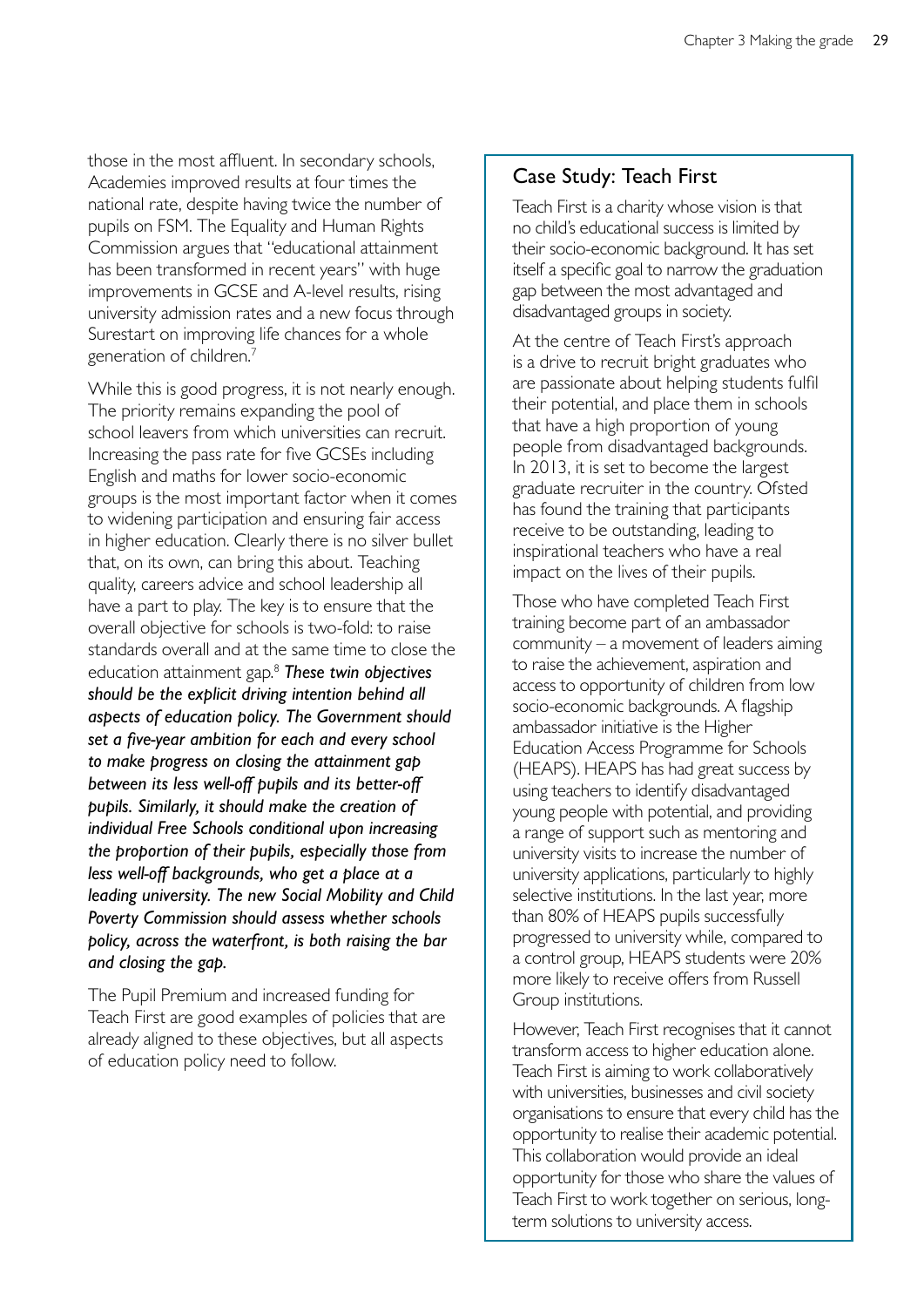Research conducted by McKinsey<sup>9</sup> found that in order to close the gap in access to higher education, as set out in Teach First's impact goal, the 450 Teach First partner schools would each need to get 23 more pupils to university every year, including 19 more pupils to highly selective universities. This ambitious target cannot be achieved by any one organisation and will require a joined-up, long-term approach. The Office for Fair Access (OFFA) has explicitly endorsed the work of Teach First as a proven means of widening access. Oxford, Cambridge and York universities have already taken a lead by offering bursaries to those who join Teach First to support them on their journey to address educational inequality. In Chapter 5 this report recommends ways in which selective universities could particularly contribute to building Teach First, but I also believe that *the sector as a whole should collaborate with Teach First to provide funding, bursaries and in-kind support to help make these ambitions a reality.* 

### Universities' responsibility

The principal responsibility for expanding the pool of potential applicants to higher education rests with government and with schools. But universities also have a role to play. Most universities have embodied a commitment to social mobility in the hard work of their widening participation teams and in their mission statements. For example:

- the University of Bradford aims "to promote equality and diversity and social justice, and change people's lives for the better through higher education"
- the University of Birmingham says "diversity is a source of strength that underpins the exchange of ideas, innovation and debate at the heart of our academic mission"
- Birkbeck, University of London has as one of its principal aims "to enable adult students from diverse social and educational backgrounds to participate in our courses"
- the University of Wolverhampton is "committed to being an agent for social inclusion and change".

*Universities are, of course, autonomous organisations with the right to set their own agendas, but it would be welcome if all universities felt able to make similar commitments.* After all, they are all subject to duties embedded in access agreement targets, agreed with the Office for Fair Access, to ensure that they have as diverse a student body as is possible.

In order to analyse the ways in which universities can take action to improve social mobility, the lifecycle of students has been broken down into four stages:

- getting ready  $-$  the outreach activity which universities undertake to improve attainment and aspiration, and to help potential students make the right choices
- $\bullet$  getting in the admissions process and criteria which universities use
- $\bullet$  staying in the work of student services and bursaries in improving rates of retention at university
- getting on  $-$  the steps which universities take to help students succeed in their chosen career after graduation.

Over the next four chapters, I will look at each of these stages in turn to assess the ways universities can make the maximum impact on life chances in our country.

#### Conclusion

Schools create the pool of applicants from which universities recruit. That pool has been expanded over recent years as efforts to address inequality in educational attainment have had a positive impact. But the gaps in attainment remain too wide and much more needs to be done. Government should focus all schools on closing these gaps, and all universities should make it their explicit objective to do the same.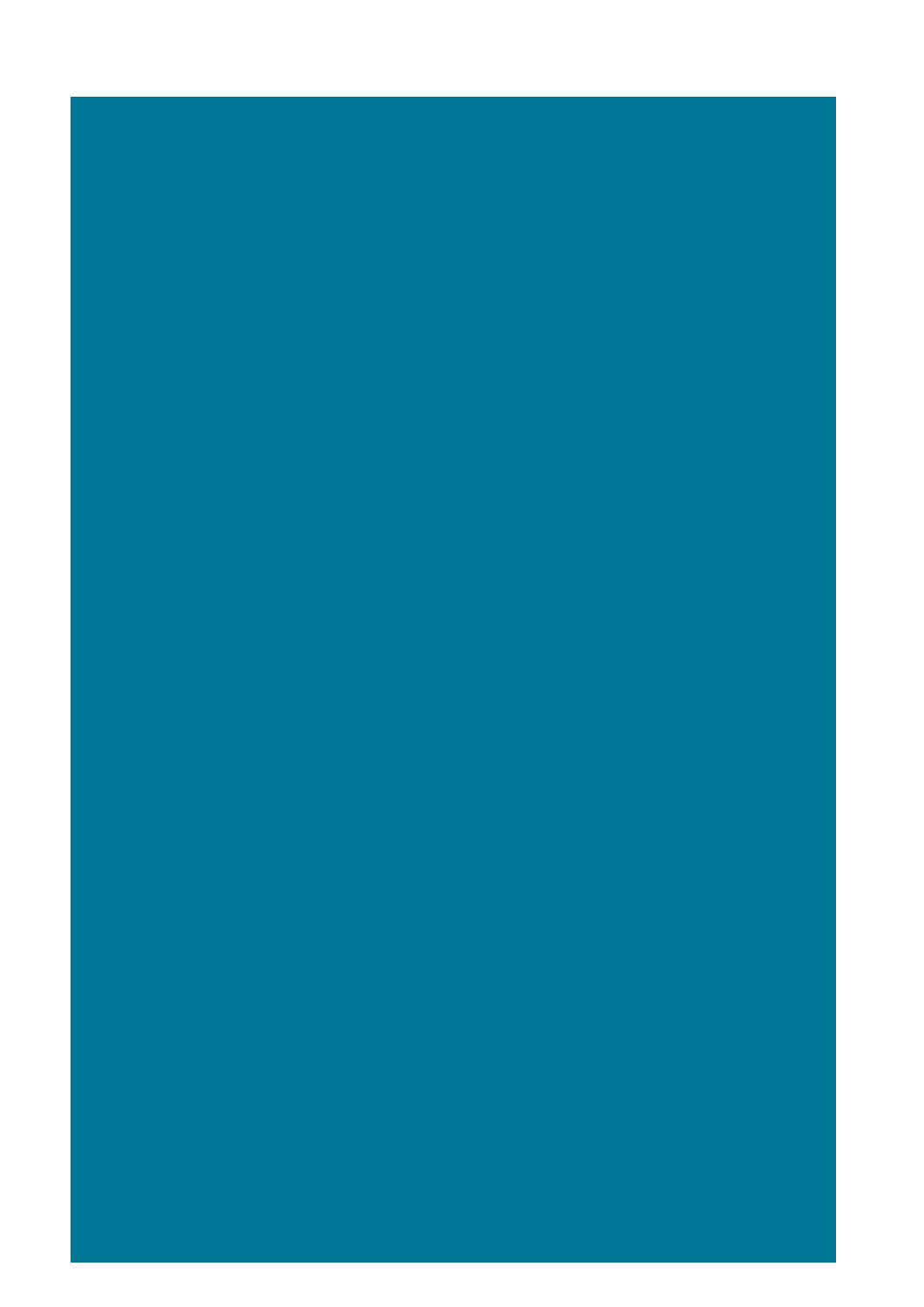## <span id="page-34-0"></span>Chapter 4 Getting ready – reaching out to potential applicants

#### This chapter sets out:

- An assessment of the outreach work that universities are doing
- The role of the Office for Fair Access (OFFA), and how it can have a productive impact on university outreach activity
- Recommendations for how government spending on university access could be targeted more effectively

#### **Outreach**

Universities undertake a variety of activities to take information about higher education to school pupils and local communities. In recent years they have focused in particular on pupils, schools and communities which are under-represented in higher education. Over the last ten years they have spent hundreds of millions of pounds on outreach activity aimed at widening participation. Spending across the sector is predicted to reach £613 million by 2015/16. It is crucial that this money is spent in a way that delivers as much social impact as possible. That is not the case at present.

The Aimhigher National Evidence Report identified the "core underlying factors" which outreach aimed to address as:

- raising aspirations towards higher education progression
- improving awareness and knowledge about progression
- driving up attainment at GCSE or A-level
- evidence of actual progression.<sup>1</sup>

Universities currently run a wide range of outreach programmes. Common patterns of activity which they undertake include:

- raising aspiration, attainment and awareness of higher education, for example through pupils' campus visits and mentoring programmes
- providing special entry pathways into higher education, for example through foundation years courses (we look at this in Chapter 5)
- curriculum and staff development, for example through subject-focused intensive training for teachers to re-energise their love for the subject
- developing partnerships, for example by sponsoring Academies.<sup>2</sup>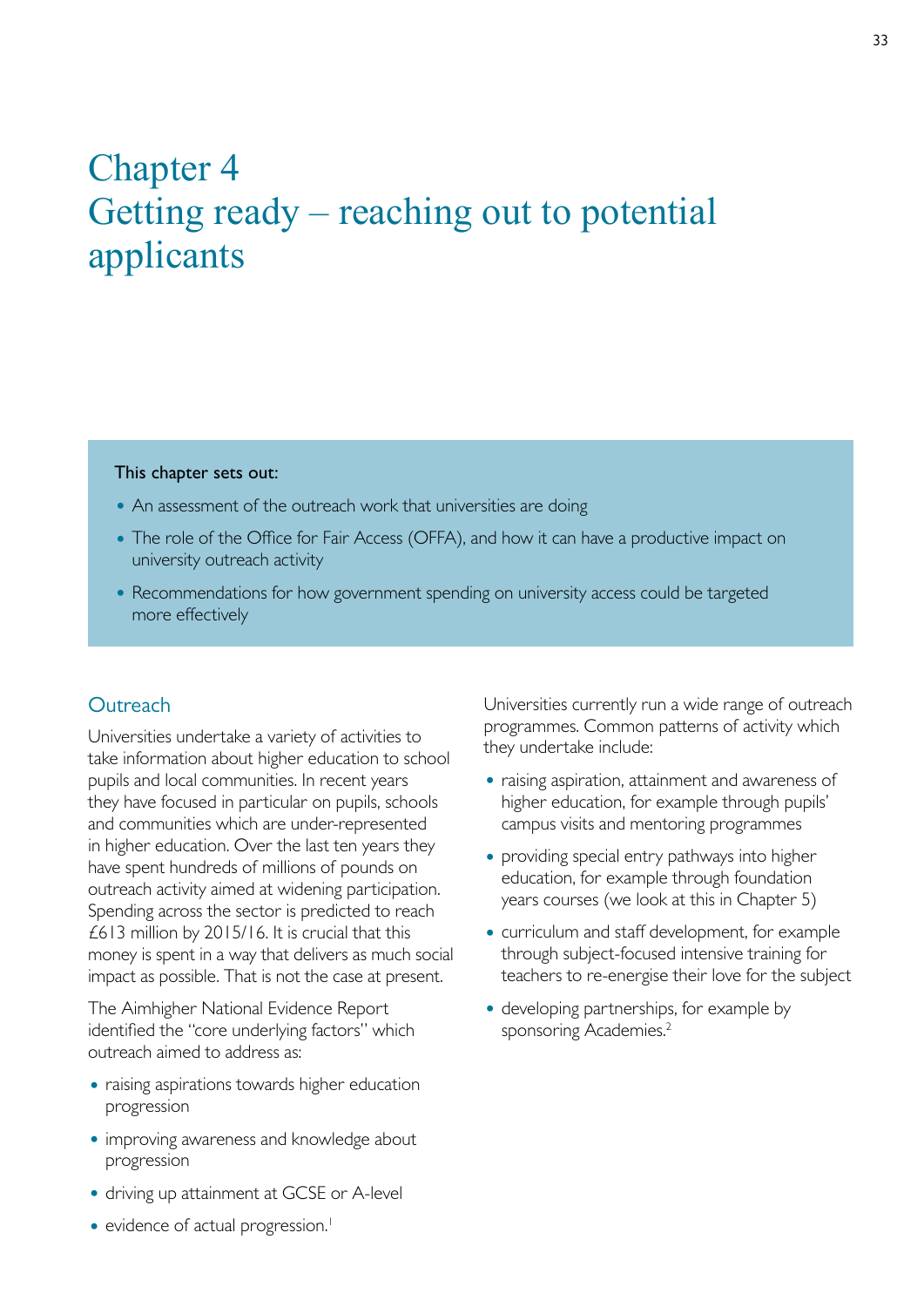### Case Study: Villiers Park Scholars Programme

The Villiers Park Scholars Programme, based in Cambridgeshire, aims to level the playing field for those from disadvantaged backgrounds by helping students, families, schools and universities to work in partnership. Over a dozen schools, three universities and several social enterprises are involved in the scheme. The objective is to provide comprehensive and cohesive support for able students from less advantaged backgrounds. Each scholar develops a personal progression plan, and is provided with a programme of outreach activity and a learning mentor. This support lasts for four years. The programme explicitly aims to raise attainment and strengthen university applications. Evaluations of the programme have found that it drives up attainment, the likelihood of students applying to a selective university, and increases the chances of participants gaining a place at the university of their choice.

The Panel on Fair Access to the Professions found that partnerships between universities and schools provide an innovative means of widening access to professional careers, and recommended that such efforts should become universal.<sup>3</sup> In particular, it recommended that:

- sustainable, concrete links should be established between individual schools and local universities. All universities should offer a representative to join the governing bodies of such schools
- all universities should work with schools to ensure that outreach programmes are provided from primary school level onwards.

There has been some progress on these recommendations, but it remains too slow and too patchy. For example, University College London (UCL) is sponsoring an Academy that opened in September 2012. The University aims to leverage its expertise and facilities in order to have a deep and lasting impact. They will be sharing laboratory, library and other facilities, as well as running summer schools and seminars for pupils. Furthermore, the Academy will be a

base from which UCL can enhance the support which it provides to its other partner schools. This kind of engaged partnership is a model for educational transformation. At present, 11 universities are the lead sponsors for Academies, with ten universities co-sponsoring Academies. A further five universities have plans to be the lead sponsor for an Academy in the pipeline.<sup>4</sup> This is an excellent way in which universities can use their educational capital to transform the life chances of young people.

A genuine national effort is needed to ensure that no school is left behind and that every university is playing its part.

*I recommend that any university that has not developed concrete links with individual schools should now do so. In particular, I urge more universities to follow the lead of those that have chosen to sponsor Academies.* 

#### Case Study: Nottingham Potential

The University of Nottingham's Nottingham Potential programme provides ongoing academic and pastoral support to young people from age seven to 18. Education Centres, developed with the charity IntoUniversity, are located within Nottingham's most educationally and socially disadvantaged communities and provide after-school homework support, as well as a base for raising aspiration and attainment. By offering a physical presence in the community, it allows closer collaboration and consultation with community partners. The Centres work with young people and their families to raise aspiration and support high achievement. For example, trained tutors will help with literacy and numeracy, as well as career advice. In addition, the programme includes work with primary school classes to support and enhance the school curriculum and introduce the concept of higher education; sessions with pre-16 pupils that offer academic tasters, as well as more intensive information and advice about the steps needed to progress to university; and summer schools. Nottingham Potential students entering the University of Nottingham receive additional financial and pastoral support.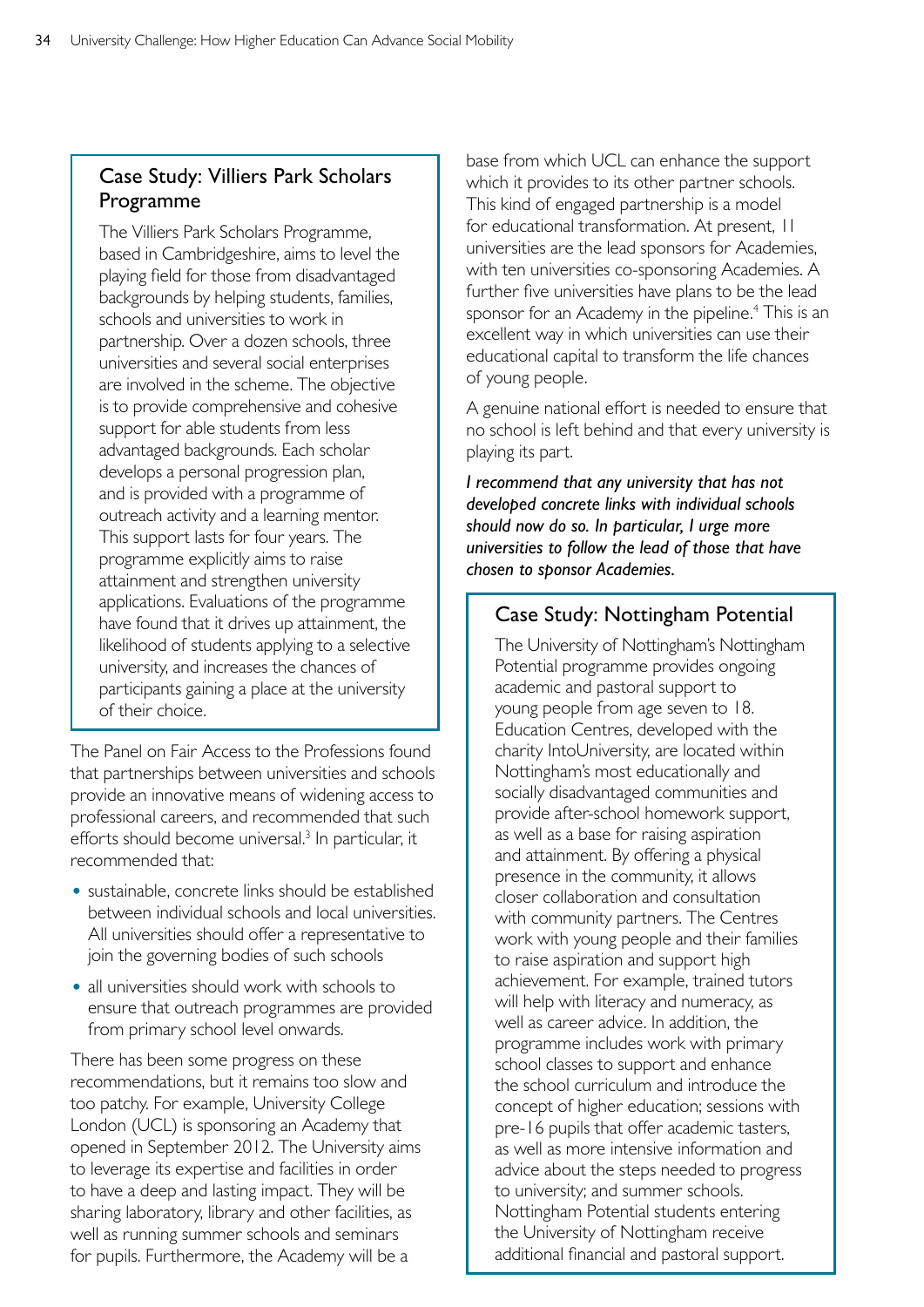#### Better evaluation

At a time when university budgets are under significant pressure and when there are severe constraints on public expenditure, it is particularly important that all outreach activity is evaluated for its effectiveness, otherwise efforts and resources are both wasted and universities miss the chance to put their efforts behind proven activities. Although some university outreach activities have been evaluated for their effectiveness, most have not been. To date, the amount of money invested has not been matched by efforts to better understand what really works. This is unacceptable and must change. Overall, it is unclear what impact the significant expenditure on outreach has had and some research has suggested that much of the progress of recent years in broadening the social intake of higher education has been driven by improving GCSE results rather than the efforts of universities.<sup>5</sup>

There are some exceptions to this. For example, recent work on Sutton Trust summer schools found strong evidence that they were effective in improving social mobility.<sup>6</sup> Another evaluation, conducted by the Boston Consulting Group,

Figure 4.1: Relative impact of outreach activity

aimed to quantify the relative value of various outreach activities (see Figure 4.1).<sup>7</sup> Although the precise methodology in this evaluation has been questioned, it provides a snapshot of the impact of different types of intervention.

Some forms of activity are relatively easy to measure, for example those which target young people just before they apply to university. Others are more difficult, in particular those which target younger children and aim to raise their aspirations. But given the unique research capabilities of universities, with sufficient time and thought, proxy measures can be identified to provide forms of evidence as to what is working best. *Universities, working with the Higher Education Funding Council for England (HEFCE) and OFFA, should establish as a matter of urgency a collaborative research programme to establish which forms of outreach activity have the biggest impact on widening participation and fair access. The results of this research should inform how universities deploy their access budgets. As part of this work, an agreed set of outreach objectives should be established. This should form the foundation of evaluation to enable comparison between programmes. It will be up to* 

## University access programmes linked to contextual admissions Summer schools at selective universities Teacher performance, development and incentives programme Summer camps for primary school children Teacher residencies



Note: For each programme the total benefit per cohort was divided by the cost per cohort. The result is the cost benefit ratio. These range from 53:1 for university access programmes linked to contextual admissions, down to 3:1 for means-tested fees at independent schools.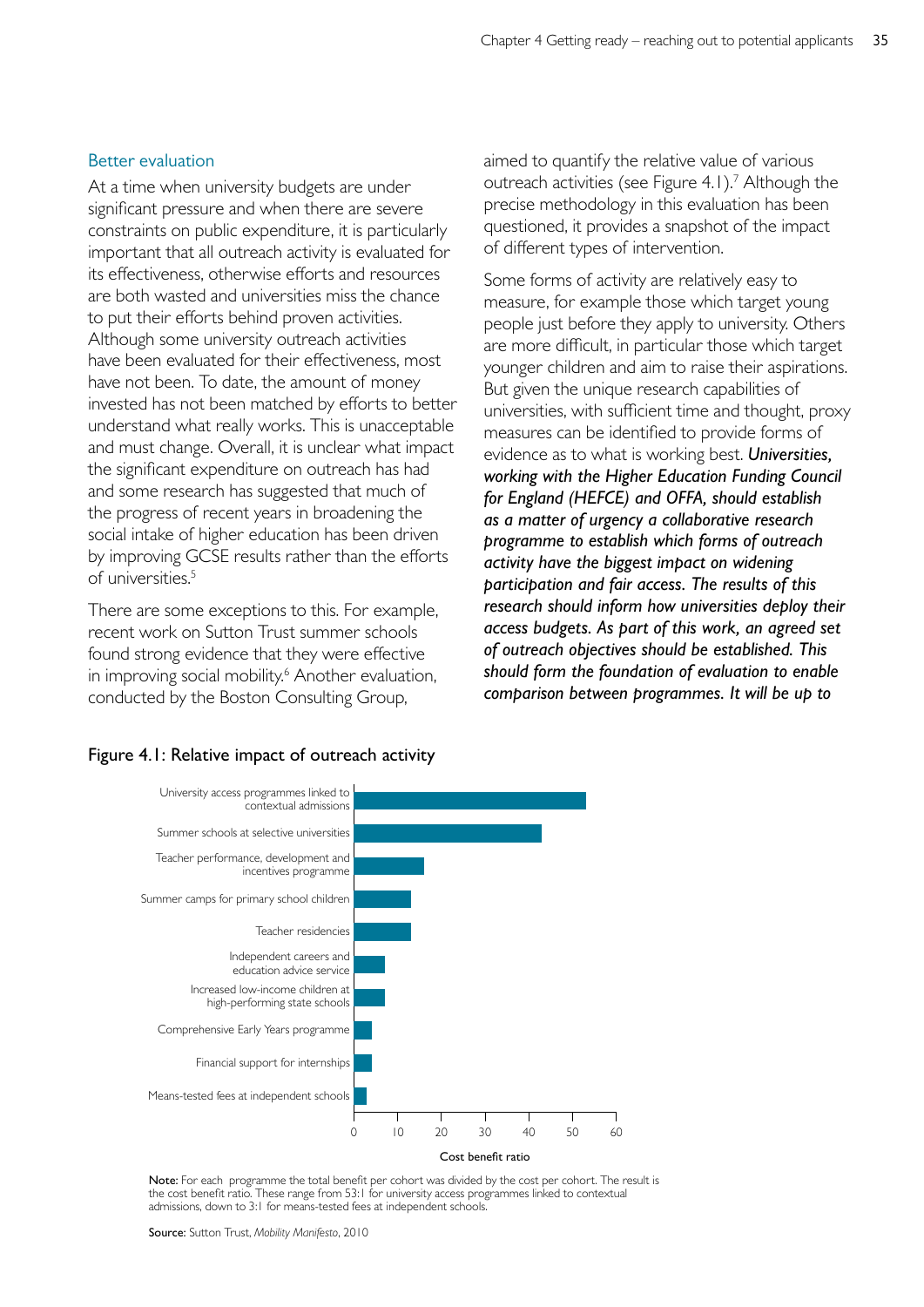*universities to decide which of the menu of outreach objectives is their priority and how best to work towards their goals, given their particular context. OFFA should require universities to demonstrate the impact of what they do through this framework.* 

In the meantime, the evidence I have seen suggests that universities' work with schools should have the following features:

- an early start, ideally before GCSE choices are made
- a structured and sustained programme of relatively intense engagement, rather than a series of disparate and superficial interventions
- a summer school, to allow students to experience higher education rather than just hear about it
- an impartial approach that puts the interests of the student first, situating the choice of if and where to study at university in the context of the long-term aspirations of the individual
- a range of options for students, rather than having a one-size-fits-all approach
- a link between a pupil's participation in an outreach programme and being offered a place at university
- a focus on both driving up attainment, as well as broadening the horizons of students, and providing clear guidance on pathways towards achieving specific ambitions.

*Universities should align their outreach programmes behind these approaches to ensure that they have maximum social impact. In particular, universities should consider incentivising less advantaged school pupils to engage with these programmes by:* 

- • *offering guaranteed interviews and, where appropriate, lower offers to pupils in schools that they support*
- • *offering guaranteed admissions interviews to those who successfully complete a universitypreparation programme, such as a summer school*
- • *recognising successful completion of such programmes with UCAS tariff points.*

## Case Study: Realising Opportunities

Realising Opportunities is a collaboration of 12 highly selective universities, led by Newcastle University, working together to improve aspiration and access to researchintensive institutions. The programme identifies about 500 bright students from disadvantaged backgrounds each year, and provides them with a package of support including summer schools, academic tutors, and e-mentoring by current undergraduates.

Unlike many other schemes, Realising Opportunities offers a clear pathway to admission to a highly selective university. The scheme has a strong academic component which is recognised by most participating universities as counting towards UCAS tariff points. This enables lower A-level offers to be offered to successful Realising Opportunities students.

About 95% of Year 13 students on the programme applied for university in 2011 and 58% of those applications were made to research-intensive institutions. The evaluation of the scheme has also found benefits in the partnership working between institutions, with increased common purpose and willingness to contribute resources to a shared endeavour.

#### Collaboration

At present there is insufficient evidence of universities working together to pool knowledge and effort about what works. Following the Government's decision to abolish Aimhigher, there is added urgency for universities themselves to take the lead in building networks of collaboration both regionally and nationally.

Aimhigher was co-funded by HEFCE and the Department for Business, Innovation and Skills with the intention of supporting progression to higher education for young people from disadvantaged groups. It began in 2004 and ended in July 2011. Its major focus was on those aged 14 to 19. It was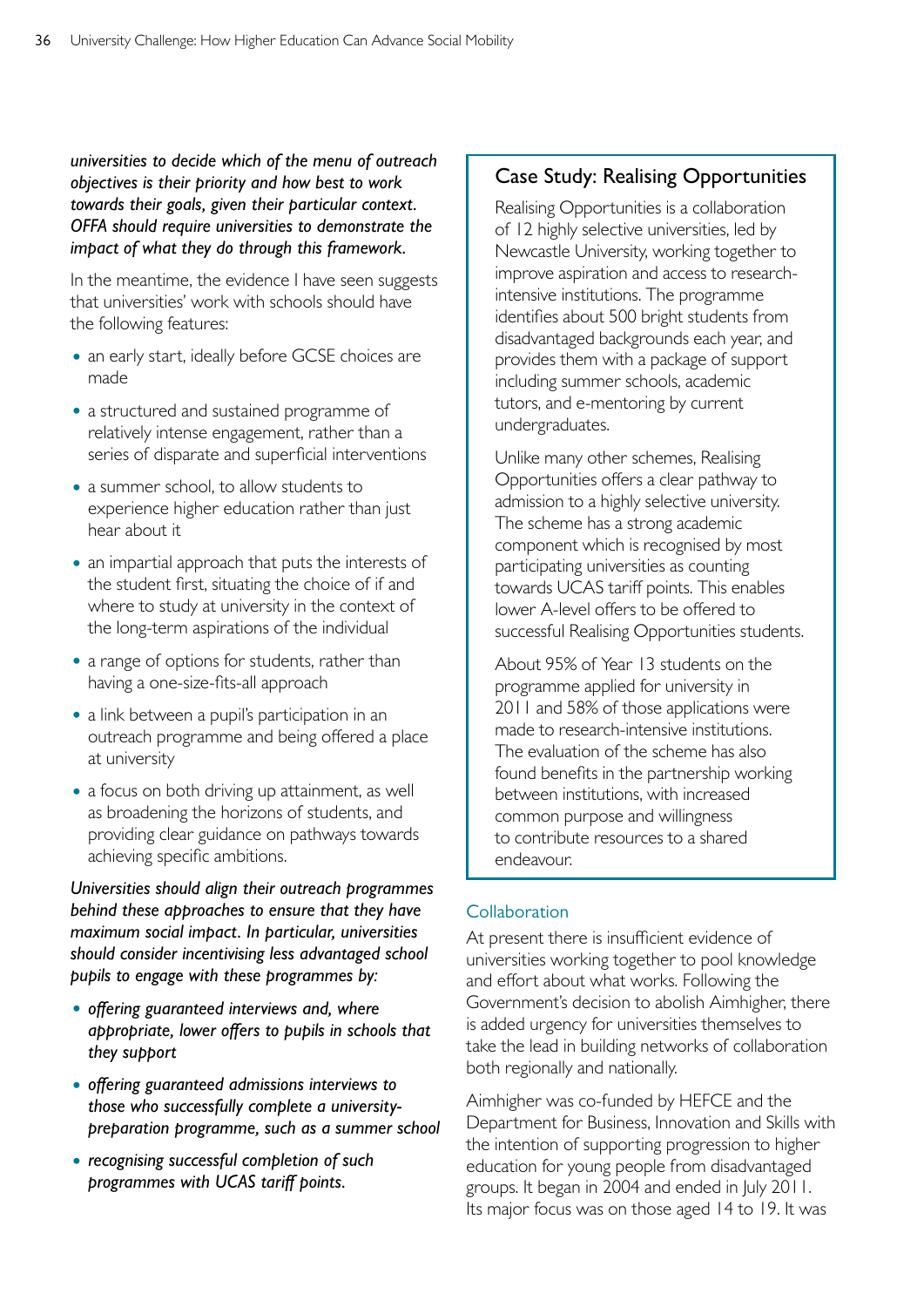delivered via 42 partnerships of schools, colleges, higher education institutions and local authorities. Budgets for these partnerships ranged from £600,000 to over £3.5 million, and they delivered a range of activities such as summer schools, careers advice and mentoring programmes.

The National Evidence Report summarised Aimhigher as a "national programme that holds the needs of the individual learner (and not those of particular sectors or institutions) at its heart; a cross country agenda that has the flexibility and sensitivity to respond to local conditions while being accountable to national standards; and a ready made local, regional and national 'rapid response' structure with the management and delivery expertise to adapt quickly to new government imperatives and to deliver them in ways that strengthen local provision through regional and national collaboration."8 Under the banner of Aimhigher a huge number of activities were delivered. For example, in the 2009/10 academic year there were a total of 54,544 events and approximately 2,226,580 individual contacts (although many people were contacted more than once).

Aimhigher was, however, criticised because its activities were not systematically and robustly evaluated, so there was not a clear evidence base about which forms of outreach provided the best value for money. The quality of its partnerships varied significantly, with some areas delivering inferior activities, and its administrative costs were too high. The Government decided to abolish Aimhigher from summer 2011.

The abolition of Aimhigher rather than its reform was regrettable, particularly at a time when tuition fee increases make outreach work more important than ever. Universities have expressed concerns that the networks and infrastructure which built up through Aimhigher will fade, and levels of collaboration will fall. It has forced universities' widening participation teams to spend significant amounts of time trying to find ways into schools, and schools are now trying to navigate a confusing blizzard of offers. In this situation, universities need to step up to the plate to fill the vacuum that Aimhigher's abolition has created.

I endorse the recommendation in the Hughes Report that all universities should collaborate at a regional level on access initiatives.<sup>9</sup> Some steps have already been taken, such as AccessHE in London or the collaboration amongst Birmingham's universities. *The Government should work with HEFCE, OFFA and higher education bodies to ensure that every school in the country has a relationship either with an individual university or with one of these regional networks.* The National Education Opportunities Network is helping to move this agenda forward by forging collaboration and helping to drive up professional standards in the outreach community. The well-researched topic briefings of Action on Access also highlight important themes and issues for universities to consider.10 *But every part of the country needs to be covered, and the existing regional forums need to come together in a national forum. The organisation that is best placed to drive forward a national programme of outreach activity – including the pooling of knowledge, research and evaluation of specific types of activity – is Universities UK. It should adopt a leadership role.*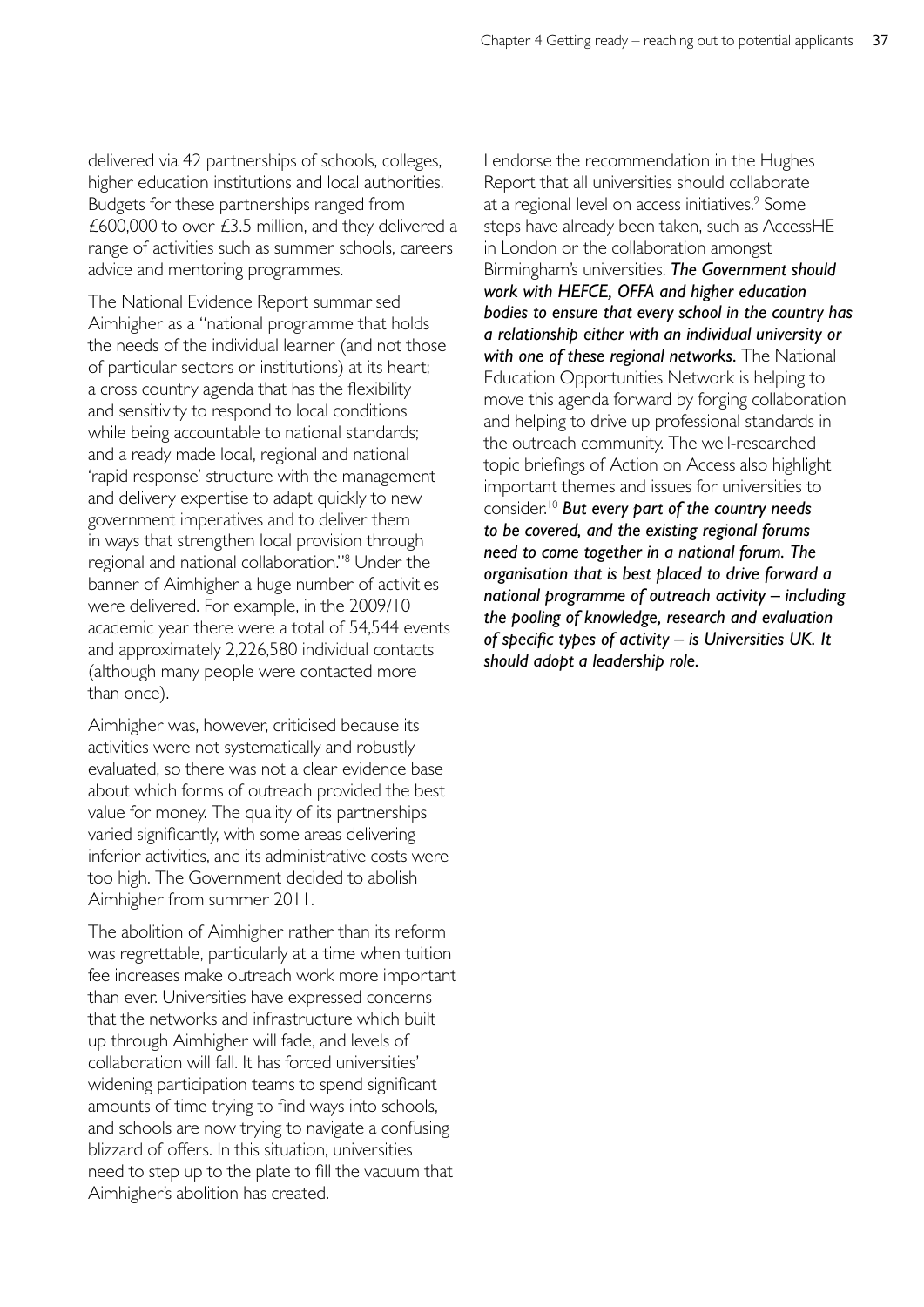## Dux Awards Scheme

It is important that all school–university efforts are designed to have maximum impact and bring youngsters into higher education who would not otherwise participate. Not all initiatives work towards these outcomes. We are concerned, for example, about the Dux Awards Scheme, which was developed in partnership between the Department for Education and the Russell Group. This award is open to all maintained secondary schools. Each participating school will nominate one Year 9 student with outstanding potential to visit a Russell Group institution for a day, and the costs will be covered by the Government. This nominee, accompanied by a teacher, will be nominated the 'Dux', which is Latin for leader. The scheme aims to champion success and raise aspiration. I am concerned that this scheme is not sufficiently evidence based, and directs resources and attention away from the serious long-term work that is more likely to make a difference. The scheme has also been accused by some, such as million+, as being tokenistic.

## **Bursaries**

By far the majority of universities' access expenditure goes on financial support to students, primarily in the form of bursaries. When students are facing financial pressures and lower-income families fear that a place at university for their child will incur a mountain of debt, the priority which universities accord to providing financial support is understandable. The problem is that the evidence suggests that this approach is not particularly effective at widening participation or securing fair access. An OFFA report into the impact of bursaries<sup>11</sup> found that:

- bursaries have not influenced the choice of university of disadvantaged young people
- applications from disadvantaged young people have not changed in favour of universities offering higher bursaries

• since bursaries were introduced most of the increase in participation of disadvantaged young people has been in universities offering lower bursaries.

Figure 4.2: Higher education institutions' access agreement expenditure, excluding the National Scholarship Programme



This suggests that if real progress is to be made on widening participation and fair access, the balance of expenditure needs to move more towards outreach activity. That is what OFFA has recommended and it is a view that this report endorses.12 *Universities should now act to switch expenditure in this way and OFFA should report on whether they are doing so.*

This activity could include universities switching spending from bursaries and fee waivers to instead providing financial support to disadvantaged pupils to enable them to stay on at school and get good exam results. As we saw in the previous chapter, it is school attainment that is the key to university participation and the social gap in attainment that is the biggest factor explaining why not enough children from lower-income families progress to higher education. Part of the reason why poorer children do not stay on at school past age 16 is the cost associated with doing so. That is the reason the last Labour Government introduced the Education Maintenance Allowance (EMA) and why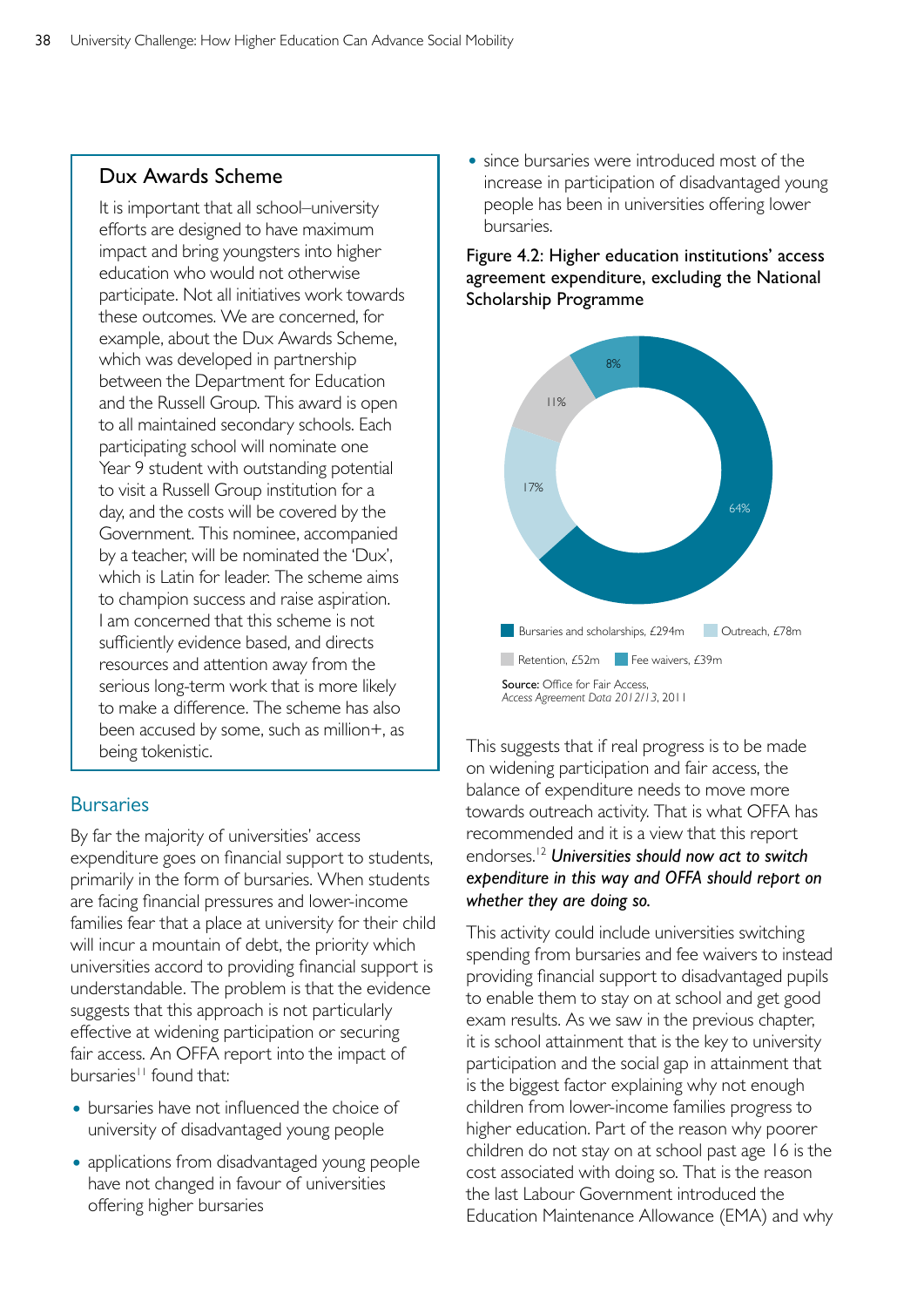the current Coalition Government has maintained some financial support to students through the 16–19 Bursary Fund. *Given the abolition of EMA and the inadequacies of its replacement (see Chapter 8), there is a good case for universities helping to provide financial support to promising disadvantaged pupils so they can achieve the necessary exam results to be able to successfully apply to higher education. The Russell Group and other higher education representative bodies should devise a scheme for doing so.* 

## Role of the Office for Fair Access

This brings us to the role of OFFA, and the need for external scrutiny of outreach activity to incentivise programmes that deliver meaningful, and lasting, impact. OFFA is the regulatory body with responsibility for safeguarding and promoting fair access to higher education. A robust, suitably resourced and focused OFFA is critical in driving good practice.

Every university wishing to charge over £6,000 a year in fees now needs to submit an access agreement, explaining the action it is taking on improving access to higher education. OFFA has responsibility for approving and monitoring this process, and its guidance influences the whole sector. By shining a light on university activity, OFFA brings a transparency to the process which helps to drive progress. In order to discharge these functions effectively, OFFA should be evaluating universities' efforts, both in terms of the steps they are taking to improve the diversity of their particular institution and also in terms of how they are helping to expand the overall pool of higher education applicants.

OFFA and HEFCE have been asked by Ministers to pool resources and expertise to provide robust scrutiny, save on administrative costs and reduce the bureaucratic burden on universities. At present, HEFCE sends teams to monitor universities and, through Widening Participation Strategic Assessments (WPSAs), evaluate the progress being made by universities. WPSAs have a three-year life-cycle, while access agreements are now required annually. Access agreements are generally included as an annex to WPSAs. *This system needs to be rationalised. Universities should* 

*have one document which brings together all their work on effective participation, including outreach, admissions and retention. This will enable greater strategic focus, transparency and accountability. The process for making this happen has started but it needs to be resolved by the end of 2012.* 

OFFA produces two types of guidance: formal access agreement guidance and research on good practice. OFFA research provides a key channel for highlighting what works, directing future activity and moving the evidence base forward. For example, it provided an excellent evaluation which showed the limited impact of bursaries, and consequently advised universities to direct more of their resources towards outreach activity.13 *More of this type of research needs to be undertaken by OFFA, and this guidance needs to play a stronger role in setting common standards for how universities direct their resources and evaluate their impact.* 

But it is OFFA's formal guidance, and the negotiation process that leads to an access agreement, that has the most teeth. A crucial part of this process is evaluating the targets for improved access set by universities. In the current round of access agreements, these targets varied considerably in their quality. Some universities set ambitious and meaningful targets for the number of disadvantaged students they aimed to admit. Other universities have more simplistic output targets, which could in theory be met while having little impact on actual outcomes. Given the importance these targets have in driving institutional behaviour, it is important that far more careful consideration is given to them in future.

Many members of university staff who work on widening participation highlighted their concern that poorly constructed targets were leading to a pursuit of short-term gains at the expense of the serious, long-term work that makes the biggest difference. It would be regrettable, for example, if universities simply targeted sixth form students at high-performing state schools for short-term recruitment gains, instead of building long-term relationships with schools in a way that could transform lives. Many universities have expressed their frustration at being evaluated primarily on inputs – how much money they are spending on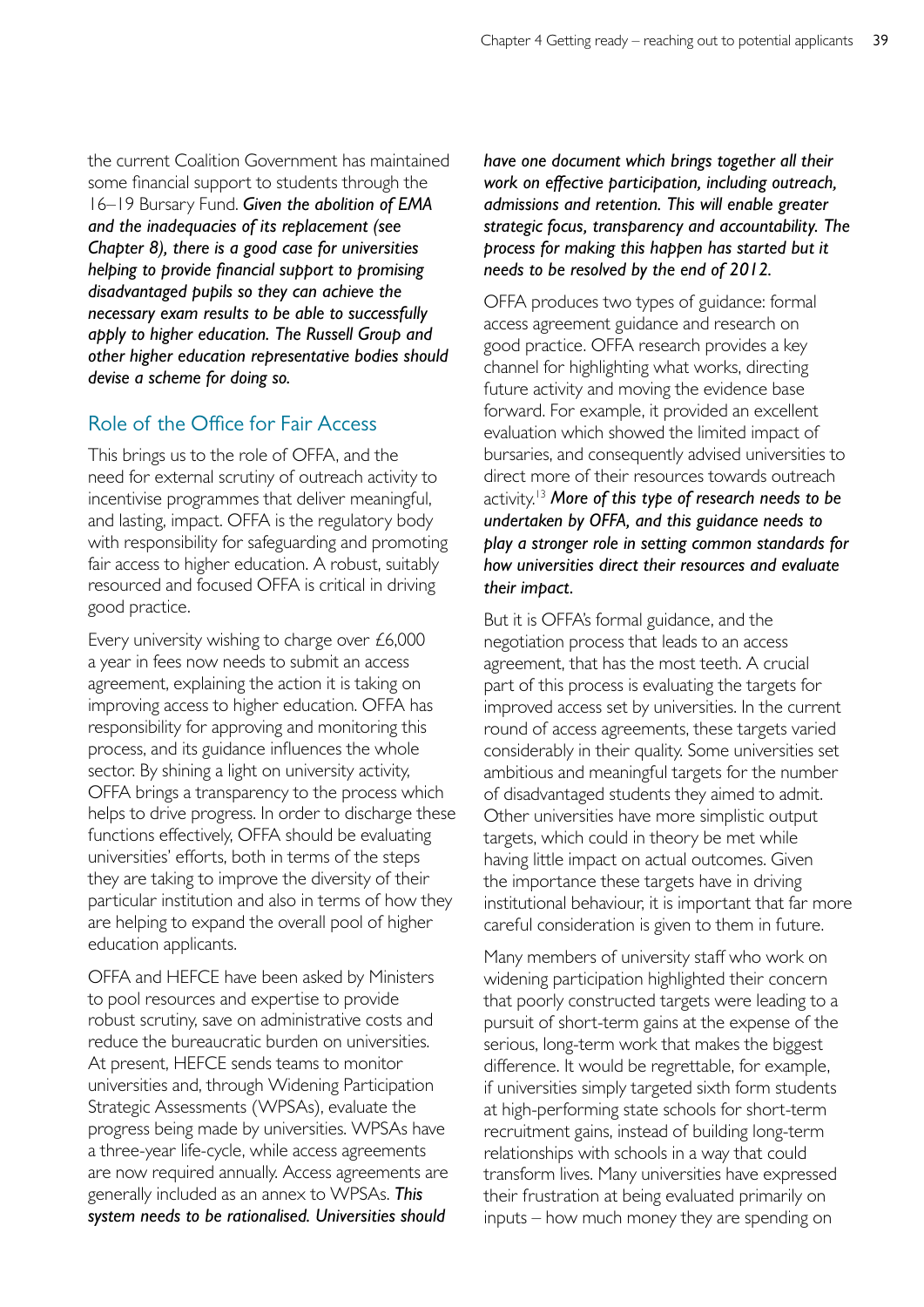outreach – rather than on the impact their efforts are having. I therefore welcome the Government's request that OFFA "shift away from assessment of inputs and processes, to a focus on clear outputs from access activities and measurable progress against appropriate measures and targets".14

#### *OFFA's mindset needs to change. It should analyse both the likely short- and long-term impacts of the work universities are doing, and make a more holistic assessment of what progress is being made.*

There has been much discussion around the possibility that OFFA could decide not to approve an access agreement in the future, and the impact that this could have on a university. In such a situation the university would not be able to charge more than £6,000 a year in tuition fees, which could seriously damage its financial viability. This sanction has never been used and I would hope it never has to be. Nonetheless it is an important tool for OFFA to have at its disposal as a very final resort in the event that any university consistently ignored OFFA's guidance or failed to engage constructively with the access agenda.

It is, however, too blunt an instrument to be truly effective on its own in challenging universities to broaden participation. *OFFA needs a graduated range of powers at its disposal. The Government's commitment to review the powers of OFFA based on the views of the new OFFA director is welcome but that needs to happen in short order. OFFA needs to have new powers at its disposal by spring 2013 to inform its guidance on how to produce an access agreement for 2014/15.* 

OFFA also needs to be properly resourced. When it was established, OFFA had just four full-time equivalent staff to undertake these tasks. That has risen to ten today. It is welcome that the Government has already increased the resources available to OFFA, and agreed to revisit the size and structure of OFFA with the new director. *A more nuanced and meaningful engagement between OFFA and universities requires better resourcing. That can be achieved by secondments into OFFA from universities and government departments and by sharing resources with HEFCE.* 

## Government funding for access

The Government has made some positive decisions in funding widening participation activity. The two primary sources of funding are the National Scholarship Programme (NSP) and the HEFCE grant. There is a need for a strategic review of this total pool of funding to identify how best to target public resources to get the greatest social mobility impact.

#### Current expenditure

The Government has provided an allocation of £368 million in 2012/13 through the HEFCE grant to meet the additional costs associated with attracting and retaining students from nontraditional backgrounds and disabled students.15 This includes widening participation work, as well as efforts aimed at driving up retention rates. In the past, this funding has been awarded as a block grant, and as a result there was insufficient accountability as to how the money was spent. HEFCE is currently revising its evaluation mechanism to ensure that resources are directed towards the activities which have the greatest impact on widening participation and improving retention. This is a positive step.

The NSP will provide extra financial support for eligible students from families with low incomes to support living costs while studying. The Government has committed £50 million to the NSP in the financial year 2012/13, £100 million in 2013/14 and £150 million in 2014/15. This will be match funded, pound for pound, by those universities charging fees of over £6,000 a year. Each eligible full-time student will receive a benefit of not less than £3,000, with pro-rata awards for part-time students.

#### Case for reform

For the NSP to be effective in improving social mobility, it needs to fulfil the following criteria:

- the money should be directed at forms of support that have as much impact as possible
- the resources should go to those who need it most
- the scheme should be easily understood
- the scheme should be easy to administer.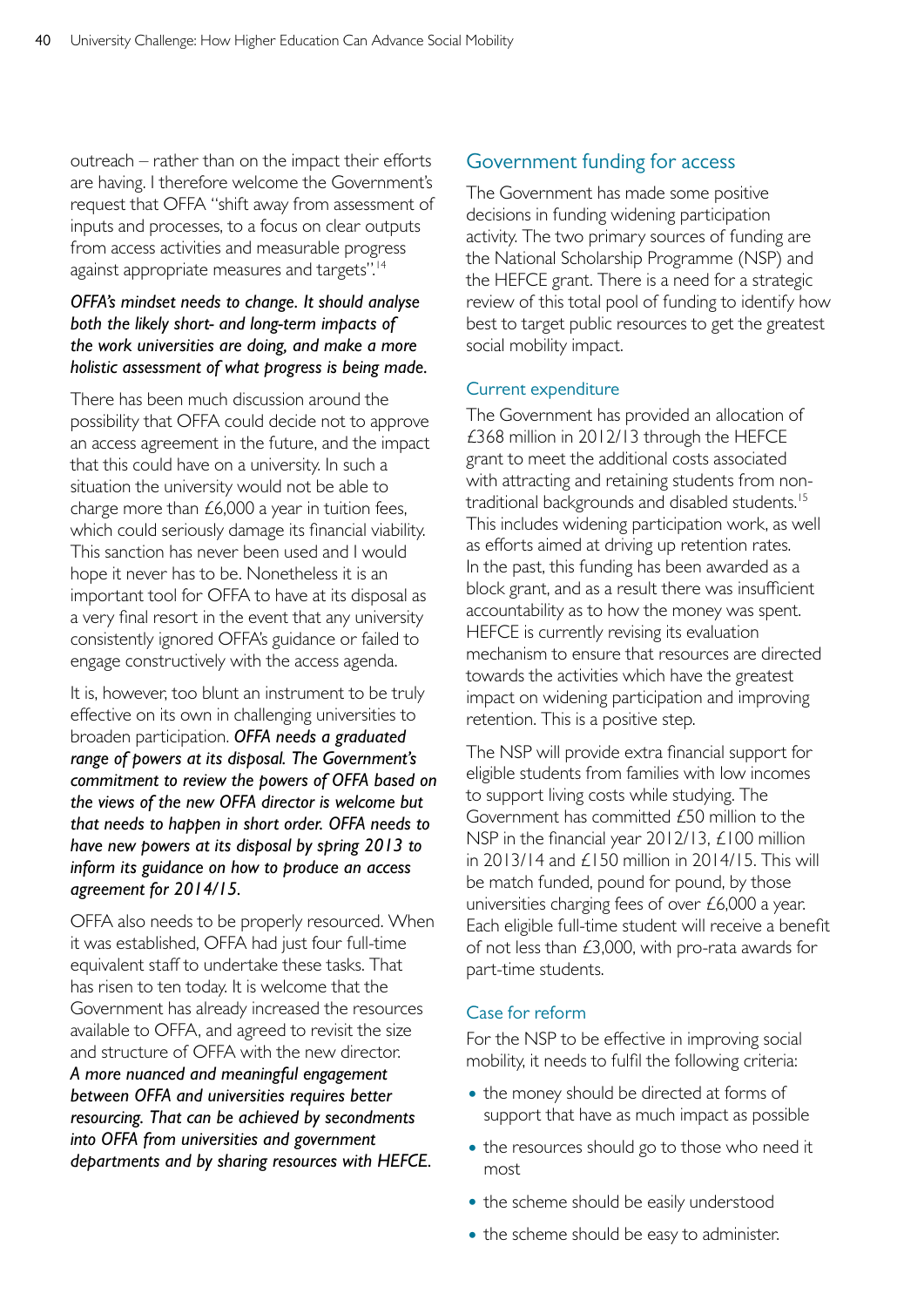The call for evidence, and consultations with staff implementing the scheme, suggest that it is not delivering on any of these criteria.

First, too much NSP expenditure goes on fee waivers for which, as we will see in Chapter 6, there is little clear evidence of a positive social mobility impact. It was this that led both the Business, Innovation and Skills Committee and the Hughes Report to say that NSP money should be focused on supporting the living costs of students. *NSP support for fee waivers should cease.* 

Second, NSP funding is allocated according to the total number of students at an institution, rather than the number of disadvantaged students. As a result the universities that have had the least success in diversifying their student body proportionally get the most NSP funding. Unsurprisingly, universities with a high proportion of widening participation students feel they are effectively punished as they cannot afford to give them all bursaries, but those with few can. *The criteria for distributing the NSP need to be adjusted to strike a better balance between incentivising those universities that have not made much progress on the widening participation agenda and not disadvantaging those who have done well.* 

Third, the call for evidence and discussions with young people from disadvantaged backgrounds found that potential students are not clear about eligibility for the NSP. There is little public recognition of the scheme, and not a single student of the dozens spoken to was aware of their own eligibility prior to starting at university. Each university is free to implement the NSP in its own way and students generally do not know if they are eligible until they are accepted. Some universities take steps to ensure that their students, pre-application, are aware of their likely eligibility for certain bursaries, but this is rare. *All universities providing NSP support should make clear to potential students whether they will be eligible for financial support prior to their applications.* 

Finally, the scheme is confusing to administer. While universities have a lot of freedom in how they direct the resources, there are also various limitations. Balancing these alongside the other bursaries and forms of support universities already have on offer has proved an administrative burden. For example, Government NSP funding cannot be used for support beyond the first year of a degree, but the matched funding from the university can be used for retention activity. *These anomalies need to be sorted out to simplify the operation of the NSP.* 

In the short term, these are urgently needed reforms to the NSP. There is, however, a clear case for a more fundamental re-evaluation of funding in this area to better align it behind three objectives:

- giving individual students from disadvantaged backgrounds greater certainty and consistency about what they could expect to receive in the way of financial support prior to applying to university
- giving universities an incentive to have more students from disadvantaged backgrounds by meeting the additional costs associated with recruiting and retaining them, perhaps by adopting a Pupil Premium-type funding arrangement whereby eligible applicants bring extra funding with them
- giving universities the means to switch resources from fee waivers and bursaries to school outreach activity and financial support for disadvantaged school pupils to enable them to stay on at age 16 and get good GCSEs and A-levels, since it is these steps that have the biggest impact on getting more children from poorer backgrounds into higher education.

The Deputy Prime Minister has announced that that the Government is conducting a review of how to maximise the impact of the NSP. *This review should take a holistic look at the NSP and the HEFCE grant alongside the financial resources that universities commit through their access agreements, with a view to meeting the three objectives above. The aim should be to find ways of pooling as many of these resources as possible and agreeing means of managing them strategically to have the greatest social mobility impact. The objective should be to put in place a national programme by autumn 2013.*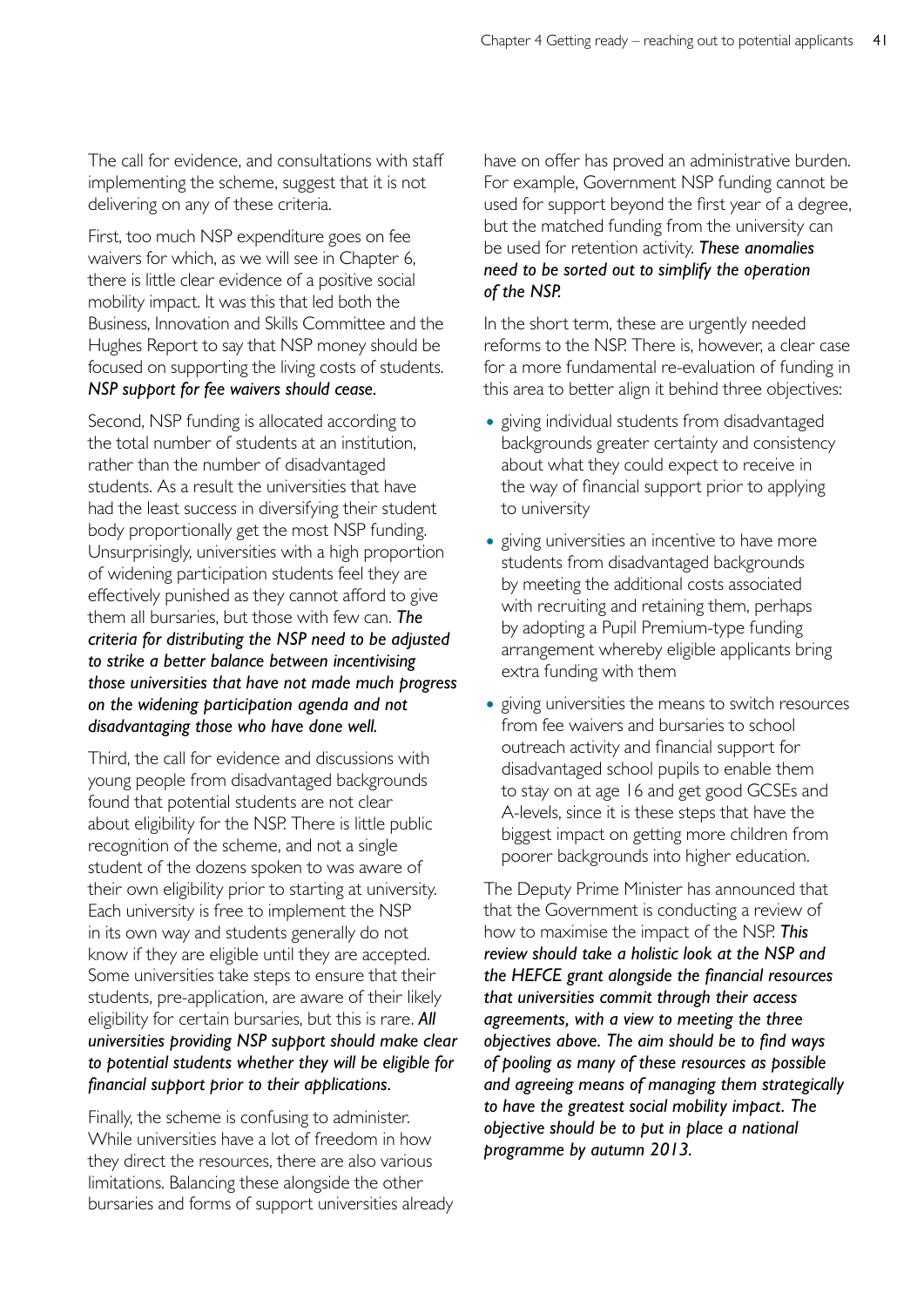## **Conclusion**

Hundreds of millions of pounds are spent each year on access initiatives, and there are some outstanding examples of good practice. It is unacceptable, however, that a more robust evidence base on what works has not been developed. Developing this must be a priority. In addition, the balance of expenditure needs to shift away from financial support towards outreach activity. A properly resourced OFFA has a critical role in making this happen. It is ideally placed to help ensure that university activity is directed at serious, long-term efforts that have a meaningful impact on social mobility. Current programmes need to be reviewed, and replaced by a new programme. If the resources currently deployed by both government and universities were directed in a strategic and evidence-based way, there is reason for optimism that much more progress on widening participation and fair access can be made.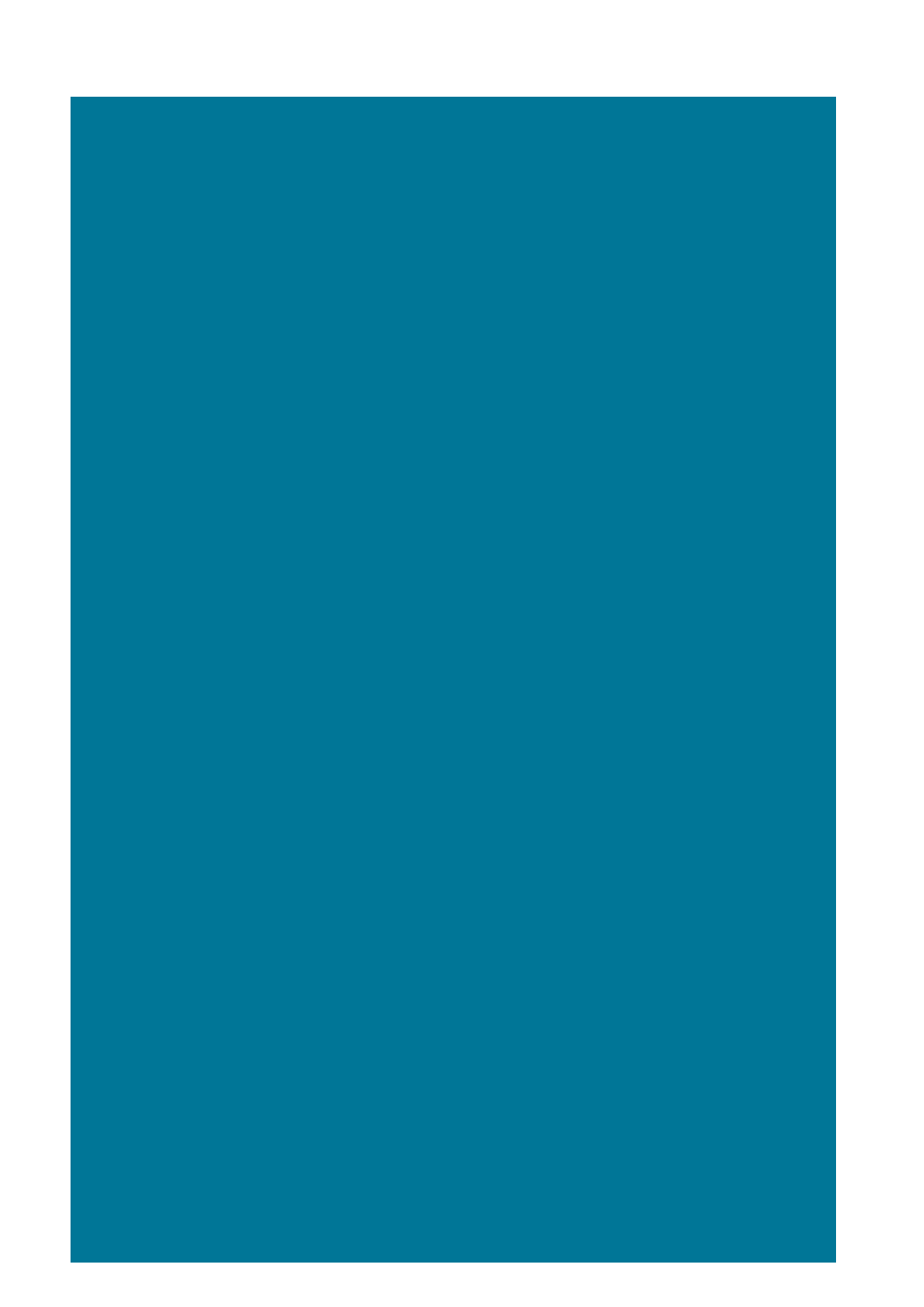# Chapter 5 Getting in – university admissions

#### This chapter sets out:

- How identifying prospective students with the most potential requires more holistic assessment by universities
- The evidence for the use of contextual data and a recommendation that its use becomes the norm across the sector
- Why there is a need for greater transparency in admissions procedures
- Ways that admissions criteria, and routes of entry, can be diversified to broaden the pool of potential applicants

#### Fair admissions

Universities, as autonomous institutions, should be able to determine their own admissions criteria. This report endorses the principles outlined in the Schwartz Report:

"Admissions are the responsibility of universities and colleges themselves, and rightly so. Institutions should be able to set their own criteria, choose their own assessment methods, and select their own students. But it is important that everyone has confidence in the integrity of the admissions process. Access to higher education matters to many people, and so do fair admissions."1

The Schwartz Steering Group identified five principles that form the basis of fair admissions:

- be transparent
- enable institutions to select students who are able to complete the course, as judged by their achievements and their potential
- strive to use assessment methods that are reliable and valid
- seek to minimise barriers to applicants
- be professional in every respect and underpinned by appropriate institutional structures and processes.<sup>2</sup>

While these principles should form the basis of any admissions process, the particular mission of a university may lead to different strategies or criteria for entry. Academics at the University of Wisconsin and the University of Oxford identified three possible principles for higher education access:<sup>3</sup>

- $\bullet$  excellence academic merit should be the sole standard of access
- $\bullet$  fair equality of opportunity access mechanisms should correct for background social inequalities
- $\bullet$  social benefit access should depend on what the students are likely to do with the education they get.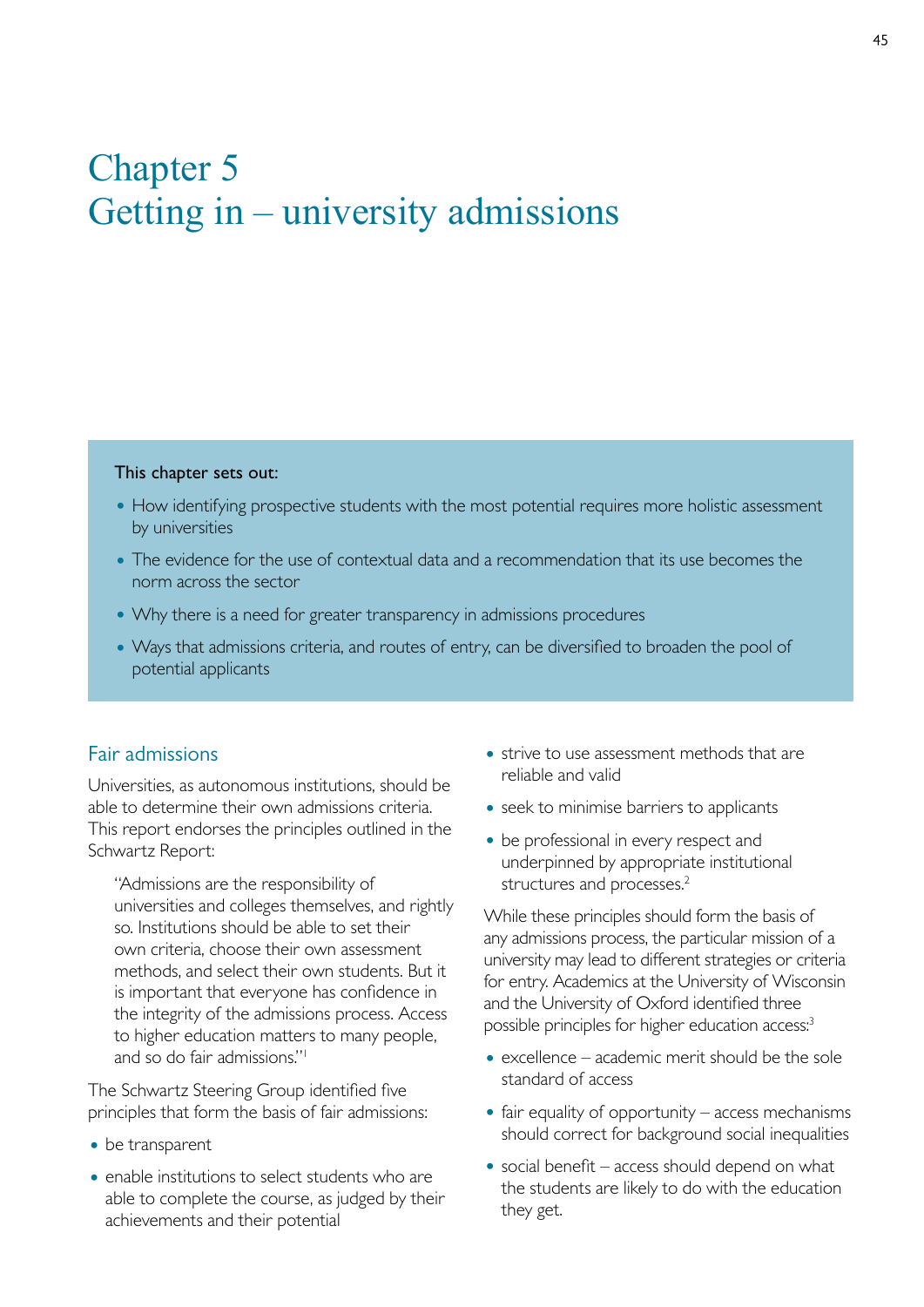Many UK universities are clear that, for them, excellence is the primary driver of admissions. Often, particularly in public debate, an emphasis on excellence is confused with a sole focus on prior attainment. While it is true that traditionally universities in the UK have tended to rely on academic attainment at A-level as the primary criterion against which an applicant should be judged for a place, it is not – nor has it ever been – the sole determinant for most universities. Of course, no single indicator provides better evidence of how a young person will do at university than their A-level results. But they are not foolproof in predicting future performance or guaranteeing that admission to university is genuinely meritocratic. A growing evidence base suggests that over-reliance on A-level results engineers a distorted intake to universities, and fails to meet the criteria of excellence.

Research from the Higher Education Funding Council for England (HEFCE) in 2003 and 2005, for example, suggests that students who attended state schools are more likely to achieve an upper second degree than children who attended private schools who had similar A-level results – provided, of course, they have been able to secure a place.<sup>4</sup> This finding has been reinforced by other research. A 2009 study found that the same average GCSE grades for a private school and a state school student do not represent the same potential to achieve a first-class degree.<sup>5</sup> It identified the importance of 'teaching effects', in which teachers in the private sector temporarily bolster students' performance, which wear off before university finals. A 2011 study found privately educated pupils at Bristol University performed less well at finals compared with state-educated pupils with the same A-level scores.<sup>6</sup> As the president of Universities UK points out: "Everyone should be pleased about this. For the selective schools in any sector, this shows that they have educated their pupils to their full potential and that trajectory continues at university. For the other students it shows that when they are put in an enriched educational environment with an excellent peer group, they flourish."7

The problem is that the way admissions processes work, particularly at the most selective institutions, often inadvertently excludes students who could do well at university from ever being admitted. We can see this by examining how the three hurdles that face any potential university applicant can end up being barriers to entry:

- whether they have the necessary level of skills and prior attainment to submit a viable application
- whether a viable applicant actually applies to university
- whether the applicant gets offered a place.

A recent analysis examined how important each of these hurdles was for people from different types of school as they sought to secure a place at the University of Oxford. $8$  It found that pupils at private schools were over seven times as likely to get strong GCSE grades as those from the most deprived state schools. Pupils at the most deprived schools who did get the requisite grades were only just over half as likely to apply to Oxford as a private school pupil. Finally, among those who got the requisite grades and who did apply, those from the most deprived state schools were nearly three times less likely to be offered a place as those from private schools. In short, at all three stages the hurdles became higher the more disadvantaged the background of the pupil and lower for the most advantaged. Indeed, this research argued that the admissions process favours those from private schools.

Nor is it alone in suggesting that there is a proportional over-representation of students from private schools at highly selective universities and that this is not purely due to different levels of attainment. Research by the Sutton Trust has found that there are approximately 3,000 people who attend state schools and sixth form colleges who do not get admitted to our dozen or so leading universities, despite achieving grades as good as, or better than, the entry requirements to courses in those universities.<sup>9</sup> It concludes that university admission systems act in favour of private school students.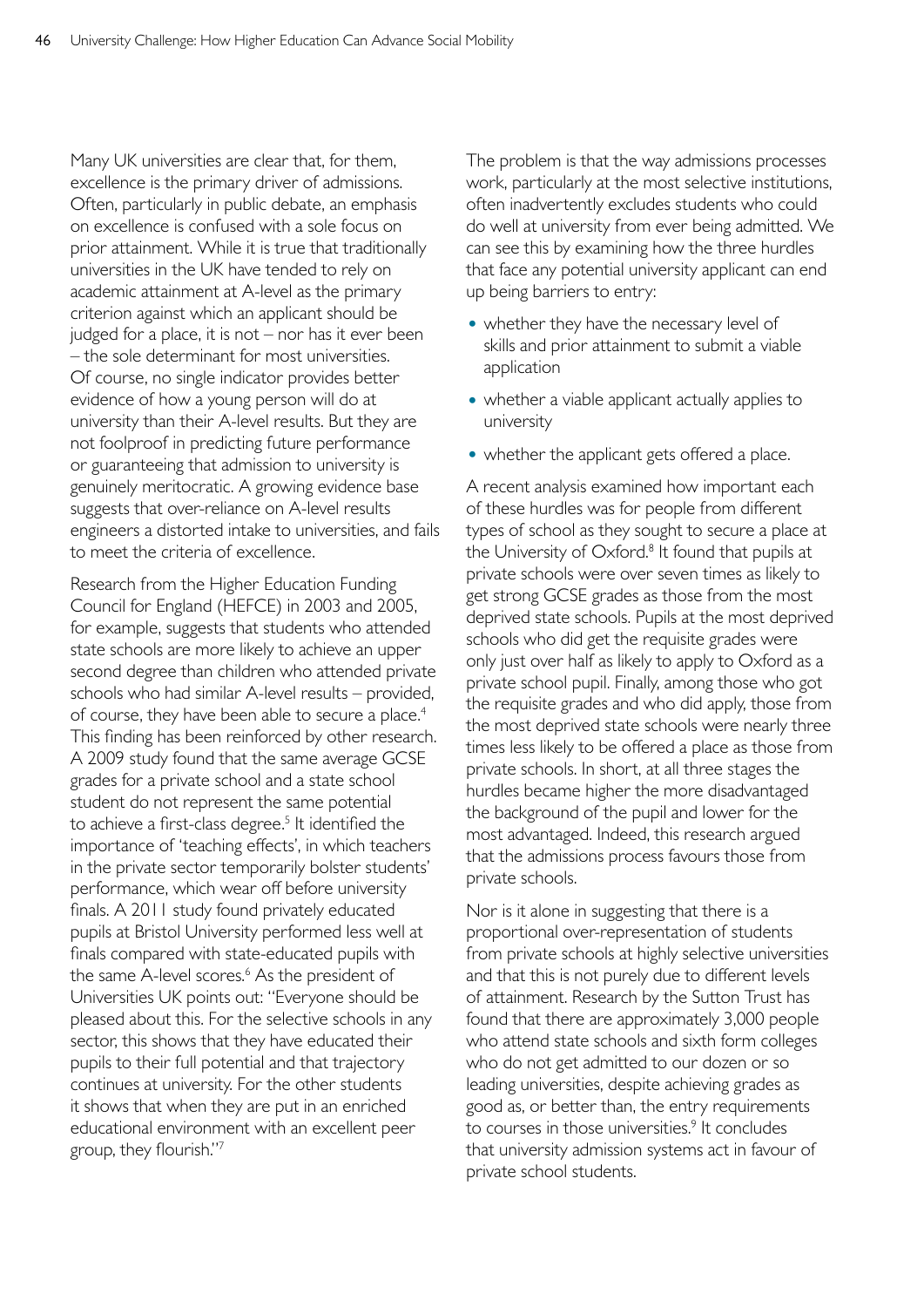## Excellence and equity

Many have argued for a greater emphasis on equity in the admissions processes of the most selective universities. In turn, those universities have often responded by emphasising the need to protect their excellence. This stand-off has created an unhealthy polarisation between equity and excellence.

Those who defend excellence tend to take the view that a university place should be determined by a simple principle: attainment at A-level or an equivalent Level 3 qualification. They recognise that universities should do more to help schools and colleges raise standards to widen the pool of students who can apply for a place at the most selective universities, but believe that altering admissions procedures to change the social mix at selective institutions would damage quality and threaten their, often global, reputations. In addition, some worry that lowering entry standards would punish schools that do exceptionally well, and reward failure.

On the other side stand those who believe that universities, particularly highly selective ones, need to be doing much more to widen access to ensure greater diversity in their student populations.

Those on the equity side of the argument conclude that progress can only be made if universities take account of broader social factors, alongside academic attainment, in determining who gets into the top institutions. They argue that the most selective universities need to take more responsibility for the consequences of their admissions processes instead of simply blaming the school system for failing to create a wider pool of talent from which they can recruit.

Both sides agree that access to university remains inequitable. They both share the goal of making access to university classless, so that those with potential, irrespective of background, get the places they deserve. The difference between them lies in how best to do so. Should the focus primarily be on schools, supported by university outreach activity? Or should university admissions also play a part? The answer in this report is that both approaches are needed if participation is to be wide and access is to be fair*. Every university should seek to do more to widen participation and make access fairer. Different universities, however, should be able to place different emphasis on the respective parts of this agenda.*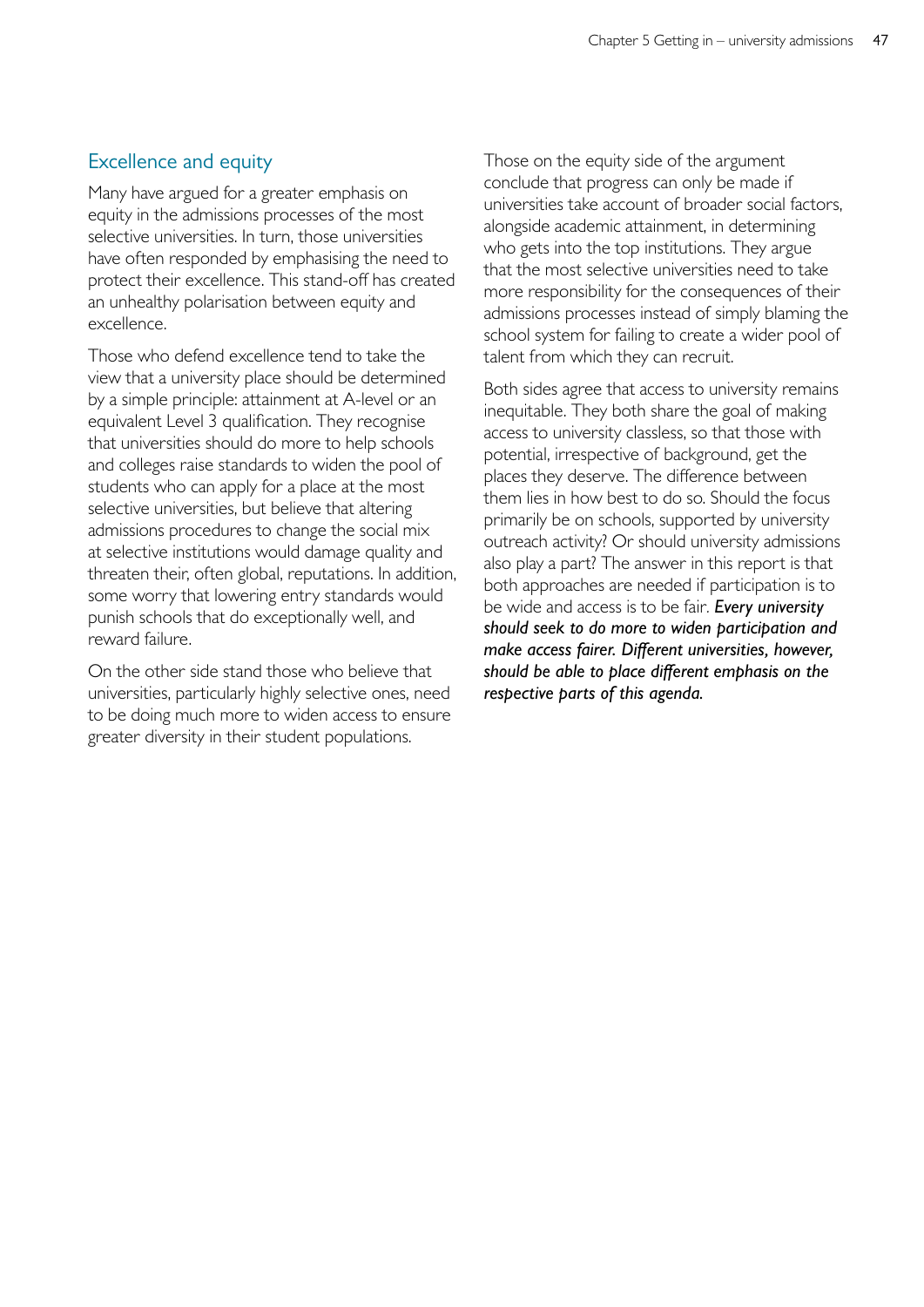#### US and them

In the United States, leading universities regard diversity not as an obstacle to academic excellence, but as a prerequisite for it. This is supported by a clear evidence base and mission statements that recognise universities' responsibility to prepare people for an increasingly pluralistic global economy. Research has found that actively pursuing a diverse student body is justified in two key ways.<sup>10</sup> First, it leads to more thoughtful participation in the learning environment. Students tend to learn better, and engage more deeply with the curriculum, in an environment with a range of people with different perspectives and backgrounds. Second, the experience of diversity at university better equips students to participate meaningfully in democratic society. Engaging with people who have a range of values and assumptions helps students to consider multiple perspectives and deal with conflict.

This understanding is reflected in how Ivy League universities tend to structure their admissions processes.<sup>11</sup> Universities such as Harvard emphasise that the people with whom students learn are a critical part of their university experience. As a result, they take great care to actively craft a cohort each year that has a diverse mix of students with different backgrounds and a range of talents. Rather than simply making a series of individual admissions decisions, they intentionally shape the overall composition of the intake to ensure greater diversity.

The principles that underpin these practices have been challenged in the Supreme Court.<sup>12</sup> When they were, a collection of prominent universities, including Harvard, Princeton and Yale, produced a robust argument in favour of their policies.<sup>13</sup> By drawing on a wealth of evidence, they showed how explicitly seeking a diverse cross-section of students was essential if they were to pursue academic rigour and fulfil their mission in modern society. They argued it is "entirely legitimate for universities to concern themselves with ensuring that student bodies are educationally diverse and broadly representative of the public" and adopt policies that "seek to promote experiential, geographical, political or economic diversity".

The Supreme Court ruled in their favour, finding there is a "compelling interest in obtaining the educational benefits that flow from a diverse student body".<sup>14</sup> A decade later, there is a fresh legal challenge and the debate is about to be reignited. The leading US universities are expected to vigorously defend their approach. The president of Columbia University argues that "higher education must not lose the practical and political battles to maintain racially, ethnically, and socioeconomically diverse student bodies". He is clear that "it is far less important to reward past performance – and impossible to isolate an applicant's objective talent from the contextual realities shaping that performance – than to make the best judgment about which applicants can contribute to help form the strongest class that will study and live together."<sup>15</sup>

In short, the leading US universities subscribe to an educational philosophy in which greater social diversity amongst their students augments rather than undermines academic excellence. They have embedded that philosophy in their progressive admissions procedures, and are in the vanguard of publicly winning this argument. The fact that these universities are in the top 10 in the world<sup>16</sup> suggests that there need be no tension between excellence and equality. They can be friends, rather than enemies.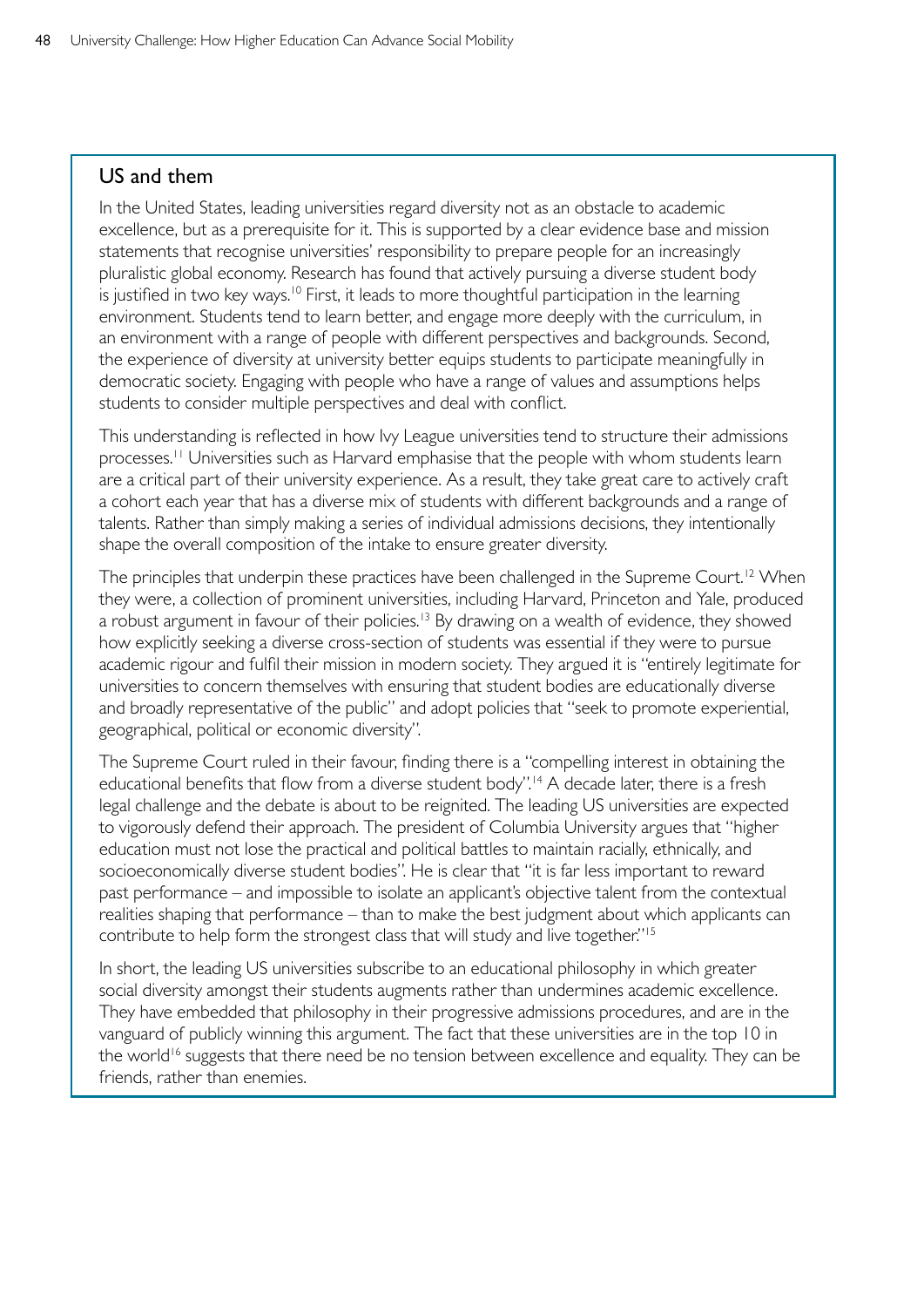## Access initiatives in the United **States**

#### Texas top 10% rule

Students in the top 10% of their graduating high school classes are admitted automatically to any Texas state university without consideration of their standardised test scores or any other criteria. Other states, such as Florida and California, run similar schemes.

## California 'Save me a spot in college' pledge

By signing a pledge to take steps to meet the graduation requirements for high school, participants gain access to Californian state higher education institutions if they meet the eligibility requirements. They are also guaranteed financial support.

## QuestBridge National College Match

A centrally coordinated applications process aimed at high school seniors who have achieved academic excellence in the face of economic challenges. Successful candidates gain a full four-year scholarship. In 2010, QuestBridge's partner colleges offered admission and more than \$100 million in financial aid to over 1,000 students. It has 32 top-ranked partner colleges including Stanford, Princeton and Yale.

#### Indiana, 21st Century Scholars Program

An early commitment of financial aid, equivalent to in-state tuition fees, is guaranteed to students who finish high school and fulfil a pledge of good citizenship, such as by abstaining from drugs, alcohol and crime. Twenty-first Century Scholars get help finding free tutoring, a mentor and a part-time job once at college. It is targeted at low-income 7th and 8th graders (12–14 year olds).

## TRIO programs

TRIO programs are federally-funded outreach initiatives designed to identify and provide services for individuals from disadvantaged backgrounds. In particular, it is targeted at those from low-income households, first-generation students and individuals with disabilities. Universities, charities and others bid for funding, and develop and deliver activities that help students through the academic pipeline.

It is worth repeating that the biggest contribution towards making university education genuinely classless can be made by schools. But universities cannot simply stand back and leave all the heavy lifting to schools. They have a dual contribution to make. First, as Chapter 4 outlined, there is a need to bring greater coherence and energy to universities' outreach work with schools, parents and pupils, in order to grow the pool of pupils from which they can recruit. Second, there is a need to ensure that universities' admissions processes are structured in a way that allows the fairest judgements to be made about which students have the aptitude, ability and potential to benefit from higher education.

In the remainder of this chapter I focus on how universities could seek to improve their admissions processes in pursuit of a more diverse student intake. There is a menu of options available:

- contextual data
- transparency of admissions criteria
- diversifying admissions criteria
- diversifying entry routes, such as through more foundation programmes.

## Contextual data

In the UK, one method that universities use to maintain excellence whilst furthering equality is using information that sets an application in its educational or socio-economic context. This information is called contextual data.17

In an ideal world, all schools would be of a uniformly high standard and universities could simply select students on the basis of actual academic achievement. Sadly, for all the progress of the last decade or so, this is not the case. When some pupils attend consistently high-achieving schools but others low-achieving ones, the issue becomes how best to judge what each pupil has achieved. Universities have been using contextual data to address this problem in various ways for some time. It can be used at different points in the admissions cycle, such as in the initial sift, when applicants are short-listed for interview and when deciding what offer to give an applicant. Research conducted by Supporting Professionalism in Admissions (SPA) found that 41% of higher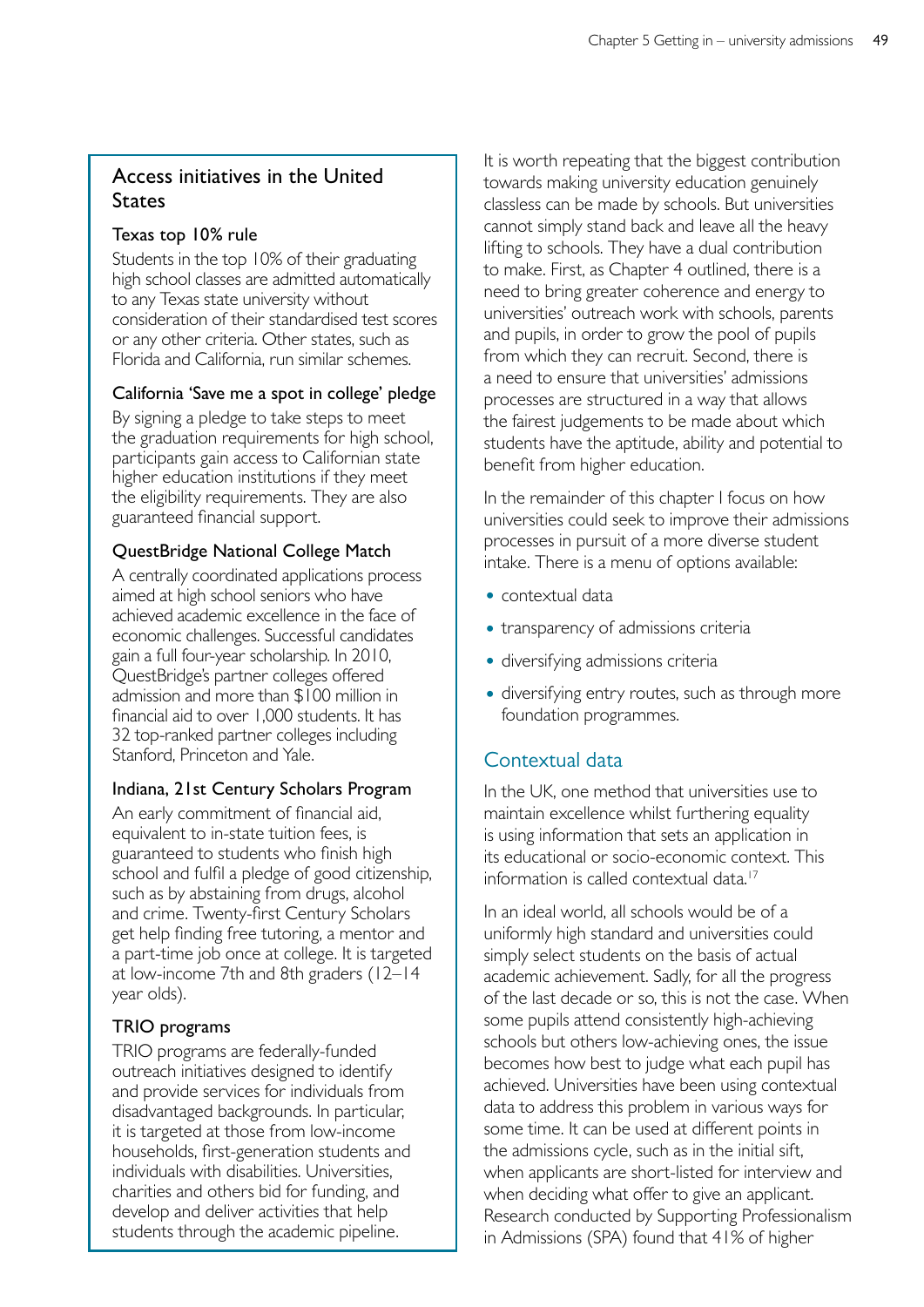education institutions responding to their survey used contextual data in their admissions processes, while 63% indicated that they planned to in future.<sup>18</sup>

As we saw above with the evidence from HEFCE and the University of Bristol, the same level of attainment does not necessarily equate to an equivalent likelihood of succeeding at university. A range of contextual factors – such as the type of school attended, parental education level and income – may be relevant for universities to consider at different stages in the admissions cycle. Having analysed all the available evidence, SPA found that "applied robustly and within a holistic process, the use of contextual data in admissions can be an effective tool in identifying the applicants with greatest potential".<sup>19</sup> In short, there is now a clear evidence base that supports the use of contextual data. Government has also endorsed the use of contextual data, so long as individuals are considered on their merits, and institutions' procedures are fair, transparent and evidencebased.<sup>20</sup> The Office for Fair Access (OFFA) has recognised it as good practice and a valid and appropriate way to broaden access.<sup>21</sup> And the independent SPA programme offers expertise and support for those institutions that wish to engage. $22$ 

In order to mainstream the use of contextual data, however, progress needs to be made in three areas:

- making it universal
- using better data
- sharing good practice.

#### Making it universal

Over the years, some universities have shown great leadership in championing the use of contextual data. Universities such as Bristol, Durham and Exeter have faced significant media pressure, and often found a lack of support from politicians, their peers and other authorities when they have used contextual data in their admissions processes. It is striking that many universities say they use contextual data to inform whether or not an applicant gets an offer, but only a few clearly state on their website that they will make a lower offer to those from poor-performing schools. For example, the University of Exeter website says:

"As part of our decision making process, we may take into account the educational context in which academic achievements have been gained, particularly if there is evidence that the applicant's current or most recently attended school or college performs below a defined threshold. [...] This performance indicator may be taken into consideration alongside all other contextual information to provide insight into an applicant's ability, achievements and potential to succeed. We will not use school performance data in isolation in the offermaking process, but may take account of it in deciding the appropriate level of offer within the published offer range."<sup>23</sup>

From conversations with vice-chancellors, admissions staff and others, it seems that there is a clear will amongst many leaders in the sector to make the use of contextual data far more systematic and universal, as they recognise that the evidence supports its use. But there is hesitation about doing so. Some of the most selective universities worry about their standing in international league tables if they are seen to soften entry requirements. Many are afraid of being charged with social engineering or positive discrimination. Others are concerned that they will not receive any political support if they are challenged on using contextual data.

*The best safeguard against these concerns is for the sector as a whole to make contextual data as universal as possible. Ideally it should be used by all universities. To that end it would be helpful if the various bodies representing universities could agree a common statement of support for the appropriate use of contextual data.* 

#### Better data

Making contextual data more universal relies on the science underpinning it being robust. The beauty of the A-level result is that it is a very clear piece of data which universities can feel confident about in reaching admissions decisions on applicants. Determining which data to use – and how to use it  $-$  to accurately judge the context in which A-level results were achieved is an altogether more complex job. There are a variety of possible metrics available – the school attended, the nature of the local community, the parental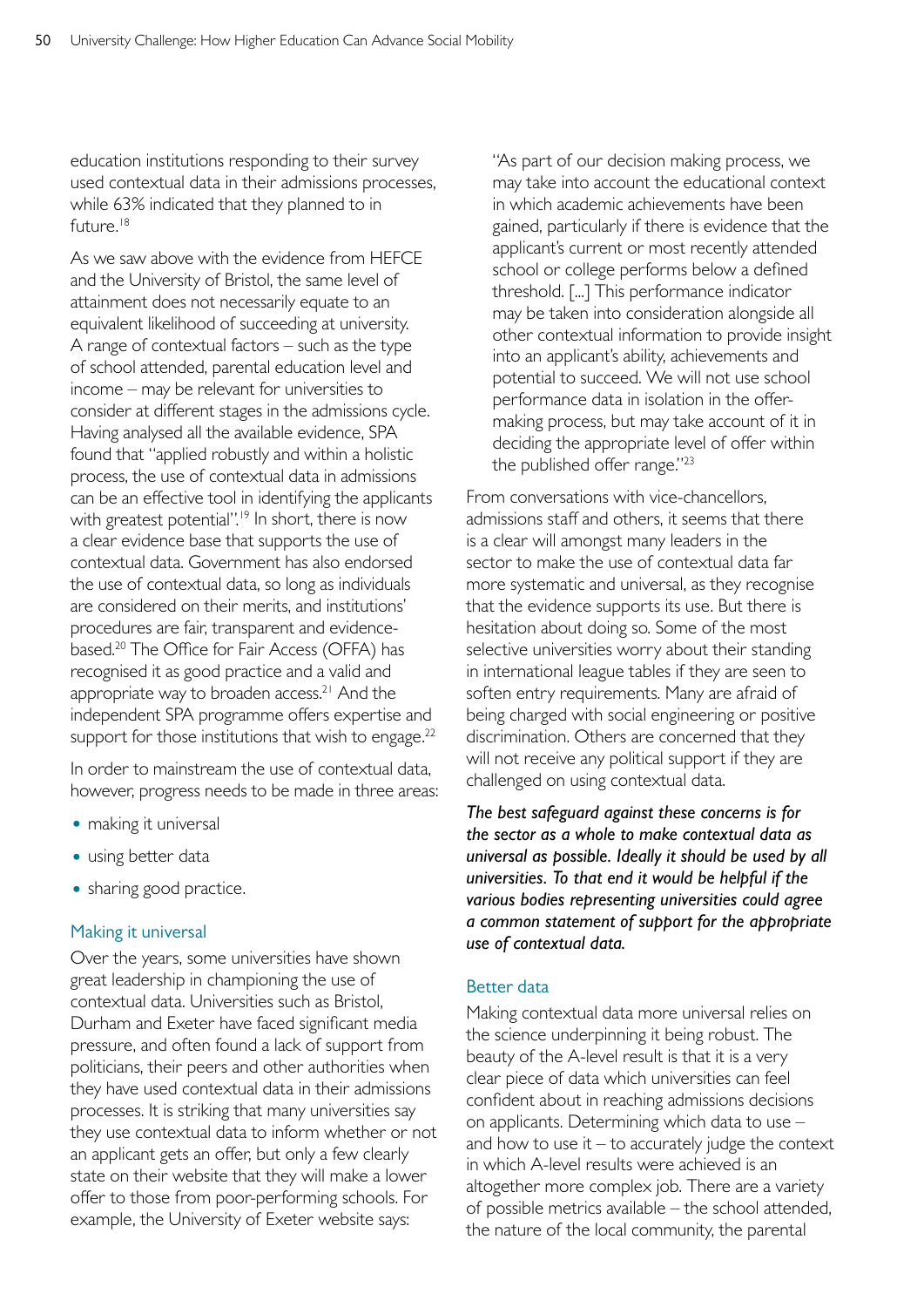educational level, the relative family wealth, or some combination of these factors.

This in turn requires that the right data is gathered and made available to admissions staff in a usable format and a timely fashion. UCAS, SPA and Universities UK are working together to make this happen. There are many obstacles, such as gathering consistent high-quality data from the education departments of the different countries within the UK. This is something government can help with.

A collective effort across the sector to agree what contextual data should be used, gathered and pooled would have clear benefits. It would allow more universities to make more evidence-based decisions. It would avoid duplication of effort and resources. It would enable greater clarity and transparency for students. And it would provide a uniform dataset on the context that applicants come from to match the uniformity of the A-level results in delineating their academic achievements.

*The Government's Social Mobility Transparency Board should work with the higher education sector to help unlock the necessary data. It would be helpful if all universities could engage constructively with this process. The aim should be to have an agreed dataset in place for the 2014/15 admissions cycle.* 

#### Sharing good practice

There is clearly a growing momentum around the use of contextual data, but one of the challenges is that universities are using different data in different ways. In part this is due to the different challenges particular universities face. It is also because teaching and learning strategies vary across institutions. This is understandable but more could be done to identify where there are genuinely unique challenges, and where there is scope for common learning. SPA is ideally placed to lead research on what methodologies are transferable and to support the work of individual universities. *The sector should collaborate to produce a definitive best practice guide to what works when it comes to using contextual data.* 

The use of contextual information is not about pursuing diversity at the expense of academic excellence. Rather, it is about recognising that the link between potential and prior achievement requires more than looking at an applicant's A-level grades. This is especially important for highly selective institutions, which, as we have seen, have a particular challenge in making progress on fair access. Some of them have already taken leadership in this area. With the right approach, contextual data can become the norm, not the exception, across the sector.

## Transparency in admissions

Whatever criteria universities use in admissions, including contextual data, it is crucial that they are open and transparent about what they expect from their students. In consultations with A-level students, the overwhelming majority said that they did not know what universities were looking for in their application. The admissions system to UK universities is too complex and difficult to navigate. For potential applicants without experience of the higher education system in particular, information is scattered and it can be difficult to compare different universities' admissions criteria.

#### Systemic clarity

The fact that UCAS has to publish a 368-page book explaining how the admissions process works suggests that it is in dire need of simplification.<sup>24</sup> The decision by UCAS to conduct the first comprehensive review of the admissions system in 50 years was welcome and long overdue.<sup>25</sup> The consultation has produced a range of recommendations which are a constructive step forward. In particular, the decision to reform the clearing process, which currently causes a great amount of confusion and stress, is a positive development. UCAS has also recognised, and prioritised, using simpler, non-technical language that is more readily understood by students.

Of course, not all potential students apply through UCAS. For example, part-time students apply directly to institutions. *It is important that all admissions processes, whether through UCAS or direct to the university, are based on the same*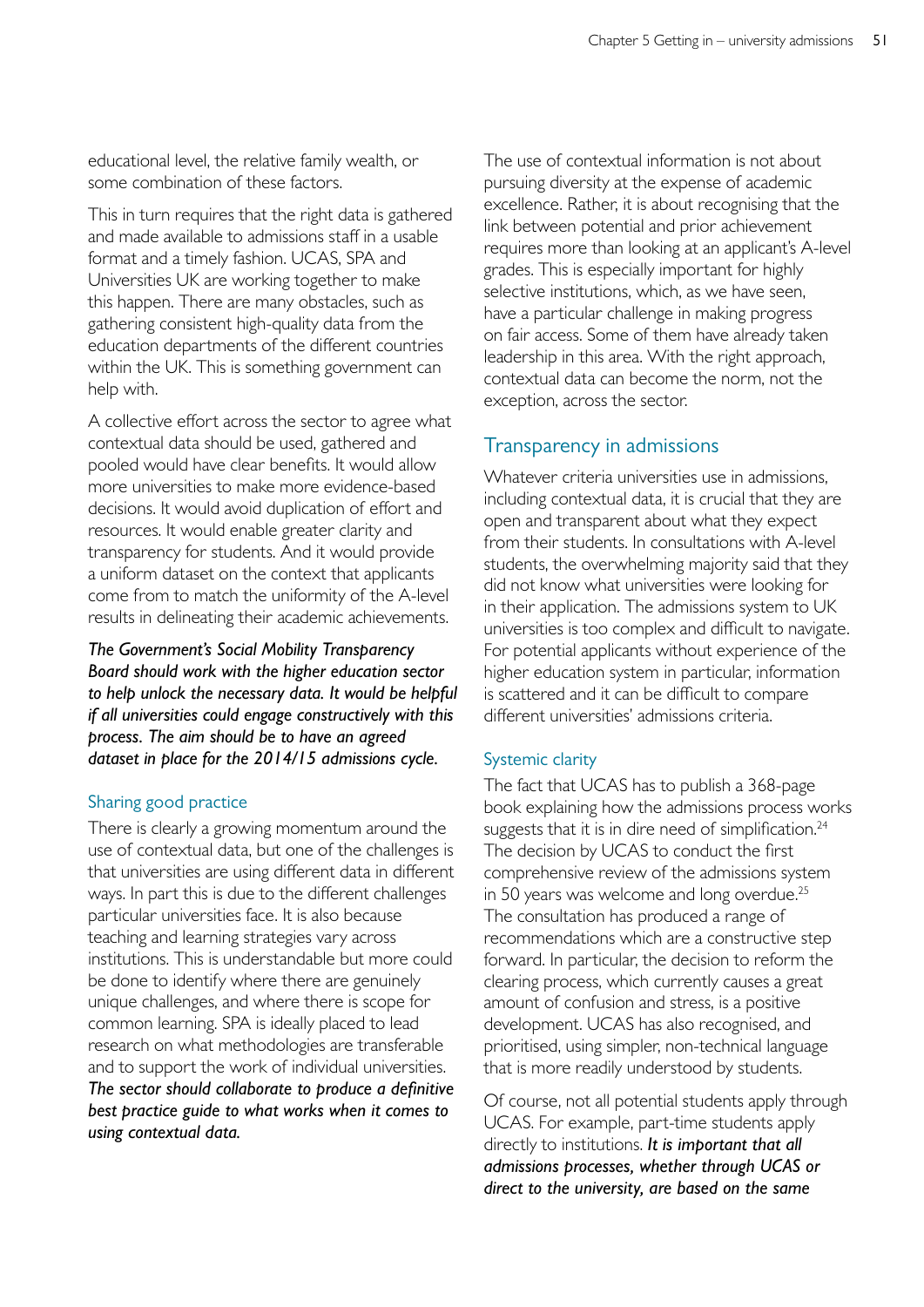#### *principles: transparency, fairness and holistic assessment. The sector needs to work collaboratively to ensure that this is the case.*

#### Institutional clarity

While reforming how students apply will help, universities need to do more to bring greater transparency and coherence to the criteria they use in determining applications. The *Informed Choices* publication by the Russell Group is one helpful step forward in this regard.26 It provides clear advice on the best A-level subject combinations for a range of university courses, and helps to ensure that young people do not inadvertently close down options for themselves by making the wrong A-level choices.

Many individual institutions are also taking steps to ensure that their criteria are as clear as possible and, whilst this is welcome, the sector needs to work together to make it easier for students, teachers and advisers to access the right information. Research has found that applicants primarily look for information in two places: the UCAS website and individual university websites.<sup>27</sup> The Government has said it will ensure that every university will now make the most requested items of information available on university websites, on an easily comparable basis.<sup>28</sup> These are the Key Information Sets, which include information on courses, costs and outcomes. For example, new data will show the actual qualifications held by previously successful applicants. The new Course Finder service on the UCAS website helps applicants to navigate this information, but it will be important to monitor the Key Information Sets as they are implemented to ensure that they are providing information in the most effective format possible – for example providing data at the level of individual courses, rather than at an aggregated institutional level. The aim should be to have an authoritative, easy-to-use website that allows applicants to understand what they need for, and what they will most likely get from, a particular course.

The aim of helping applicants to make betterinformed choices will be significantly easier to achieve if student feedback data on their subjective experience of a particular course and university can be integrated with objective data on criteria for admission and outcomes achieved. *The sector and the Government should share as much student data as possible (suitably anonymised) with existing organisations such as Which? and BestCourse4Me to encourage a market in comparable and accessible information about courses and universities. HEFCE, as the student champion, should ensure that such information is as equally accessible to disadvantaged students as to better-off ones.* 

## Diversifying admissions criteria

As discussed earlier, the idea of the typical student is something of a myth. Admissions processes should match the reality of the changing student profile. Universities need to be able to tell that potential applicants have the skills and competencies to succeed on a given course. So what types of prior experience demonstrate these competencies? Different universities, and different courses, will look for different strengths but the UCAS personal statement is the primary way most students do this. There is a real variety among universities as to the relative weight that they place on personal statements. Some universities said that they place little to no emphasis on them, partly because they do not know whether the applicant actually wrote the statement themselves. Other universities use it as one of the principal tools for sifting applicants, often in conjunction with references, to build a picture of the individual. To what extent, then, do personal statements provide an opportunity for all students, whatever their background, to display their suitability for a particular course?

A recent study looked at the extent to which school type correlates with the quality of writing (spelling, punctuation and grammar), the quantity and quality of work experience, and the other evidence cited in personal statements.<sup>29</sup> It found that, when compared with private school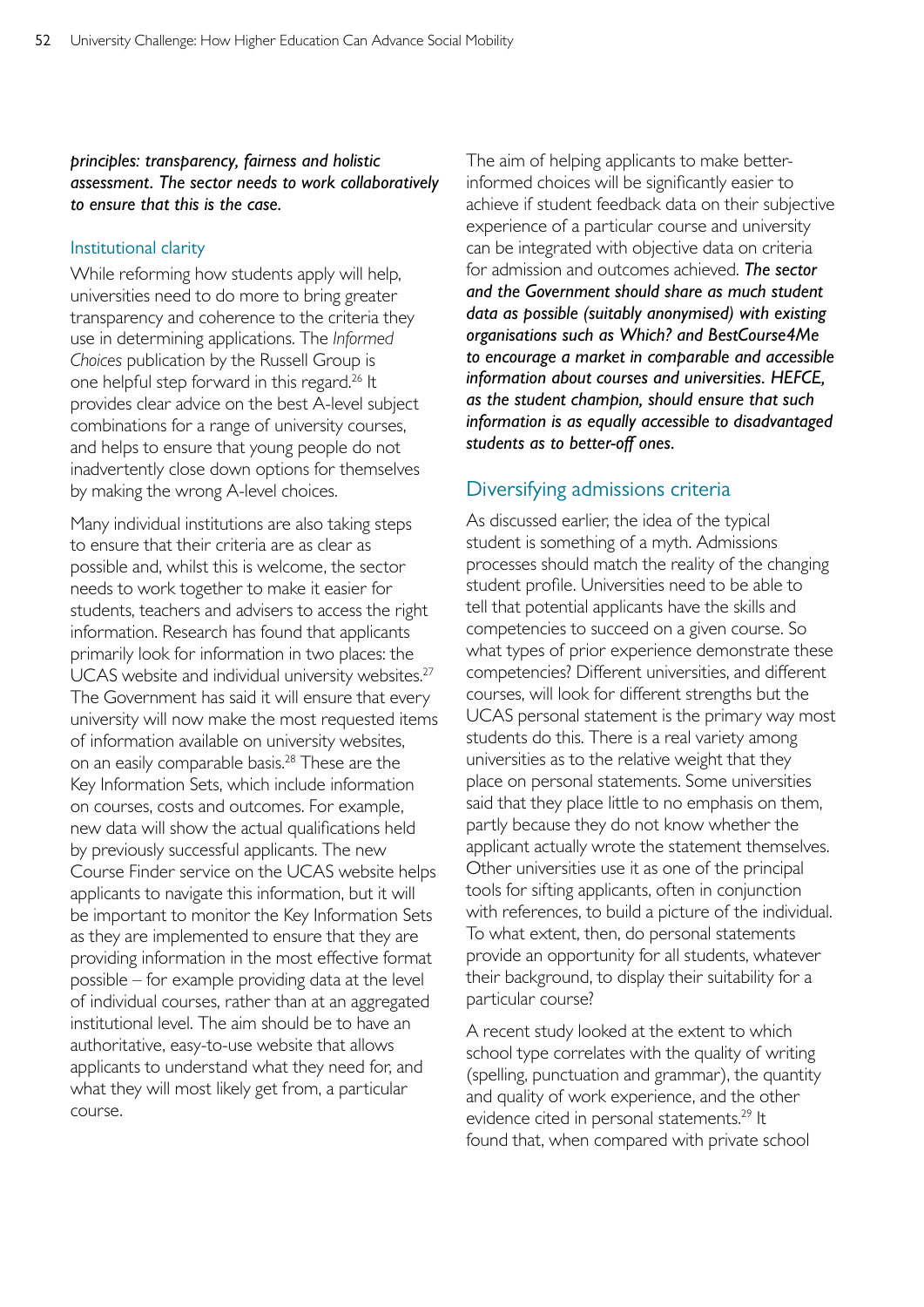applicants, state school applicants' personal statements contained five times as many linguistic errors and eight times as many punctuation errors. Private school applicants referred to far more work experiences in their personal statements overall and, in particular, more high-skill, high-prestige placements – an average of four as opposed to only one for comprehensive school applicants.

For more disadvantaged students, research has found that the information provided has largely no influence and, at times, is actively unhelpful.<sup>30</sup> They are, as one commentator starkly put it, "staggering around in what amounts to a game of educational blind man's bluff'.<sup>31</sup> This is supported by other research which has found that work experience in schools at present tends to reflect and reproduce existing patterns of social class inequality.<sup>32</sup>

Students from more disadvantaged backgrounds are less likely to:

- know what assessors are looking for
- have opportunities to gain experiences that may help with their application
- be supported in expressing what they have learned in a way that may increase their likelihood of acceptance.

Of course, state schools need to be focusing on how they can address this gap in extra-curricular experiences and universities can help them do so by improving their school outreach programmes. But universities also need to be more holistic in the assessment methodologies that they use for judging applicants. Just as contextual data can help to identify potential as well as academic achievement, so too can a contextual approach help in evaluating work experience.

## Accreditation of prior learning

One way in which institutions can take a more holistic view of whether potential applicants have the necessary competencies to succeed is through the accreditation of prior learning. This is a generic term for the process which evaluates, recognises and assigns credit to both certified and experiential learning – for example through work-based learning. At present, only 5% of institutions mention accreditation of prior learning as a tool for widening participation.<sup>33</sup>

The University of Salford has taken steps to embed the accrediting of prior learning across the university. It has done this by designing a guide to help admissions staff find the best ways to implement the accreditation of prior learning in their department. This guide is underpinned by an institution-wide policy framework, clearly spelling out the values and purpose of the practice in the university. This allows a common commitment which is sufficiently flexible to meet the needs of different courses and applications.

## *Whatever the competencies a university is looking for, they need to assess the relative opportunities that candidates had to develop them, and take steps to ensure that the assessment processes they use do not inadvertently create barriers which unnecessarily narrow their pool of successful applicants.*

The balance that universities need to strike is between flexibility in recognising competencies demonstrated in a range of contexts and being clear to potential applicants about exactly what they are after. At present, there is often insufficient clarity and not enough flexibility. As a result, the application process is too often skewed in favour of students from a relatively narrow range of backgrounds. More needs to be done to both standardise and normalise admissions from other types of applicants.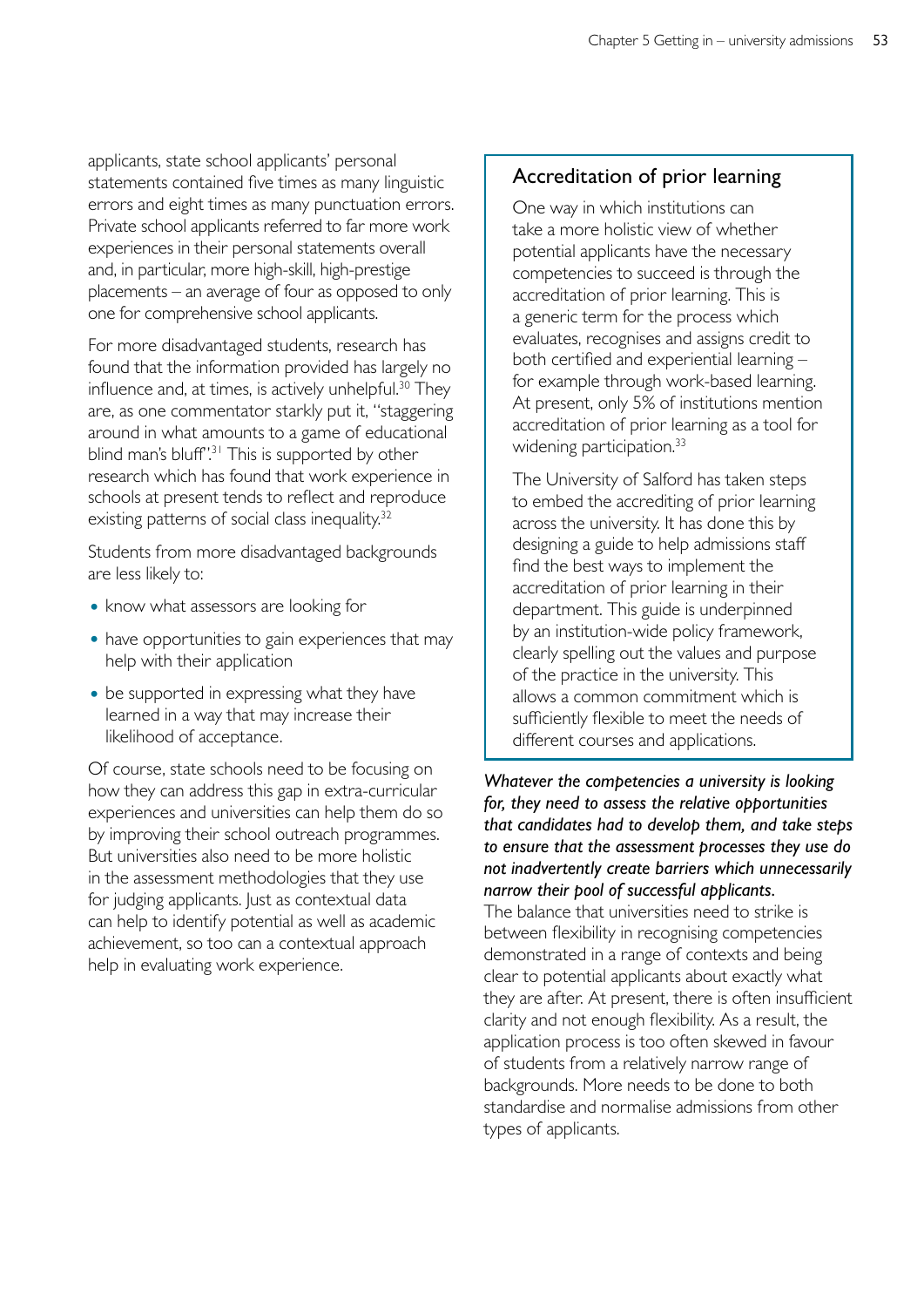## Diversifying entry routes

The 2009 report *Unleashing Aspiration* argued that the silos that divide vocational and higher education must be swept away if a broader spectrum of society was to be able to access higher education.<sup>34</sup> That remains the case today. The pathways that lead from education into the workplace are still segregated. Of course, the skills acquired through, for example, BTECs may not prepare students for the academic rigour of certain university courses but, at present, too many people hit a dead end because of the choices that they make in a flawed and divided education system.35

There has, however, been some positive movement in this area. Government has been working with UCAS on its Qualification Information Review consultation, the findings of which were published in July 2012.<sup>36</sup> It proposed a way to provide admissions staff with detailed, searchable information about different kinds of qualifications, including vocational qualifications and apprenticeships, in order to facilitate easier comparisons between different qualifications for admissions purposes. Clear progression routes are currently being developed from Level 3 apprenticeships to higher level skills and the Higher Apprenticeship Fund is creating 19,000 degree-level apprenticeships. These are welcome developments. In 2008/09, 7% of advancedlevel apprentices moved straight into higher education.37 If these approaches are successful, this percentage should increase in the coming years. *The Government should set itself a clear target for increasing the proportion of apprentices who enter higher education and universities should set out how they plan to accept more students who have completed apprenticeships onto their courses.* 

## Case Study: St George's adjusted criteria scheme

The medical school St George's, University of London, uses 'adjusted criteria' to assess the academic qualifications of some applicants. This allows it to consider medical applicants in relation to the average performance of the school in which they study, rather than the national average. In this way, St George's aims to identify students from educationally disadvantaged backgrounds who have the potential to succeed. The scheme is open to students from schools whose A-level average is CDD equivalent or below. The research carried out on the programme suggests that those who gain admittance through this route are just as successful as other applicants in their progression through university education.

#### Foundation year programmes

Foundation year courses provide the essential skills and knowledge for students who do not have the required levels of prior attainment to progress to a mainstream degree course. They are particularly helpful in equipping students from non-traditional backgrounds with the skills necessary to succeed at university. There are many superb examples of foundation year programmes in the higher education sector today. For example, the Foundation Centre at Durham University, which has been running since 1997, offers a wide range of courses. Their Direct Progression Programmes count as year zero of an undergraduate degree course, and those who successfully complete the foundation year move on to the first year of the mainstream degree. The completion rate is over 75%. This offers a route into a highly selective university for local, mature, and non-traditional entrants. To date, just under 1,000 students have successfully 'graduated' from a foundation year, and the majority have gone on to study a mainstream degree course at Durham.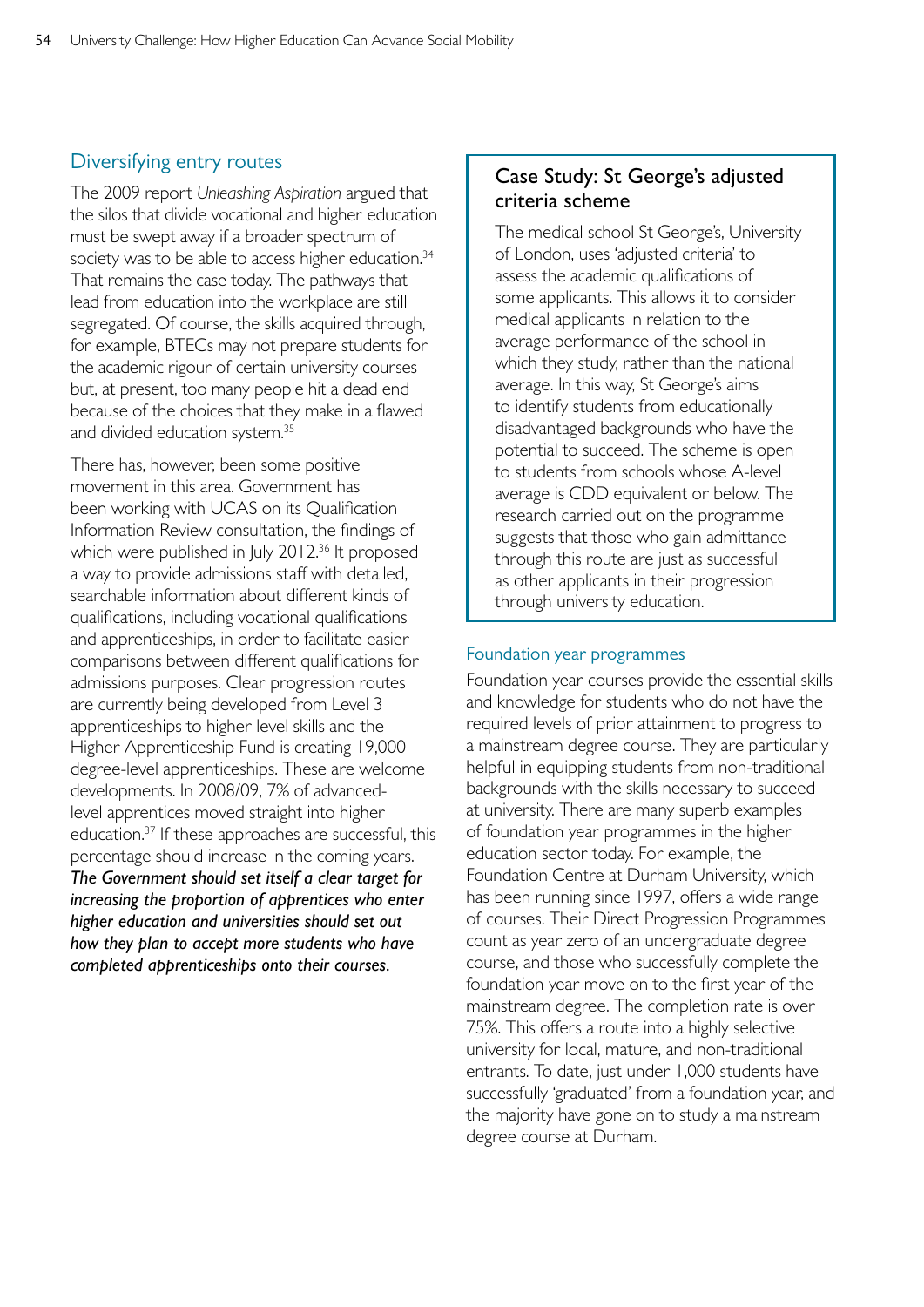#### *Action now needs to be taken to recognise, and embed into the mainstream, foundation year programmes more widely.* There are several ways of doing so.

Firstly, at the moment, most foundation programmes allow students to progress to courses within the same university, but do not necessarily allow students to apply to other universities' courses. *If a student completes a foundation year programme in one university, it should enable him/ her to access a similar degree at any university. Universities should consider successful completion of a foundation degree as a valid level of prior attainment.* 

Secondly, there is no single portal for information on foundation programmes, which makes it difficult for potential students to compare options. *A section of the UCAS website should be devoted to foundation programmes to enable a single point of comparison, and universities should adopt the same tools that they use for the Key Information Sets for their foundation programmes.* 

Thirdly, *highly selective universities should put in place more foundation programmes.* They provide an ideal opportunity to tap into a more diverse pool of potential applicants, whilst simultaneously maintaining academic standards, as only those who meet the universities' own criteria will progress.

## Access to Higher Education Diplomas

The history of Access to Higher Education Diplomas provides a useful model for foundation programmes.<sup>38</sup> These are courses designed for people who want to take a university level course, but who did not gain the qualifications they needed while at school. Access courses first emerged in the 1970s. Gradually, similar awards emerged in different subjects and in 1989 a national framework was put in place. Today, the Quality Assurance Agency has responsibility for this framework to ensure standards. In 2010, over 26,000 Access to Higher Education Diplomas were awarded, providing a route into higher education for many who otherwise would have been excluded.

## HE within FE

Further education colleges also have a major role to play in enhancing the diversity of the higher education sector. As *Unleashing Aspiration*  highlighted, the concept of Higher Education within Further Education (HE within FE) must become a more universal part of university provision.39 Short-cycle courses, in other words courses below the level of a first degree, are an area where further education colleges have a particularly valuable role to play. Research conducted by Policy Exchange reinforced the idea that short-cycle courses should be considered the missing link between secondary and traditional higher education and found that there is a genuine need for students with short-cycle qualifications.40 The expansion of higher education in further education could bring more diversity and dynamism to the sector, so it is welcome that the Government has committed to introduce fee loans to those doing intermediate and higher-level training in further education from 2013/14.

In order for HE within FE to develop, there needs to be a partnership approach with universities and employers. In this way, efforts will be joined up and deliver the skills that will help students to get on in life. Colleges tend to have close working relationships with local employers, strengthening the links between universities and the labour market, with benefits for both. Partnerships between universities and higher education colleges have begun to develop across the country but coverage is still far from universal. *Wherever somebody lives, they should be able to find a local further education institution that provides higher education. Together with the Government, HEFCE should map what needs to be done to bring this about.* If this can be achieved, it will enable more people to access higher education – particularly mature students, who are more likely to have commitments that make it impossible to move in order to study.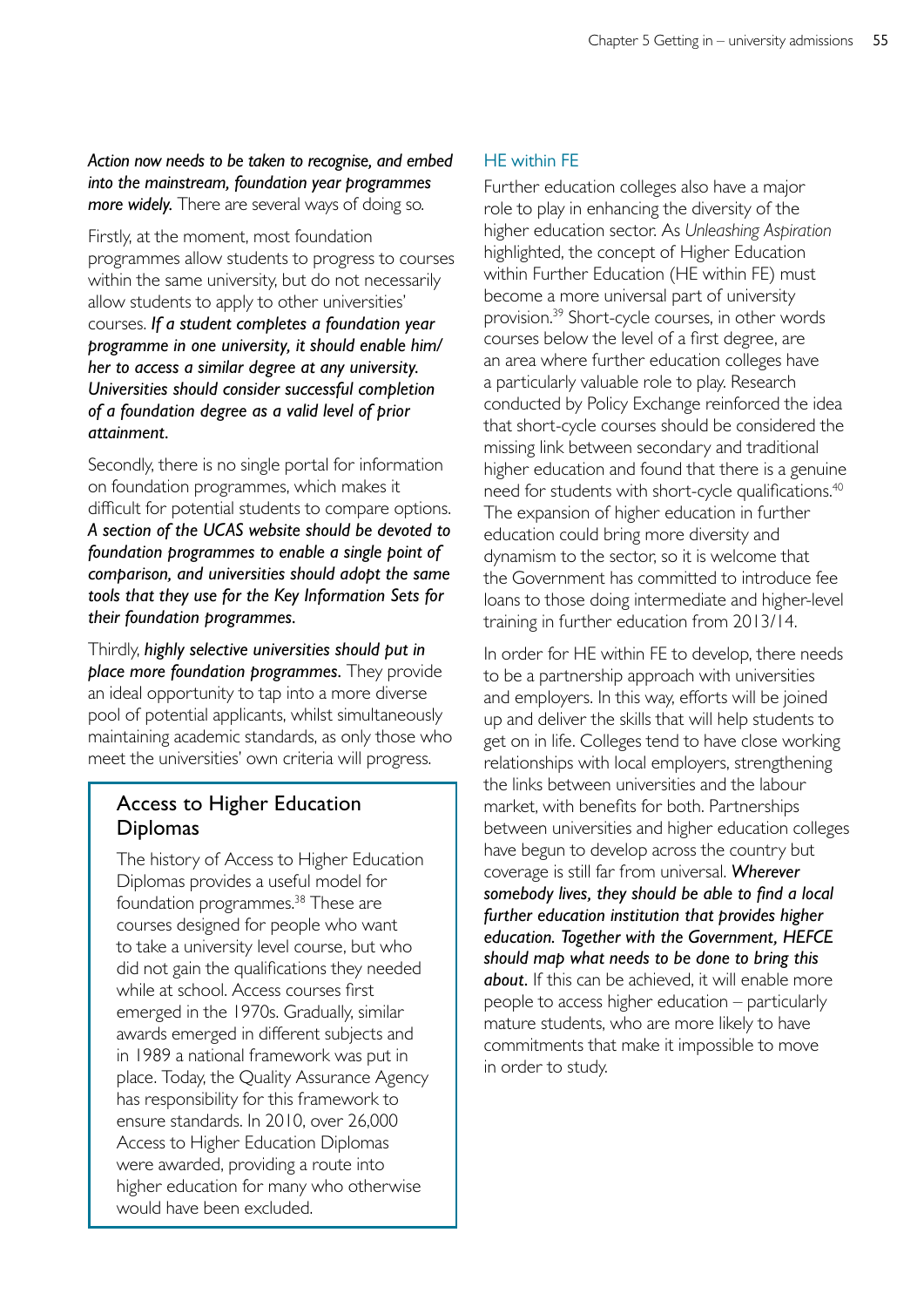## Case Study: Plymouth University foundation degrees

Plymouth University has a network of partner colleges delivering HE within FE across the region. The aim is to enable alternative routes into higher education for non-traditional students, in particular through foundation degrees with an optional 'top-up' progression to bachelor's degree study. The university has found that a foundation degree at a local college tends to be seen as a low-risk option for students who may see themselves as 'not clever enough' for university. Through the course, they absorb vital skills that prepare them for higher education, such as self-directed learning and presentation, which transform that early lack of confidence into a sense of mission and belonging. Plymouth University has found that the benefits are greatest for mature students without recent experience of education. The approach has led to a higher proportion of Plymouth foundation degree students continuing with their studies, by topping up to a bachelor's degree, than the national average.

## Off-site learning

An analysis of university Widening Participation Strategic Assessments has shown that institutions are establishing more flexibility in where education is provided.<sup>41</sup> For example, the University of Middlesex has developed the Institute for Work Based Learning, which won a Queen's Anniversary Prize for its work integrating formal education and employment. This institute has developed courses such as Journey in Practice, a partnership with Halifax Community Bank to develop professional branch management teams. It has delivered measurable improvements in performance as well as receiving a 98% net positive approval rating from managers who attended the training. This type of programme challenges traditional preconceptions of what higher education looks like.

Across the world, leading-edge universities and other providers are developing innovative online higher education opportunities. The explosion that we are likely to see in online learning over the next decade provides an opportunity to bring people into higher education – mature students especially – who would otherwise be excluded. Our country's higher education sector is particularly well-placed to play a leading role here. *The sector should come together to agree how online learning can be developed to broaden the range of students who are able to benefit from higher education.* 

## Implications for selective universities

All universities should take steps to improve the transparency of their admissions processes and consider ways in which diversifying admissions criteria could broaden their pool of potential applicants without undermining their standards. Highly selective institutions in particular should consider running more foundation programmes and embracing the use of contextual data. This report recognises, however, that the use of contextual data is a particular challenge for the most selective universities. For those universities, there is a trade-off. Less use of contextual data has to be accompanied by more effort to increase the supply of able students from a greater diversity of backgrounds. In other words, those institutions that maintain the highest entry criteria need to do more to improve the flow of potential applicants to their institutions. This is a long-term project that will require focus, effort and resource. It is welcome, for example, that the University of Oxford has recently unveiled a generous scheme to attract more students from poorer backgrounds. In the US, philanthropy plays a critical role in funding universities, and their ability to provide generous financial support. This suggests that there may be a developing appetite amongst successful graduates in this country to contribute towards the future of the institutions from which they benefited by helping to recruit future students on the basis of their ability to learn, not their ability to pay.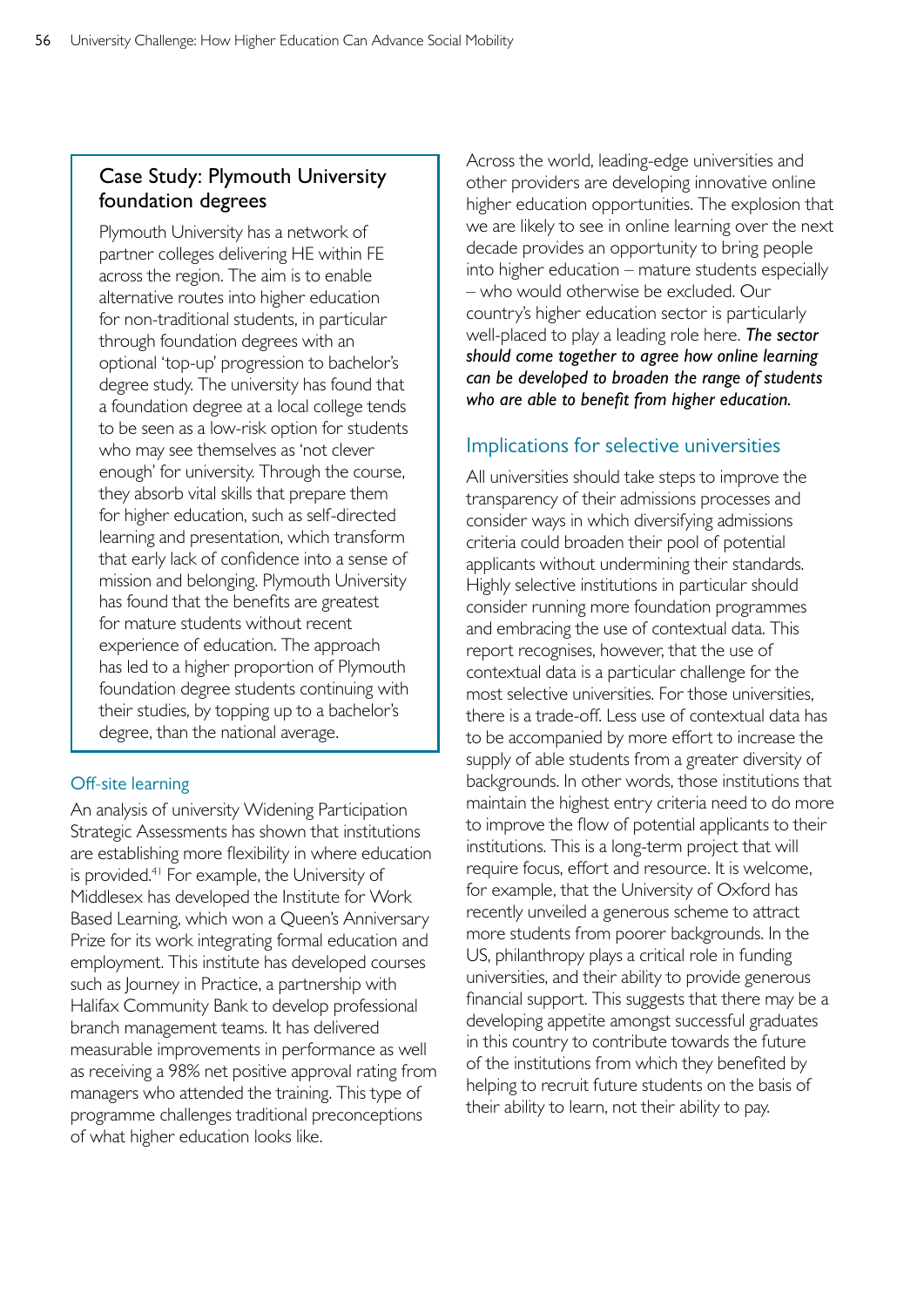## Case Study: Moritz-Heyman **Scholarships**

The University of Oxford has announced a £300 million programme to provide financial support, reduced fees and internship opportunities to students from low-income backgrounds. This scheme, the largest of its kind in the UK, has been made possible by a £75 million philanthropic contribution from an alumnus, Michael Moritz, and his wife, Harriet Heyman.

At present, just under 1,000 Oxford undergraduates – about 10% – are from families with incomes below £16,000. Within three years, half of these students could benefit from the scheme. This involves financial support of £11,000 per year, as well as reducing fees to £3,500 per year, only repayable in line with future earnings.

Many selective universities are engaged in similar work. These efforts are important and are welcome – but they need to be grown further and driven harder. So, in addition to the approaches outlined in this chapter on the use of contextual data and those in the previous chapter on school outreach*, this report recommends that the most selective universities:* 

- • *collectively commit to close the 'Sutton Trust gap' – the 3,000 or so state-educated pupils who have the grades but do not get the places – at their institutions within the next five years*
- • *each agree to sponsor a City Academy school in a disadvantaged area*
- • *take collective ownership of Teach First's goal to increase its graduate intake from 997 in 2012 to 2,000 by 2015. The Russell Group of universities should then consider how they can contribute to the continued impact of Teach First beyond 2015 so that progress on its impact goals continues to be made with an ever-higher proportion of Teach First graduates coming from the most selective universities in the country*

• *each provide foundation degree opportunities targeted at those pupils in less advantaged areas who have the greatest potential but lower grades than the current admissions entry criteria allow.* 

## **Conclusion**

No university can exempt itself from playing a part in expanding the pool of talent from which students are drawn. It is simply not good enough if some universities exempt themselves on the basis that their entry criteria are sacrosanct and that responsibility for raising attainment levels, so that less advantaged pupils can be admitted, rests purely with schools rather than universities. The blame game – where universities blame schools, schools blame parents and everyone blames the government – has to end. Every university needs to play its part.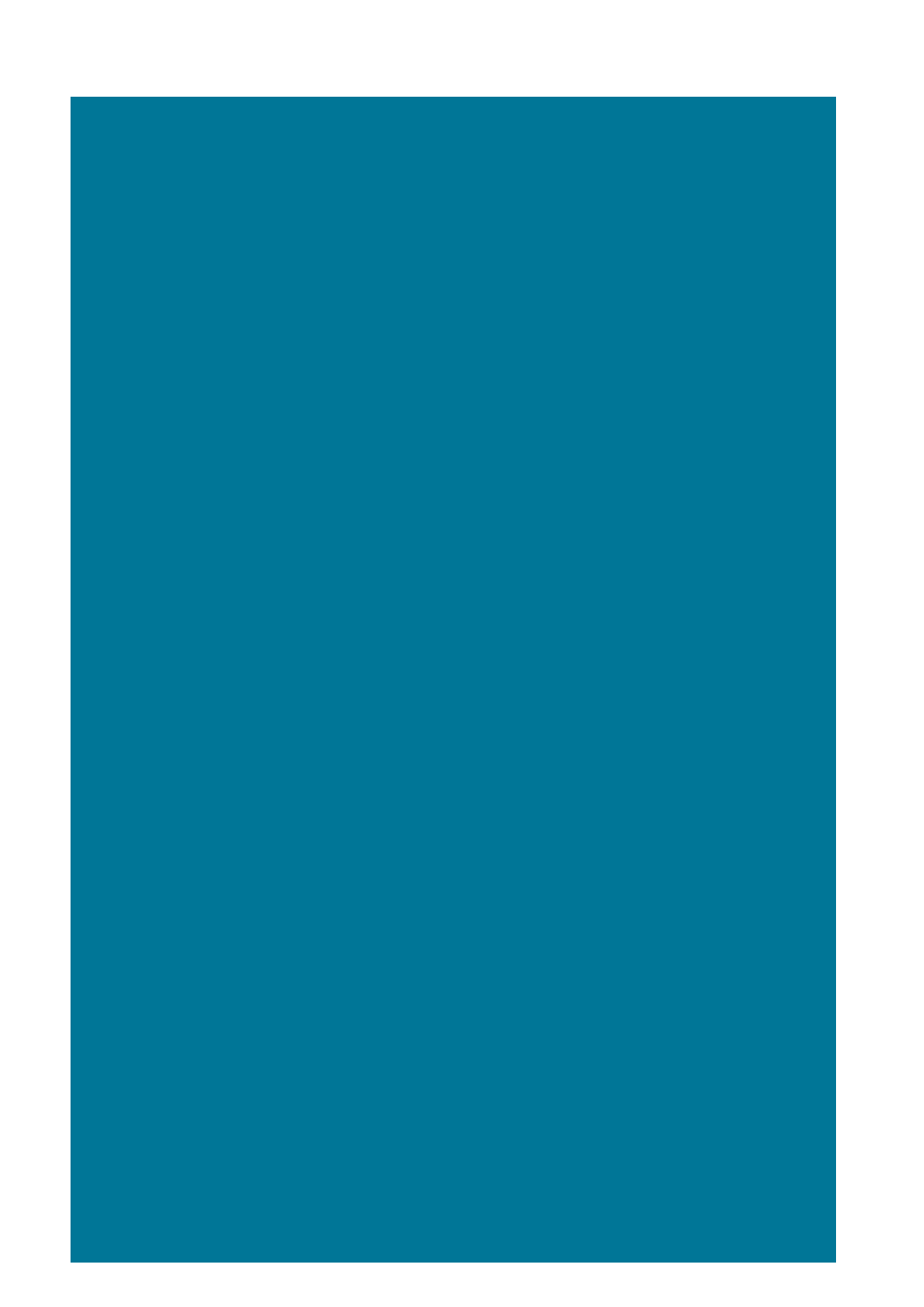# Chapter 6 Staying in – student retention

#### This chapter sets out:

- Why retention is an important issue in terms of social mobility
- What effective student support looks like
- The role of financial support in improving retention, and the relative value of fee waivers and bursaries
- The importance of student charters
- The argument for why universities should make it easier to transfer between courses

#### Retention rates

Getting into university is not the end of the story. In order to realise the benefits of higher education, students need to successfully complete their degree. This is particularly important in the new fee regime, as students who do not complete their degree will have built up a higher debt without accruing the benefits. Clearly, higher retention rates should not come at the cost of lowering quality, but there is a wider benefit in universities supporting students so that they do not drop out – not least because those who are currently most liable to do so are more likely to come from less advantaged backgrounds.

Overall, UK universities have a good record on retention.<sup>1</sup> In 2009/10, the latest year for which figures are available, 92% of full-time students starting a degree entered a second year of study. International evidence suggests that the UK has one of the best records on retention in the world.2 There are, however, some causes for concern and in particular:

- the rate of improvement in retention has been too slow
- the variation between different universities remains too high.

#### Slow progress

The House of Commons' Public Accounts Committee, when it examined university progress on retention in 2008, found that despite receiving £800 million to improve retention, universities had made little progress in the previous five years.<sup>3</sup> In particular, there had been no reduction in the percentage of students in England not completing their higher education course at their original institution, with the figure stuck at 22%. Since the publication of that report, new data, covering 2004/05 to 2009/10, has become available.<sup>4</sup> In that time, there has been no change in the number of people who drop out of university after their first year. The figure for England has stayed at 8.4% but the number of higher education institutions in England with first year completion rates of over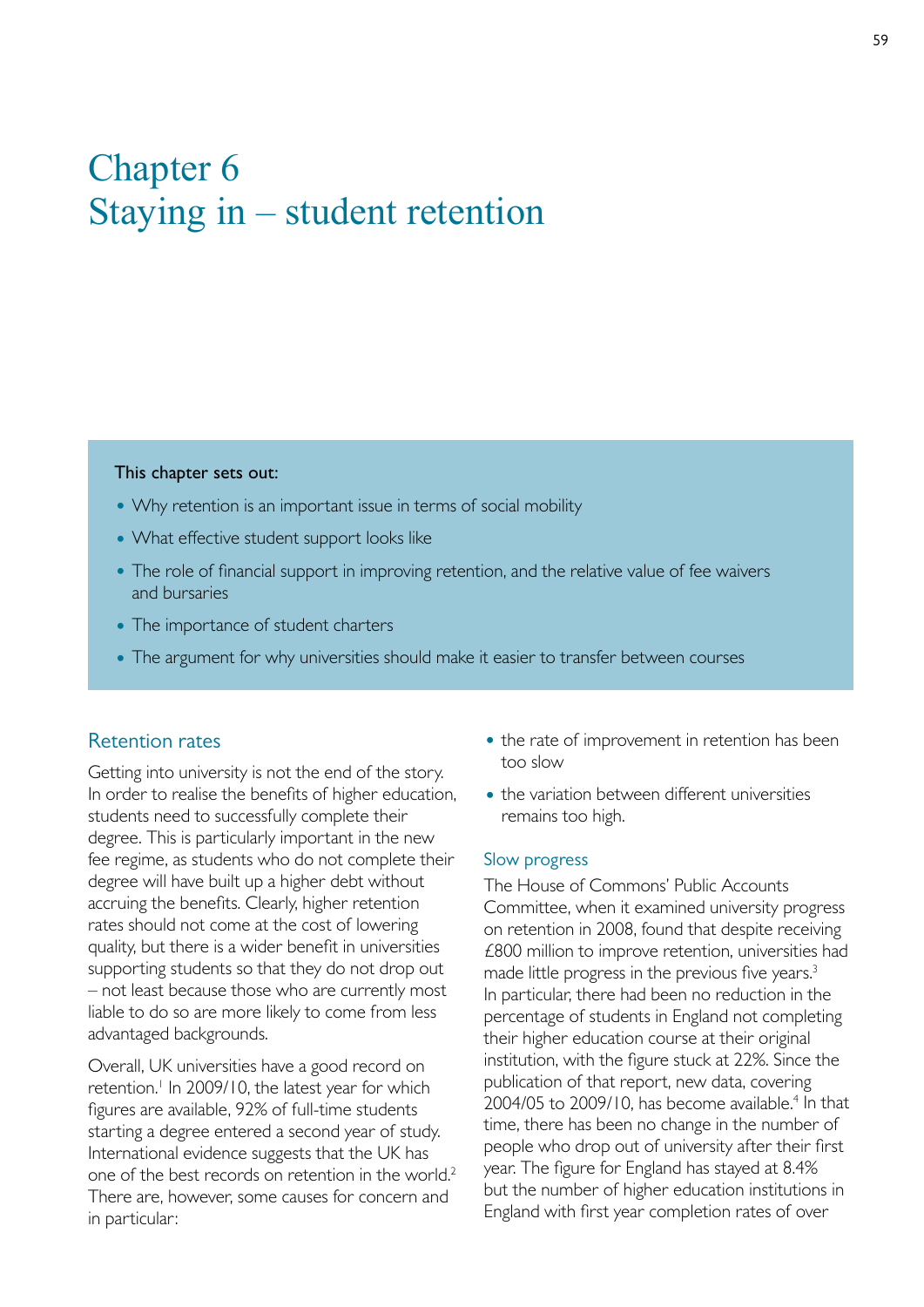90% for full-time students has risen from 50 to 61. Overall the latest figures show that the percentage of students in England not completing their higher education course at their original institution has dropped slightly, to a little over 21%.<sup>5</sup> More progress needs to be made.

#### Sector divide

Highly selective institutions tend to have the best retention rates. For example, at Oxbridge the continuation rate is over 97%. No single factor explains this discrepancy in the sector. Research suggests that both the level of support provided and the nature of the student body play a part.<sup>6</sup> The reasons for people dropping out are numerous, complex and individualised. Sometimes a decision is driven by financial, health or personal reasons. For other students it is because they realise the course is not for them.

There are, however, some clear patterns. Retention rates are not uniform across different segments of the student population. The factor most affecting a student's chance of continuing is whether they are studying full time or part time, with part-time students 3.3 times more likely to drop out.<sup>7</sup> For full-time students, the single biggest factor is the level of their educational attainment prior to university. Also, the drop-out rate for students from poorer backgrounds is higher than that for those from relatively affluent backgrounds.<sup>8</sup>

It is clear that universities with high proportions of students from less advantaged backgrounds face a more difficult challenge in improving retention rates. Where universities devote commitment and resources, however, they can do so.

## Case Study: Birkbeck retention

Birkbeck, University of London has one of the most diverse mixes of students, and has traditionally had one of the lower retention rates. Following a strategic review, it put in place a retention strategy that focused on the undergraduate degree student journey from first point of contact to the transition to year two. It introduced a range of measures, such as a website and a series of workshops which aimed to improve study skills and explain the nature of the degree programme at Birkbeck. Through this and other measures it managed to drive up retention rates by 5 percentage points, from 77% to 82% in the course of three years. It achieved this at a time when it increased its undergraduate numbers by 31%, with a large proportion of students from nontraditional backgrounds.

There are five areas that help universities make progress on improving retention:

- student services
- financial support
- student charters
- equalising skills
- the ability for students to transfer between courses.

#### Student services

Driving up retention rates requires a range of support, including financial, pastoral and academic services. Student services departments differ between universities, but generally lead in providing the support that drives up retention. They tend to have direct managerial responsibility for areas such as counselling, dyslexia support, financial advice, general advice, hardship funding, student union liaison, study skills, careers and health promotion.<sup>9</sup>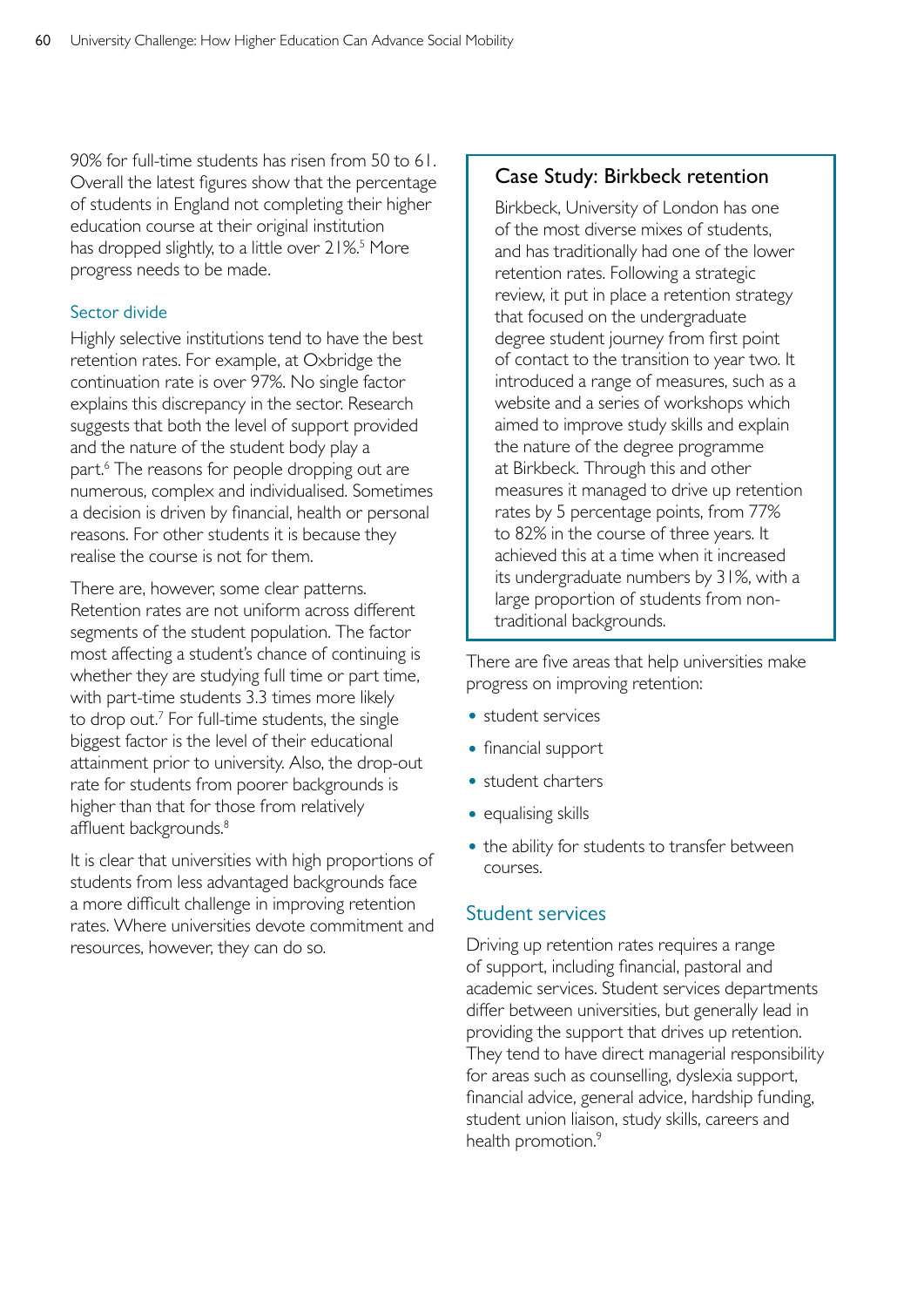The evidence suggests that across the sector, the level of professionalism in student services has improved greatly in recent years. Analysis conducted by the Association of Managers of Student Services in Higher Education has found that student services are "increasingly valued in their institution" and are a "central plank of the student experience". In addition, there are numerous forums for student services staff to share good practice and the various university mission groups are pooling their operational expertise to improve student services. The 'What works?' research collaboration between the Paul Hamlyn Foundation, the Higher Education Funding Council for England, the Higher Education Academy and Action on Access has provided an excellent evidence base about what the most effective forms of support to improve retention are.<sup>10</sup>

Increased professionalism in student services has helped to identify clear patterns in the risk points in the student life-cycle where people are most likely to drop out. The majority of those who drop out do so during the first few weeks after arrival at university, or during the first formal assessment. By gathering clear data on these particular moments of risk, and sharing expertise on which forms of support are most effective, universities can target resources to minimise the risk of people dropping out. In addition, institutions are recognising the benefit of enhanced student support at key transition points throughout the whole student journey, and its impact on retention. Traditionally this focused on induction and orientation for newly starting students, but it has moved into innovative support services, such as helping students to manage the transition into the second year and supporting students before going on work placements.

In order to better target resources at particular groups, universities are using market research techniques, such as customer segmentation, to enable them to provide teaching and support services which appropriately reflect students' different cultural, social and economic backgrounds.<sup>11</sup> This was a recommendation of the House of Commons' Public Account Committee but not all universities are yet doing so.<sup>12</sup> It is time they did.

#### Holistic support

While it is important for universities to monitor drop-out rates and target resources at risk points, isolated interventions are not always enough to transform retention rates. A holistic approach is needed, both across services and across the period spent at university. Student support services need to be joined up within the institution, and lessons learned and information shared. This includes the teams who work on recruitment and admissions, as valuable information may come up at both these stages regarding the kinds of support that students need.

A holistic approach also involves recognising that retention work starts when students first contact a university, for example when applying, rather than when they start their degree. Effective information and guidance are important, so that people apply to courses which suit their aspirations and on which they can succeed. Discussions with universities suggest that, with the rise in tuition fees, student expectations are also rising. Active preparatory work will become increasingly vital, both in letting prospective students know what to expect, and in ensuring that they are aware of the support which is available. The University of Oxford conducted an evaluation which found that around 10% of widening participation students who were given offers either declined their offer or did not meet their conditions for entry. As a result, Oxford has developed a pilot scheme that offers a number of interventions to support these students, including mentoring and a pilot weeklong free residential scheme.<sup>13</sup>

Many universities are also collecting data that highlights the specific retention challenges they face, and implementing targeted measures as part of a holistic programme of student support. *This type of evidence-based intervention, taking account of the full student life-cycle from first point of contact through to further study or the workplace, should become embedded in every institution.* 

#### Equalising skills

Universities can do more to ensure that students have the essential skills they require to complete their degrees. Applicants from disadvantaged backgrounds are less likely to have developed certain skills, such as essay writing. Clearly some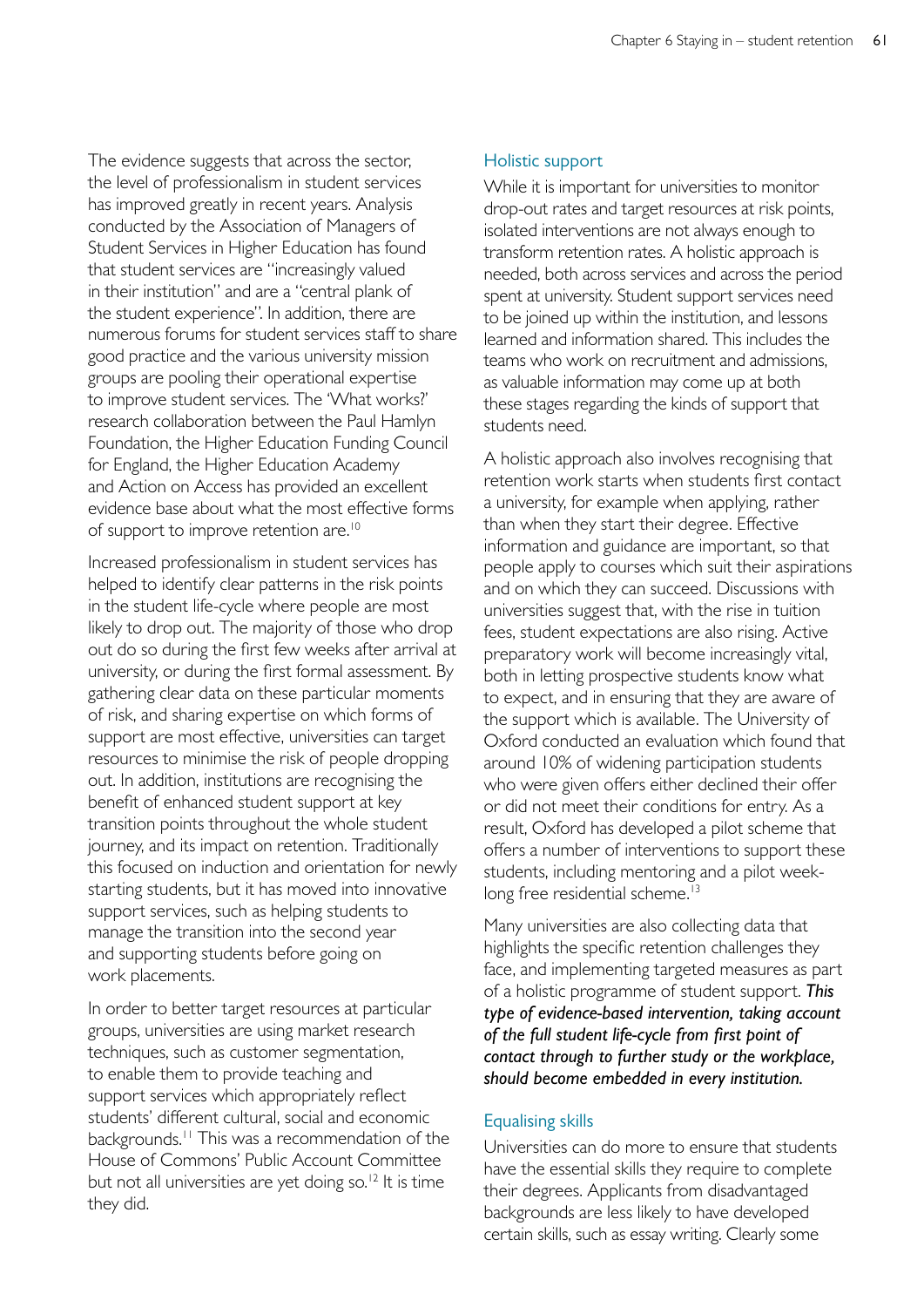university courses will rightly require a high level of prior knowledge, for example, some science subjects require students to have a high degree of mathematical knowledge on day one in order to succeed. Other courses will have far fewer direct constraints and more flexibility, such as some humanities subjects. Many universities accept that international students may need support in developing their language skills in order to thrive on a course and so offer language classes. Similarly, some universities which admit a high number of mature students recognise that their students may not have written an essay in many years and so provide teaching in how to do so.

## Case Study: Flying Start at the University of Central Lancashire

Flying Start is a programme to support retention and reduce levels of attrition amongst University of Central Lancashire (UCLan) students. It has an early intervention strategy, which aims to cultivate a sense of belonging at the university and to develop understanding of the nature of the course and wider university experience. This in turn leads to students becoming more involved in university life when they start their degree, encouraging a sense of collegiality, enhancing their motivation and commitment, and thus having an effect on non-completion rates. It has built up over ten years from a successful pilot, and in 2011 offered three-day residential events to 600 people, and three-day nonresidential events to 75 people. Evaluation of the programme shows that on average at least 80% of participants have no family experience of higher education. The institution's overall non-completion rate for first years has decreased significantly over recent years, and the attrition rate for Flying Start students continues to consistently average around half that of UCLan students as a whole.

The university is now trying to embed the key principles of Flying Start events across UCLan, within the induction process and throughout the student journey.

The new head of the Office for Fair Access (OFFA), Professor Les Ebdon, has argued that universities should do more to 'equalise' students who require various types of support.<sup>14</sup> This report supports this argument. *Universities should consider what support they can provide to help particular groups of under-represented students succeed in completing their studies. In some cases, this will require assessing what skills universities require students to have in advance and which ones they can develop after admission.* 

## Student charters

Student charters have proved to be a helpful tool in retention. A government report found that "there are clear benefits in providing short, clear statements – of student rights and responsibilities – so students know broadly what they should be able to expect, what is required of them, and what to do if things do not meet expected standards".<sup>15</sup> It found that they are useful for current students and also found that a "secondary benefit is that they may help prospective students to get a 'feel' for the institution". By providing students with a clearer sense of what they can expect from a university, charters help to dispel the myths around universities, thereby encouraging people to apply who might otherwise have been put off. *At present, approximately 60% of universities have student charters in place.*16 *I believe that the remaining 40% would benefit from introducing them, but their format and content should be a matter for individual institutions, in partnership with students and the student union, to determine.* 

## Credit transfer

Of course, despite the many steps described above that could prevent students dropping out of university, some will inevitably do so. What is important is that the higher education system is flexible enough to enable students to switch paths while studying, in the event that new aspirations or unexpected life circumstances interrupt their study.

Earlier we saw that the number of people who do not complete their degree has remained relatively constant. There is, however, another way of looking at retention. Many of the students who start a course will transfer to another institution or obtain a different award. As the higher education sector becomes more flexible, this provides a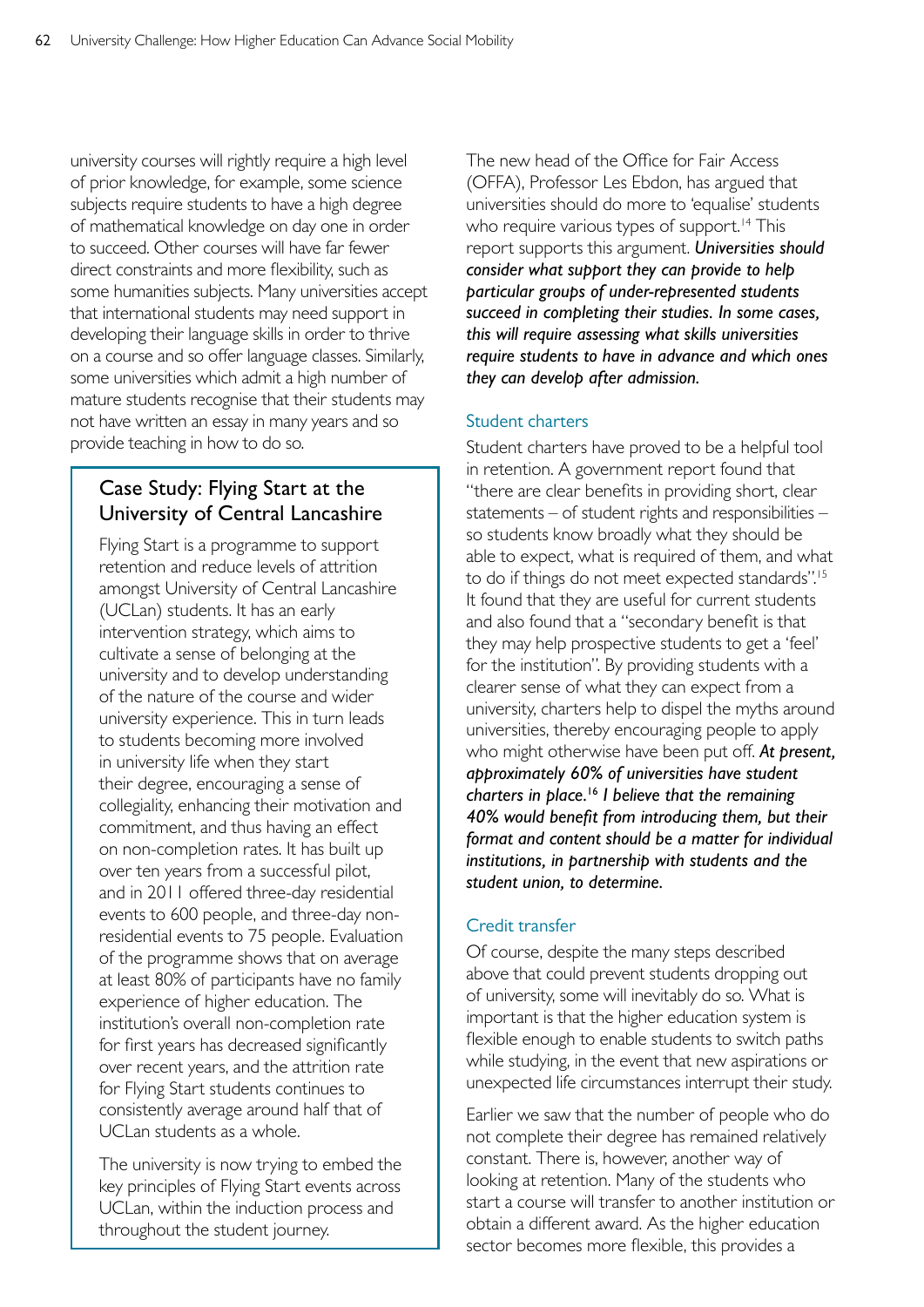useful measure of whether a student actually drops out of higher education or not. Between 2001/02, and 2009/10 the number of students transferring to a different institution actually fell slightly, from 6.3% to 5.1%. Over the same period, the percentage of students completing a different award to that which they started has increased from  $1.2\%$  to  $3.1\%$ .<sup>17</sup> This is a cause for concern. It suggests a growing flexibility in moving within an institution, but no greater flexibility in moving between institutions.

In part this is because of the structure of the honours degree classification system, which a report found was "no longer fit for purpose" and recommended introducing a Higher Education Achievement Report (HEAR) to supplement it in the short to medium term with the aim of moving from a summative judgement at the end of a student's education, to a system which recognises the skills developed over the course of a degree as part of an ongoing process of learning.18 The current summative evaluation framework makes it more difficult to transfer credits from one course to another, making it more challenging for those who do drop out to continue their studies elsewhere. As we will see when we look at the need for greater focus on outcomes in the next chapter, a move to ongoing assessment would be welcome. While most institutions do use some form of credit system, and the Quality Assurance Agency provides guidance on credit transfer arrangements, more clarity and consistency would be a positive development.<sup>19</sup>

The fact that enrolment for most courses takes place only once a year  $-$  in the autumn  $$ compounds the problem. That was why the *Unleashing Aspiration* report recommended a shift to a more modular-based system that would be supported by credit-transfer arrangements.<sup>20</sup>

Since 2009 there has been some limited progress in this regard. For example, nursing programmes now often have two entry points throughout the year. Across the sector as a whole, however, this is still the exception rather than the norm, and more needs to be done to respond to the differing needs of an increasingly diverse student population.

Progress on credit transfer has also been slow. All universities will have experience of enabling students, in some circumstances, to transfer both within and between institutions. This needs to go further to standardise and formalise arrangements, to simplify the process of transferring and make the options for students more transparent. In consultations, I was told that the current system seems to offer no second chances. Under the new fee regime, students may become more risk averse and this may damage social mobility if universities do not embed a credit transfer system. *The Hughes Report recommended that government should work with the sector to implement a system where all higher education institutions can recognise credit for coursework completed in a different higher education institution to allow students to transfer between institutions.*<sup>21</sup> *I support this recommendation.* 

The HEAR is one means of achieving this. To date, 30 institutions have been involved in trials to develop the HEAR, and the findings have helped to refine and build support for it. There are now plans for a national roll-out later in 2012. *So far, a total of 75 higher education institutions have committed to implementing the HEAR and I would urge all institutions to follow their lead.*<sup>22</sup>

## Financial support

A major determining factor for many people in choosing higher education is its cost. Student life costs more than it once did. On average it is estimated that the annual living costs for students are around £16,500 for students in London and  $£15,500$  outside of London.<sup>23</sup> The furore generated by increases in tuition fees has put the cost of student life in the spotlight. It risks deterring some people from ever applying to university. As we will see in Chapter 8, despite the action the Government and universities have taken to mitigate these effects, fear of debt is a major issue in many communities.

Of the total budget which universities spend on measures that broadly support social mobility, the largest part goes on financial support to students.<sup>24</sup> Of the £517 million projected access agreement expenditure, approximately two-thirds is spent on bursaries and fee waivers, excluding funds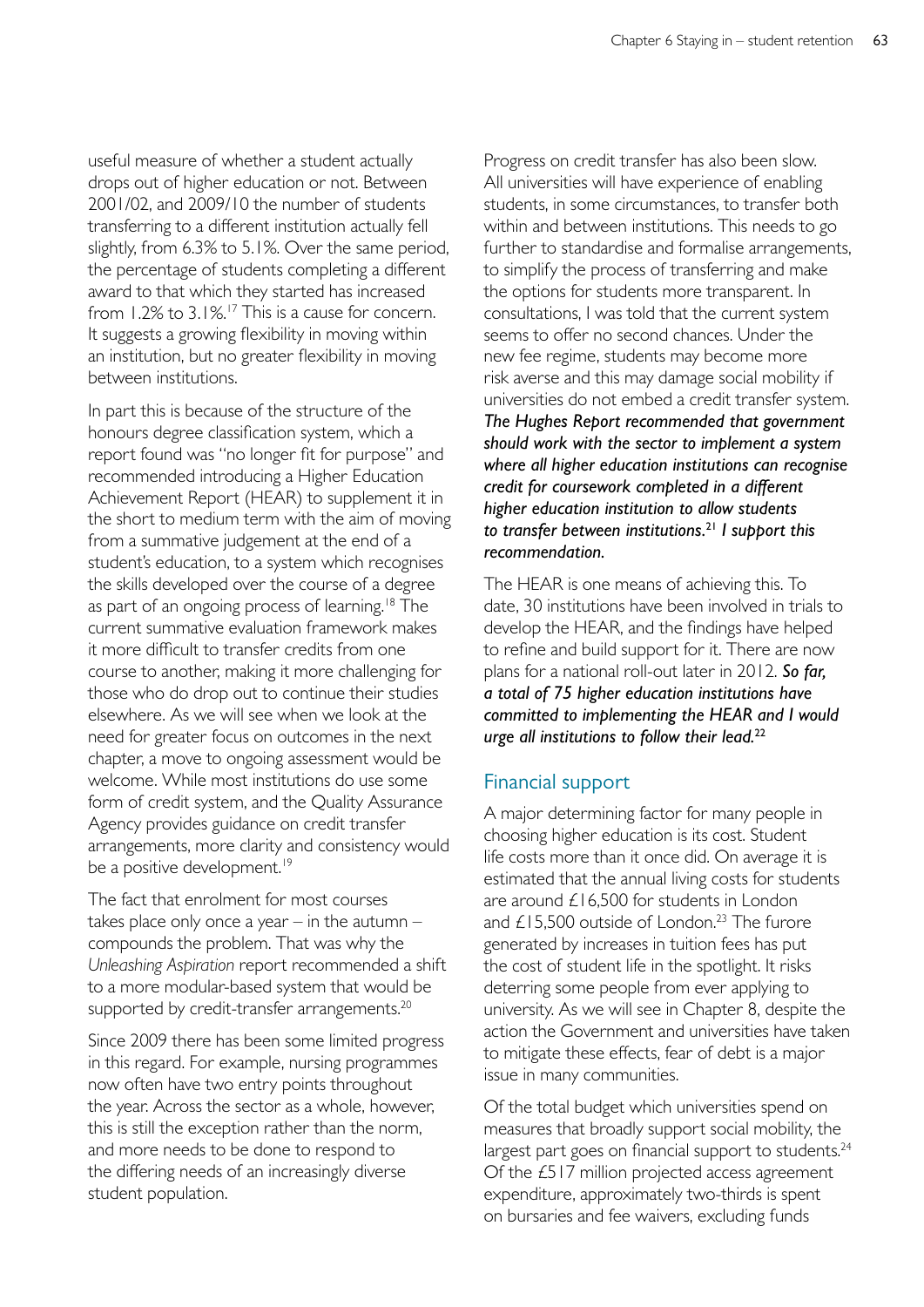from the National Scholarship Programme.<sup>25</sup> The majority goes on bursaries, but £38.7 million is going towards fee waivers which reduce the level of fees that a student has to pay, effectively reducing their future burden of debt.

At present, however, there is no clear evidence on the efficacy of fee waivers. Robust and urgent evaluation is needed and OFFA is currently leading a review into their effectiveness. The National Union of Students argues that fee waivers "do not actually give the student anything at all unless that student goes on to be successful in a well-paid job, by which time they will not need a retrospective discount on their higher education degree".<sup>26</sup> This is why, in Chapter 4, this report argued that fee waivers should not be funded.

Bursaries, by contrast, help to support students while they study, and so may impact on retention. Different universities use different criteria to determine who is eligible for a bursary, and how much they get. The minimum allowance is £347 per year to students who come from households with an income below £25,000 but most universities make considerably more generous offers. In addition, government provides financial support to disadvantaged students, an issue returned to in Chapter 8.

Both the Hughes Report and the Business, Innovation and Skills Committee argued that where financial support is offered by universities, bursaries were preferable to fee waivers.<sup>27</sup> But as we saw in Chapter 4, bursaries do not guarantee either wider participation or fairer access. Given the amount of public money that has been spent on them, it is remarkable that there has not been a more robust evaluation of the impact that bursaries have had on retention rates. *As a matter of priority all universities, either individually or collectively, should subject their bursary schemes to proper evaluation to establish exactly how much financial support makes a difference to retention rates, and amongst which groups.* In this way, resources can be targeted strategically and proportionally.

## Case Study: University of East London progress bursary

Students at the University of East London (UEL) are eligible for a progress bursary. This is provided as credit for students to spend on products and services that the university has identified as aiding the learning process, such as books and campus accommodation. The scheme was developed with John Smith & Son, who ran bookshops on the UEL campuses. Rather than getting the credit in one lump sum, students get more credit as they complete their degree. Evidence on the scheme suggests that students using the scheme have bought more books, and there is a correlation between bookbuying and progression – with students who progress purchasing on average twice as many books. Since introducing the scheme in 2006/07 the university has seen a significant improvement in retention, cutting its drop-out rate in half to 7.3%.

## **Conclusion**

English universities overall have an excellent record on retention but, over recent years, there has been little progress on improving retention rates and there remain significant differences between parts of the sector. It is time that universities became more intentional about tackling retention and providing the appropriate student support services. It is also time to assess where spending on retention can have the biggest impact.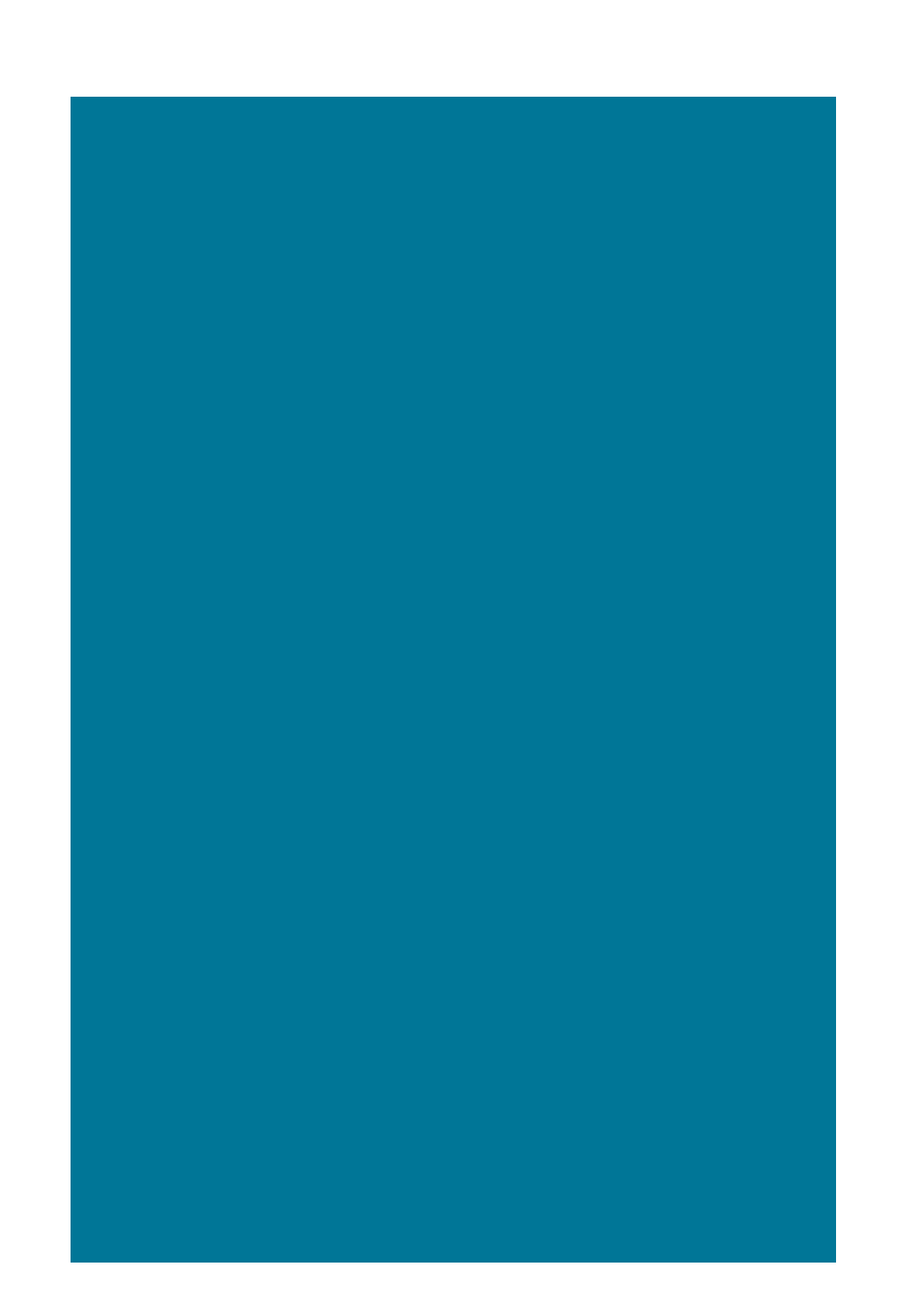# Chapter 7 Getting on – student outcomes

#### This chapter sets out:

- The need for universities to focus on graduate outcomes to improve social mobility
- How universities can help to identify and provide the skills employers are looking for
- The steps careers services can take to improve outcomes for students
- How league tables can be reformed to focus on student outcomes
- The need to reform postgraduate funding

#### Transition to the workforce

Widening access to university and ensuring retention are both important in driving forward social mobility, but they are not enough in themselves. Recent research has highlighted the fact that while widening participation may be a precursor to upward social mobility, it does not automatically create it.<sup>1</sup> The question of what happens to students once they leave university and their ability to succeed in their chosen career is all too often ignored in considerations about what universities can do to enhance social mobility. As a recent study noted, "The issue of widening participation in higher education is only part of the story: what happens to students from poorer backgrounds once they enter higher education and what effects their student lifestyle choices have on their future prospects is the other important part of the debate."2

As my recent report on access to the professions highlighted, students from under-represented groups are often at a disadvantage in the labour

market.<sup>3</sup> Universities have a crucial role in ensuring that everyone who graduates is equally equipped with the tools to succeed in the workplace.

#### Employable skills

Universities are increasingly recognising their role in preparing graduates for the labour market once they finish higher education. In order to help formalise and clarify this responsibility, the Government has required all universities to provide a short employability statement, which is supposed to explain to students what action they are taking to enhance employability prospects.<sup>4</sup> Many universities are already doing this, as can be seen from their Widening Participation Strategic Assessments (WPSAs), 87% of which mention employability.<sup>5</sup> There is, however, a long way to go before universities are focusing sufficient attention on helping students to acquire the broad range of skills that are nowadays needed to succeed in the professional labour market.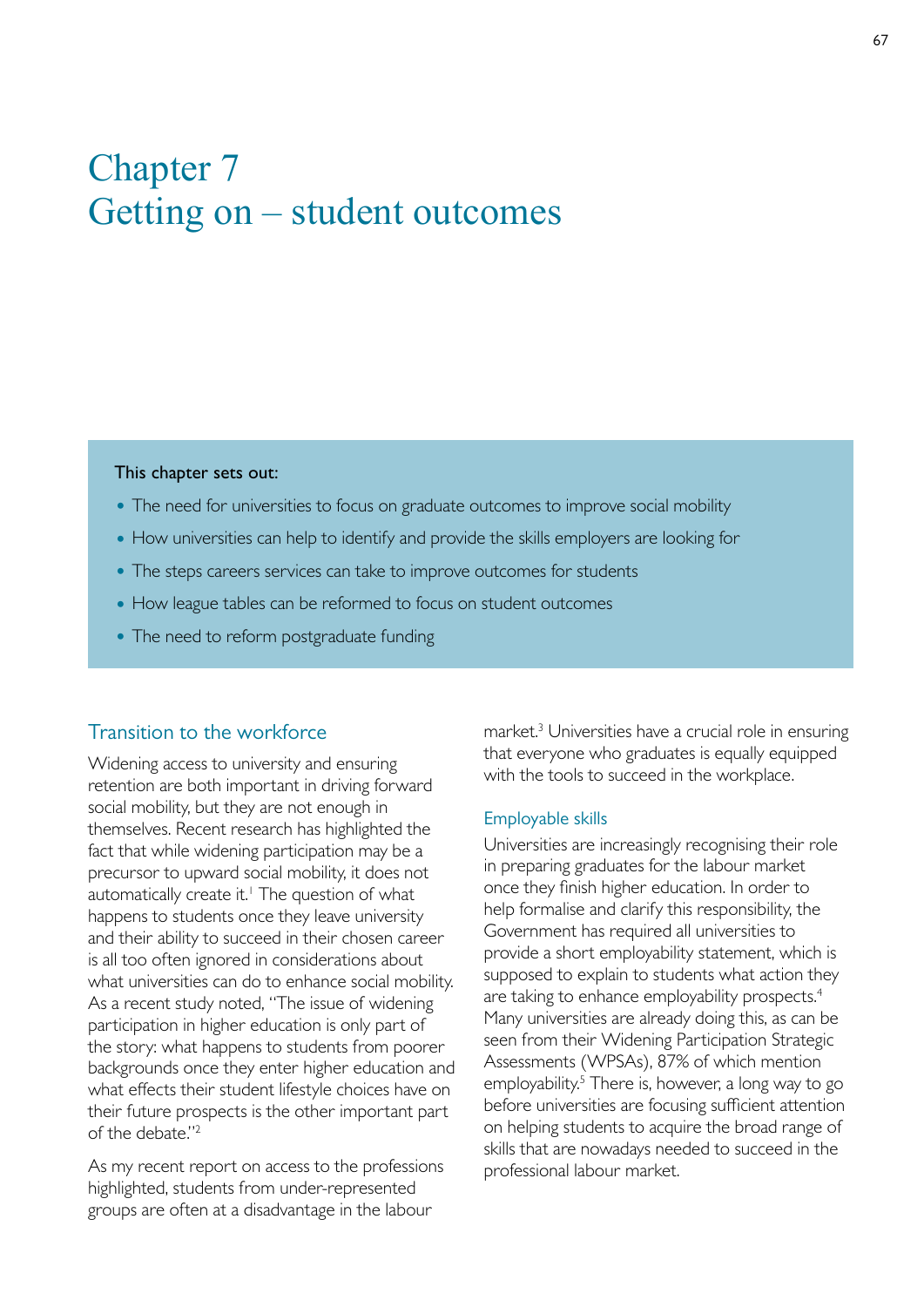Many universities have developed strong local partnerships with business. As summarised in the Wilson review, this collaboration takes many forms:

- from future-oriented research in advanced technologies, to in-house upskilling of employees
- from university science park developments, to support for entrepreneurial research students finding their way in the business world
- from providing progression routes to higherlevel apprenticeships, to enhancing the skills of post-doctoral staff for their transition into the business world
- from improving enterprise skills amongst undergraduates, to enabling small companies to recognise the value of employing a first graduate
- from supporting spin-out companies from research teams, to helping government agencies attract major employers to invest in the UK.<sup>6</sup>

In some cases, businesses co-locate and form long-term strategic partnerships with universities. For example, Siemens and the University of Lincoln have developed a partnership which gives the company access to a pool of industry-ready students. Other collaborations are less direct, but can be equally effective. For example, 'Silicon Fen', the high-tech hub that has emerged around Cambridge, draws on the scientific research expertise of the University of Cambridge. This is a thriving ecosystem of research, innovation, and business which has developed over 1,600 firms that employ more than 30,000 people.<sup>7</sup>

The Government is also encouraging more universities to actively engage with employers to kitemark certain courses, in order to recognise their value. For example, the computer gaming sector has worked in collaboration with a number of higher education institutions to accredit courses which provide the knowledge and skills required to pursue a career in the video games industry. Those who graduate from the ten accredited courses are almost three times more likely to have gained employment in the video games industry six months after graduation than those from non-accredited courses.8

The evidence suggests that employers are looking for a range of skills, which are developed through:

- academic study
- work experience
- extra-curricular activity.

In other words, graduate prospects rely on the overall student experience, not on academic credentials alone.<sup>9</sup> Employers are looking for candidates who demonstrate communication, team work and organisational skills. Across the higher education sector, there is a growing consensus that universities have to do more to prepare students for the workforce and not just support them to achieve a good degree.

Some universities are already taking action to embed this type of holistic focus on the development of skills and capabilities. For example, the University of Oxford invited the Confederation of British Industry to perform a skills audit of Oxford graduates. It identified areas for improvement, which the university took on board and took steps to address. Other universities are placing this type of skills evaluation at the core of their work. Durham University has introduced a skills audit that helps students to identify areas for development, and find ways to make use of the student experience to develop these skills.

*These types of initiative are welcome, and we would urge more universities to develop similar programmes. Every university should develop a clear picture of the capabilities with which they aim to equip students.* 

#### Careers services

Careers services are crucial in connecting students with work opportunities. Universities structure their careers services in different ways depending on the nature of their student population, their budget, and the employers they target. It is important that all careers services are embedded across both their local community and the university.

One way in which careers services can embed themselves in the local community is through collaboration with local enterprise partnerships.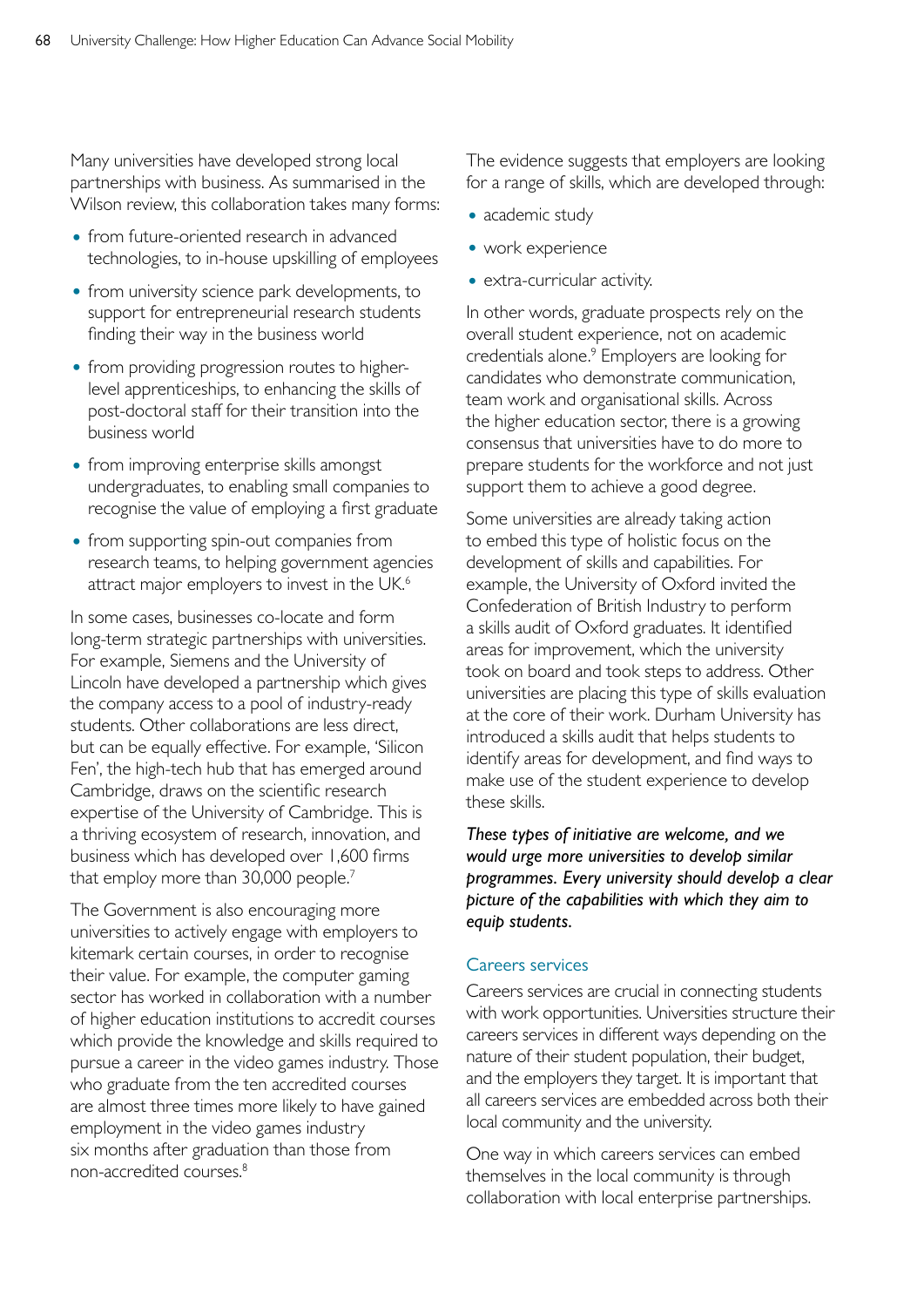Local enterprise partnerships are business-led organisations with an economic growth objective. The Wilson Review, which examined in detail the links between universities and businesses, analysed this area.<sup>10</sup> It recommended that university careers services and their local enterprise partnership should work together to establish a skills supply chain between universities and local business. That is a sensible proposal.

Today, there are many examples of universities which have rethought how they structure their careers services, as they try to prioritise outcomes for their students. Some of the best examples are where the careers service actively engages with academic departments and becomes embedded across the university, rather than existing separately to it. Traditionally, there was a sharp divide between the work of careers services and academics, and the staff in each area worked entirely separately. Today, that is less often the case. Durham University and University College London have both successfully made this transition. For example, they have built links between academics and employers, and included lectures on possible career routes within courses. This encourages more students to consider their career options early on and enables them to find ways to make the most of the opportunities available while at university to improve their employment prospects. *More universities should follow their lead.* 

#### Work experience

Building work experience opportunities into courses is another way to improve outcomes for students. There is strong evidence that work placements improve employment rates.<sup>11</sup> At present, a small *number of universities in the UK provide the majority of sandwich placements. More should do so.* 

Many universities take great care to ensure that their students have access to work experience. There is a range of methods used to help ensure that these opportunities are as productive as possible for students. For example, the University of Salford prepares students with two weeks of support before going on work placements to ensure that they are confident and ready to add value. This improves the university's reputation with employers, and helps students to get the most from the opportunity.

While universities should find more ways to allow students to get work experience, we are concerned by the number of universities whose careers services advertise unpaid internships. This is an area where we believe universities should show collective leadership. Unpaid internships unfairly advantage those from wealthier backgrounds who can afford to work without pay. *I recommend that there should be a sectorwide agreement that no university will facilitate any exploitative work placements of any kind. Where universities identify exceptional opportunities which are unpaid, universities should allocate a bursary fund and offer these opportunities via fair and open competition.* 

#### Extra-curricular activity

Extra-curricular activity emerged strongly from the call for evidence as a way to develop the skills that employers are seeking. The 1994 Group identified the use of co-curricular activities, developed in partnership with employers, as a particularly valuable tool in developing the employability of graduates.<sup>12</sup> However, the evidence as to which activities provide the best outcomes is not as robust as it could be. Universities tend to act in relative isolation, rather than cooperating to identify activity that provides the greatest impact. This is an area where more work can be done. Businesses can help universities to identify the skills they are looking for, and suggest the types of experience that best develop them. Universities can then create opportunities and programmes that enable students to gain exposure to these types of experience, and evaluate their impact. University Alliance, which represents 23 universities, has shown great leadership in this area. These universities have twice as many students from low-income and under-represented groups as the rest of the sector, and yet also have some of the best employment outcomes.13 *Both employers and universities have an interest in forming these kinds of partnerships, and this should become the norm across the higher education sector.* 

#### Opportunities for all

The evidence suggests that the likelihood of students from different backgrounds taking advantage of the non-academic opportunities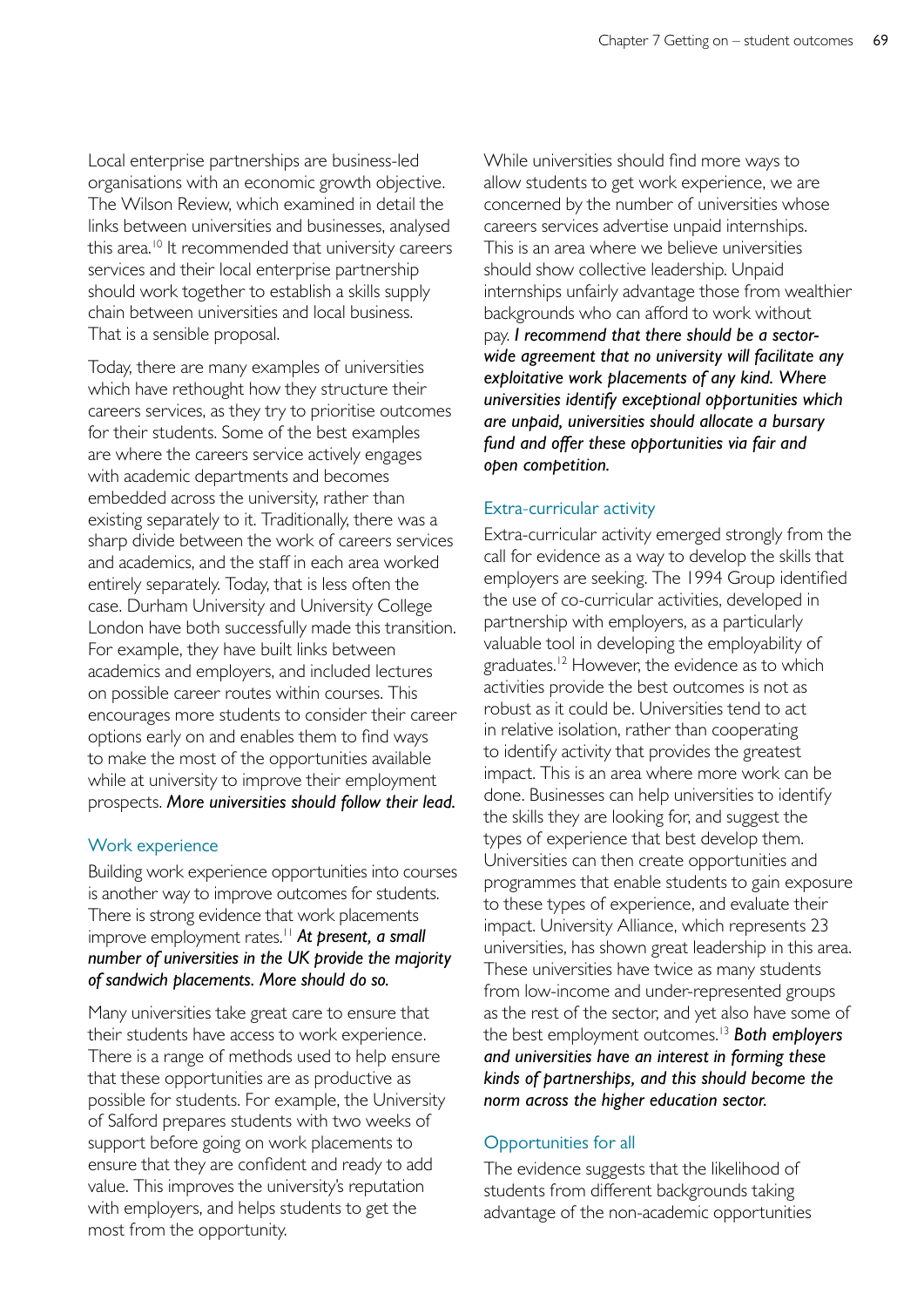in university is determined in part by a range of social, cultural and economic factors.14 Of particular concern is the fact that some of the groups who are already at much higher risk of low labour market outcomes are least likely to take up these opportunities. For example, students who live at home while studying are disproportionately from less advantaged backgrounds and are less likely to take up extra-curricular opportunities.

At the moment, the opportunities that increase the chances of employability after graduation are rarely targeted at the groups of students likely to benefit the most.15 *As with their work on retention, universities need to do more to identify those groups who could benefit most, and find ways to help them take advantage of the opportunities on offer.* This requires more targeted communications activity and greater flexibility in the provision of opportunities. However, student service providers identified two concerns with this type of approach: first, that opportunities should be available to all students; and second, that no particular group of students should be stigmatised, and care must be taken to ensure that opportunities are not seen as remedial measures. These are both valid concerns, yet with a careful approach they can be addressed. This requires a joined-up strategy, bringing together student unions, student services and careers services.

## Employers

While universities need to play a part, so too do employers. Even if universities across the board make great progress on developing the employability of their students, the students will only benefit if they are considered by employers. A vivid demonstration of the current situation can be seen in data gathered by the University of Leicester. This shows how most employers target the universities with the highest proportion of relatively well-off students (see Figure 7.1).

My recent report on access to the professions found that too many employers continue to recruit from too narrow a range of universities. The most targeted universities tend to have the lowest proportion of students from disadvantaged backgrounds.16 When employers target the most selective institutions, the opportunities for social mobility diminish. At present there is a vicious cycle as many employers target a relatively narrow pool of universities, increasing the chance of applicants from those universities, which in turn leads to better outcomes for those students. This reinforces the reputation of the university, and perpetuates the status quo. As Professor Sir Deian Hopkin writes, this drives "the thinking of those major employers who quite unashamedly confine their graduate recruitment to a few 'top'



#### Figure 7.1: Socio-economic background of universities targeted by The Times Top 100 Graduate Employers

Source: University of Leicester, *Submission to Call for Evidence*, 2011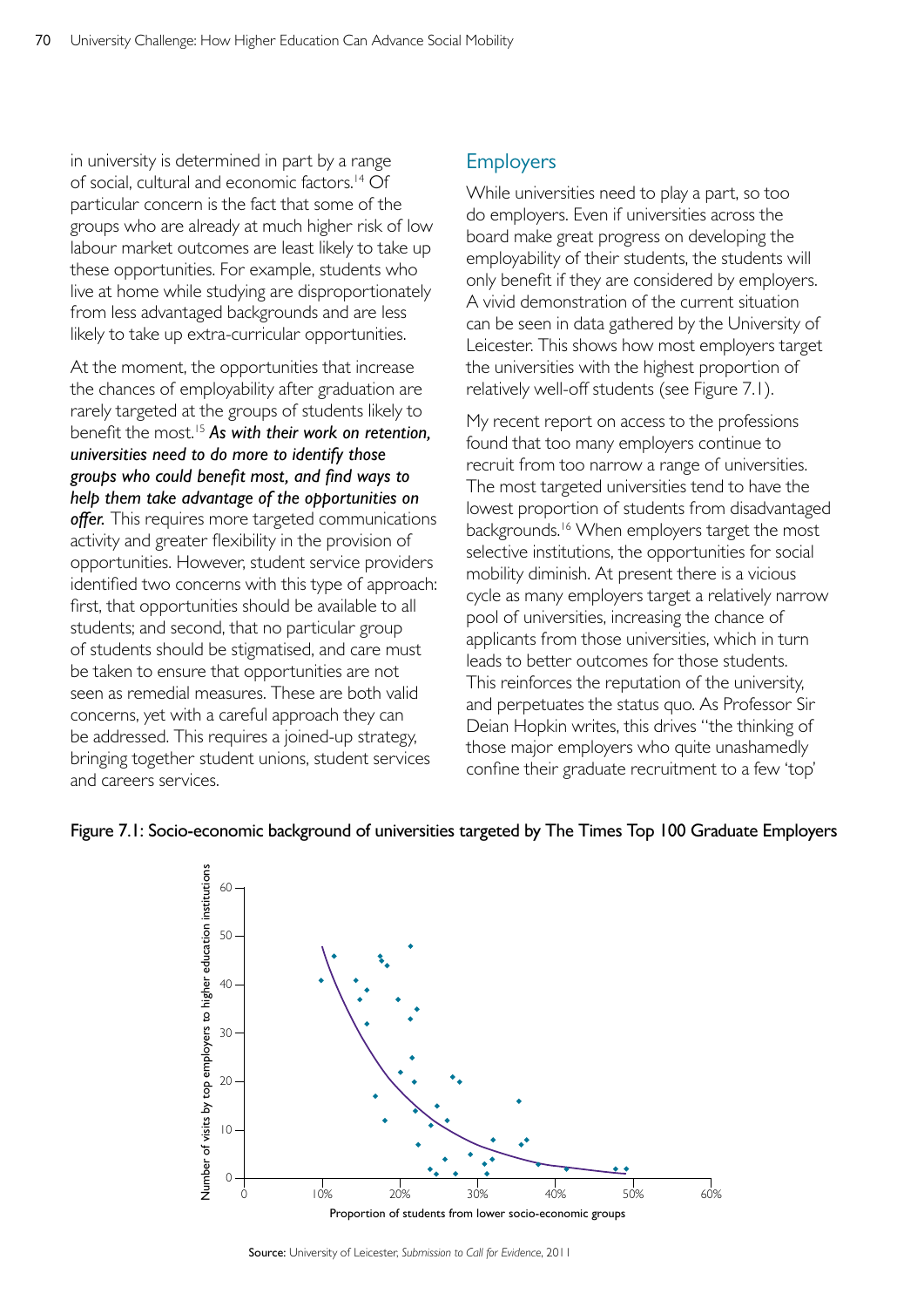universities while ignoring the rest".17 *Employers have a crucial role to play in ensuring that ability and potential, not brand or status, become the determining factors in who they recruit. The top employers in particular need to broaden the range of universities from which they recruit.* 

One particular concern is the use of the UCAS tariff points as a sifting criterion for access to graduate recruitment programmes. The tariff was not designed for this purpose and using it in this way disadvantages older learners who may have taken their qualifications before 2001, as well as those who may have taken less traditional routes into university, studying qualifications not covered by the tariff. *All employers should stop this practice immediately, as it is both discriminatory and unlikely to be effective as a tool for identifying potential.* 

## League tables

Employers are more likely to target those universities with the best academic reputations. League tables are one of the main sources of evidence used to assess the relative quality, or strength of the brand, of different institutions. Every year, several newspapers, including *The Times* and *The Guardian*, publish league tables ranking universities. Clearly any league table is a simplification of the overall quality of a university, both because it brings together all courses into one measurement and because there is no single variable to compare. The call for evidence revealed a broad view that league tables are unhelpfully reductive, and often fail to reflect the true value of institutions. Yet they are extremely powerful in shaping the behaviour of students, both here and overseas, and of universities. If a university wishes to attract more international students, a high position in the league table is essential to bolster their marketing.

The main area of concern in terms of social mobility is that the league tables do not take account of the socio-economic background of the intake of a university: as one vice-chancellor has observed, "the primary determinant of a university's position in a league table is the class profile of its students".18 League table positions seem to be primarily driven by the average grades on admittance of a university cohort, rather than

the experience on offer whilst at university. They are driven by input, not output or outcome. It would be in the interests of students and employers to have league tables that also reflect how effective each particular course is in providing a range of skills, with the university ranking being an aggregation of all its courses. In other words, *league tables need to better reflect educational gain.*19 *They also need to reflect outcomes in terms of the career paths that graduates achieve once they are in the labour market.* 

To this end, the introduction of Key Information Sets, and a new focus on outcomes and data, is an excellent step forward by the Government. It has asked the main organisations that hold student data to make it publicly available, including data on employment and earnings outcomes, so it can be analysed and presented by private organisations in a variety of formats to meet the needs of students, their parents and other advisers. While this transparency is a positive step, it is not clear that it will in itself be sufficient to transform the league tables in a way that better reflects educational gain and serves the long-term interests of employers and students.

*Given the power of league tables in shaping behaviour, government should take the lead in establishing new outcomes-focused national league tables. They should be in place by autumn 2013.* 

## Postgraduate study

One area of particular concern relating to undergraduate outcomes, which was raised repeatedly by universities, was the opportunity students have to move on to postgraduate study. Overall, the UK delivers 6.4% of world research output, $20$  and is second only to the US in a number of research disciplines and first amongst the G8 countries for research productivity.<sup>21</sup> This is a great success story, as postgraduate education contributes enormously to the economy of the UK. In addition, there are social and cultural benefits attached to a strong postgraduate sector, not least the fact that it promotes a culture of open and intelligent debate, which in turn stimulates innovation.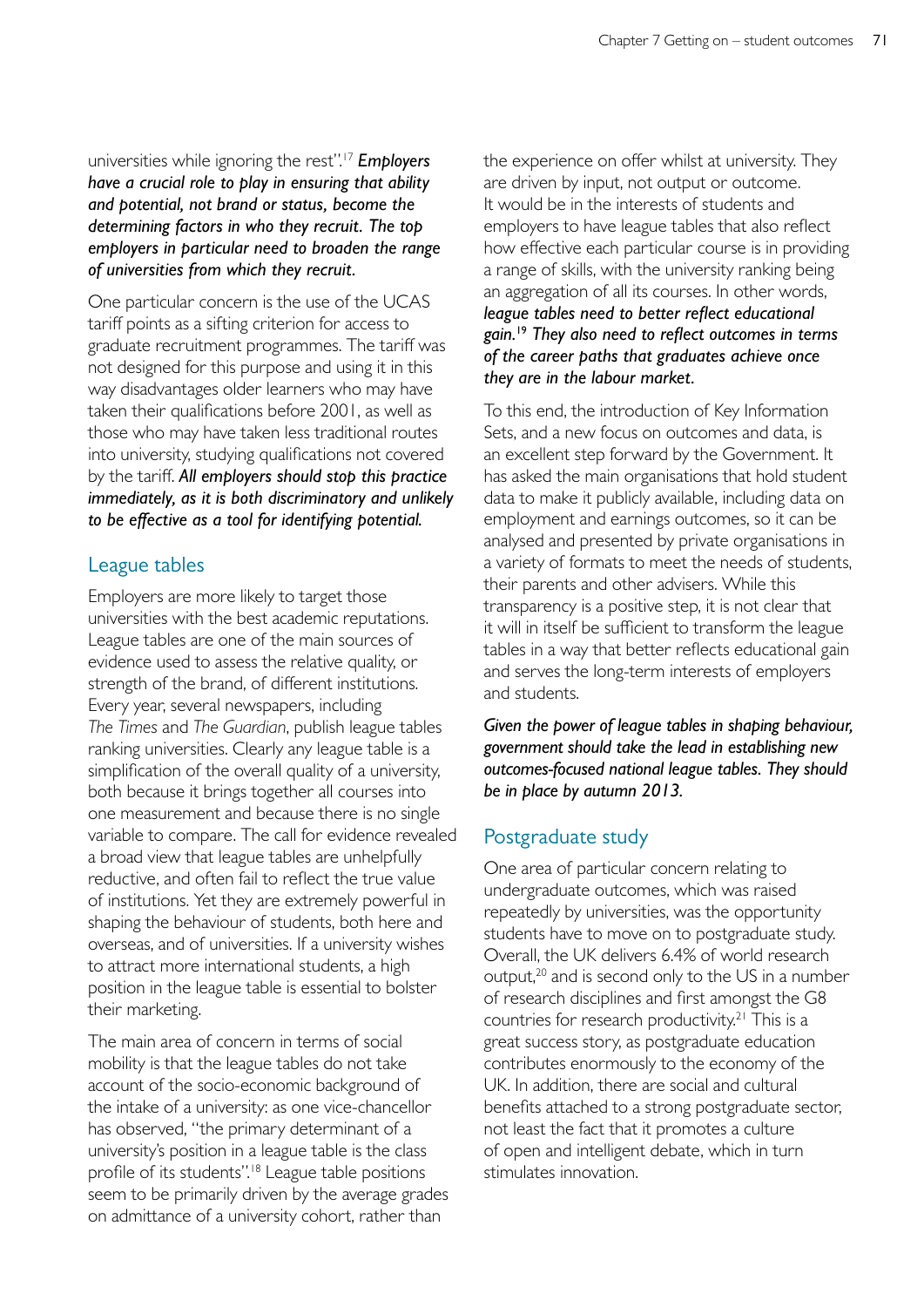At present, around 100,000 British students undertake a master's degree every year. Increasingly, some jobs require a postgraduate qualification, and it is one of the routes into numerous professions such as journalism, accountancy and academia. The lifetime earnings of an individual who has completed a master's degree are 9% higher than someone who has a bachelor's degree.<sup>22</sup> Since 1997, the number of people undertaking postgraduate education in the UK has grown by 36%, faster than the 30% growth in the undergraduate sector over the same period.<sup>23</sup> Much of the growth in postgraduate placements has come from international students. Only 19% of the growth comes from UK students, with 8% from the FU and 73% from the rest of the world.<sup>24</sup>

Of postgraduate students from the UK, we have relatively little data on who has been participating in this expansion. Nor is there robust evidence as to who is being put off postgraduate study. A 2005 study found large differences by background, but noted that these were set up by undergraduate inequalities, rather than an additional deterrent effect.25 Nonetheless, both universities and students have consistently raised this as an issue, and there are reasons to be concerned that people from relatively disadvantaged backgrounds may be particularly struggling to take part in postgraduate study. One report on postgraduate funding states the problem starkly:

"The current system is not working. While foreign students are flocking to join our graduate courses, our own students are not joining them in sufficient numbers. In particular, those without independent means struggle to pay their course fees and to cover their living expenses while studying. That is bad both for national income and for social mobility, as those who are unable to pay are excluded."<sup>26</sup>

Over recent years, postgraduate funding has moved towards doctoral programmes. Master's programmes are the bridge from undergraduate to doctoral work, and the funding for these programmes has shrunk. Around 30% of postgraduate researchers, and twice as many taught postgraduates, do not receive any support from public or private funders towards tuition fees and living costs. $27$  The University of Oxford has

one of the widest range of scholarship schemes in the UK, yet its research suggests that inability to pay is the most common reason why students decline offers (45% of those turning down the offer of a place cite this as the reason).<sup>28</sup>

There is a real risk that an individual's ability to pay up front, rather than their potential, will become an increasingly determining factor in who can access postgraduate education. This poses an unacceptable threat to the long-term health of the UK higher education sector. Moreover, as tuition fees rise, those from disadvantaged backgrounds may be less likely to want to take on additional debt after graduating.

Lack of access to postgraduate study is in danger of becoming a social mobility time bomb. Several steps need to be taken to defuse it. First, *systematic data should be gathered by all institutions on both the social background of applicants for postgraduate courses and progression rates of different groups.* I welcome the fact that the Higher Education Funding Council for England (HEFCE) is conducting an analysis of the transition from undergraduate to postgraduate study for students from disadvantaged backgrounds. Previous reports have suggested that the Government establish a working group with the Higher Education Statistics Agency, higher education funding bodies, Universities UK and other stakeholders to advise on what additional information should be collected about postgraduates to inform future policy decisions on widening access to postgraduate study.29 *I endorse this recommendation. It should report by spring 2013.* 

Second, *the Government should consider introducing a loan system for funding postgraduate students. To start this process, the Government should commission an independent report, building on the principles of the Browne Review, to come up with proposals for a loan system for all postgraduate study.* The aim should be to have a system that is sustainably financed, world class in quality, and accessible to anyone with the talent to succeed*.*  This will require additional investment in higher education. However, the evidence clearly suggests that the benefits to the economy in the long term far outweigh the cost.<sup>30</sup>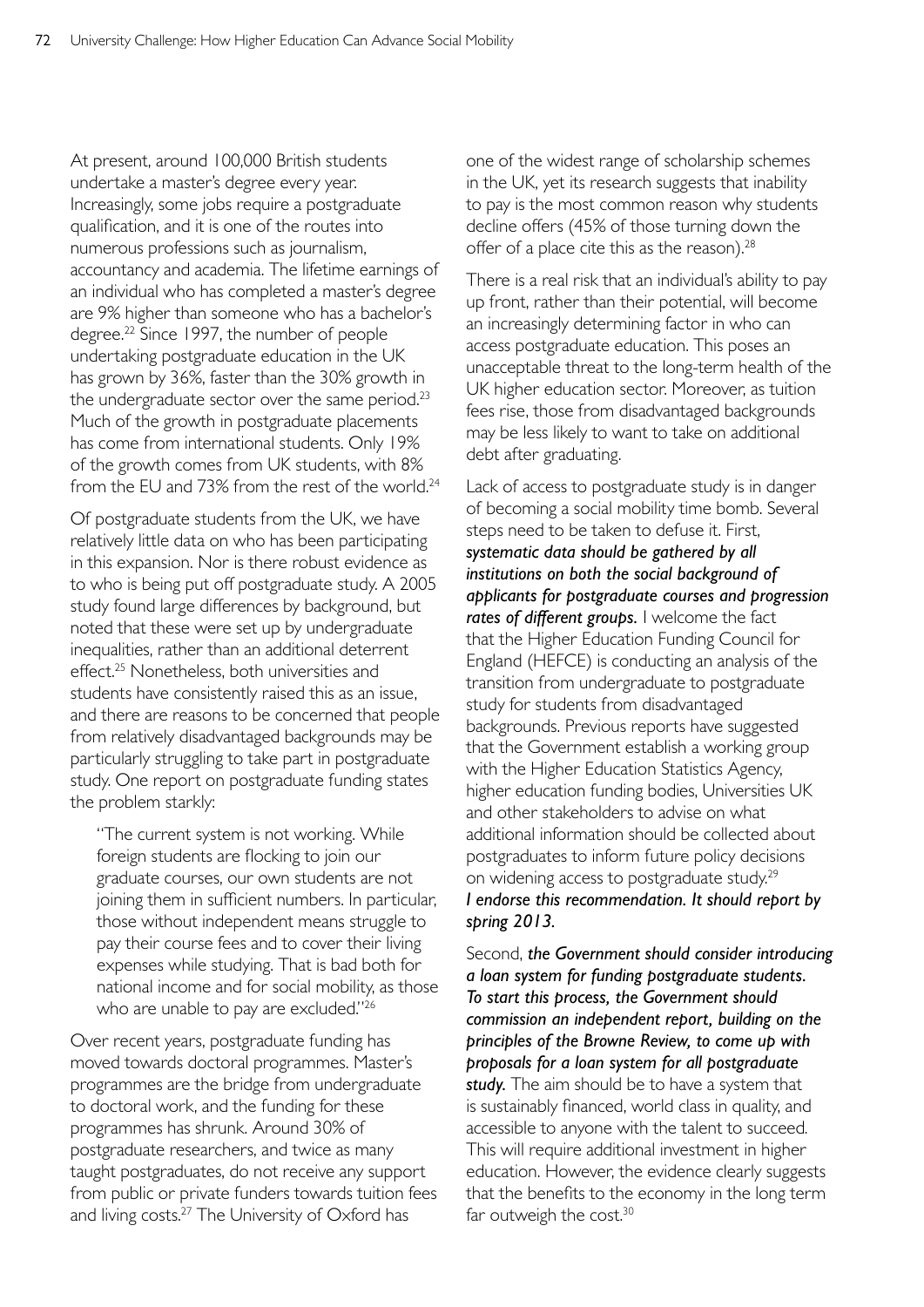# **Conclusion**

The debate on the role of universities in advancing social mobility has tended to focus on issues of access. The question of what happens to students once they leave university, and their ability to succeed in their chosen career, is all too often ignored. That needs to change. Universities have a clear responsibility both to be aware of how they are preparing students for the world of work, and to provide students with the tools they need to succeed. Employers have a part to play and, when it comes to making access to postgraduate education fairer, so too does government.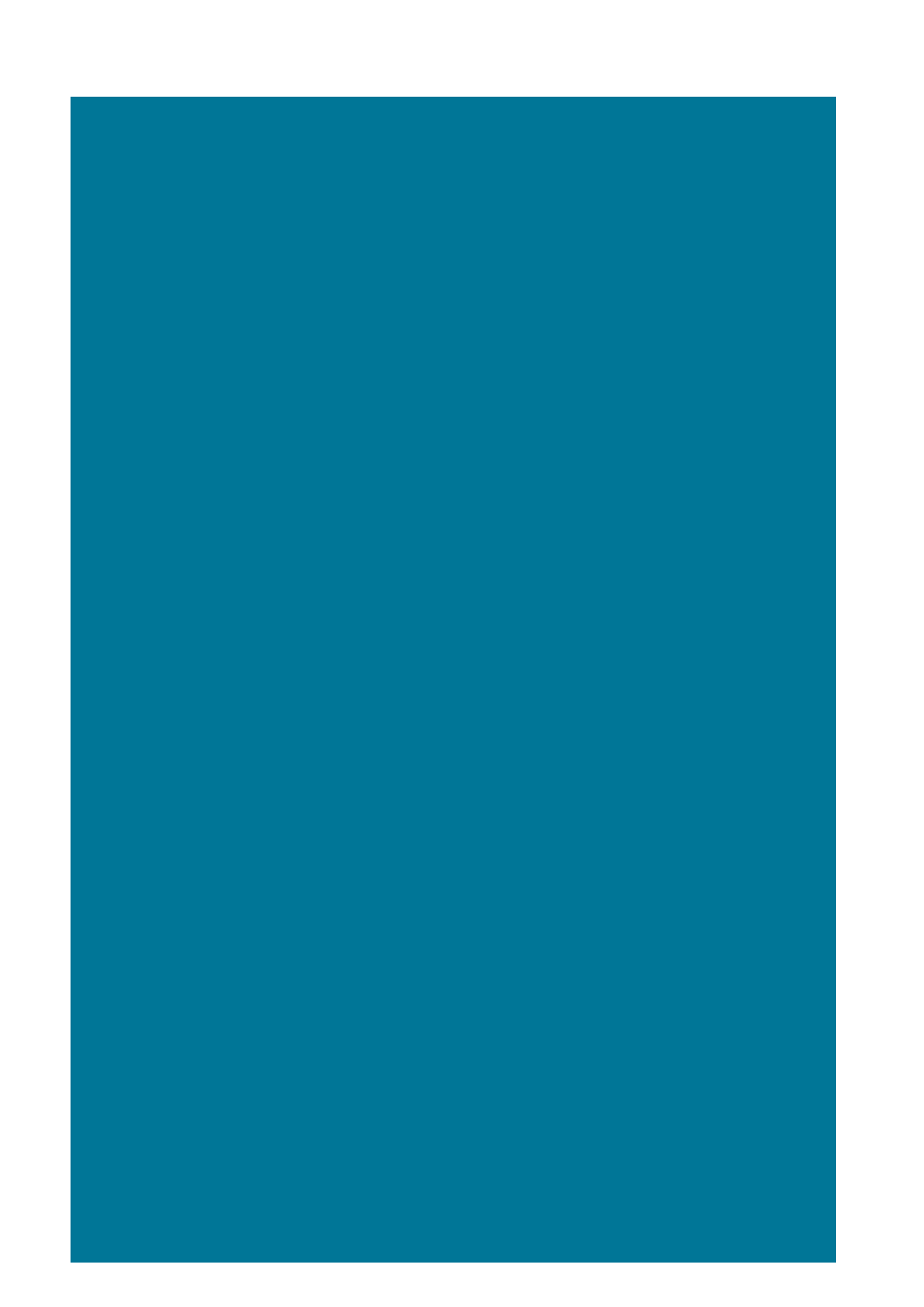# Chapter 8 How government can help

#### This chapter sets out:

- The Government's vision for higher education and how this links to social mobility
- The potential impact of policies in relation to the rise in tuition fees, the cap on total student numbers, the proposed approach to student number controls, the replacement of the Education Maintenance Allowance (EMA) and the future of careers advice
- Recommendations for changes in government policy relating to higher education

## The Government's vision

The Government's Higher Education White Paper had three explicit aims:

- putting higher education on a sustainable economic footing
- delivering a better student experience
- enhancing social mobility.<sup>1</sup>

The call for evidence found support for these objectives and many of the particular policies are welcome from a social mobility perspective. For example: the extension of student loans to part-time students; the significant allocation of funding to the National Scholarship Programme; strengthening the Office for Fair Access (OFFA); and establishing the Higher Education Funding Council for England (HEFCE) as a consumer champion. These are all positive developments. But the call for evidence also revealed consistent concerns as to the pace of change and, more significantly, fears that the mechanisms in place may have unintended consequences that damage the Government's objectives articulated in the

social mobility strategy.<sup>2</sup> In addition to the decision to abolish Aimhigher, examined in Chapter 4, there were five policy decisions which were consistently raised in the call for evidence as causes for concern regarding progress on widening participation and fair access to university:

- the rise in tuition fees
- the cap on total student numbers
- the proposed approach to student number controls
- the replacement of EMA
- the future of careers advice.

#### Rise in tuition fees

#### Unfounded fears?

The most vocal public debates on access to higher education have revolved around tuition fees. The cost of providing undergraduate education depends on the subject and the institution. For instance, some subjects need laboratories and workshops, while others are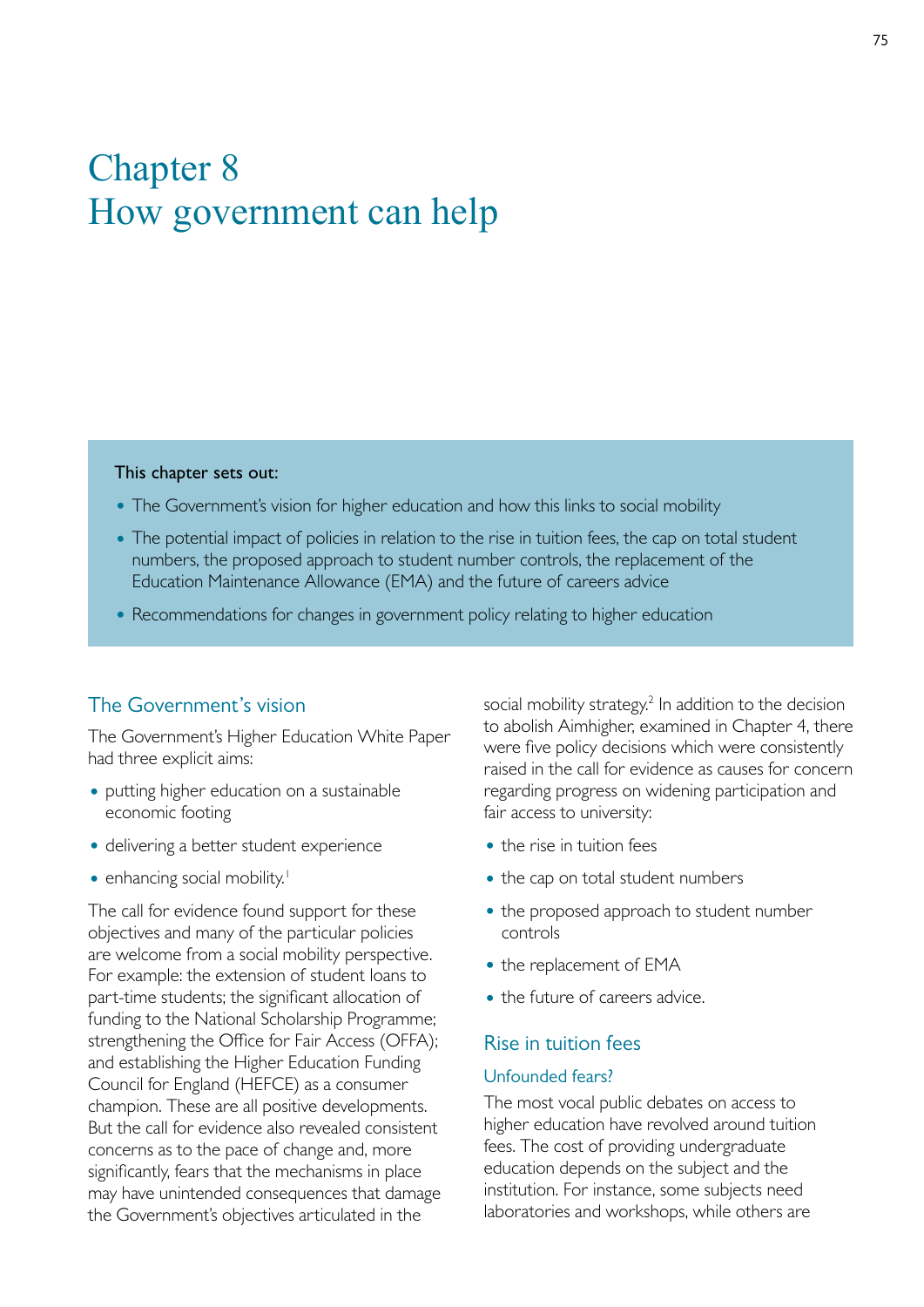taught in lecture theatres and seminar rooms. The national framework for costing teaching put the annual costs per student at £6,000–£7,500 for humanities, languages and business studies; around £10,000 for the sciences; and up to £15,000–£20,000 for medicine, dentistry and veterinary science.<sup>3</sup>

The Coalition Government made the decision to shift the balance away from general taxation towards the individuals who directly accrue the benefits of a degree by raising the cap on tuition fees. The previous Labour Government first announced the introduction of tuition fees in 1998. The initial limit on fees was £1,000 per year. In 2004, the then Government announced that it was going to raise the cap on fees to  $£3,000$ . By the time the latest reforms were implemented, the cap had risen to £3,375.

In 2009, Lord Browne was asked to conduct an independent review of the future of higher education funding. The Browne Review reported in 2010 and recommended removing the cap on tuition fees entirely so that universities could set their own fees.<sup>4</sup> There would be no upfront cost and instead students would pay for their fees after graduation, only once earnings reached a certain level. The Government based its fees policy on these recommendations but rather than removing the cap on fees altogether, it was raised

to a threshold of £9,000. We now have a variable system of fees, but the public focus has been on that upper limit. In practice, the average tuition fee for a course applied to by English applicants is £8,527, with 59% applying to courses at the £9,000 cap (see Figure 8.1).

The increase in fees was controversial and hotly contested. It has heightened concerns that those from less well-off backgrounds will be put off from applying to university. One survey found that one in ten A-level students questioned reported being deterred from going to university by the rise in fees.<sup>5</sup> Other research found that 80% of young people believe that staying out of debt is very important and, since the raising of fees, secondary school pupils are significantly more likely to believe that it is possible to be successful without degreelevel qualifications.<sup>6</sup> Universities responding to the call for evidence restated this concern, arguing that many prospective students would be put off applying by the high fee levels and the prospect of debt. This risk was thought to be particularly high for those coming from under-represented groups. As noted by one submission: "If you live in, or on the margins of, poverty and are lacking in confidence about what you could achieve for yourself and your family through higher education, the last thing you are likely to want to risk is a large, long-term debt."7



Figure 8.1: Distribution of 2012 English applications by tuition fee of course

Source: UCAS, *How Have Applications for Full-time Undergraduate Higher Education in the UK Changed in 2012?*, 2012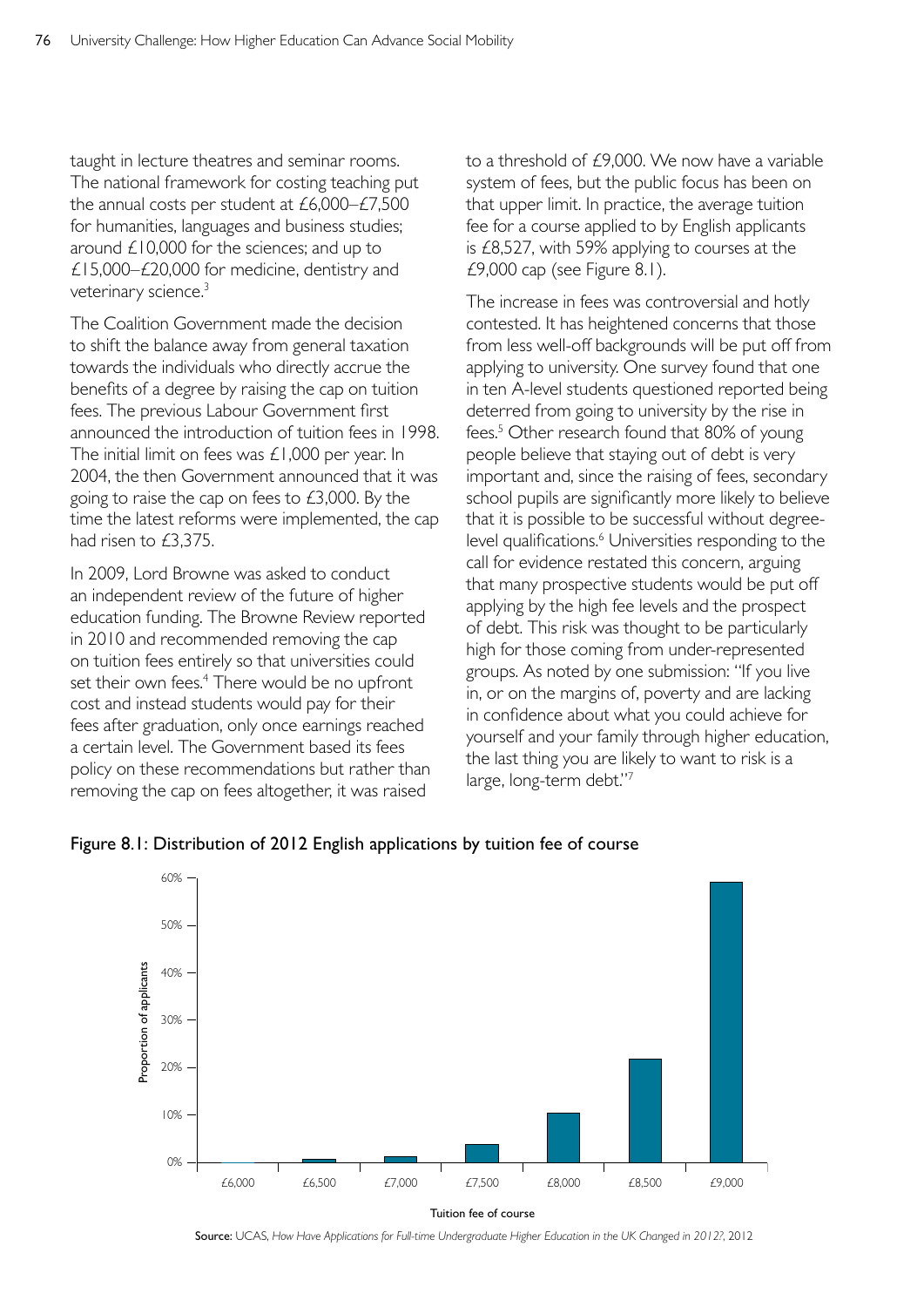Conversely, the Government argues that the new regime is fairer. It argues that the introduction of a 'pay as you earn' system ensures that no firsttime undergraduate student will have to pay fees up front. Instead, students are only ever asked to contribute towards the cost of their education once they can afford to do so. The system means that graduates will only be expected to pay a portion of their salary towards the cost of their higher education once they are earning over £21,000 – previously, repayment had started at  $£15,000$ .<sup>8</sup> In addition, any balance remaining after 30 years will be written off. This means that the taxpayer is set to lose 33p of every £1 loaned to students (up from 25p under the current system), although overall the new regime is projected to save the taxpayer  $£3,000$  per graduate.<sup>9</sup>

A study conducted by the Institute for Fiscal Studies found that the new system is more progressive than its predecessor, with the poorest 29% of graduates being better off. In addition, the richest 16% of graduates will pay back more than they borrow, while others will be subsidised.<sup>10</sup>

Under the new system, students from families with incomes of £25,000 or less are now entitled to a full grant for living costs of £3,250 a year, as well as maintenance loans of £2,750, £3,875 or £6,050 a year depending on where they study and their living arrangements. Those with household incomes above this amount see the loan element increase, while the grant decreases. In addition, other forms of support are available, for example through the Disabled Students' Allowance and the Access to Learning Fund, which is aimed at students who need extra financial support. As we have seen elsewhere in this report, individual universities also offer a range of bursaries and scholarships and they are required to provide a minimum bursary of £347 per year to students from the poorest backgrounds. The National Scholarship Programme, which we looked at in Chapter 4, provides additional financial support.

So what does all of this add up to? Overall, the new system is in many ways significantly more generous than the previous arrangements, albeit extremely confusing for prospective students.<sup>11</sup> The decision that graduates should only pay back their student loan when they reach a certain earning threshold is also welcome. Upfront fees present a clear obstacle to entry, and the decision to link the rate of repayment to earnings with a minimum threshold of £21,000 is a step in the right direction. It is a positive move from the perspective of retention, as students do not bear the burden of fee repayment while they study. In addition, the decision to extend student loans to part-time students is welcome. There is also some cause to believe that those who predicted that students would be put off from applying to university in their droves have not proven to be right. The total number of school leavers applying to university this year is the second highest on record.<sup>12</sup>

# Causes for concern

Nonetheless, the new fees regime has induced widespread concern. The most thorough analysis of the impact of the new fee regime has been conducted by UCAS.<sup>13</sup> The UCAS report is based on an analysis of 18 million applications made between 2004 and 2012. This data is combined with population estimates so that changes in behaviour can be distinguished from changes in the population. Amongst 18 year old applicants from England applying to English institutions there has been a 1% drop in applications in 2012 compared with 2011. This is the first time since 2006 that the proportion of applications from young people has fallen. Extrapolating from historical trends, UCAS concluded that around one young applicant in 20 who would have been expected to apply in 2012 did not do so, equating to approximately 15,000 applicants 'missing' from the system.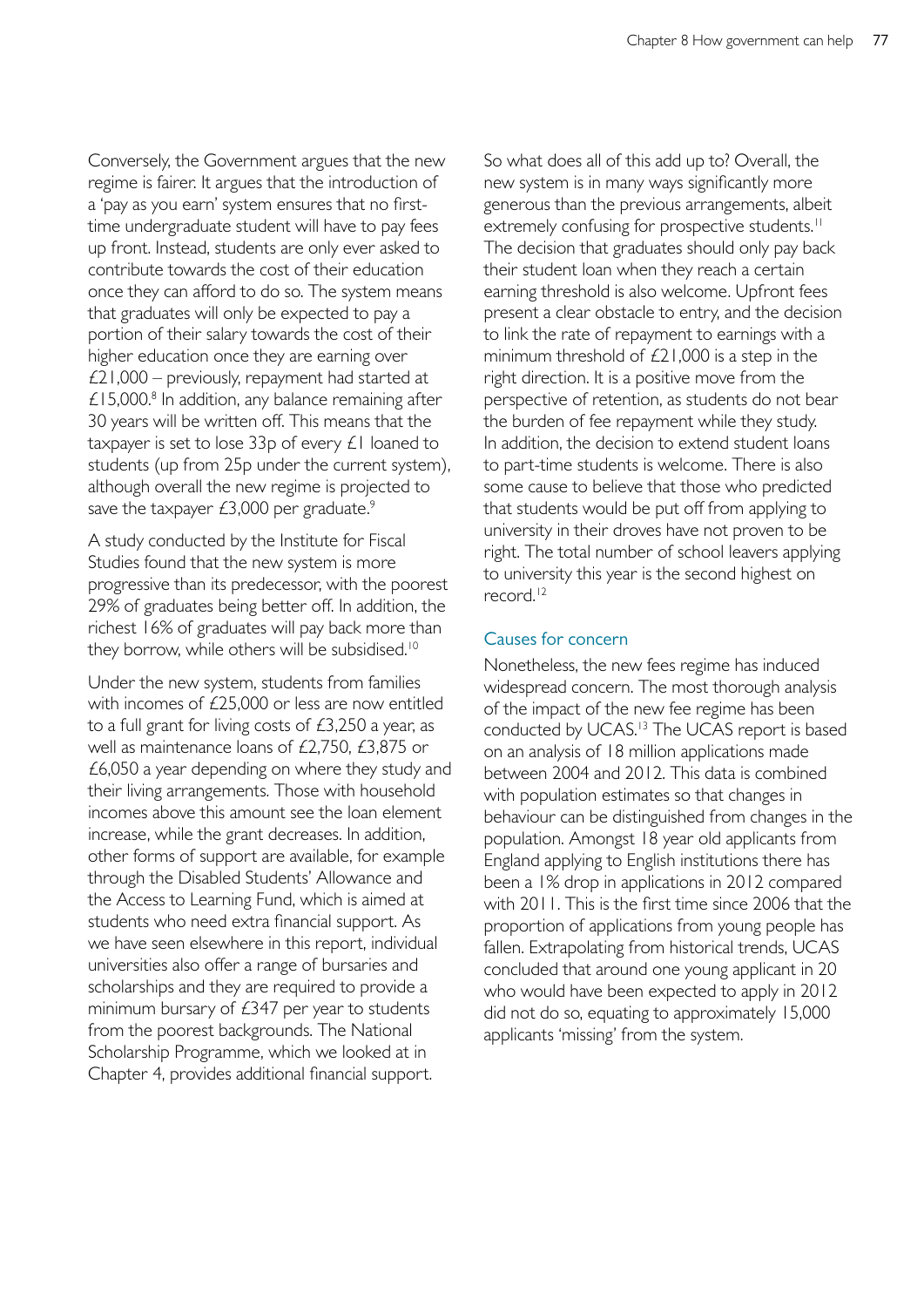



Source: UCAS, *How Have Applications for Full-time Undergraduate Higher Education in the UK Changed in 2012?*, 2012

There has been particular concern about the impact of increased fees on those from less advantaged backgrounds. Here, the picture is mixed. The decline in applications amongst those from disadvantaged backgrounds is around 0.1%–0.2% (people from this group were 1% less likely to apply in 2012/13 compared with 2011/12), while for the most advantaged groups it is 2–3% (5% less likely to apply compared with 2011/12) (see Figure 8.2).

In recent years, the gap in application rates between the most and least disadvantaged young people has closed. For example, between 2004 and 2012, the application rates of young people living in the most disadvantaged areas increased by over 60%. When set against this trend of rapidly increasing participation, the fall in applications for the least advantaged groups in 2012/13 is disappointing and may suggest a greater deterrent effect from the fees reforms than has been previously thought. Certainly there seems to be a major difference from the last time fees were increased, in 2006. Then, applications dropped among all groups, except the most disadvantaged. Crucially, at that time the narrowing of the gap between the most advantaged and most

disadvantaged proved resilient to the increase in fees. The evidence suggests that this time around, that is not the case. This is a real cause for concern.

There are other concerns. When the data on all applicants (not just school leavers) is broken down according to region, some areas seem to be experiencing far sharper drops in applications to university. Both the South West and the North East saw steep falls, by 12.1% and 11.7% respectively, compared with an England-wide average of 10.0%.<sup>14</sup> This is particularly worrying, since both regions have participation rates below the national average, with the North East having the lowest of any region.

The drop in applications among mature students is of particular concern. There has been a fall in applications amongst mature students of between 15% and 20%. The decline is consistent across all age ranges, and represents 30,000 fewer applicants than if applicant rates had remained at their 2011/12 levels. Seen in the context of over 50% growth in the number of mature students admitted to higher education between 2007 and 2010, this suggests that fees have had a deterrent effect on older cohorts. Some have suggested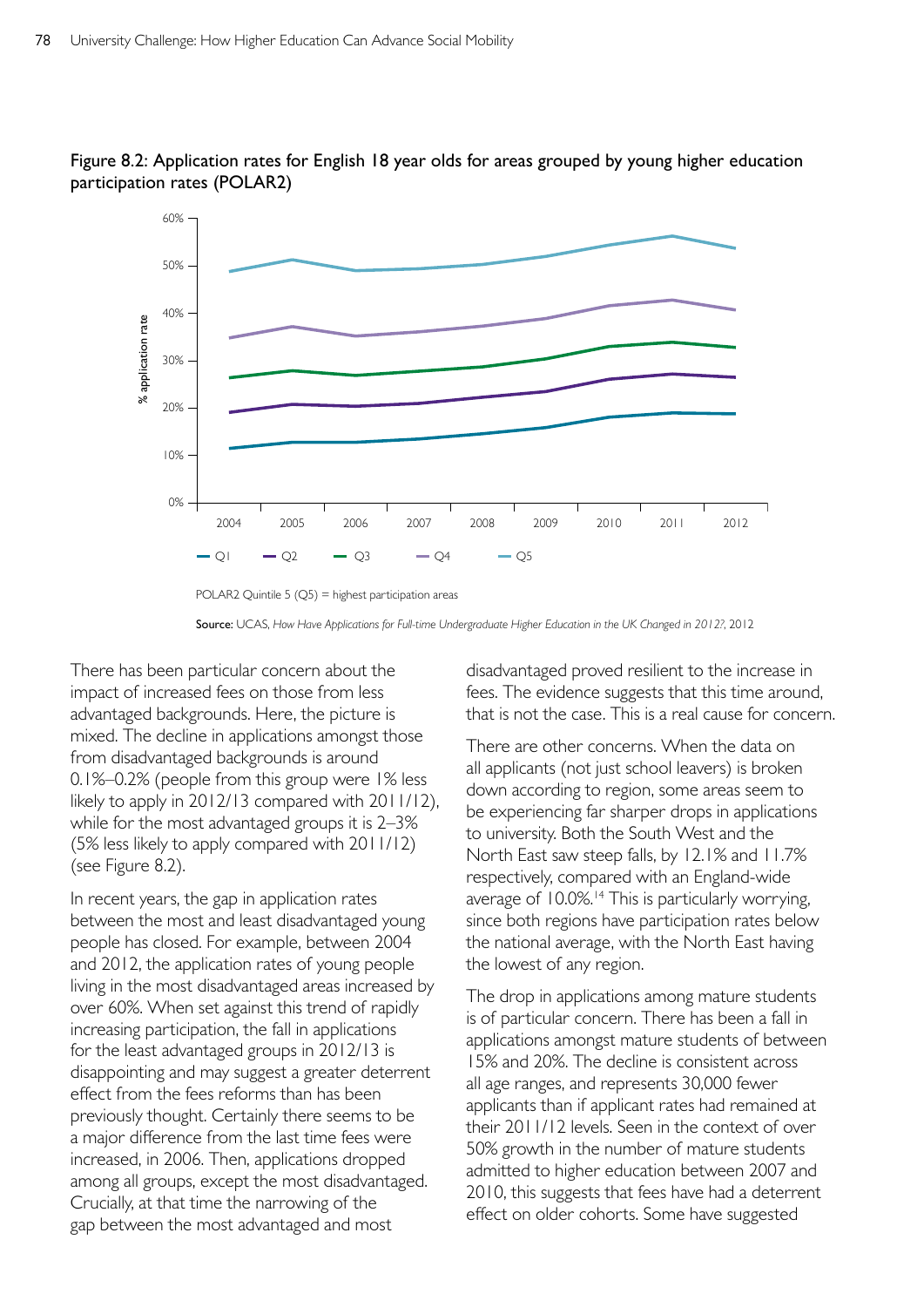that the steep drop in applications from mature students can be explained by the fact that previous rates were artificially high and are now 'returning to normal'. Application rates for older age groups from Northern Ireland, Scotland and Wales, however, which had seen similar growth in recent years, do not show a decline in 2012/13. Others have suggested that mature students were simply applying a year early to avoid the increase in fees. The evidence suggests that this is not the case, as there was no spike in 2011 applications.

It should also be noted that applications are not the same as admissions: we will not have a full understanding of the impact of reforms until detailed data on actual admissions is available.

However, early data published by UCAS regarding admissions is not encouraging: the number of accepted applicants from the UK and the EU who will begin their studies in 2012/13 at English institutions had decreased by some 14% – 54,200 – compared with the same point in the 2011/12 admissions cycle. While much of the decline can be accounted for by the sharp fall in the number of students deferring entry last year to avoid fee rises, there was still an 8% – 31,000 – decrease in the number of accepted applicants in the 2012/13 cycle.<sup>15</sup>

This is significantly higher than the small decline that was expected because of the Government's removal of the 10,000 additional places which were made available for 2010/11 and 2011/12.16 It appears that part of the decline is due to the Government over-estimating the number of students entering higher education in 2012/13 who would achieve AAB (and so not be subject to student number controls) by around 6,000: this has effectively placed a tighter cap on student numbers than the Government intended.

While clearing was still ongoing when this data was published, these early signs are worrying.

### Risks to fair access

The introduction of fees does not appear to have had an impact on the courses to which people applied. People have neither moved towards, nor away from, more expensive courses (see figure 8.3). Nor have they applied in greater numbers to courses with higher graduate salary expectations. Both younger applicants and applicants from more advantaged backgrounds tend to apply for courses which have higher tuition fees. This pattern has remained consistent for the latest admissions window. The highly selective institutions have set



# Figure 8.3: Average 2012 tuition fee of courses applied to by 18 year old English applicants to English institutions, by parental occupation

Source: UCAS, *How Have Applications for Full-time Undergraduate Higher Education in the UK Changed in 2012?*, 2012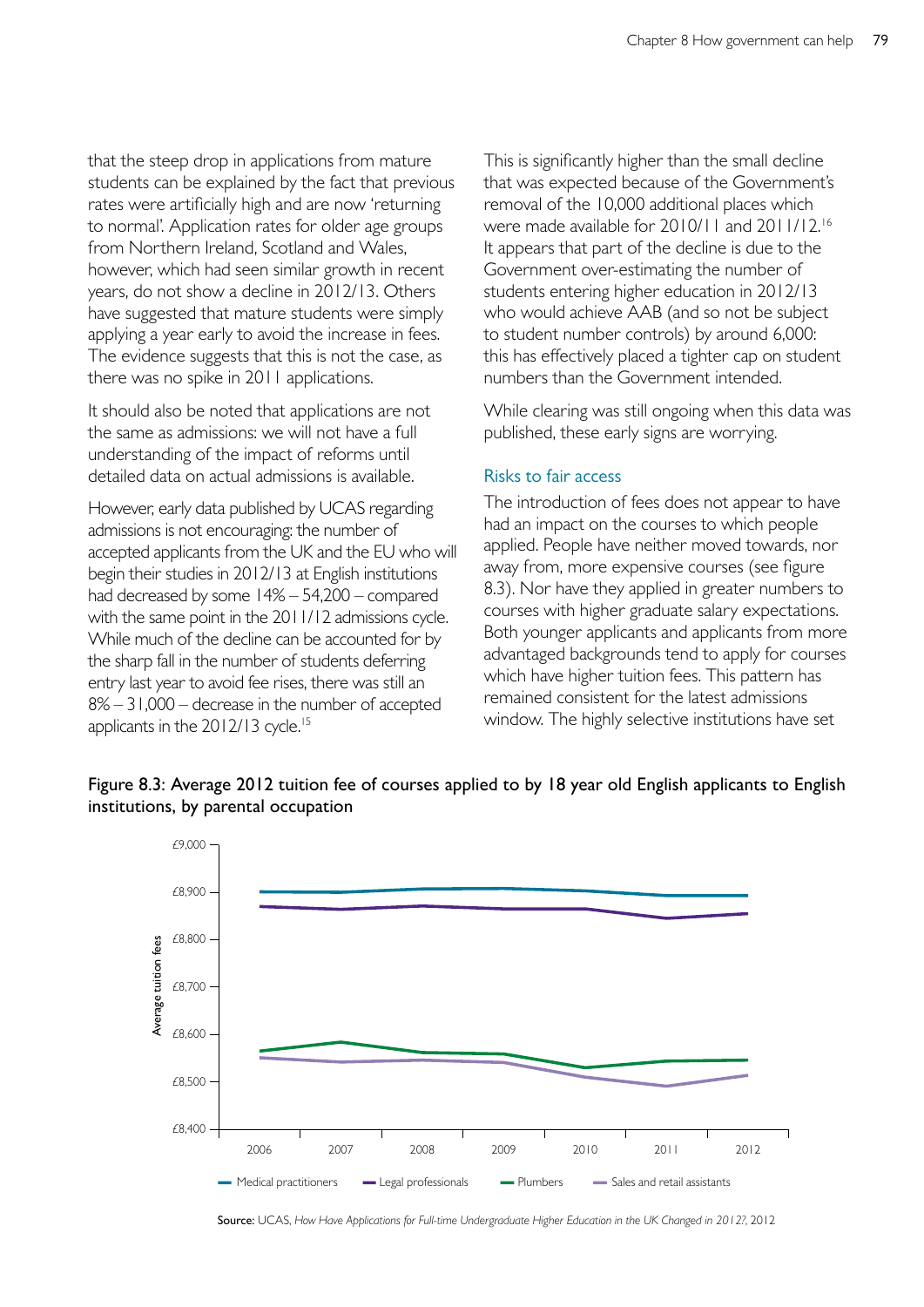their tuition fees at the upper limit. So assessing application rates amongst different groups is a reasonable proxy for progress on fair access. While the gap has not widened, it remains stark.

UCAS will continue to develop its analysis and reporting of application rates and application patterns. In so doing, it will enable the sector and policy-makers to assess the impact of policy and funding changes on application behaviour. UCAS is also sharing data with the Independent Commission on Fees, chaired by Will Hutton, which will gather evidence on the impact of the new fee regime over the next three years.

One thing is already certain: the increase in student fees is a major change. It means that families who are above the breadline but by no means wealthy now fear that they will incur considerable costs – and debts – if their children wish to go to university. Higher education is no longer a free good. That is especially salient for the fair access agenda. People from poorer backgrounds are more than twice as likely as those from wealthier backgrounds to say they will choose a university with lower fees, and are nearly twice as likely to say that they will choose a university where they can live at home.<sup>17</sup> Of course, where people are making an informed choice based on their own aspirations that is welcome, but the evidence suggests that they are not always making a free choice. Instead, they are being constrained by debt aversion and the barrier of living costs. There is a very real danger that the Government has underestimated the extent to which fear of debt is part of the DNA of Britain's least well-off families.

The Government has struggled to successfully communicate exactly what these changes mean for students. That is not to say it has not tried. In response to a recommendation of Simon Hughes MP, the Advocate for Access to Education, a student finance school and college tour ran from September 2011 to January 2012. This reached 85% of the state-maintained schools and colleges in England. An evaluation indicated that 95% of pupils had a greater understanding of student finance after the tour, and 6,000 additional pupils said that they intended to go to university. In addition, the Independent Taskforce on Student

Finance Information was established in June 2011 to help ensure that students, their parents and advisers understood the changes to student finance in England.<sup>18</sup>

Despite these efforts, there is evidence to suggest that there is a long way to go in communicating the new fee regime. Almost a quarter of applicants do not know that their loans will be written off after 30 years; one in ten think that repayment starts at £18,000 or less; and over 40% over-estimate the repayment requirements for those earning  $£25,000.^{19}$  The feedback I have received from universities and students is that the communications effort to date has been sporadic and not always delivered by the most suitable people. *The Government should now review how it is communicating with potential applicants and their families. A sustained communications campaign is needed, with messages that are delivered in a joined-up manner, using existing networks, by those in the most credible positions with the target audience.* 

*The Government's communication effort also needs to be broadened, particularly to part-time students.*  While there has been considerable effort to target potential applicants from schools and colleges that go through the UCAS system, others, including mature students and part-time students, have been left out. Evidence from outreach teams suggests that part-time students are confused by, or simply unaware of, the loan support that is now available to them. Applications from this group have significantly dropped across the sector at universities which specialise in part-time students, and there is a risk that what should be a good news story regarding the extension of loans to part-time students will turn into a bad news story, as people are put off applying through a lack of effective information.

Part-time students may have a complex financial situation and need clear guidance as to what they are entitled to and how this might change if their financial situation changes. The Student Loans Company needs to get this complex job right and UCAS, following the piloting of part-time course information on its website, needs to review how effectively it is connecting with potential part-time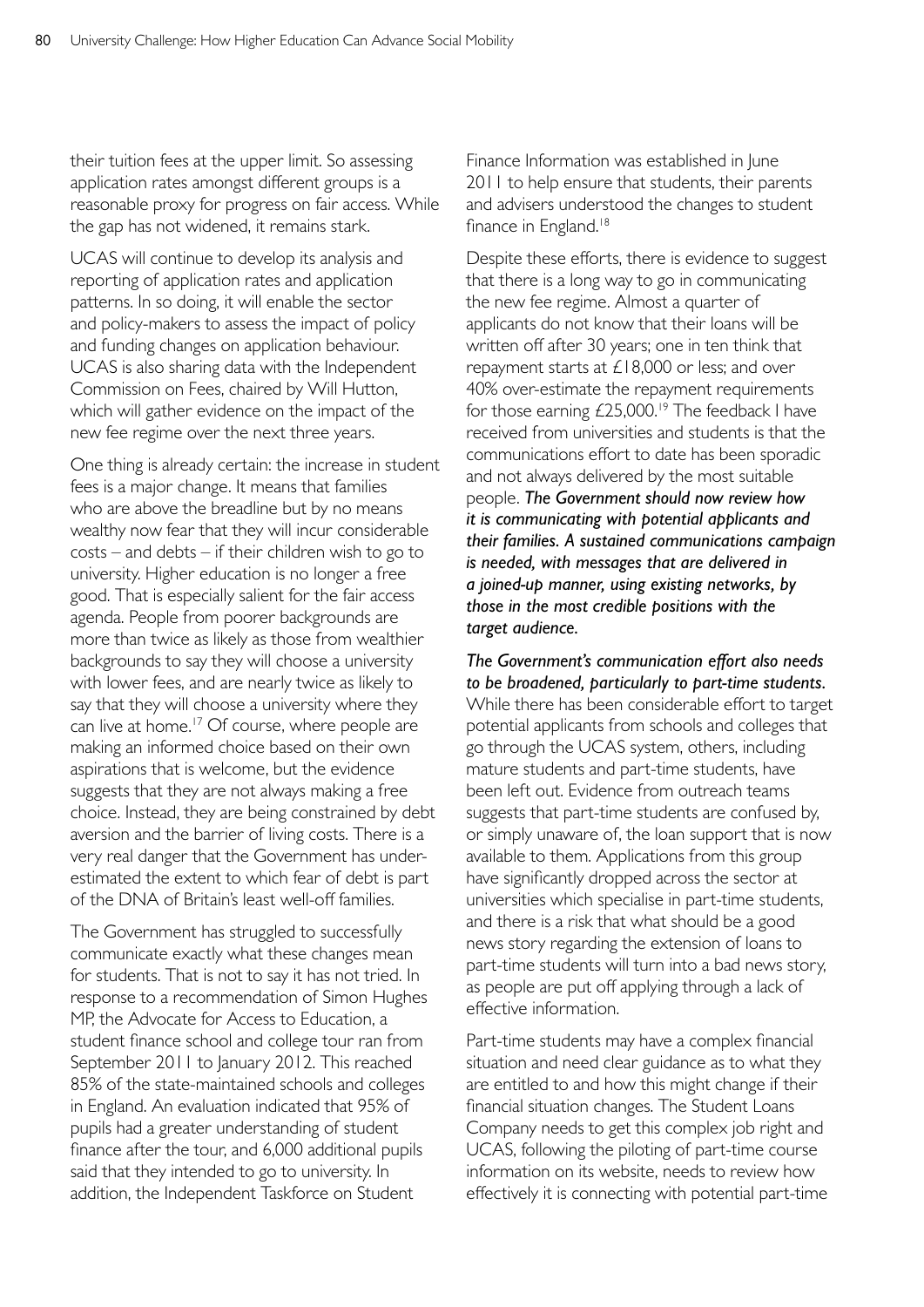students. In the medium term, the Government needs to broaden its messaging to include potential applicants who are not coming straight from school. Understandably, the focus has been on school applicants, as they are the easiest to target and one of the key streams into higher education. Information needs to be available to all potential students in a clear and accessible format. Finally, *the Government should work with key stakeholders from Universities UK, UCAS, the Student Loans Company, the National Careers Service and others to come up with a new strategy for encouraging non-traditional students – especially mature and part-time students – into higher education. It should start this work immediately, with the aim of having an effective strategy in place for the 2013/14 recruitment process.* 

## Expansion

Making university places available to more mature and part-time students, of course, means expanding higher education. That runs counter to a common belief that is prevalent today that too many people already go to university in the UK. Some think that expanding higher education has undermined the value of a degree. Others argue that it has encouraged people to go to university who are not suited for it. Overall, there is a common view that there are simply not enough employment opportunities for the number of graduates that we are producing. The evidence suggests that the opposite is true.

The nature of work has changed in recent years.<sup>20</sup> The trend is towards more growth in jobs that require graduate-level qualifications. These changes have been driven by globalisation, technology and other societal shifts. The strongest employment growth has been in the three occupation groups with the highest density of graduates, together accounting for three-quarters of growth between 2000 and 2010.<sup>21</sup> Moreover, the economic crisis has accelerated existing trends, with continued growth in professional occupations even during the recession, while the largest job losses have been in routine manual and non-manual occupations. The total number of jobs in managerial, professional and associate professional occupations is projected to increase by 2 million in the next decade, while the number of jobs in other occupations reduces by

over 400,000.22 As the global middle class grows, this demand for high-skilled workers is likely to increase. These high-skilled jobs will be increasingly globally sourced. If the UK does not have the skills to meet demand, other countries will.

The latest figures show that 46% of those aged 25–34 have a higher education qualification in the UK.23 This puts us seventh in the Organisation for Economic Co-operation and Development (OECD), over 18% behind South Korea. The example of South Korea is particularly relevant as it shows what can be achieved in a relatively short space of time, if a country is committed to developing the skill level of its population. Amongst those aged 55–64, only 13% of South Koreans have a higher education qualification. This compares with 41% for the same group in the US. In short, over the course of a generation, South Korea has leapfrogged many countries and created one of the most educated workforces in the world. Across the globe, emerging economies have similar ambitions. The social and economic necessity for an expanding higher education sector has never been greater.

Higher education participation amongst young people in the UK has grown from around 15% in the early 1970s, to a little under 30% in the late 1990s, to nearly 40% today. The Government has no target for the 'right' size of the higher education system, but believes that it should evolve in response to demand from students and employers, particularly reflecting the wider needs of the economy.<sup>24</sup> This principle is sound. It is, however, being compromised by the need to manage overall costs within a constrained public expenditure climate. The global competitors of the UK are continuing to invest heavily in expanding higher education despite their own budgetary pressures. In contrast, England has reduced the number of student places to control expenditure.<sup>25</sup> That is not a sustainable position.

Emerging economies elsewhere in the world are investing hugely in higher education, with an aim to move to the top end of the value chain. As we saw in Chapter 2, the UK lags well behind the OECD average on proportional expenditure on higher education, with government funding set to drop significantly. Without a clear strategic plan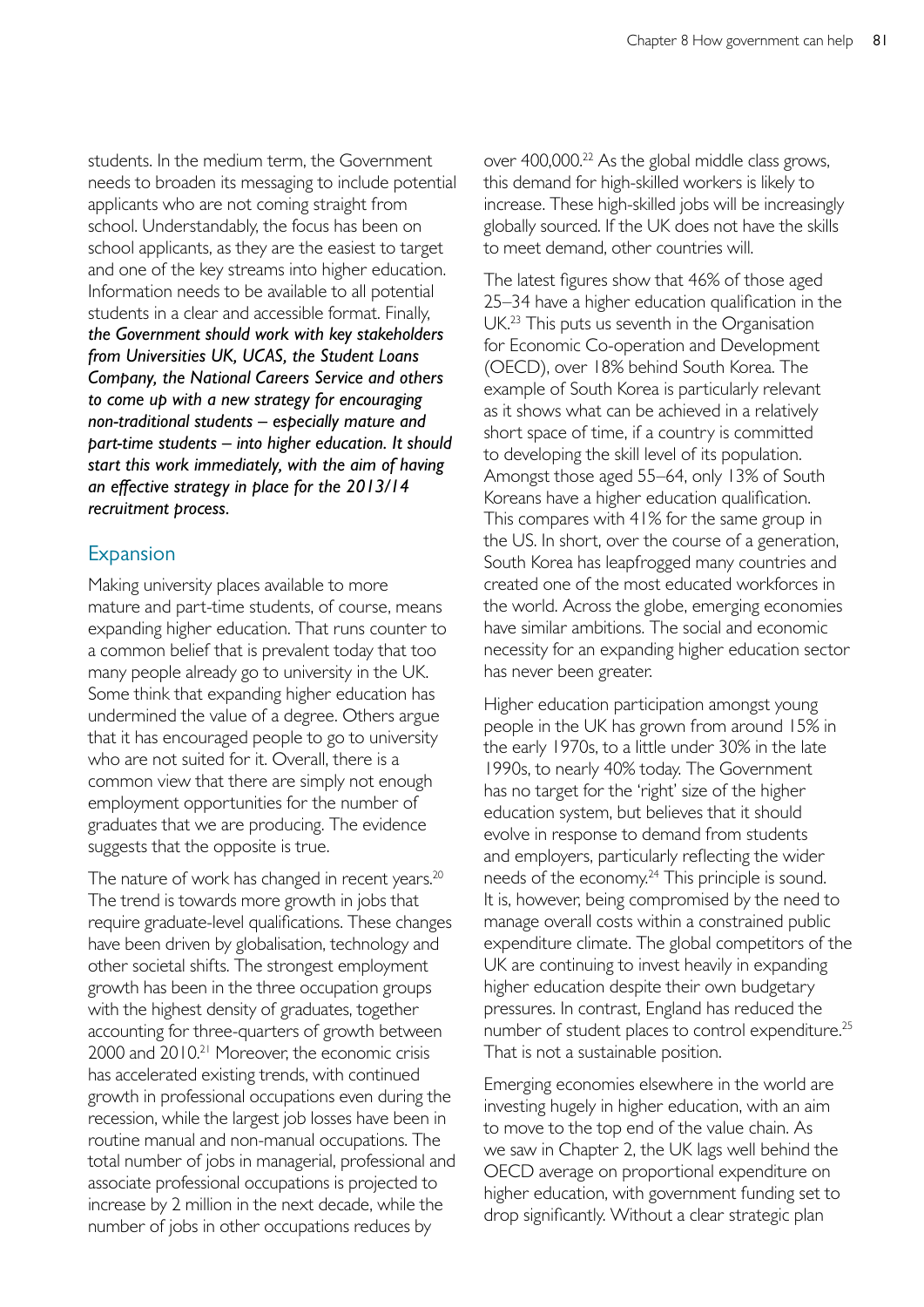to increase the total number of graduates and an alignment of higher education opportunities with the new employment landscape, the competitiveness and long-term prosperity of the UK will be at risk.

There is a social as well as an economic reason for continuing to invest in higher education. When higher education is expanding, it creates a far more conducive environment for continued progress in getting greater proportions of people from less well-off backgrounds into university. When expansion stalls, access to university becomes a zero-sum game – with a growing risk that the progress of the less well-off comes at the expense of the better-off. Such a displacement effect makes public endorsement of widening participation more challenging. As President Obama has said: "higher education is not a luxury – it's an economic necessity".26 It is also a social necessity.

*I recommend that the Government reconsiders the total allocation of resources directed towards higher education. Whatever the short-term pressures for public spending constraints might be, the Government should make a long-term commitment to increase the proportion of national wealth being invested in education overall, with more public and private expenditure being directed into the higher education system.* 

# Student number controls

Since its creation in 1992, HEFCE has regulated the number of students which each university may enrol. The mechanisms used to achieve this have varied, but the role of constraining numbers has been consistent. The Government has made clear that, due to a need to control costs, a cap on student numbers will remain but it believes that the previous system limited student choice. It has therefore introduced a system that aims to meet the dual demands of constraining costs and expanding choice. The aim is to shift the power from government to students in terms of where places are allocated. The Government is utilising the so-called 'core and margin' mechanism to achieve that objective. There are two parts to this:

• First, there will be unconstrained recruitment of an estimated 85,000 high-achieving students – typically those achieving A-level grades of

AAB or better – with universities competing to attract these applicants, and those applicants in turn standing a better chance of going to their first-choice university. This will be expanded to ABB+ from the academic year 2013/14.

• Second, a flexible margin of about 20,000 places will be made available. Universities can bid for these if they "combine good quality with value for money and if their average tuition charge after fee-waivers is at or below £7,500 per year".<sup>27</sup>

The call for evidence found widespread concern across the sector as to the unintended consequences of this policy. In particular, many argued that it may damage social mobility.

First, there is a risk that these proposals may minimise institutional flexibility over admissions decisions and create perverse incentives to recruit relatively well-off students. The bottom two socioeconomic quintiles account for 25% of all young entrants to university but only 15% of the AAB+ population. In other words, students from less advantaged backgrounds are much less likely to achieve AAB+ grades. They are also more likely to apply with qualifications which are not covered by the HEFCE qualifications equivalencies or with combinations of qualifications which are excluded from the AAB+ equivalencies model. Students from less advantaged backgrounds are therefore much less likely to be in a position to benefit from the introduction of these new competitive incentives. The group for whom the new policy creates greatest choice are disproportionately from relatively well-off backgrounds. In order to maintain student numbers, universities will effectively be incentivised to target this group and are more likely to keep their entry requirement at or above AAB+ if possible.<sup>28</sup> This could make it less appealing for universities to give lower, contextual, offers to those with potential from disadvantaged backgrounds. In conversations with universities, admissions tutors said that the policy was encouraging them to put in place more mechanistic criteria, rather than pursue holistic admissions. The proposal to focus growth on places for AAB+ students has the potential to cut across the requirements on higher education institutions to improve access for those from less advantaged backgrounds.<sup>29</sup>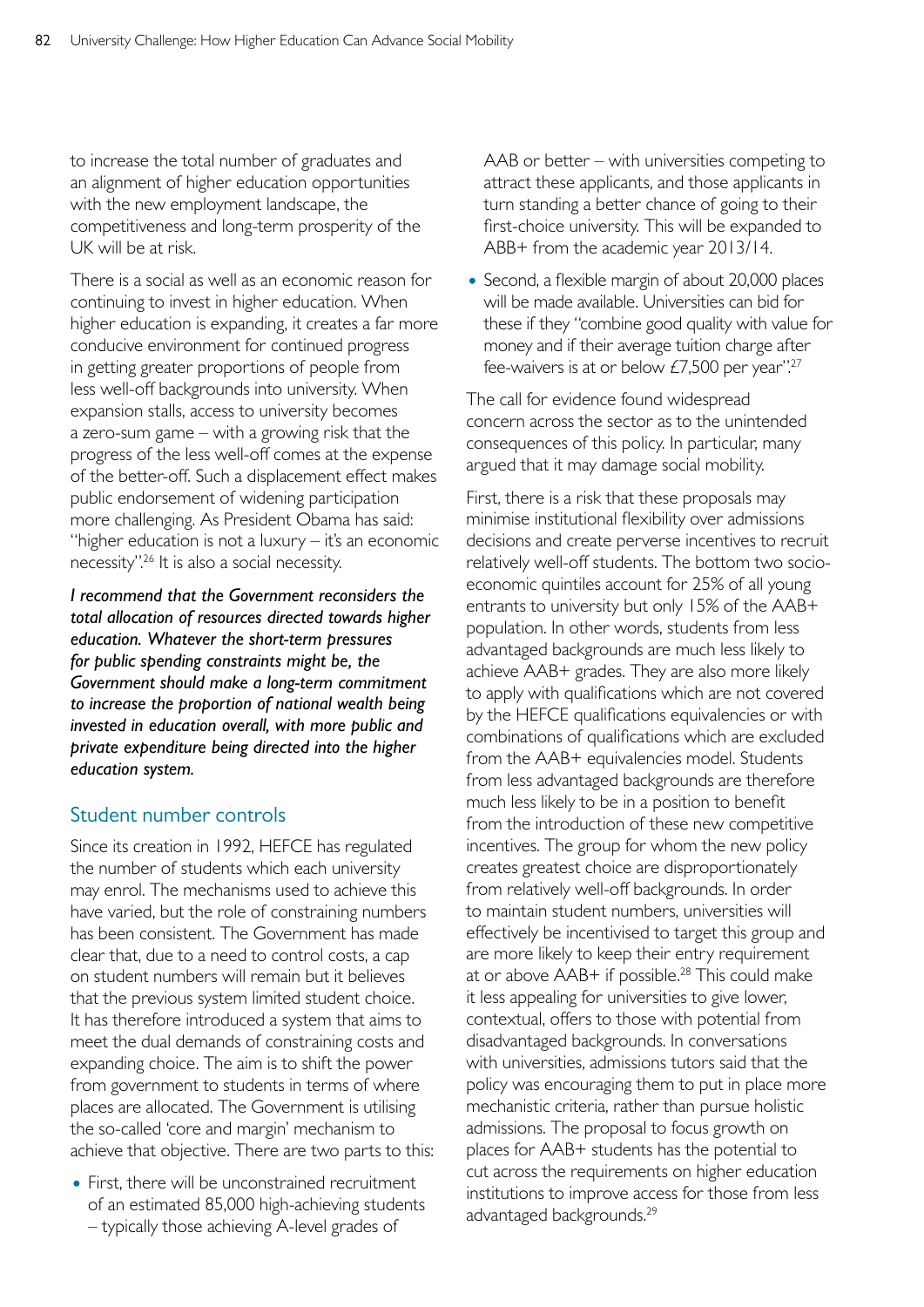In response to these concerns, HEFCE has adjusted the original proposal so that each university will retain at least a 20% core of student places. In other words, 20% of students can receive offers lower than AAB+ without reducing the number of places that a university can offer in total. The aim of this is to ensure that the use of contextual data and the focus on access agreement targets are not compromised. This may mitigate some of the risks but it will not remove them. Few universities have over 80% AAB+ students and, for the rest, this change will only have a limited impact.

The second concern is that this policy will inadvertently lead to a stratified higher education sector. In effect, universities recruiting below the AAB+ threshold but charging above £7,500 will feel a cumulative squeeze on student numbers. Yet these are precisely the institutions which, in many cases, have done outstanding work in diversifying their student intake whilst ensuring excellent outcomes for their graduates. The Business, Innovation and Skills Committee looked at the policy and concluded that while the aim of 'diversity, not division' was laudable, there was no clear reason to believe that the access agreement mechanism will be sufficiently robust to counteract polarisation within the sector.<sup>30</sup> Indeed, it found that the proposals could "polarise the higher education sector into 'traditional' universities versus a 'low-cost' alternative". Such polarisation would be deeply damaging and could have undesirable consequences for social mobility if able candidates from lower socio-economic backgrounds felt constrained to choose lower-cost provision. Indeed, it could create a vicious cycle in which those universities which charge less will have less scope to invest in facilities and to enhance the student experience with the result that they may find it increasingly difficult to attract high-achieving students, or those from wealthier backgrounds, regardless of the quality of teaching on offer.<sup>31</sup> As Professor Stefan Collini said in his evidence to the Committee: "All the research shows that children at private schools have dramatically better chances of obtaining AAB at A-level than those at state schools. Now the universities they get into will be better resourced as well."32

The fact is that students who get AAB+ are not spread across the sector; they are heavily concentrated in a very small proportion of universities. Approximately 40% of such students are in ten institutions. At these universities, around three-quarters of students have AAB+ grades.<sup>33</sup> These are also the institutions which are furthest away from their HEFCE widening-participation benchmarks.

The Government has made clear that the AAB+ threshold represents a starting point and that its ambition is to widen the grade threshold and to increase the size of the competitive margin. It has already announced that, from 2013/14, the threshold of unconstrained access will be moved to ABB+. I have not seen any evidence that suggests this would address the core risks identified above: it would still act as an incentive against the use of contextual offers, but at a slightly lower grade threshold; and there would still be the potential to artificially polarise the sector.

While the policy has significant risks in terms of social mobility, its actual impact will be far from clear for some time. Much depends on how the policy influences admissions decisions and which institutions choose to grow. *At this stage, the threshold should remain at AAB+ for at least two full admissions cycles. This will allow time for detailed, independent evaluation of the policy. If the evidence shows that the policy is having a regressive impact, it will need to be fundamentally rethought in order to find alternative ways to free up student numbers. If, however, the concerns are not borne out by the evidence, then the threshold could be expanded to ABB+ or below.* 

# Replacement of Education Maintenance Allowance

The AAB policy is not the only one that has prompted concerns about social mobility. The removal of EMA is widely believed in the sector to have had a regressive impact. EMA was a scheme that provided funding to people aged 16–19 from relatively disadvantaged backgrounds in order to support their continuing studies.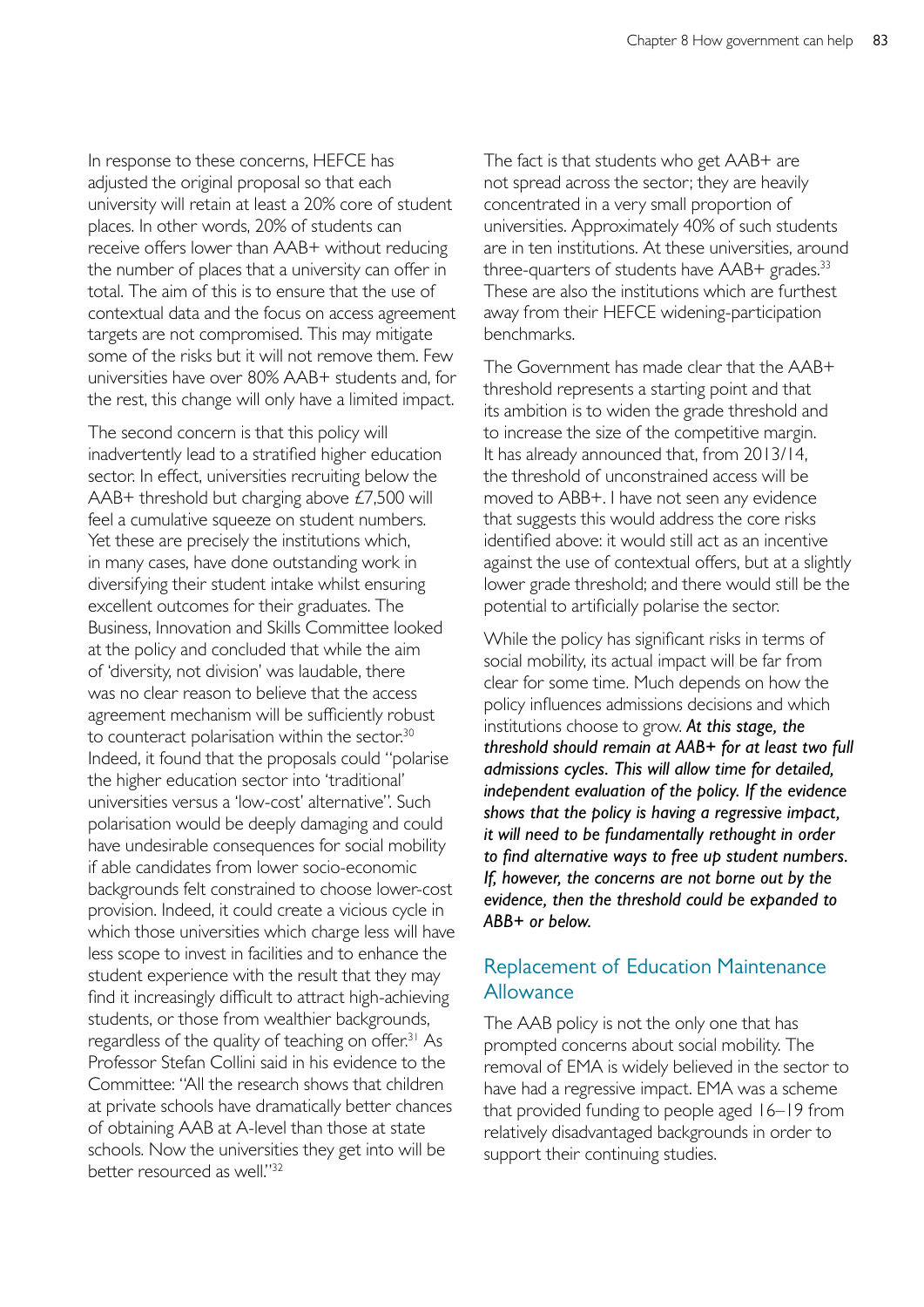EMA was generally regarded by universities as an initiative that encouraged progression, attainment and good study habits because of the way it was awarded.<sup>34</sup> Equally, teachers have expressed concern that EMA acted as a clear incentive for young people to stay on in education, and fear that its removal may have a damaging impact.<sup>35</sup> Independent evaluations also found that it significantly increased stayingon rates and attainment.<sup>36</sup> When the Institute for Fiscal Studies (IFS) looked into EMA, it found that it had significantly increased participation rates in post-16 education among young adults who were eligible to receive it. $37$  In particular, it increased the proportion of eligible 16 year olds staying in education from 65% to 69%, and increased the proportion of eligible 17 year olds in education from 54% to 61%. While it is widely agreed that EMA increased participation rates, the Government has argued that EMA was not sufficiently targeted and that it carried 88% deadweight cost. In other words, 88 out of every 100 students receiving EMA would still have been in education if EMA did not exist and were therefore being paid to do something they would have done anyway. The IFS modelled the impact of the policy building on this premise, and found that EMA still represented good value for money.

The Government has now replaced EMA with a new bursary scheme called the 16-19 Bursary Fund, which it believes will provide better value for money. The IFS also looked at this policy and identified two risks.<sup>38</sup> First, that many existing EMA recipients will get less money under the new scheme. We cannot be sure in advance which students might receive more or less under the new arrangements. It is possible that only those who would already have gone to university will get less. If this is the case, there would not be an impact on progression rates. Second, under the new scheme, students often have to apply for the bursary after enrolment. As a consequence they will not know, when applying for a place in post-16 education, whether they will receive a bursary – and if so, what its value will be. This could have an impact on their decision to stay on in the first place.

Research into those in receipt of the new bursary fund has found that, while it is too soon to quantify the long-term impact on student

numbers, many young people are not receiving the financial backup they need to support their everyday living expenses.<sup>39</sup> It suggests that without improvements to the scheme, there is a real risk to continuation rates.

In summary, there is legitimate cause for concern that these changes may have a negative impact on widening participation. *The Commission on Social Mobility and Child Poverty should monitor the evidence on the EMA replacement closely as it becomes available. In the meantime, the Government should increase the funding level and refine the targeting. And, as recommended earlier, universities should consider providing EMA-style financial incentives for young people to stay on and succeed at school.* 

# Careers advice

There is one further area of policy that has a direct bearing on whether and where young people decide to apply to university: careers advice. In Chapter 3, we referred to one aspect of this: how choosing certain subjects at GCSE and A-level can limit potential access to some universities. As a recent Future First report put it: "people are not only being locked out of social mobility and access to the jobs market because of persisting educational or income inequalities alone. They are also being failed by inadequate careers advice".40

The 2009 report *Unleashing Aspiration*  identified careers advice as a critical issue and made recommendations on how to make improvements.<sup>41</sup> In particular, it recommended that schools should be given direct responsibility for providing careers advice, and that the funding for Connexions should be transferred to schools to enable them to deliver on this duty. The Government has delivered on half of this: it has transferred the duty, but not the funding. As the UK Careers Sector Strategic Forum has pointed out, the funding provided for the career guidance component of Connexions (estimated at £203 million) has been removed, which has led to the loss of approximately 4,000 careers advisers and about two million young people receiving little or no careers guidance this year.<sup>42</sup> A survey in autumn 2011 found that four in five schools said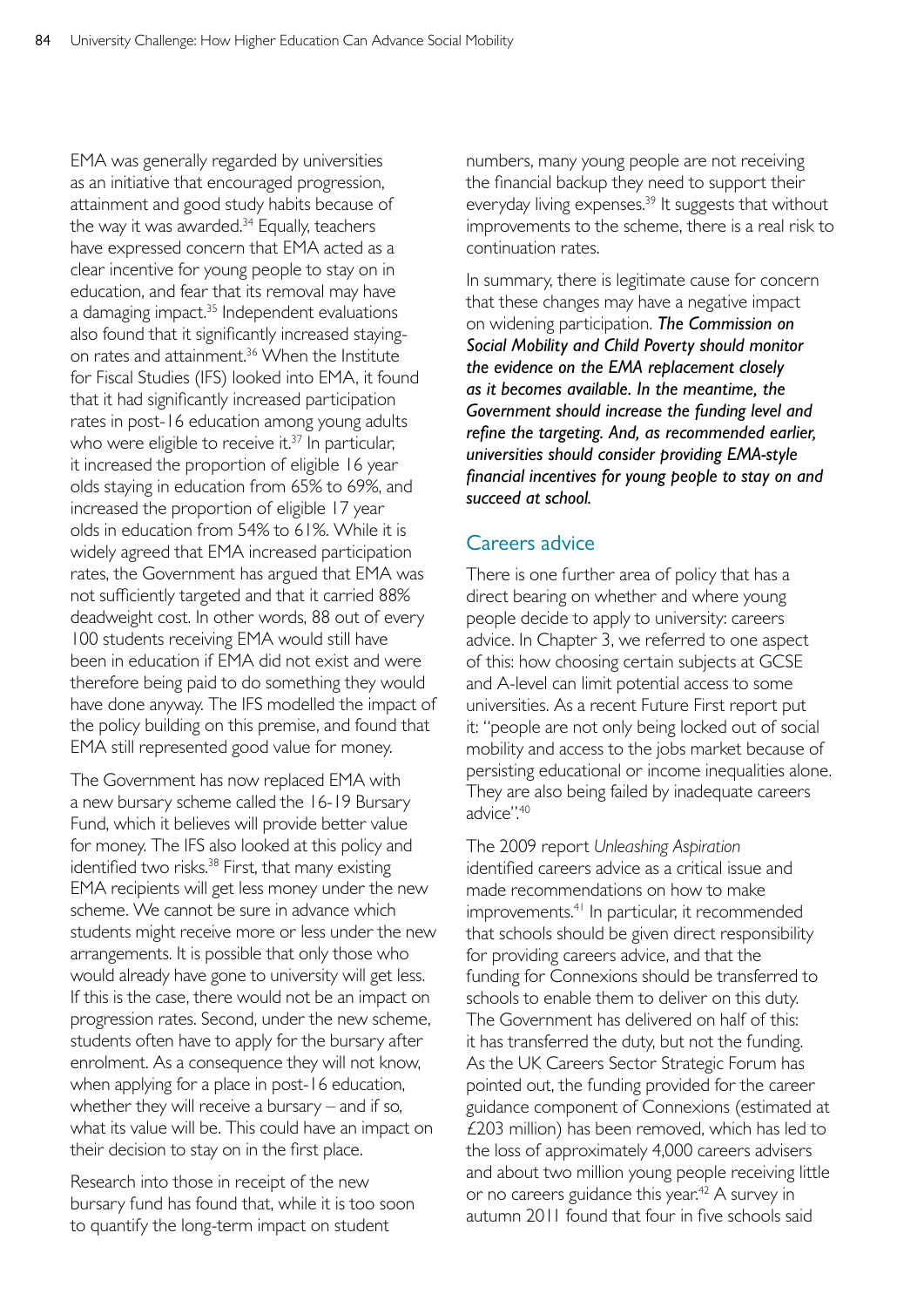that the changes have adversely affected them, and half of these said that their careers advice provision has been reduced. In addition, 8% of schools said that they were planning to do nothing other than refer pupils to websites and other online services. <sup>43</sup> Given the changes to higher education, particularly around fees, the timing could hardly have been worse. There is much to do urgently to address these issues.

Research from the Sutton Trust suggests that non-academic factors can have a significant impact on who gets into university.44 It found that schools with similar exam results can have very different progression rates. At two grammar schools with almost identical A-level results, for example, one recorded an average of 65% of students going to selective universities, while the other managed only 28%. At two low-scoring comprehensives, again with near identical UCAS tariff scores, almost 70% of 18 year olds applied to higher education at one, only 33% in the other. It is likely that careers advice and support is a significant factor in explaining these findings.

In order for careers advice to be effective, many of the principles are the same as those we found when looking at effective university outreach activity. Namely, we need structured programmes, consisting of a range of activities. This includes inspiring talks, visits to universities and work experience. Getting a taste for different types of employment is particularly important for those who have few family connections in professional working environments.<sup>45</sup>

In March 2012, the Government published statutory guidance with the intention of identifying the key responsibilities of schools in relation to careers guidance for young people.<sup>46</sup> Unfortunately, the guidance omitted many of the key features that were recommended by the Government's own National Careers Service Advisory Group.<sup>47</sup> In particular, it does not require schools to offer independent faceto-face guidance, nor does it require guidance providers to be qualified careers professionals. While this guidance is not due to be reviewed until May 2013, the Government has indicated that it can see the benefits of providing "practical information and additional support to schools to

help them to understand what their duties are".<sup>48</sup> *The Government should provide this information and support to schools as a matter of urgency and in particular it should emphasise the importance of face-to-face careers guidance delivered by impartial and accredited professionals.* 

The introduction of the new National Careers Service has the potential to address many of the problems associated with careers guidance. The aim is to develop a market in products and services for careers advice for everyone aged 13 or older. Many applicants to universities do not come straight from school, and the provision of careers advice to adults via the National Careers Service will be critical to progress on social mobility. In the meantime, it will be important for the Social Mobility and Child Poverty Commission to monitor the situation closely to ensure that progress is being made and that the current vacuum is being filled. Finally, *there needs to be an ongoing evaluation of the careers approaches taken by schools, and this should form a new part of the school inspections carried out by Ofsted. The quality and effectiveness of careers advice should form part of each school report undertaken by Ofsted.* 

# **Conclusion**

While this report has focused primarily on what universities can and should do to make participation in higher education wider and access fairer, the right public policy framework is essential. Government policy needs to be evaluated as a whole, based on the evidence of what outcomes it has achieved. It is difficult to assess what impact the Government is making this early in its life, although its aims of greater student choice combined with advancing social mobility are laudable. At this stage, however, there are already causes for concern. The sharp rise in the cap on tuition fees has been the focus of public scrutiny. But, uncorrected, other aspects of public policy will undermine rather than enhance universities' efforts to accelerate social mobility in our country.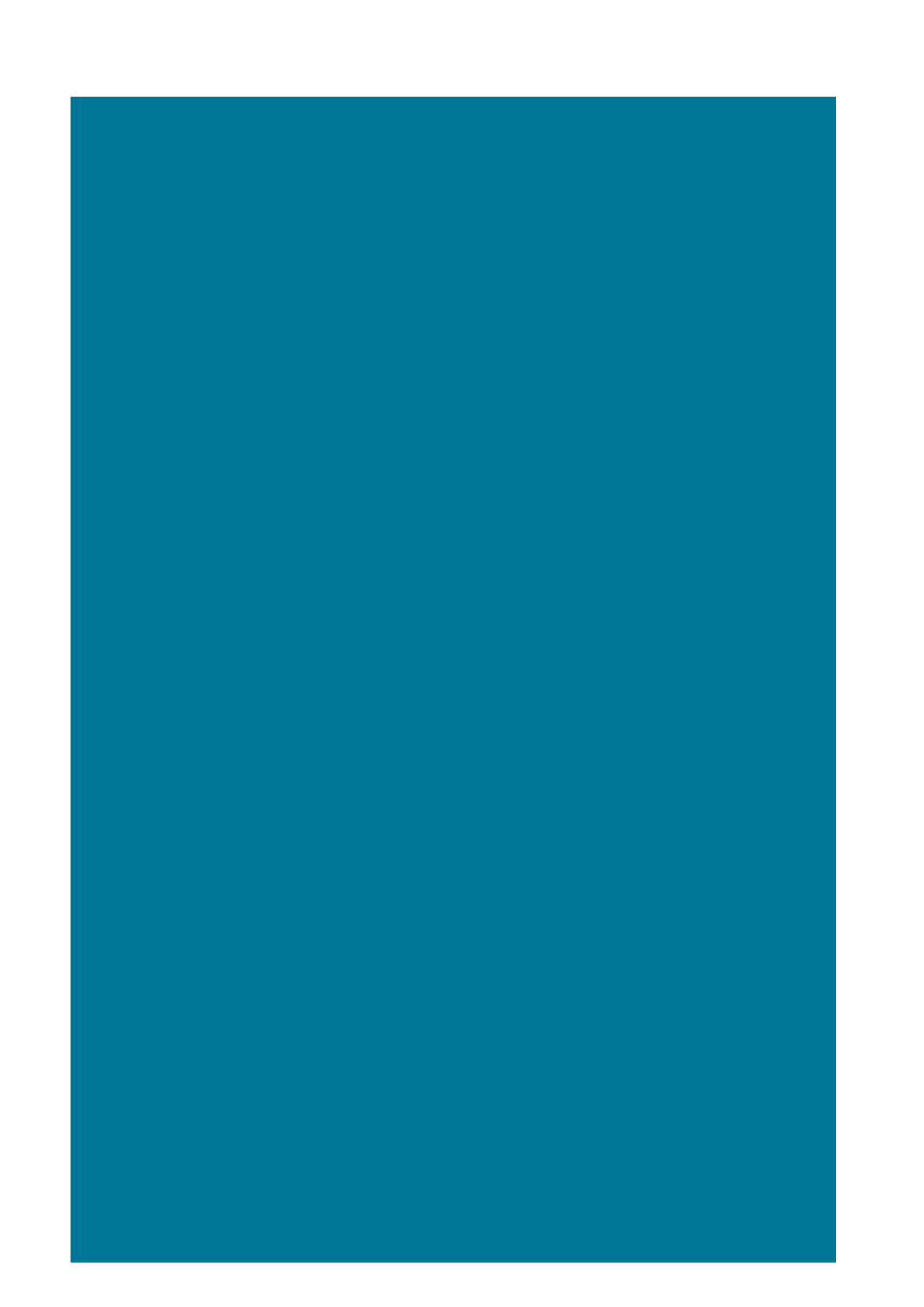# Annex Acknowledgements

A large number of individuals and organisations provided invaluable input to the work of the Independent Reviewer through contributions in response to the call for evidence as well as through participation in roundtable discussions and individual meetings. I am grateful for the evidence and expertise provided to the review.

The full list of organisations that contributed evidence and other forms of support to the review is as follows.

1994 Group AccessHE Action on Access All-Party Parliamentary Group on Social Mobility Anglia Ruskin University Association for Careers Education and Guidance Association of Managers of Student Services in Higher Education Association of School and College Leaders Association of Teachers and Lecturers Aston University b-live Bath Spa University bestCourse4me Birkbeck, University of London The Bridge Group Brightside Trust British Youth Council Lord Browne of Madingley Careers England Durham University Education and Employers Taskforce Equality and Human Rights Commission Equality Challenge Unit The *Financial Times* 

Professor Caroline Gipps GuildHE Harvard University Higher Education Careers Services Unit Higher Education Funding Council for England Higher Education Statistics Agency Simon Hughes MP Institute for Fiscal Studies Institute for Public Policy Research Institute of Education Joseph Rowntree Foundation Kent and Medway Progression Federation King's College London Lancaster University London Higher Manchester Metropolitan University Middlesex University million+ National Association of Head Teachers National Education Opportunities Network National Foundation for Educational Research National Institute of Economic and Social Research National Union of Students Newcastle University Office for Fair Access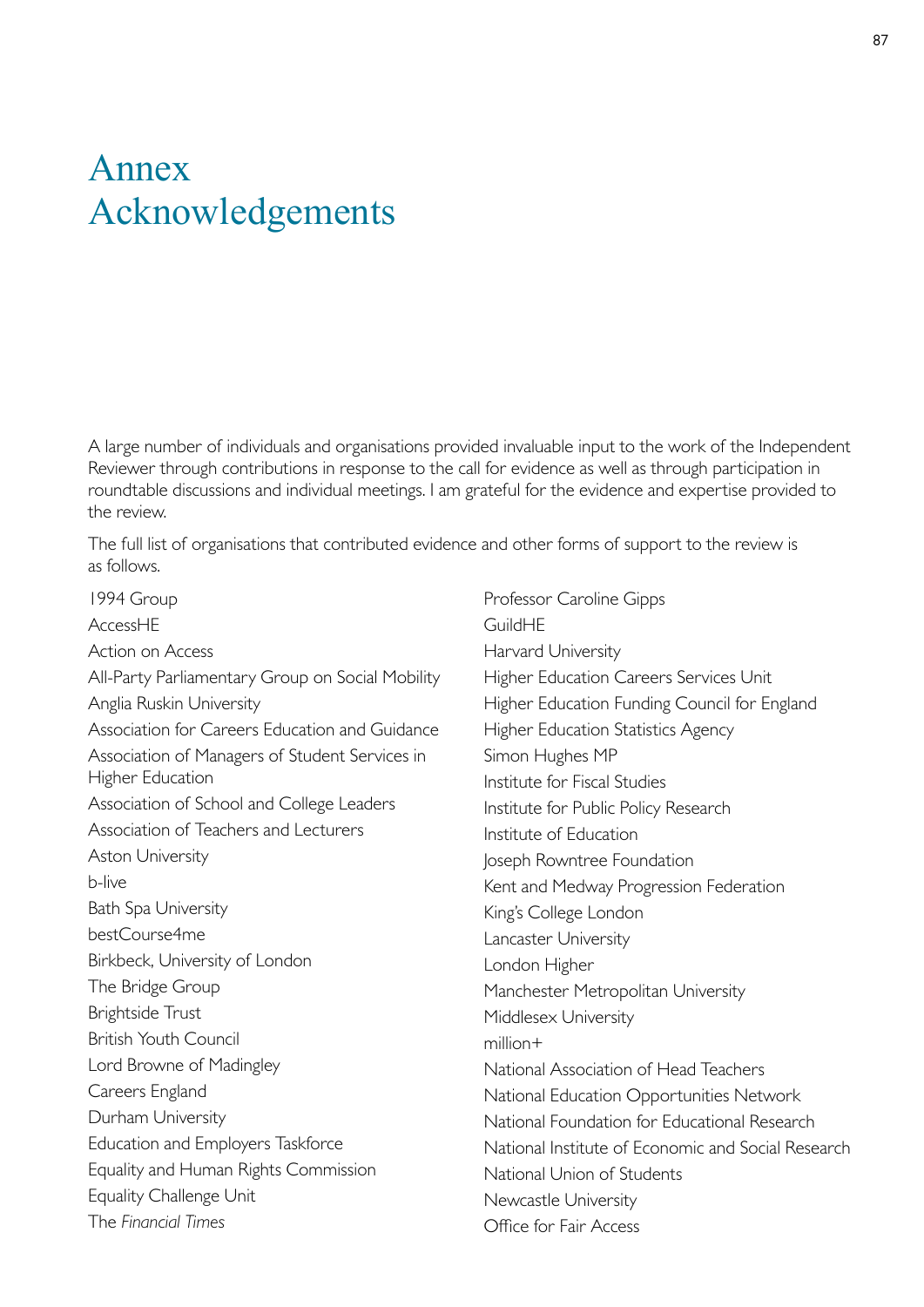| The Open University                                 | University of Birmingham             |
|-----------------------------------------------------|--------------------------------------|
| Oxford Brookes University                           | University of Bradford               |
| Plymouth University                                 | University of Bristol                |
| Policy Exchange                                     | University of Cambridge              |
| Princeton University                                | University College London            |
| Realising Opportunities                             | University of Derby                  |
| Resolution Foundation                               | University of Exeter                 |
| Russell Group                                       | University of Leeds                  |
| Social Mobility Foundation                          | University of Leicester              |
| South East Coastal Communities                      | University of Lincoln                |
| Southampton Solent University                       | University of Liverpool              |
| <b>Staffordshire University</b>                     | University of Manchester             |
| Students, Quality and Participation Policy Network, | University of Northumbria            |
| Universities UK                                     | University of Nottingham             |
| Supporting Professionalism in Admissions            | University of Oxford                 |
| <b>Sutton Trust</b>                                 | University of Salford                |
| <b>Teach First</b>                                  | University of Sheffield              |
| Teeside University                                  | University of Surrey                 |
| <b>UCAS</b>                                         | University Vocational Awards Council |
| UK Careers Sector Strategic Forum                   | University of the West of England    |
| Universities UK                                     | University of Winchester             |
| University Alliance                                 | University of Wolverhampton          |
| University of Bath                                  | University of York                   |
| University of Bedfordshire                          | up2uni                               |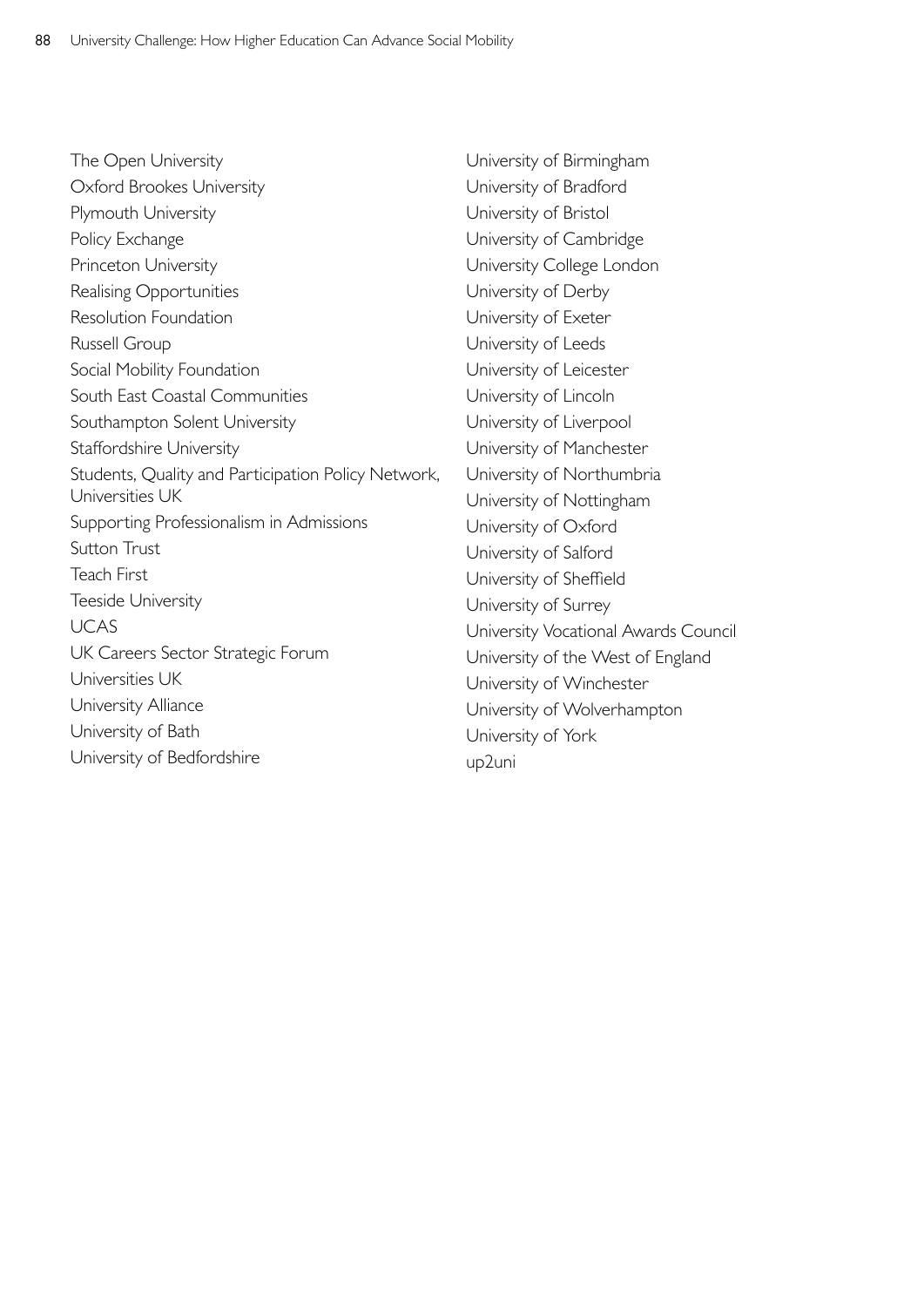# References

### Chapter 1

- 1. Throughout the report we use the term university to refer to all higher education institutions, excluding further education colleges.
- 2. Quacquarelli Symonds, *QS World University Rankings*, 2012
- 3. Organisation for Economic Co-operation and Development, *Education at a Glance*, 2012
- 4. Universities UK, *An Overview of the Higher Education Sector*, 2012
- 5. Universities UK, *Submission to Call for Evidence*, 2012. Throughout this report, all material that is from written submissions to the Independent Reviewer on Social Mobility and Child Poverty's call for evidence is similarly referenced.
- 6. HM Government, *Opening Doors, Breaking Barriers: A Strategy for Social Mobility*, 2011
- 7. Institute for Fiscal Studies, *The Quest for More and More Education: Implications for Social Mobility*, 2012
- 8. UK Commission for Employment and Skills, *Working Futures 2010–2020*, 2012
- 9. Higher Education Statistics Agency, *Students in Higher Education Institutions 2010/11*, 2011
- 10. Universities UK, *Driving Economic Growth*, 2011 and Higher Education Statistics Agency; *Students in Higher Education Institutions 2010/11*, 2011
- 11. Lord Browne, *Securing a Sustainable Future for Higher Education in England*, 2010
- 12. Department for Business, Innovation and Skills, *The Returns to Higher Education Qualifications,*  BIS Research Paper Number 45*,* 2011
- 13. Lord Browne, *Securing a Sustainable Future for Higher Education in England*, 2010
- 14. Lord Sainsbury, *The Race to the Top*, 2007
- 15. Lord Browne, *Securing a Sustainable Future for Higher Education in England*, 2010
- 16. Universities UK, *Driving Economic Growth*, 2011
- 17. *Ibid.*
- 18. Universities UK, *Engaging Local Communities*, 2010
- 19. [www.publicengagement.ac.uk/why-does-it-matter/](http://www.publicengagement.ac.uk/why-does-it-matter/manifesto)  manifesto
- 20. Leadership Foundation, *Inequality and Higher Education: Marketplace or Social Justice?*, 2012
- 21. New Economics Foundation, *Degrees of Value*, 2011
- 22. Leadership Foundation, *Inequality and Higher Education: Marketplace or Social Justice?*, 2012

- 1. Higher Education Statistics Agency, *Student Record 1970/71* and *2011/12*, 2012
- 2. Organisation for Economic Co-operation and Development, *Education at a Glance*, 2012
- 3. Throughout this report, we use the most selective universities as a proxy for the university courses with the best outcomes. We recognise that the idea of the most selective universities is in itself an oversimplification. Each individual university has a mix of high-demand and low-demand courses. For the purposes of this report, however, we adopt the classification used by the Sutton Trust of the 30 most selective universities in Scotland, England and Wales. These are: University of Bath, University of Birmingham, University of Bristol, University of Cambridge, Cardiff University, Durham University, University of Edinburgh, University of Exeter, University of Glasgow, Imperial College London, King's College London, Lancaster University, University of Leeds, University of Leicester, University of Liverpool, London School of Economics and Political Science, University of Manchester, Newcastle University, University of Nottingham, University of Oxford, University of Reading, Royal Holloway, University of Sheffield,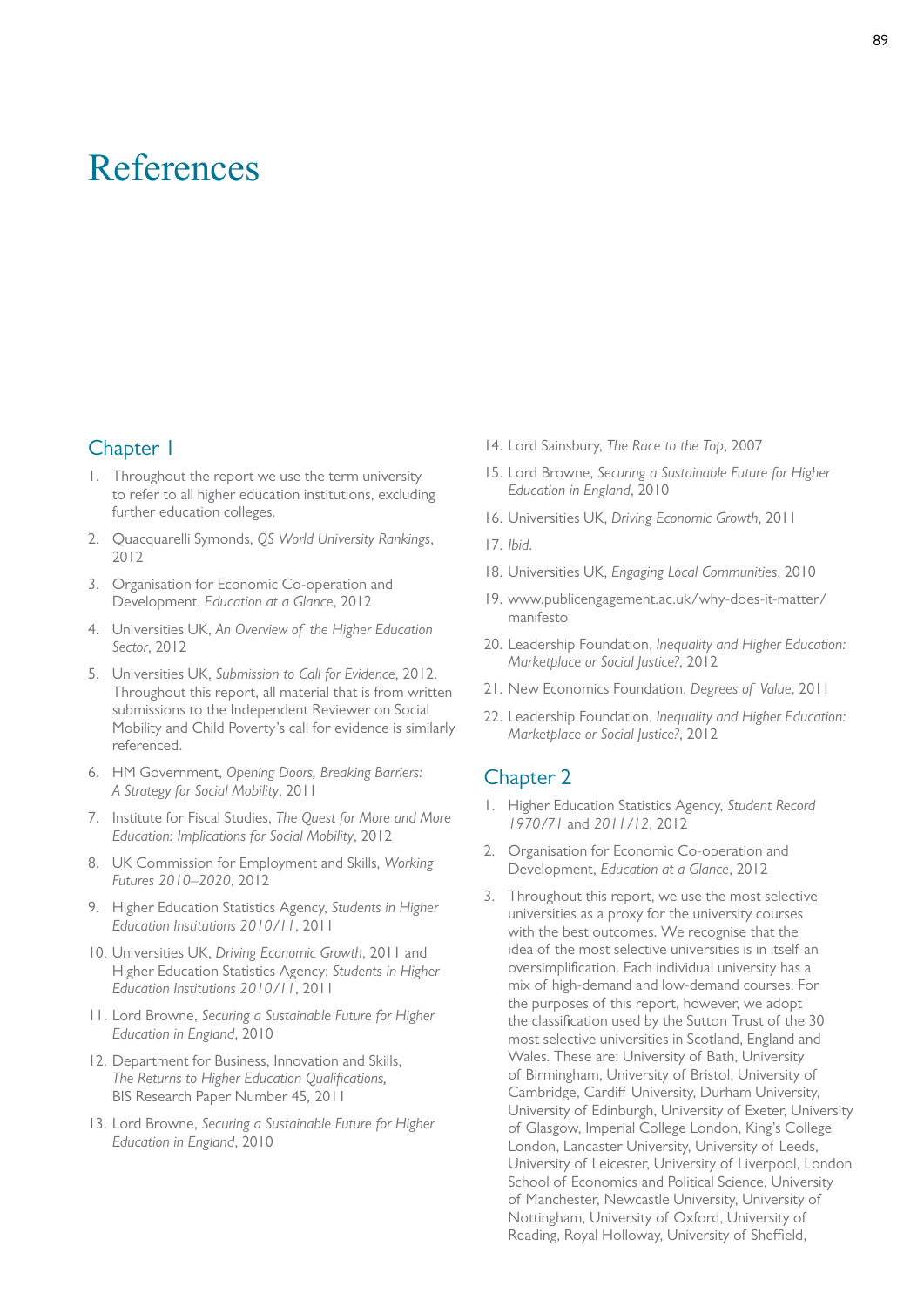University of Southampton, University of St Andrews, University of Strathclyde, University of Surrey, University College London, University of Warwick and University of York.

- 4. The Open University, *Submission to Call for Evidence*, 2011
- 5. Sutton Trust, *The Missing 3,000*, 2004
- 6. Secretariat analysis of Higher Education Funding Council for England, *Trends in Young Participation in Higher Education*, 2010
- 7. Association of Graduate Recruiters, *Graduate Recruitment Survey 2012 – Winter Review*, 2012
- 8. Higher Fliers Research, *The Graduate Market in 2012: Annual Review of Graduate Vacancies & Starting Salaries at Britain's Leading Employers,* 2012
- 9. Higher Education Funding Council for England, *Trends in Young Participation in Higher Education*, 2010
- 10. Office for Fair Access, *What More Can be Done to Widen Access to Highly Selective Universities?*, 2010
- 11. Office for Fair Access, *Updated Access Agreement Data Tables for 2012-13*, 2011
- 12. Universities UK, *From the Margins to the Mainstream*, 2005
- 13. Office for Fair Access, *What more can be done to widen access to highly selective universities*, 2010
- 14. Data is from *Ministry of Justice Offender Management Statistics 2010*, and the *Higher Education Statistics Agency Student Record 2009/10*. It compares the number of UK-domiciled male undergraduate students from 'black' ethnic backgrounds under the age of 21 enrolled on courses at Russell Group institutions with the number of male prisoners from 'black or black British' ethnic backgrounds in England and Wales aged 18–20.
- 15. Data from Sutton Trust, *Responding to the New Landscape for University Access*, 2010 and Department for Education, *Schools, Pupils and their Characteristics*, 2011
- 16. Department for Business, Innovation and Skills, *Widening Participation in Higher Education*, 2012
- 17. Office for Fair Access, *What More Can be Done to Widen Access to Highly Selective Universities?*, 2010
- 18. Sutton Trust, *Degrees of Success*, 2011. Between them Westminster School, Eton College, Hills Road Sixth Form College, St Paul's School London and St Paul's Girls' School sent more students to Oxbridge than 2,000 schools and colleges put together.
- 19. Sutton Trust, *Responding to the New Landscape for University Access,* 2011
- 20. 2010/11 expenditure is distorted by a revaluation of the student loan book, which increased expenditure by around £2.5 billion.
- 21. Organisation for Economic Co-operation and Development, *Education at a Glance*, 2012
- 22. House of Commons Library, *Changes to Higher Education Funding and Student Support in England from 2012-13*, 2012
- 23. Department for Business, Innovation and Skills, *Students at the Heart of the System*, 2011
- 24. HM Government, *Opening Doors, Breaking Barriers: A Strategy for Social Mobility*, 2011

# Chapter 3

- 1. Russell Group, Submission to Call for Evidence, 2011
- 2. Department for Education, *National Pupil Database*, 2012
- 3. Department for Education, *Key Stage 5 Performance Tables 2011*, 2011
- 4. Department for Education, *National Pupil Database: Final KS5 2011*, 2011
- 5. Russell Group, *Informed Choices*, 2011
- 6. Fair Access to University Group, *Achieving Fair Access: Removing Barriers, Realising Potential*, 2012
- 7. Equality and Human Rights Commission, *How Fair is Britain?*, 2010
- 8. Panel on Fair Access to the Professions, *Unleashing Aspiration: The Final Report of the Panel on Fair Access to the Professions*, 2009
- 9. McKinsey research for Teach First 2022 Impact Goals, 2012 (unpublished)

- 1. Moore, J. and Dunworth, F., Review of Evidence from *Aimhigher Area Partnerships of the Impact of Aimhigher*, 2011
- 2. Universities UK, *Higher Education Engagement with Schools and Colleges: Partnership Development*, 2009
- 3. Panel on Fair Access to the Professions, *Unleashing Aspiration: The Final Report of the Panel on Fair Access to the Professions*, 2009
- 4. Department for Education, *Open Academies and Academy Projects in Development*, 2012
- 5. Institute for Fiscal Studies, *Widening Participation in Higher Education*, 2010
- 6. Sutton Trust, *The Impact of the Sutton Trust's Summer Schools on Subsequent Higher Education Participation*, 2011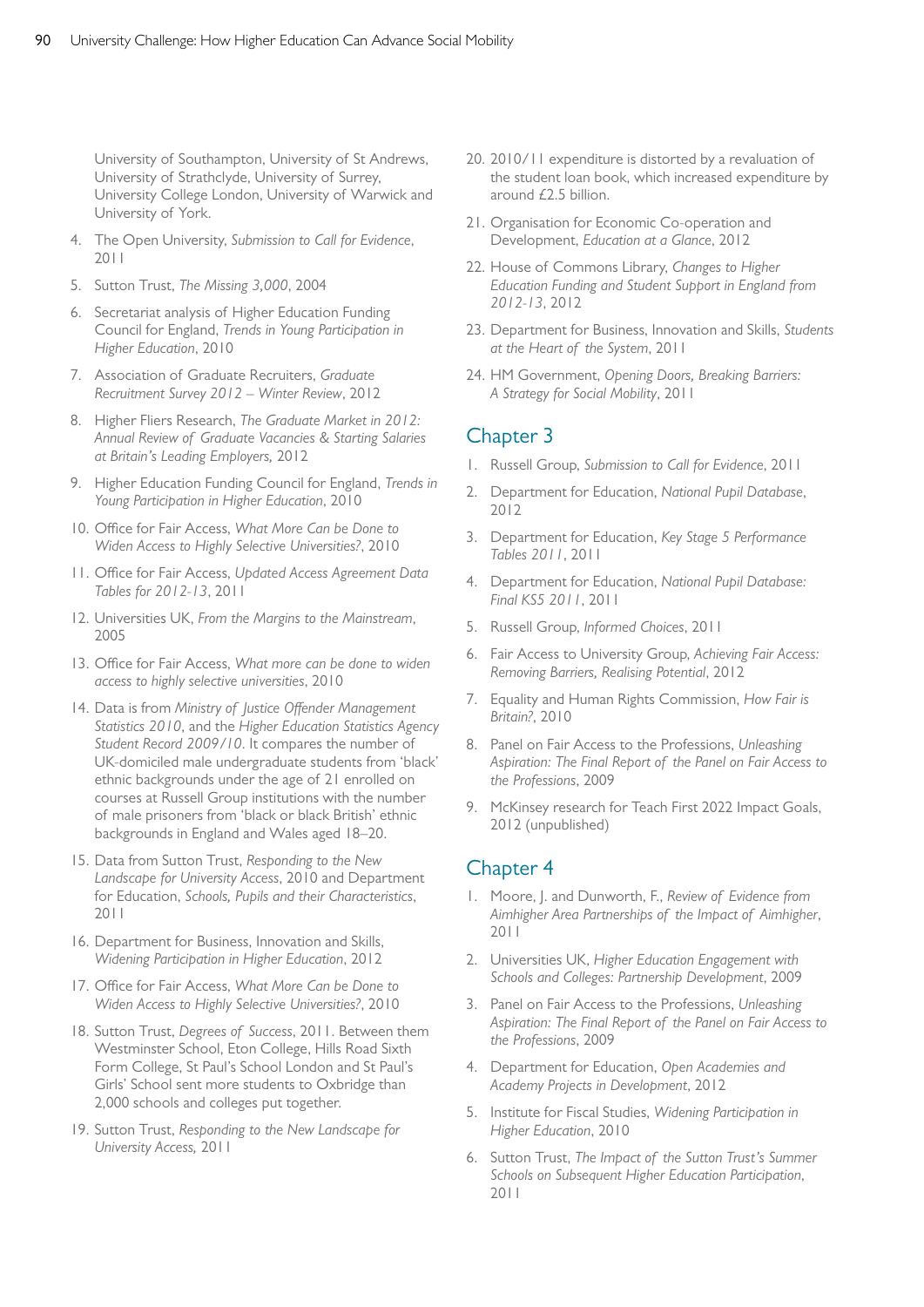- 7. Sutton Trust, *Mobility Manifesto*, 2010
- 8. Moore, J. and Dunworth, F., *Review of Evidence from Aimhigher Area Partnerships of the Impact of Aimhigher*, 2011
- 9. Hughes, S., *Report to the Prime Minister and the Deputy Prime Minister from the Advocate for Access to Education – 'The Hughes Report'*, 2011
- 10. Action on Access, *Social Mobility through Higher Education: Topic Briefing*, 2011
- 11. Office for Fair Access, *Have Bursaries Influenced Choices Between Universities?*, 2010
- 12. Office for Fair Access, *How to Produce an Access Agreement for 2012–13,* 2011
- 13. Office for Fair Access, *Have Bursaries Influenced Choices Between Universities?*, 2010
- 14. Department for Business, Innovation and Skills, *Director of OFFA: Role Specification*, 2011
- 15. See Higher Education Funding Council for England grant letter from the Department for Business, Innovation and Skills, *Funding for Higher Education in England for 2012/13*, 25 January 2012

- 1. Schwartz, S., *Fair Admissions to Higher Education: Recommendations for Good Practice*, 2004
- 2. *Ibid.*
- 3. Brighouse, H. and Swift, A., *Justice, Privilege and College Access,* presented at the Fair Admissions Conference – University of Manchester, 2011
- 4. Higher Education Funding Council for England, *Schooling Effects on Higher Education Achievement: Further Analysis – Entry at 19,* 2005 and Higher Education Funding Council for England, *Schooling Effects on Higher Education Achievement*, 2003
- 5. Ogg, T., Zimdars, A. and Heath, A., Schooling effects on degree performance: a comparison of the predictive validity of aptitude testing and secondary school grades at Oxford University, *British Educational Research Journal*, 2009, 35(5): 781–807
- 6. Hoare, A. and Johnston, R., *Widening Participation through Admissions Policy – A British Case Study of School and University Performance*, 2011
- 7. Thomas, E., It takes all sorts, *Times Higher Education*, 1 March *2*012
- 8. Cook, C., School system hinders university access, *Financial Times*, 24 February 2012
- 9. Sutton Trust, *The Missing 3,000*, 2004
- 10. Gurin, P. et al, The educational value of diversity, in Gurin, P., Lehman, J. and Lewis, E. (Eds), *Defending Diversity*, 2004, 98–188
- 11. Espenshade, T., *Fairness and Practice in Selective College Admission*, presented at the Fair Admissions Conference – University of Manchester, 2011
- 12. *Gratz v Bollinger* 539 US 244 (2003) and *Grutter v Bollinger* 539 US 306 (2003)
- 13. *Gratz v Bollinger* and *Grutter v Bollinger*, *Brief of Harvard University, Brown University, the University of Chicago, Dartmouth College, Duke University, the University of Pennsylvania, Princeton University, and Yale University as*  amici curiae *supporting respondents*, 2003
- 14. *Gratz v Bollinger* and *Grutter v Bollinger*, *Justice Sandra Day O'Connor Majority Ruling*, 2003
- 15. Bollinger, L., Why diversity matters, *Chronicle of Higher Education*, 2007
- 16. Quacquarelli Symonds, *QS World University Rankings*, 2012
- 17. Supporting Professionalism in Admissions, *Fair Admissions to Higher Education*, 2012
- 18. *Ibid.*
- 19. *Ibid.*
- 20. Department for Business, Innovation and Skills, *Students at the Heart of the System*, 2011
- 21. Office for Fair Access, *How to Produce an Access Agreement for 2012-13*, 2012
- 22. Supporting Professionalism in Admissions, *Fair Admissions to Higher Education*, 2012
- 23. [www.exeter.ac.uk/undergraduate/applications/policy/](http://www.exeter.ac.uk/undergraduate/applications/policy/)
- 24. UCAS, *The UCAS Guide to Getting into University and College*, 2011
- 25. UCAS, *Admissions Process Review: Findings and Recommendations*, 2012
- 26. Russell Group, *Informed Choices*, 2011
- 27. Oakleigh Consulting and Staffordshire University, *Understanding the Information Needs of Users of Public Information About Higher Education*, 2010
- 28. Department for Business, Innovation and Skills, *Students at the Heart of the System*, 2011
- 29. Jones, S., *Work Experience and the UK University Admissions System: Comparing UCAS Statements According to School Type*, 2012
- 30. Reay, D., *Degrees of Choice: Social Class, Race, Gender and Higher Education*, 2005
- 31. Ellen, B., How universities close the door on the working class, *The Observer*, 19 December 2010
- 32. Hatcher, R. and Le Gallais, T., *The Work Experience Placements of Secondary School Students: Widening Horizons or Reproducing Social Inequality?*, 2008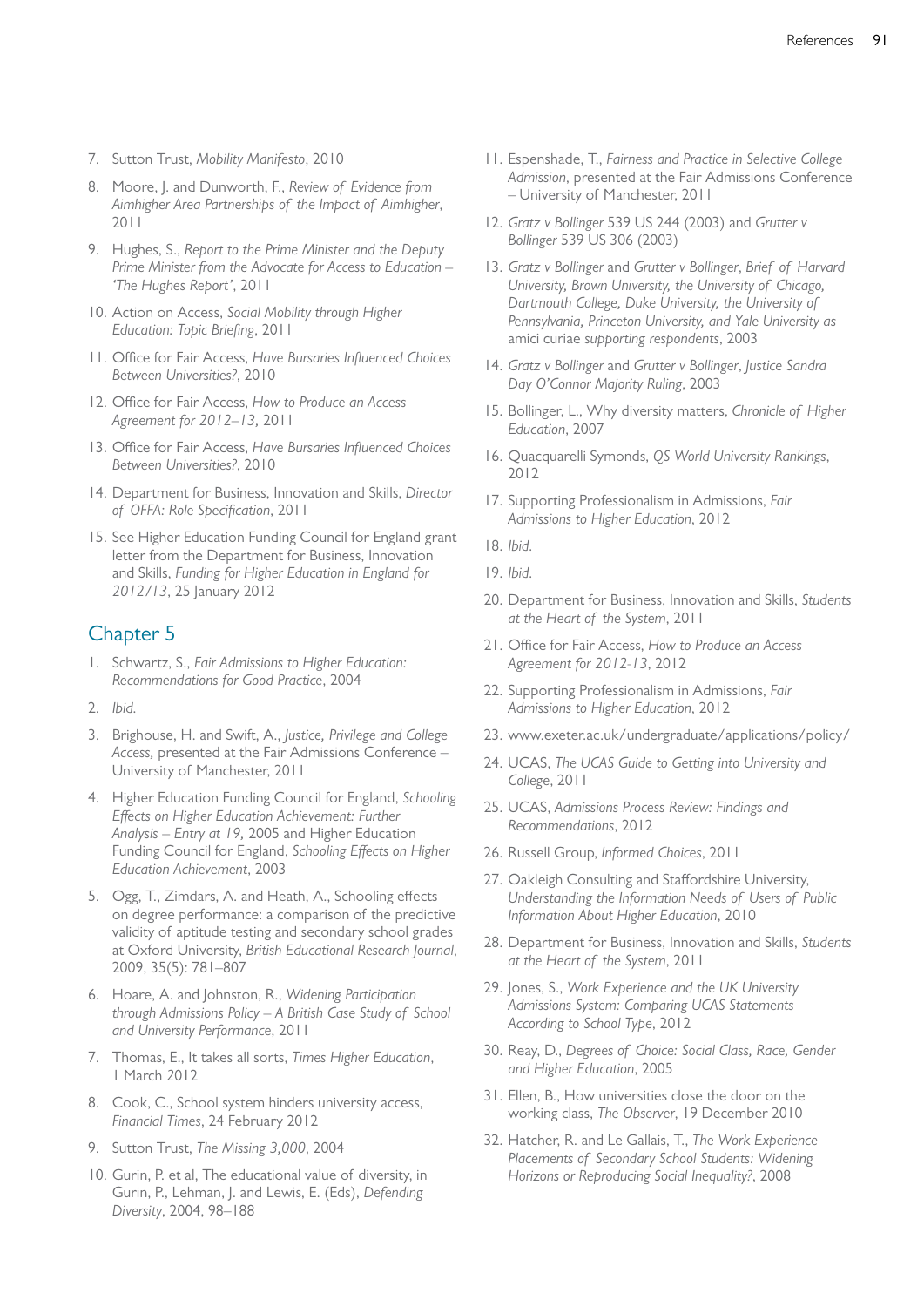- 33. Action on Access, *Social Mobility through Higher Education: Topic Briefing*, 2011
- 34. Panel on Fair Access to the Professions, *Unleashing Aspiration: The Final Report of the Panel on Fair Access to the Professions*, 2009
- 35. Wolf, A., *Review of Vocational Education The Wolf Report*, 2011
- 36. UCAS, *Qualifications Information Review: Consultation*, 2012
- 37. National Audit Office, *Adult Apprenticeships*, 2012
- 38. [www.accesstohe.ac.uk](http://www.accesstohe.ac.uk)
- 39. Panel on Fair Access to the Professions, *Unleashing Aspiration: The Final Report of the Panel on Fair Access to the Professions*, 2009
- 40. Policy Exchange, *Vocational Value: The Role of Further Education Colleges in Higher Education*, 2011
- 41. Action on Access, *Social Mobility through Higher Education: Topic Briefing*, 2011

### Chapter 6

- 1. Higher Education Statistics Agency, *Performance Indicators: Non-continuation Rates*, 2011
- 2. RAND Europe, *Student Retention in Higher Education Courses: International Comparison*, 2007
- 3. Public Accounts Committee, *Staying the Course: The Retention of Students on Higher Education Courses*, 2008
- 4. Higher Education Statistics Agency, *Performance Indicators: Non-continuation Rates*, 2012
- 5. Higher Education Statistics Agency, *Projected Learning Outcomes*, 2012
- 6. National Audit Office, *Staying the Course: The Retention of Students in Higher Education*, 2007
- 7. *Ibid.*
- 8. Public Accounts Committee, *Staying the Course: The Retention of Students on Higher Education Courses*, 2008
- 9. The Association of Managers of Student Services in Higher Education, *Submission to Call for Evidence*, 2012
- 10. *Ibid.*
- 11. *Ibid.*
- 12. Public Accounts Committee, *Staying the Course: The Retention of Students on Higher Education Courses*, 2008
- 13. University of Oxford, *Submission to Call for Evidence*, 2012
- 14. Business, Innovation and Skills Committee, *Minutes of Pre-appointment Hearing for the Director of the Office For Fair Access*, 2012
- 15. Department for Business, Innovation and Skills, *Student Charter Group: Final Report*, 2011
- 16. *Ibid.*
- 17. Higher Education Statistics Agency, *Non-continuation Rates 2001/2002–2009/10*, 2012
- 18. Universities UK, *Beyond the Honours Degree Classification System: The Burgess Group Final Report*, 2007
- 19. Quality Assurance Agency, *Higher Education Credit Framework for England*, 2008
- 20. Panel on Fair Access to the Professions, *Unleashing Aspiration: The Final Report of the Panel on Fair Access to the Professions*, 2009
- 21. Hughes, S., *Report to the Prime Minister and the Deputy Prime Minister from the Advocate for Access to Education – 'The Hughes Report'*, 2011
- 22. Universities UK, *Supplemental Submission to Call for Evidence*, 2012
- 23. National Union of Students, *Average Costs of Living and Study*, 2012
- 24. Office for Fair Access, *Updated Access Agreement Data Tables for 2012-13*, 2011
- 25. *Ibid.*
- 26. National Union of Students, *Policy Briefing: Fee Waivers*, 2011
- 27. Hughes, S., *Report to the Prime Minister and the Deputy Prime Minister from the Advocate for Access to Education – 'The Hughes Report'*, 2011 and Business, Innovation and Skills Committee, *Government Reform of Higher Education*, 2011

- 1. Stuart, M., Lido, C. and Morgan, J., Choosing a student lifestyle? Questions of taste, cultural capital and gaining a graduate job, in Hinton-Smith, T. (Ed.), *Widening Participation in Higher Education: Casting the Net Wide?*, 2012 (forthcoming)
- 2. *Ibid.*
- 3. Milburn, A., *Fair Access to Professional Careers*, 2012
- 4. Higher Education Funding Council for England, *Circular Letter 12/2010 on Employability Statements*, 2010
- 5. Universities UK, *Submission to Call for Evidence*, 2011
- 6. Wilson, T., *A Review of Business University Collaboration*, 2012
- 7. University of Cambridge, *The Cambridge Ecosystem*, 2011
- 8. Department for Business, Innovation and Skills, *Students at the Heart of the System*, 2011
- 9. 1994 Group, *Submission to Call for Evidence*, 2011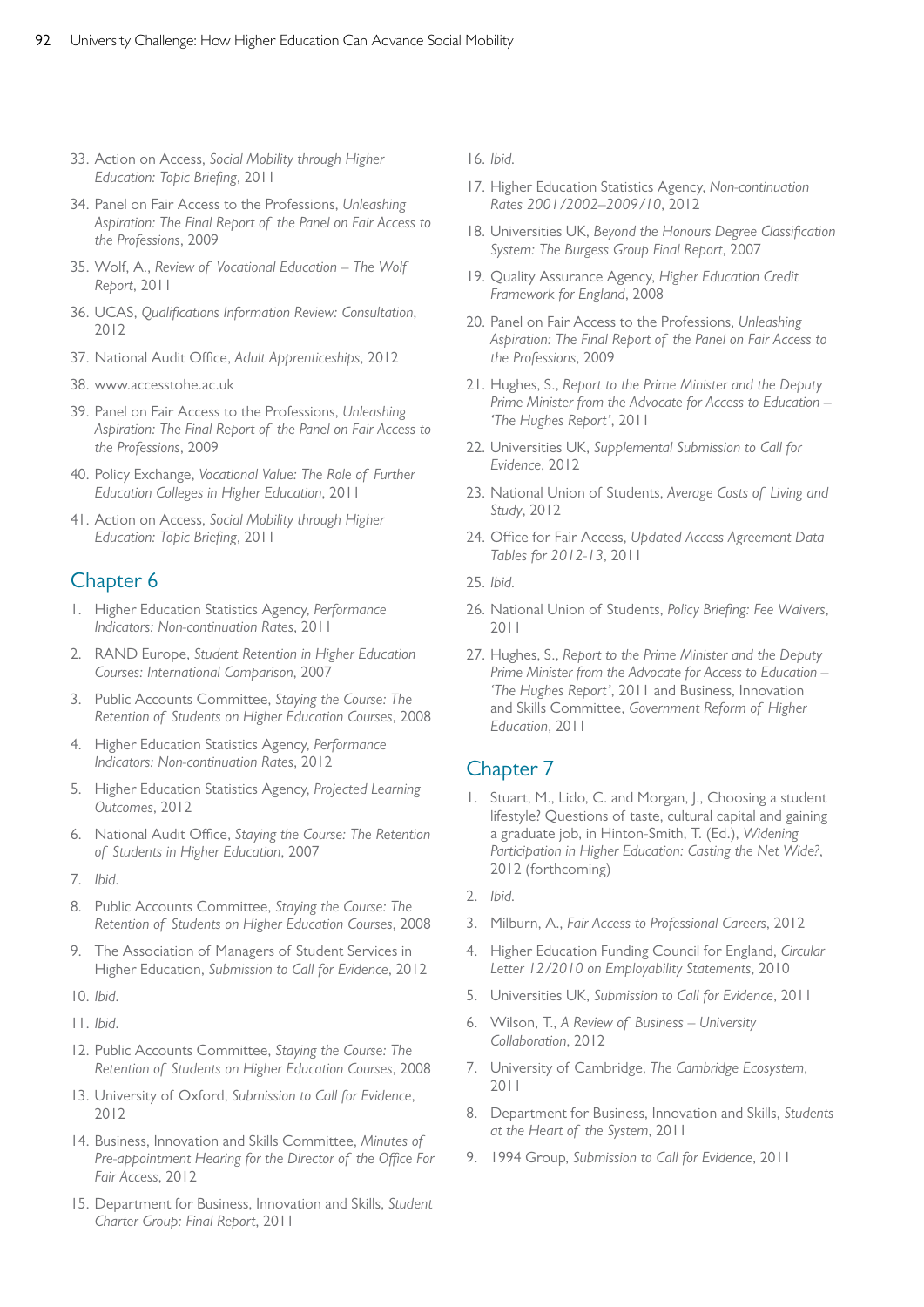- 10. Wilson, T., *A Review of Business University Collaboration*, 2012
- 11. *Ibid.*
- 12. 1994 Group, *Submission to Call for Evidence*, 2011
- 13. University Alliance, *Submission to Call for Evidence*, 2011
- 14. Stuart, M., Lido, C. and Morgan, J., Choosing a student lifestyle? Questions of taste, cultural capital and gaining a graduate job, in Hinton-Smith, T. (Ed.), *Widening Participation in Higher Education: Casting the Net Wide?*, 2012 (forthcoming)
- 15. Universities UK, *Submission to Call for Evidence*, 2011
- 16. Milburn, A., *Fair Access to Professional Careers*, 2012
- 17. Leadership Foundation, *Inequality Ended or Postponed*, 2012
- 18. Hall, M., The social cost of variable tuition fees, *The Guardian*, 11 October 2010
- 19. Higher Education Academy, *Dimensions of Quality*, 2010
- 20. Department for Business, Innovation and Skills, *International Comparative Performance of the UK Research Base*, 2011
- 21. Department for Business, Innovation and Skills, *One Step Beyond: Making the Most of Postgraduate Education*, 2010
- 22. Department for Business, Innovation and Skills, *The Returns to Higher Education Qualifications*, 2011
- 23. Department for Business, Innovation and Skills, *One Step Beyond: Making the Most of Postgraduate Education*, 2010
- 24. CentreForum, *Mastering Postgraduate Funding*, 2011
- 25. Higher Education Funding Council for England, *Young Participation in Higher Education*, 2005
- 26. CentreForum, *Mastering Postgraduate Funding*, 2011
- 27. Department for Business, Innovation and Skills, *One Step Beyond: Making the Most of Postgraduate Education*, 2010
- 28. University of Oxford, *Supplemental Submission to Call for Evidence*, 2011
- 29. Department for Business, Innovation and Skills, *One Step Beyond: Making the Most of Postgraduate Education*, 2010
- 30. CentreForum, *Mastering Postgraduate Funding,* 2011

- 1. Department for Business, Innovation and Skills, *Students at the Heart of the System*, 2011
- 2. HM Government, *Opening Doors, Breaking Barriers: A Strategy for Social Mobility*, 2011
- 3. Higher Education Funding Council for England, *Student Number Controls and Teaching Funding*, 2012
- 4. Lord Browne, *Securing a Sustainable Future for Higher Education in England*, 2010
- 5. ComRes/BBC poll, October 2011
- 6. National Foundation for Educational Research, *Do I Really Need a Degree?*, 2012
- 7. The Open University, *Submission to Call for Evidence*, 2011
- 8. Department for Business, Innovation and Skills, *Students at the Heart of the System*, 2011
- 9. Institute for Fiscal Studies, *The Distributional Impact of the 2012-13 Higher Education Funding Reforms in England*, 2012
- 10. *Ibid.*
- 11. *Ibid.*
- 12. UCAS, *How Have Applications for Full-time Undergraduate Higher Education in the UK Changed in 2012?*, 2012
- 13. *Ibid.*
- 14. UCAS, *2012 Applicant Figures 30 June Deadline*, 2012
- 15. UCAS, *Interim Assessment of UCAS Acceptances by Intended Entry Year*, 2012
- 16. See Higher Education Funding Council for England grant letter from the Department for Business, Innovation and Skills, *Funding for Higher Education in England for 2012/13*, 25 January 2012
- 17. Opinion Panel, *How Have Higher Tuition Fees Affected the Decision-making Process of 2012 Applicants?*, 2012
- 18. Universities UK, *Supplementary Submission to Call for Evidence*, 2012
- 19. Opinion Panel, *How Have Higher Tuition Fees Affected the Decision-making Process of 2012 Applicants?*, 2012
- 20. University Alliance, *The Way We'll Work: Labour Market Trends and Preparing for the Hourglass*, 2012
- 21. According to UK Commission for Employment and Skills estimates, in 2010 42% of all jobs in England were in the top three occupation groups of managers and senior officials, professional occupations and associate professional and technical occupations.